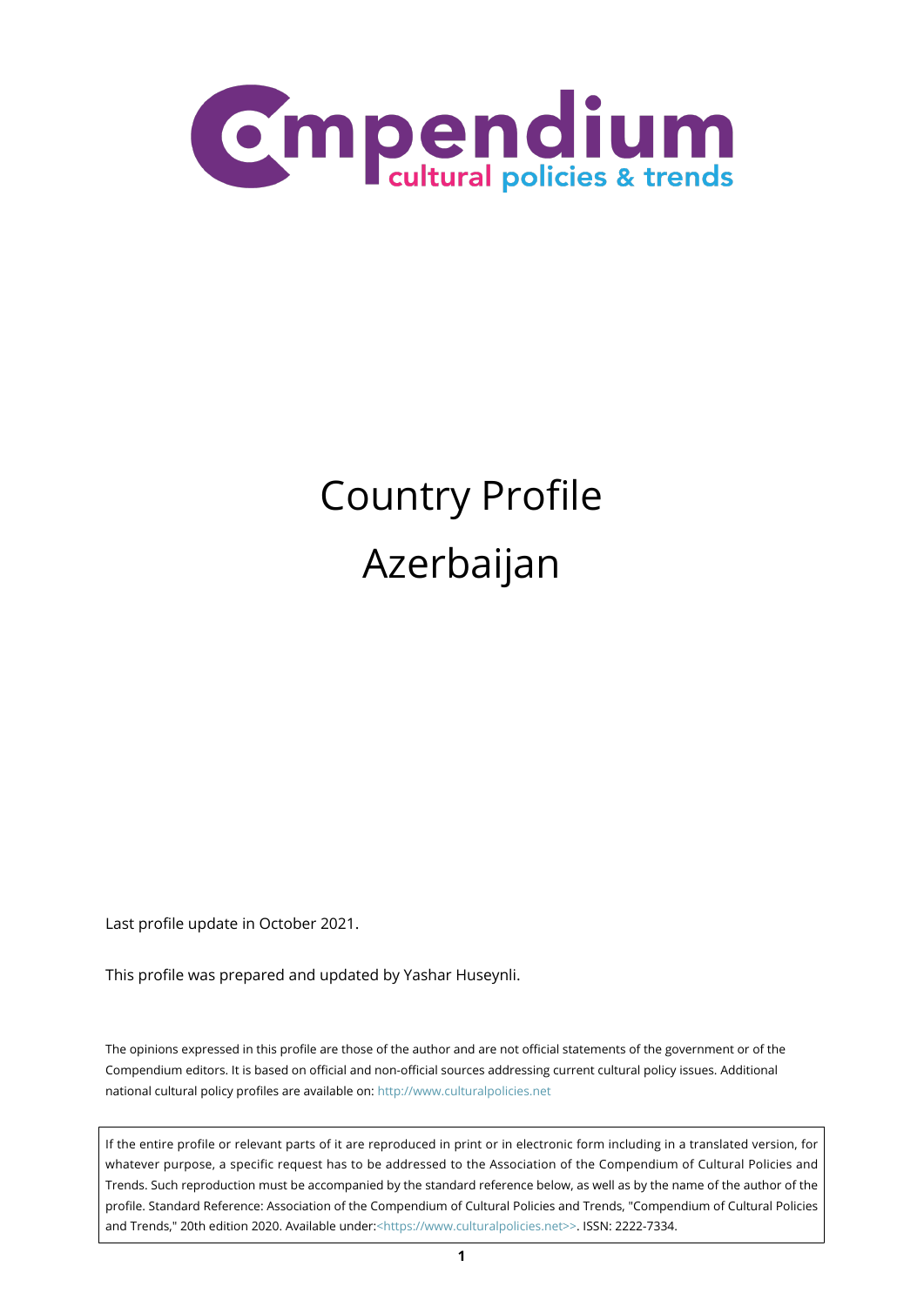| 1.4. International cooperation manufactured and the control of the cooperation of the cooperation of the cooperation                                                                                                           |  |
|--------------------------------------------------------------------------------------------------------------------------------------------------------------------------------------------------------------------------------|--|
|                                                                                                                                                                                                                                |  |
|                                                                                                                                                                                                                                |  |
|                                                                                                                                                                                                                                |  |
|                                                                                                                                                                                                                                |  |
|                                                                                                                                                                                                                                |  |
|                                                                                                                                                                                                                                |  |
|                                                                                                                                                                                                                                |  |
|                                                                                                                                                                                                                                |  |
|                                                                                                                                                                                                                                |  |
|                                                                                                                                                                                                                                |  |
|                                                                                                                                                                                                                                |  |
|                                                                                                                                                                                                                                |  |
|                                                                                                                                                                                                                                |  |
|                                                                                                                                                                                                                                |  |
|                                                                                                                                                                                                                                |  |
| 2.7. Societal impact of arts manufactured and all the set of arts and 31                                                                                                                                                       |  |
|                                                                                                                                                                                                                                |  |
| 2.9. Other main cultural policy issues manufactured and continuum continuum and 33                                                                                                                                             |  |
|                                                                                                                                                                                                                                |  |
| 3.1. Heritage <b>Manual Museum and Construction Construction</b> and the construction of the construction of the 34                                                                                                            |  |
|                                                                                                                                                                                                                                |  |
|                                                                                                                                                                                                                                |  |
|                                                                                                                                                                                                                                |  |
| 3.5. Cultural arts and creative industries manufactured and continuum and the 38                                                                                                                                               |  |
|                                                                                                                                                                                                                                |  |
|                                                                                                                                                                                                                                |  |
|                                                                                                                                                                                                                                |  |
|                                                                                                                                                                                                                                |  |
|                                                                                                                                                                                                                                |  |
|                                                                                                                                                                                                                                |  |
| 4. Law and legislation manufactured and the control of the control of the control of the control of the control of the control of the control of the control of the control of the control of the control of the control of th |  |
| 4.1. General legislation manufacture and the control of the state of the state of the state of the state of the                                                                                                                |  |
|                                                                                                                                                                                                                                |  |
|                                                                                                                                                                                                                                |  |
|                                                                                                                                                                                                                                |  |
|                                                                                                                                                                                                                                |  |
|                                                                                                                                                                                                                                |  |
|                                                                                                                                                                                                                                |  |
|                                                                                                                                                                                                                                |  |
|                                                                                                                                                                                                                                |  |
|                                                                                                                                                                                                                                |  |
| 4.2. Legislation on culture manufacture contract to 51                                                                                                                                                                         |  |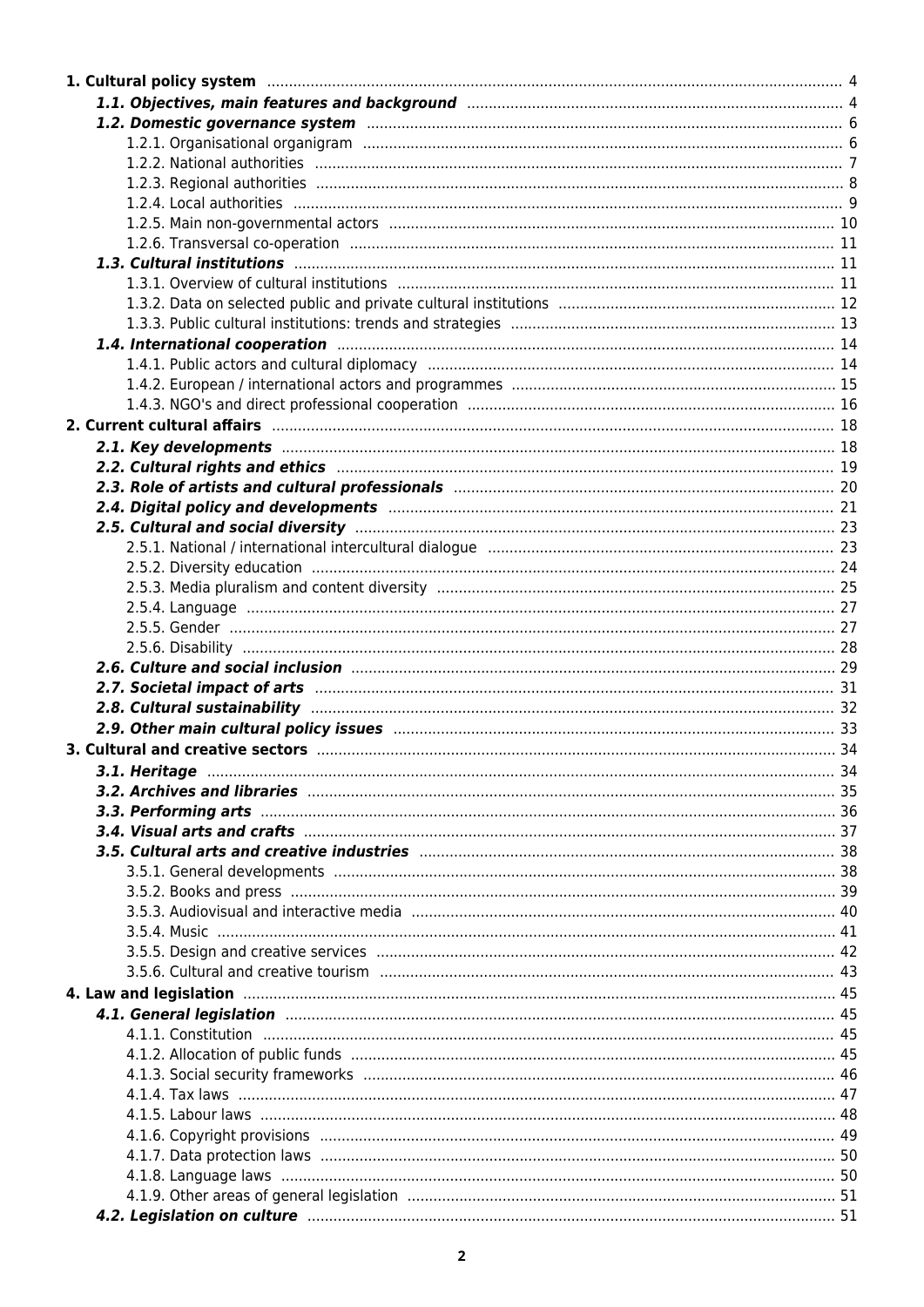| 5. Arts and cultural education manufactured and all the state of 59 states and cultural education of the states of the states of the states of the states of the states of the states of the states of the states of the state |  |
|--------------------------------------------------------------------------------------------------------------------------------------------------------------------------------------------------------------------------------|--|
| 5.1. Policy and institutional overview manufacture and continuum manufacture and 59                                                                                                                                            |  |
|                                                                                                                                                                                                                                |  |
| 5.3. Higher arts and cultural education manufactured and all the final state of 60                                                                                                                                             |  |
| 5.4. Out-of-school arts and cultural education manufacture manufacture and 61                                                                                                                                                  |  |
| 5.5. Vocational and professional training manual manual manual manual manual 63                                                                                                                                                |  |
| 6. Cultural participation and consumption manufactured and consumer constant of the manufactured and consumption                                                                                                               |  |
| 6.1. Policies and programmes manufactured and the contract of the 65                                                                                                                                                           |  |
|                                                                                                                                                                                                                                |  |
|                                                                                                                                                                                                                                |  |
|                                                                                                                                                                                                                                |  |
| 7. Financing and support manufacture and the contract of the contract of the contract of the contract of the contract of the contract of the contract of the contract of the contract of the contract of the contract of the c |  |
|                                                                                                                                                                                                                                |  |
|                                                                                                                                                                                                                                |  |
|                                                                                                                                                                                                                                |  |
|                                                                                                                                                                                                                                |  |
|                                                                                                                                                                                                                                |  |
|                                                                                                                                                                                                                                |  |
|                                                                                                                                                                                                                                |  |
|                                                                                                                                                                                                                                |  |
|                                                                                                                                                                                                                                |  |
|                                                                                                                                                                                                                                |  |
|                                                                                                                                                                                                                                |  |
|                                                                                                                                                                                                                                |  |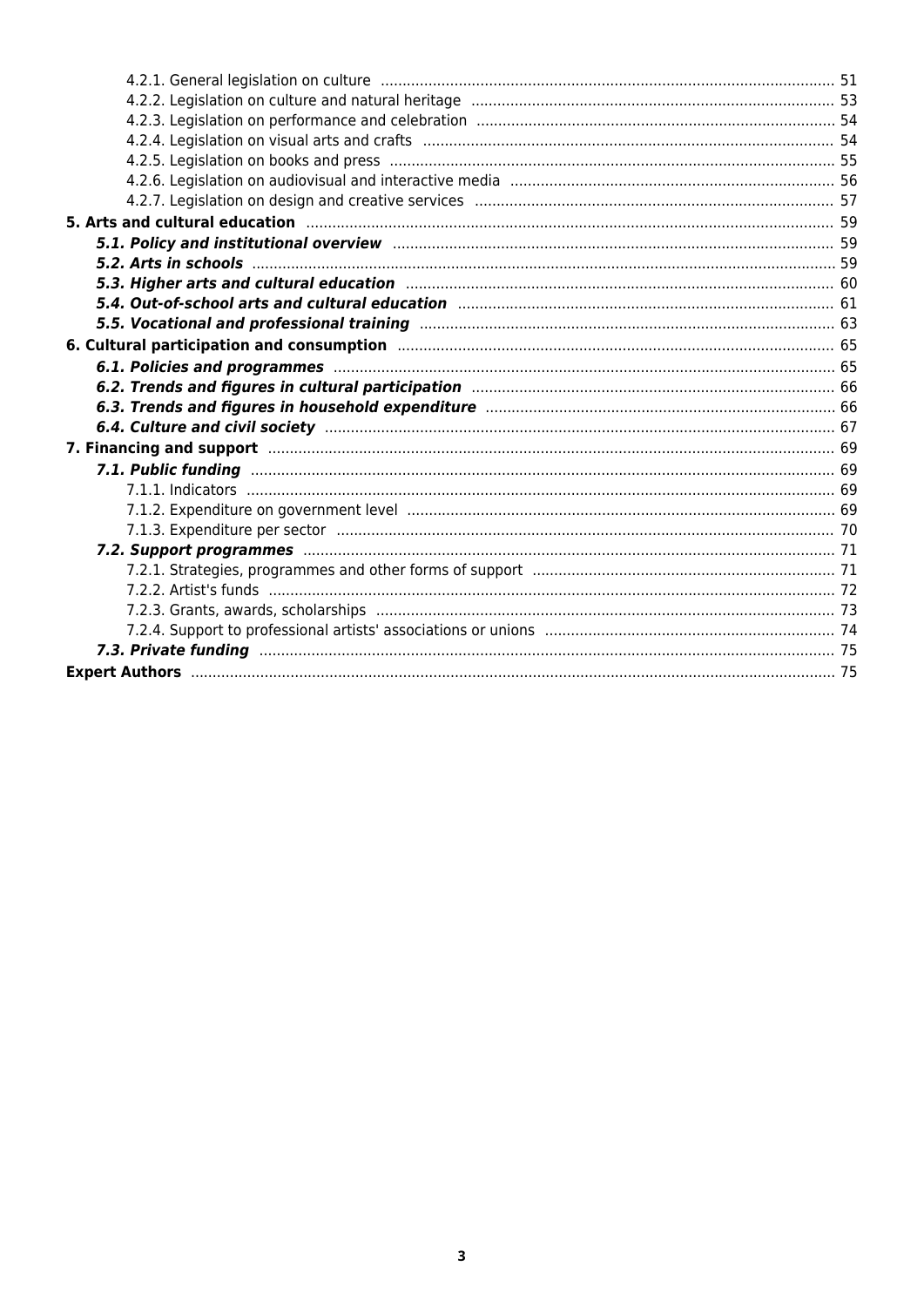### <span id="page-3-0"></span>1. Cultural policy system

### <span id="page-3-1"></span>1.1. Objectives, main features and background

The current cultural policy operating in the Republic of Azerbaijan is developed based on universal values, the national history of statehood, culture and art, and in line with main European cultural policy principles such as the promotion of identity and diversity, support for creativity, participation in cultural life, respect for artistic rights and ethics. National culture plays a significant role in the consciousness of Azerbaijanis, and the achievements of arts and literature organically fit into their mentality, axiological attitudes and everyday behaviour. In this context, the primary purpose of cultural policy in Azerbaijan comprises the harmonisation of relations between culture, arts workers, the people and the state. It means building relationships in which culture develops based on internal needs, creative persons realise their potential, audiences receive aesthetic inspiration, and the state provides due support.



As a result of general development and the formation of an independent state policy, the *Culture Concept of the Republic of Azerbaijan* (No. 273 dated 14 February 2014) has formed a systems approach to the understanding of the main cultural policy objectives at the level of the highest executive document in the field of culture. Thus, the government policy implemented in recent years involves adjusting cultural policy provision mechanisms to actual requirements of cultural activity and artistic creativity. First of all, that implies improvement and further development of:

- cultural legislation (national, international, copyright);
- financing (public budget, paid cultural services, fundraising);
- administration (public institutions, creative unions, private enterprises);
- information (research, databases, mass media);
- human resources (education and training, social security, encouragement);
- infrastructure (buildings, equipment, supply);
- international cooperation (multilateral, bilateral, diaspora).

It should be noted that the state cultural policy currently being implemented in the Republic of Azerbaijan follows the model of harmonious development based on historical continuity. This attitude is necessary to bring together a comprehensive approach to practical handling simultaneously with artefacts from different eras, modern art achievements, and new artistic technologies looking into the future. Rock painting of Gobustan and Nakhchivan dates back thousands and tens of thousands of years, the first opera and ballet in the East, symphonic-mugham and jazz-mugham, and professional theatre and cinema arts, which have emerged in Azerbaijan in the 19th century, and so on. All of it, including the latest forms of creativity, lives, breathes and requires increased attention and responsibility to the descendants.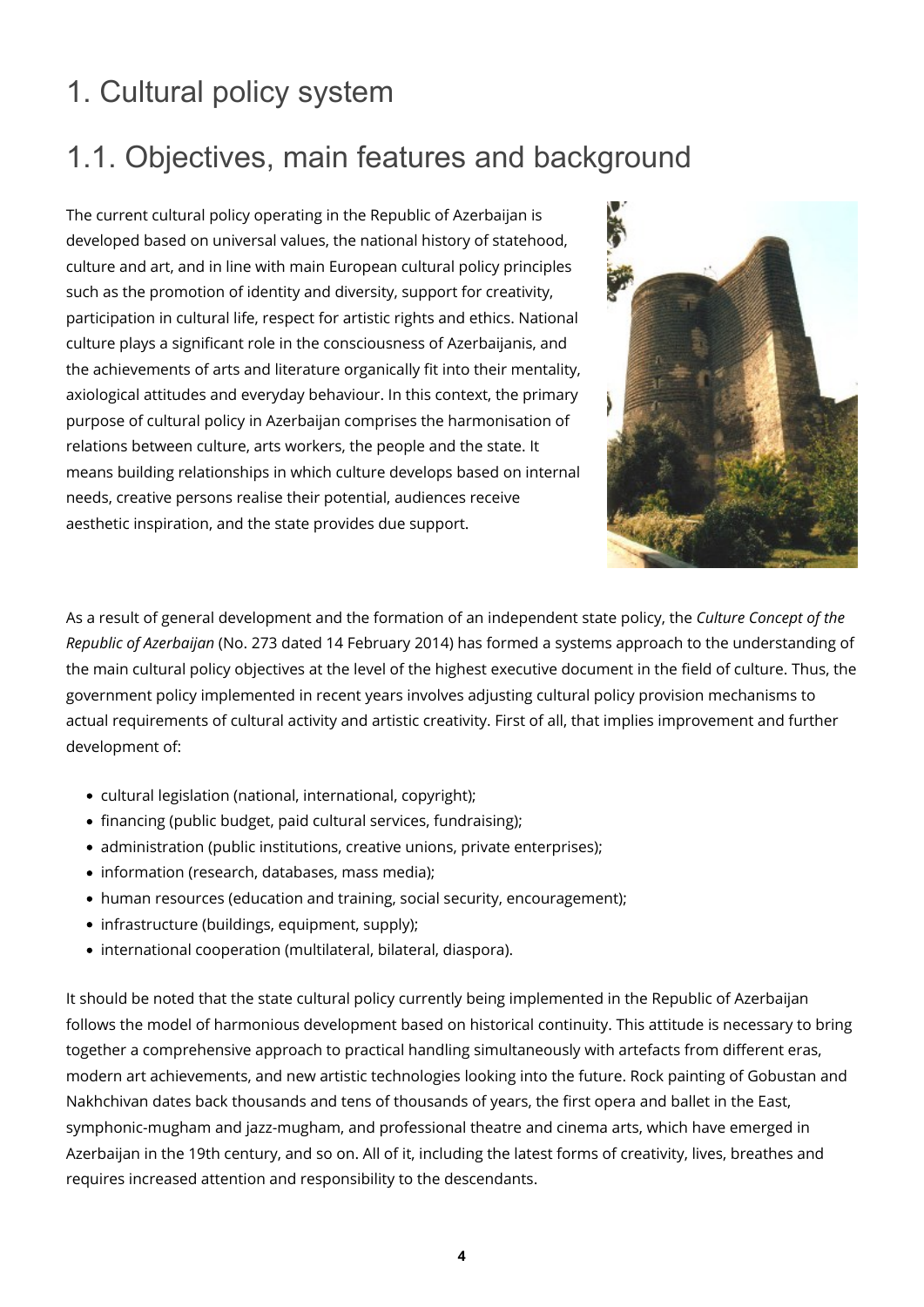Considering all of it, a temporal, "yesterday-today-tomorrow" approach, has been developed in the current national cultural policy, defined by the *Concept of Culture*. Thus, the whole variety of manifestations of culture and art in the life of modern Azerbaijani society is usually subdivided into:

- cultural heritage (tangible-immovable, movable, intangible);
- professional arts (music, theatre, fine arts);
- cultural industries (cinematography, publishing, intersectional industries).

Thanks to this systematisation used in the country, there are cultural and political opportunities for targeted and qualified development of programmes, road maps, and action plans in all these areas of creative activity in culture and art to set specific tasks and monitor key performance indicators.

The cultural policy of the Republic of Azerbaijan is constantly developing, comprehending and rethinking itself. In general, society and the state have already understood their roles in culture by virtue of the *Concept of Culture*. Now, the issue is to apply this understanding successfully. Spontaneous attempts to implement separate, unrelated and isolated individual programmes, which were not as effective as a rule, do not work anymore. Projects for the sake of projects and programmes for the sake of programmes mislead nobody now. This time has passed, and concrete long-term and sustainable results are needed. Following the conceptual understanding of the theory and practice of managing the sphere of culture, the agenda of public administration actualised the need, in an integrated and systematic approach, the necessity for a comprehensive and long-term strategy.

Based on this understanding, and precisely in these conditions, the draft *Culture Strategy of the Republic of Azerbaijan* for the period up to 2030 is being developed. Within the framework of this general long-term strategy, medium-term and short-term programmes, projects, road maps and so on will be prepared. A characteristic feature of the strategy is that it involves a strong intensification of creating databases and registers in all areas of culture and art. It has become especially evident in the period of social isolation and the increasing importance of virtual representation. The execution of the decisions will also be put on the rails; the state institutions have taken it seriously and require an account to society for each declared task. A separate requirement of the cultural policy was increased financial discipline and a gradual transition to programmetargeted financing.

#### *Historical background for the past 70 years*

1950-1960. Azerbaijan is part of an empire that occupied and liquidated the first secular parliamentary state in the East - the Azerbaijan Democratic Republic (1918-1920). These are the years of transition to a political thaw. As a result, in 1953, the Ministry for Culture of the Azerbaijan SSR was established with minor powers.

1961-1970. The first signs of individualism and rejection of principles of socialist realism became visible at the end of the 1950s and the beginning of the 1960s. Since that period, the arts have gradually emancipated themselves from state control.

1971-1980. Large-scale measures to develop the economy, the creation of numerous industrial enterprises in Azerbaijan. The republic gets money for culture and arts, the formation of an influential creative environment.

1981-1990. A powerful surge of national and cultural awareness, which Soviet tanks are trying to crush on 20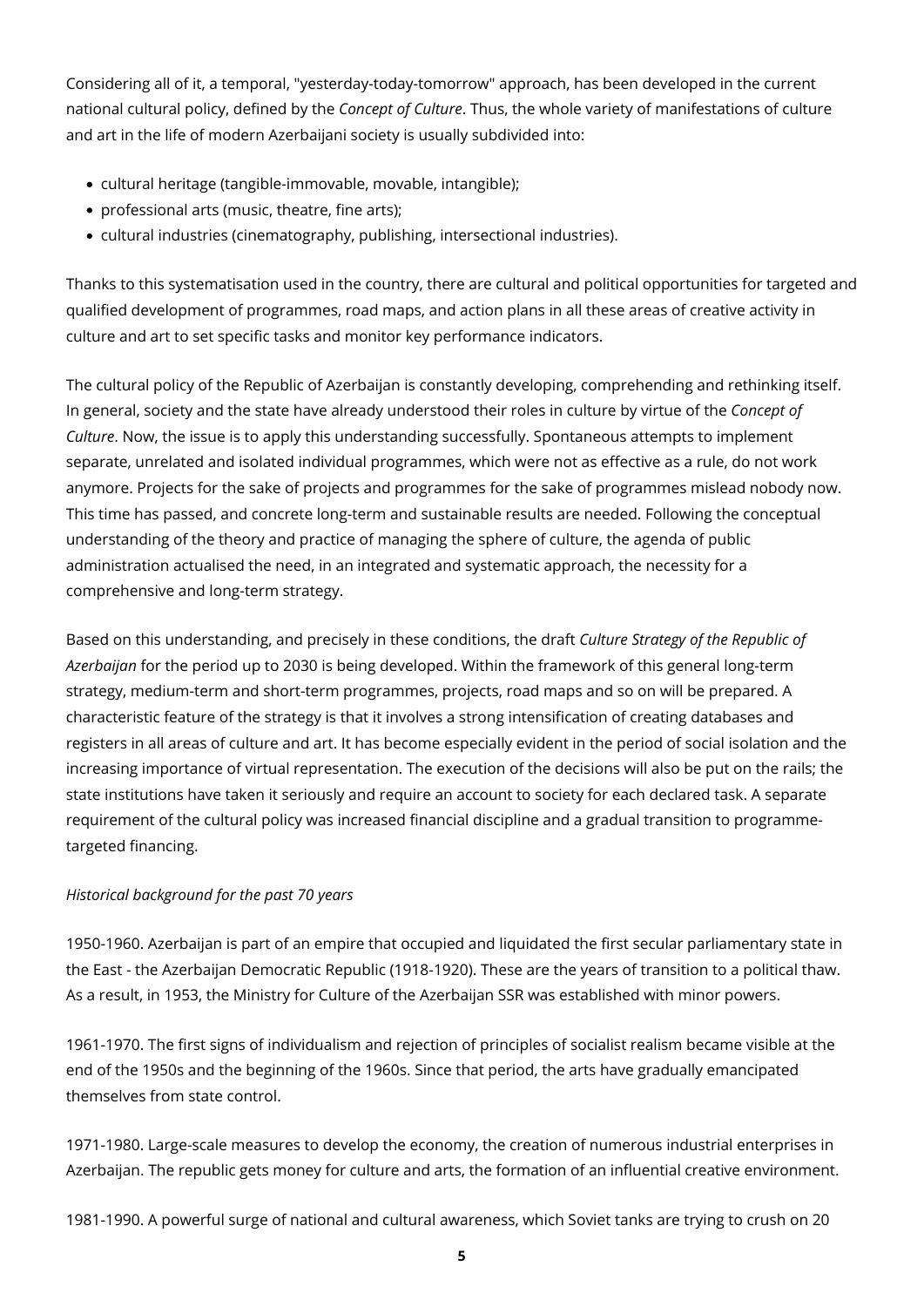January 1990, in the streets of Baku.

1991-2000. 18 October 1991 is the day of restoration of the State Independence of the Republic of Azerbaijan. Destruction of the cultural infrastructure in the territories of the Republic of Azerbaijan occupied by Armenia. The National Leader of Azerbaijan, Heydar Aliyev, was returned to the leadership of the state at the request of the people.

2001-2010. Years of modern cultural policy formation in active cooperation with UNESCO, the Council of Europe, ISESCO and other international organisations.

2011-2020. The Republic of Azerbaijan initiates many international cultural programmes and events and becomes a strong global cultural and political player. The territorial integrity of the country was restored on 10 November 2020. It meant restoring cultural integrity as well.

### <span id="page-5-0"></span>1.2. Domestic governance system

### <span id="page-5-1"></span>1.2.1. ORGANISATIONAL ORGANIGRAM



Source: The Ministry for Culture, 2021.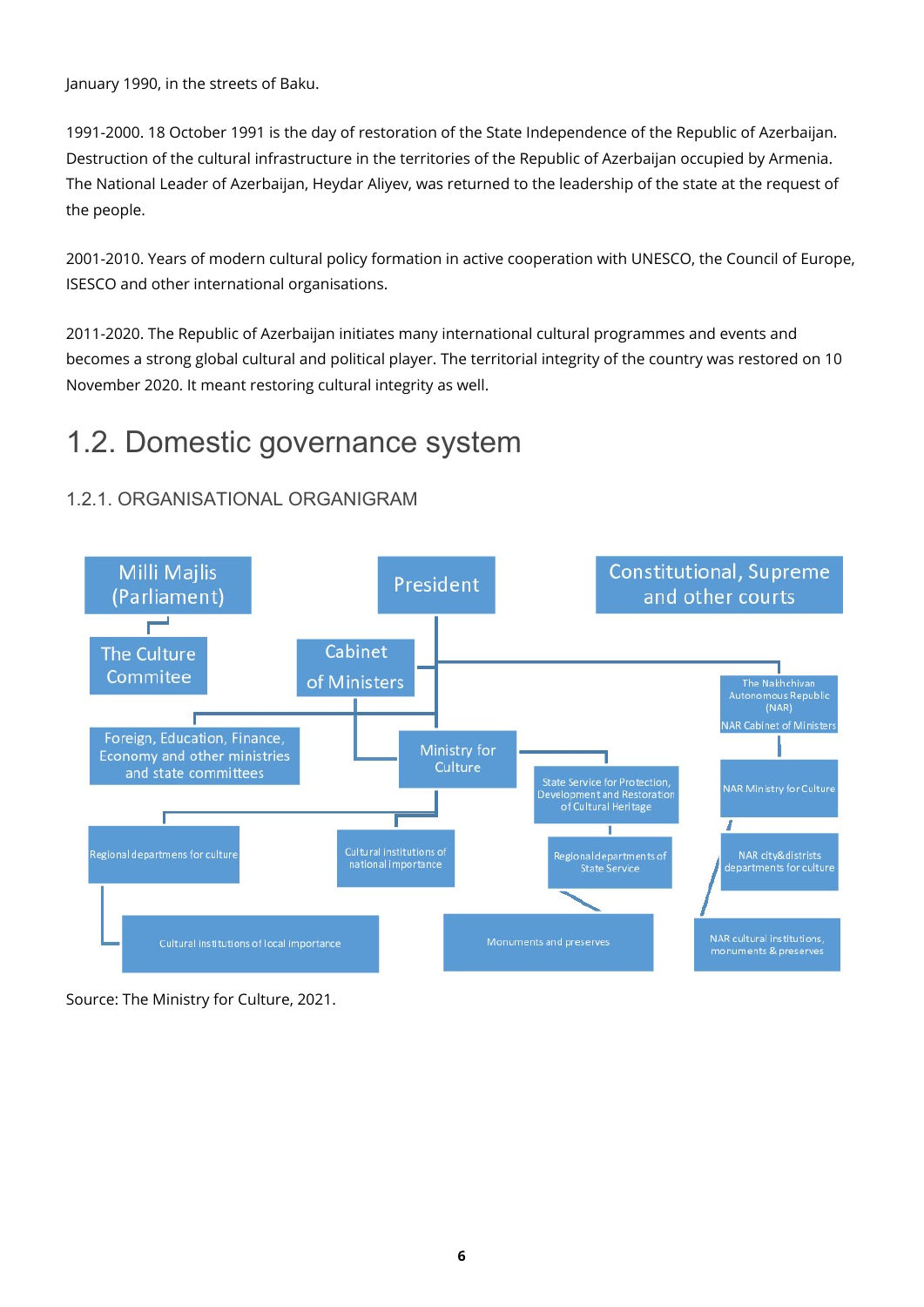

#### Source: The Ministry for Culture, 2021.

#### <span id="page-6-0"></span>1.2.2. NATIONAL AUTHORITIES

The Republic of Azerbaijan is a democratic, law-based, secular, unitary republic. The only source of state power in the Republic of Azerbaijan is the people of Azerbaijan. The *Constitution*, approved by a general referendum on 12 November 1995, provides the principle of division of powers: the Milli Majlis (Parliament) exercises legislative power; executive power belongs to the President; and law courts exercise judicial power.

[Milli Majlis of the Republic of Azerbaijan](https://www.meclis.gov.az/index.php?lang=en) - one chamber body comprising 125 deputies, elected by direct elections for a 5-year term. The Culture Committee of the Milli Majlis is the leading committee concerned with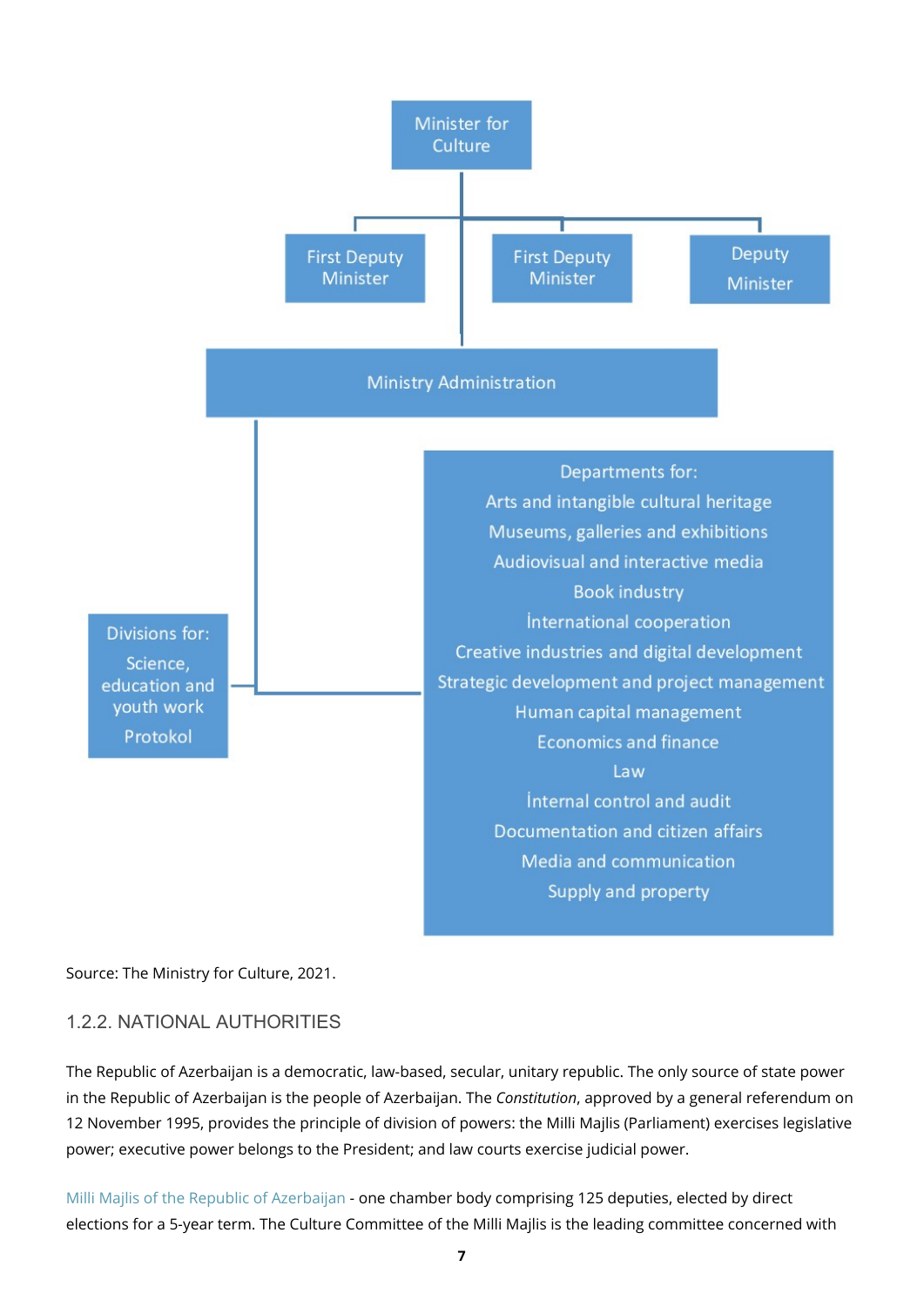drafting laws and decisions about forming and fulfilling the state policy on culture and protecting cultural heritage. The Culture Committee draws up draft laws concerned with culture, including language, literature, arts, museums, theatres, cinema, design, architecture, urban planning and development, library services, archival activities and protection of the cultural heritage. The Committee also gives its opinions about the draft laws submitted already.

The Constitutional Court, the Supreme Court, the courts of appeal, general courts and other specialised courts of the Republic of Azerbaijan implement judicial power. Judicial power is exercised through constitutional, civil and criminal proceedings and other means prescribed by law.

[The President of the Republic of Azerbaijan](https://en.president.az/) is the Head of the state of Azerbaijan. He represents the state of Azerbaijan both within the country and in its foreign relations. The President is elected for a 7-year term by way of general, direct and equal elections, with a free, personal and secret ballot. The President appoints the Primeminister by consent of the Parliament. The President establishes the Cabinet of Ministers to implement executive powers, subordinated and reporting to the President.

[The Ministry for Culture of the Republic of Azerbaijan](http://mct.gov.az/en/) is the central executive body implementing state policy and regulation in culture, art, history and protection of cultural monuments, publishing and cinematography. The Ministry for Culture manages the cultural sphere at a centralised and local level. The management of enterprises located in the regions (except for theatres and cinemas) is under the direct control of the regional cultural departments and indirectly under the relevant structural units of the ministry. Cultural institutions and organisations located in Baku, which are of national importance and non-duplicated (for example, the Azerbaijan National Carpet Museum, the National Library, etc.), are under the direct control and management of the relevant structural units of the ministry.

#### [The State Service for Protection, Development and Restoration of Cultural Heritage under the Ministry for](http://heritage.gov.az/home)

[Culture](http://heritage.gov.az/home) was established by the *Decree of the President of the Republic of Azerbaijan (№ 409 of December 18, 2014)*. The State Service is the executive authority exercising state control in the field of protection of cultural heritage, use of immovable historical and cultural objects (monuments) under state protection, their restoration, reconstruction, conservation and reconstruction, except for the territories of "Icheri Sheher" State Historical-Architectural and "Gala" State Historical-Ethnographic Reserves and other relevant areas.

#### <span id="page-7-0"></span>1.2.3. REGIONAL AUTHORITIES

Sixteen regional departments for culture of the Ministry for Culture were established by merging and enlarging the previous 64 city and district departments for culture by the *Presidential Decree On Improving the Structure of the Ministry for Culture of the Republic of Azerbaijan (№ 1932 of March 29, 2016)*. As a result, this system's architecture changed to form a transparent and effective management system in the field of culture and to improve the structure of the Ministry for Culture.

At present, Baku City Culture Head Department and 15 regional departments of Sumgayit, Khachmaz, Ismayilli, Sheki, Kurdamir, Agstafa, Shamkir, Ganja, Barda, Agjabadi, Agdash, Sabirabad, Bilasuvar, Masalli and Lankaran, with 219 full-time positions, are carrying out the direct management of state-local culture and art institutions of the capital city and the regions. Following the *Regulations on Regional Cultural Institutions* approved by the *Decision of the Board of the Ministry for Culture (No. 5/1 of October 3, 2018)*, the regional departments for culture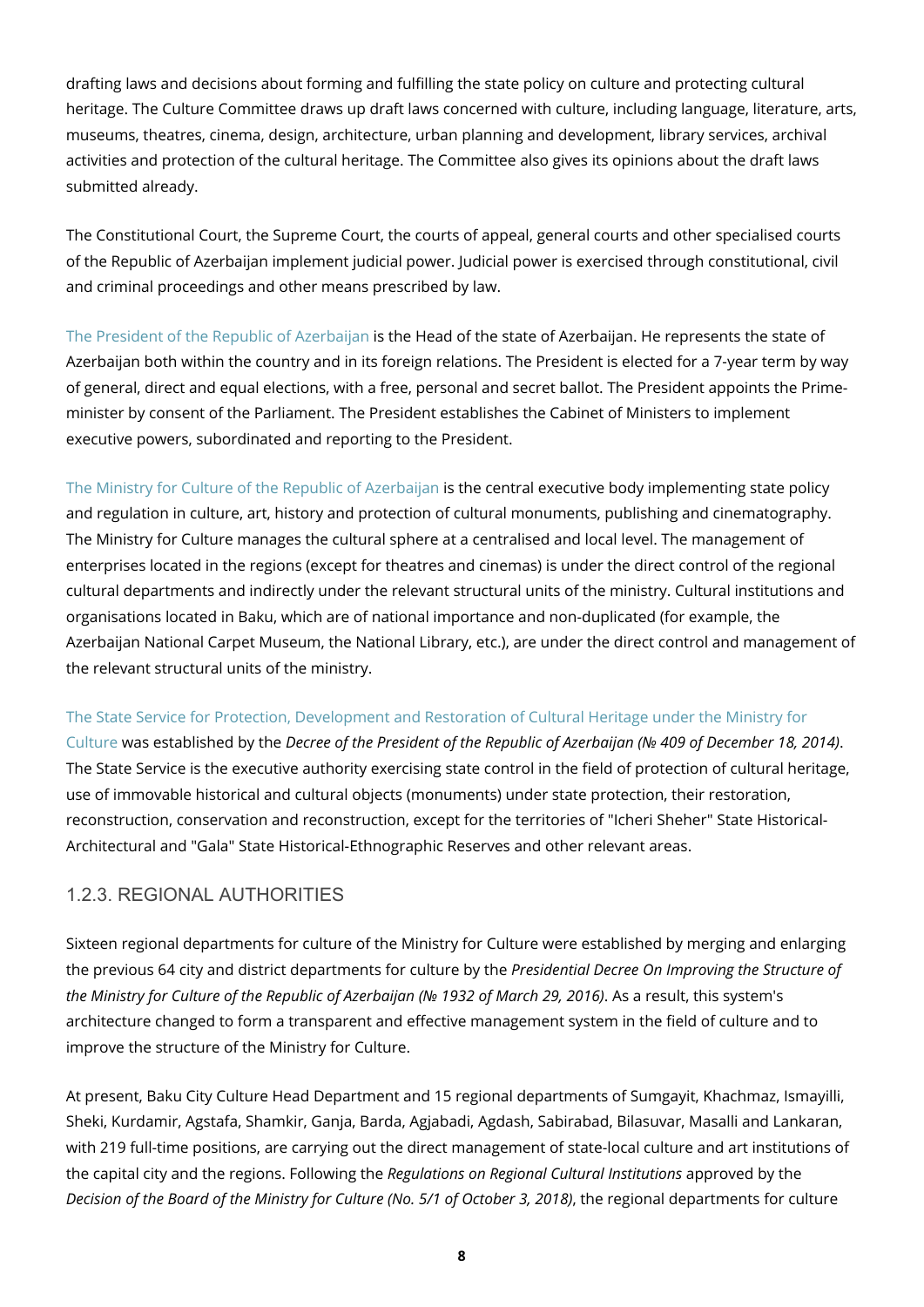participate in forming a unified state cultural policy in the regions and ensure the implementation of this policy. They also draft and implement various programmes to develop the relevant fields in the regions in coordination with the ministry.

The *Presidential Decree On Improving the Activity of the State Service for Protection, Development and Restoration of Cultural Heritage under the Ministry for Culture of the Republic of Azerbaijan (№844 of October 22, 2019)* improved the management system of immovable cultural heritage in the regions. Five regional departments of the State Service for Protection, Development and Restoration of Cultural Heritage under the Ministry for Culture were established to strengthen state control in protecting immovable historical and cultural monuments under state protection and ensure effective management. According to this decree, the Cabinet of Ministers approved the division of territorial affiliation of the Baku, Shabran, Gabala, Ganja and Salyan regional departments of the State Service for Protection, Development and Restoration of Cultural Heritage under the Ministry for Culture. The number of employees of the regional departments of the Civil Service was determined to be 215 staff units, including 20 staff units for the staffing of the regional offices and 195 staff units for the guards of the monument.

The [Nakhchivan Autonomous Republic](http://www.nakhchivan.az/portal-en/index-22.htm) is an integral part of the Republic of Azerbaijan. Accordingly, the *Constitution* and laws of the Republic of Azerbaijan, decrees of the President of the Republic of Azerbaijan and resolutions of the Cabinet of Ministers of the Republic of Azerbaijan, including those in the sphere of culture, are binding within the territory of the Nakhchivan Autonomous Republic. At the same time, given the constitutional status of the Nakhchivan Autonomous Republic, the Ministry for Culture of the Nakhchivan Autonomous Republic is responsible for regional cultural policy within its jurisdiction.

### <span id="page-8-0"></span>1.2.4. LOCAL AUTHORITIES

Territorial and administrative units are formed according to the *Law on Territorial Structure and Administrative Division (№ 892-IQ of June 13, 2000)*. The Republic of Azerbaijan is administratively divided into 66 districts and 11 cities subordinate to the Republic. The districts are further divided into municipalities. Out of these, seven districts and one city is located within the Nakhchivan Autonomous Republic.

The Ministry for Culture, being the central executive body implementing state cultural policy, manages the cultural sphere not only at a centralised but also at the local level through its regional and local structures. The 15 regional cultural departments of the Ministry for Culture manage state-local cultural enterprises, and five regional departments of the State Service for Protection, Development and Restoration of Cultural Heritage under the Ministry for Culture and protect immovable cultural heritage located in the regions. State institutions of culture and art, monuments of history and culture, and a number of historical and cultural reserves, which are in the system of the Ministry for Culture, are financed from the central or regional budgets of the ministry.

District institutions of culture in the system of the Ministry for Culture act under their model regulations approved by the *Decision of the Board of the Ministry for Culture (No. 6/1 of November 8, 2018)*, such as:

- *The Model Regulations of History and Ethnography Museums;*
- *The Model Regulations on the Centralised Library System;*
- *The Model Regulations of Children's Schools of Music, Art and Painting;*
- *The Model Regulations of City (District) Cultural Centres;*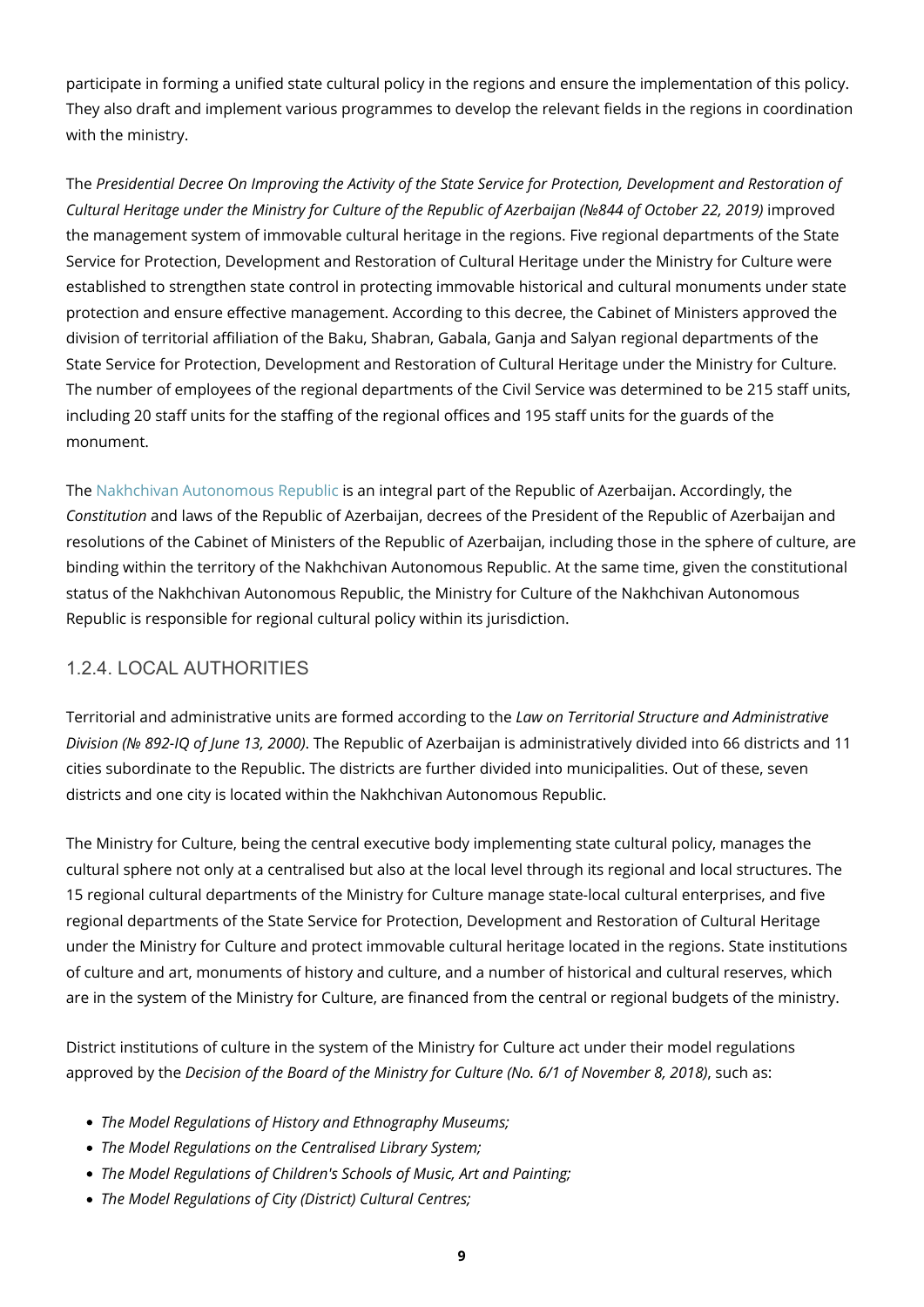- *The Model Regulations of City (district) Heydar Aliyev centres;*
- *The Model Regulations of State Art Galleries operating in the Regions of the Republic.*

The Ministry for Culture and its subordinate bodies cooperate with city/district executive authorities and selfgovernment bodies in implementing the state cultural policy at the local level. *"Regulations on local executive authorities"* approved by the *Presidential Decree (№ 648 of June 6, 2012)* define the duties of the local executive power in the field of culture as follows:

- Implements state policy in the field of culture in the relevant area
- Makes proposals on draft state programmes for the development of culture and art and ensures the implementation of these programmes in the appropriate location;
- Organises protection of historical, cultural, natural monuments and cultural heritage sites with the Ministry for Culture.

For this purpose, departments of socio-political and humanitarian affairs and departments related to architecture are included in the city, district and city district executive authorities. For example, the Baku City Executive Power structure includes the Department of Protection of the city's cultural heritage and the Sector for registration of toponymy, architectural monuments, and allocated areas.

According to the *Law on The Status of Municipalities (№ 698-IQ of July 2, 1999)*, they may assist in developing cultural institutions and preserving historical and cultural monuments via their local social protection and social development programmes.

### <span id="page-9-0"></span>1.2.5. MAIN NON-GOVERNMENTAL ACTORS

Development of culture and art is among the priority areas of state support to non-governmental organisations, according to the *Concept of State Support to Non-governmental Organisations of the Republic of Azerbaijan (№ 2288 of July 27, 2007).*

Council of State Support to Non-Governmental Organisations under the President of the Republic of Azerbaijan functioned from 13 December 2007. However, analysis and summarisation of the results of state support for non-governmental organisations made it necessary to build activities in this area on a more sophisticated basis and improve regulatory mechanisms for their active participation in the life of the state and society. As a result, *Presidential Decree № 1317 of April 19, 2021*, established a public legal entity, the "Agency of State Support to Non-Governmental Organisations of the Republic of Azerbaijan".

[The Heydar Aliyev Foundation](https://heydar-aliyev-foundation.org/en), which operates in education, health, cultural, social and other fields since 2004, are among the main non-governmental actors influencing cultural policy in the country. The Foundation actively participates in the preservation, restoration and use of cultural values and historical and cultural monuments, the implementation of musical projects, the organisation of art festivals and exhibitions.

The Union of Azerbaijan Writers, Union of Azerbaijan Composers, Union of Azerbaijan Artists, Union of Azerbaijan Theatrical Workers, Union of Azerbaijan Ashıqs, and Union of Cinematographers are among the most proactive non-governmental organisations. They play a significant consultative and lobbying role in corresponding spheres of culture and arts as well as concerning ethics and cultural rights.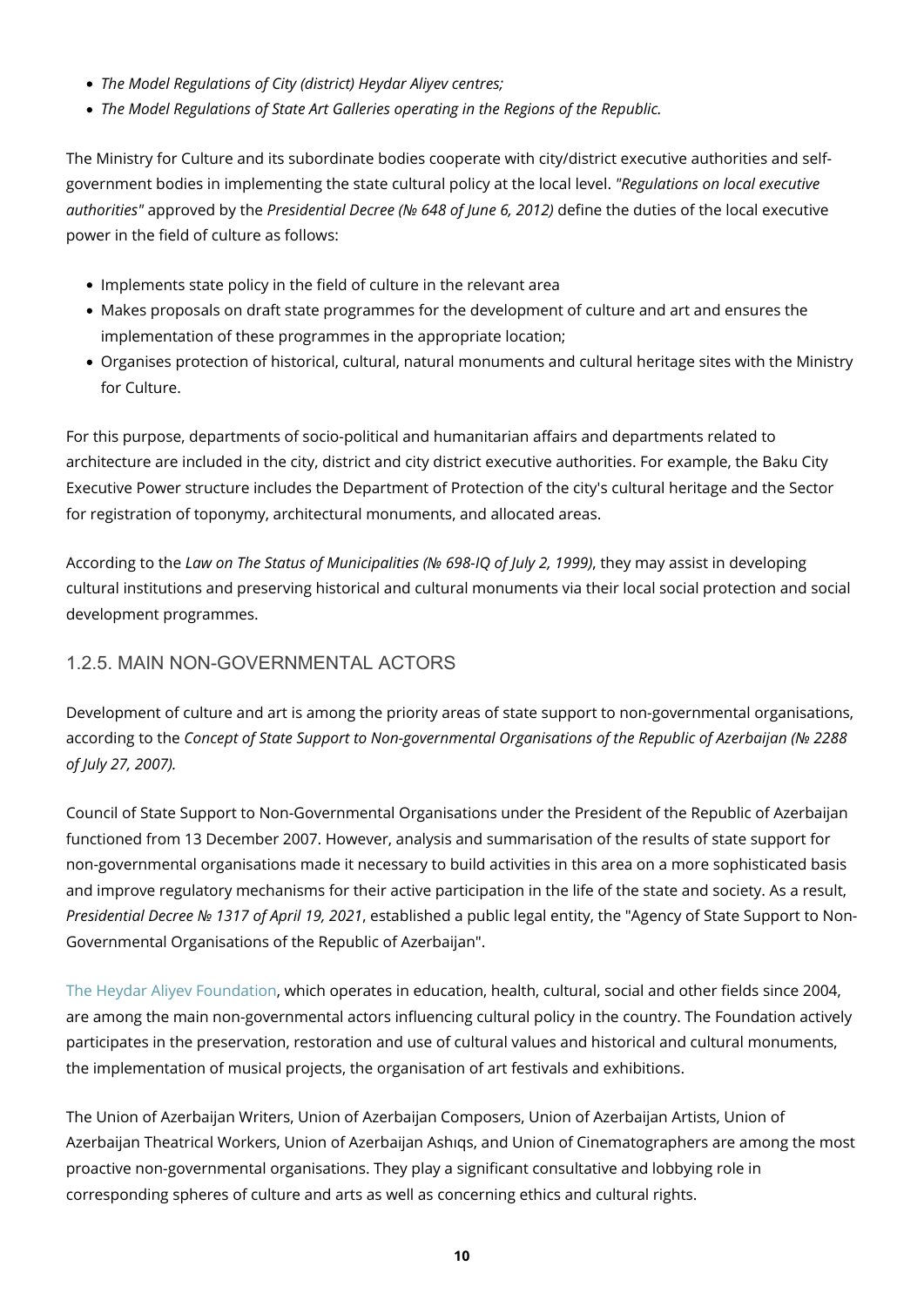### <span id="page-10-0"></span>1.2.6. TRANSVERSAL CO-OPERATION

Considering that drafting and putting the national cultural policy into practice requires joint efforts of two or more institutions, the Ministry for Culture cooperates closely within the Cabinet of Ministers with other ministries, state committees and relevant executive bodies.

General management is carried out by the Administration of the President and the Cabinet of Ministers, while regional cultural events and policies are coordinated with local executive authorities where necessary. Issues related to legislation on culture are discussed with the Parliamentary Committee on Culture and all kinds of regulations with the Ministry of Justice. Arising copyright issues are agreed with the [Intellectual Property Agency](http://copat.gov.az/).

On funding for culture procedures, it is necessary to communicate with the Ministry of Finance closely. At the same time, the infrastructure provision of cultural institutions and taxes for culture are coordinated with the Ministry of Economy and, where it is necessary, with the State Urban Planning and Architecture Committee. Likewise, projects in information-communication technologies are discussed, if needed, with the Ministry of Transport, Communications and High Technologies.

The main partners of the Ministry for Culture in matters of education, training and research in culture are the Ministry of Education and the affiliated research institutes of the Azerbaijan National Academy of Sciences. On human resources issues, cooperation has been established with the State Examination Centre, the Ministry of Youth and Sport, and the State Committee on Family, Women and Children's Issues. In addition, the Ministry of Labour and Social Protection of Population administers the social welfare of cultural workers.

Multilateral cooperation within the frameworks of international organisations and international bilateral relations with foreign countries are coordinated with the Ministry of Foreign Affairs, while diaspora issues are under the jurisdiction of the State Committee on Work with the Diaspora.

The State Statistical Committee collects statistical data annually for further processing and systematisation.

In some cases, the President, or the Cabinet of Ministers, sets up specific organising committees and working groups, including representatives from the respective levels of government, to facilitate inter-ministerial cooperation and implement long-term state programmes or concrete projects. Their work includes concepts on the economy, science, education, culture, health, transport, the *State Programme on Socio-economic Development of the Regions for 2019-2023*, etc.

Government can also establish commissions to prepare national reports for international organisations. *The Periodical Reports of the Republic of Azerbaijan on the International Pact on Economic, Social and Cultural Rights*, which was prepared by a Governmental Commission, with the participation of high-level representatives of foreign, internal, justice, health, culture and tourism, education ministries and other relevant state bodies, e.g.

### <span id="page-10-1"></span>1.3. Cultural institutions

### <span id="page-10-2"></span>1.3.1. OVERVIEW OF CULTURAL INSTITUTIONS

The rise in entertainment businesses, culture industries, and cultural tourism has attracted the attention of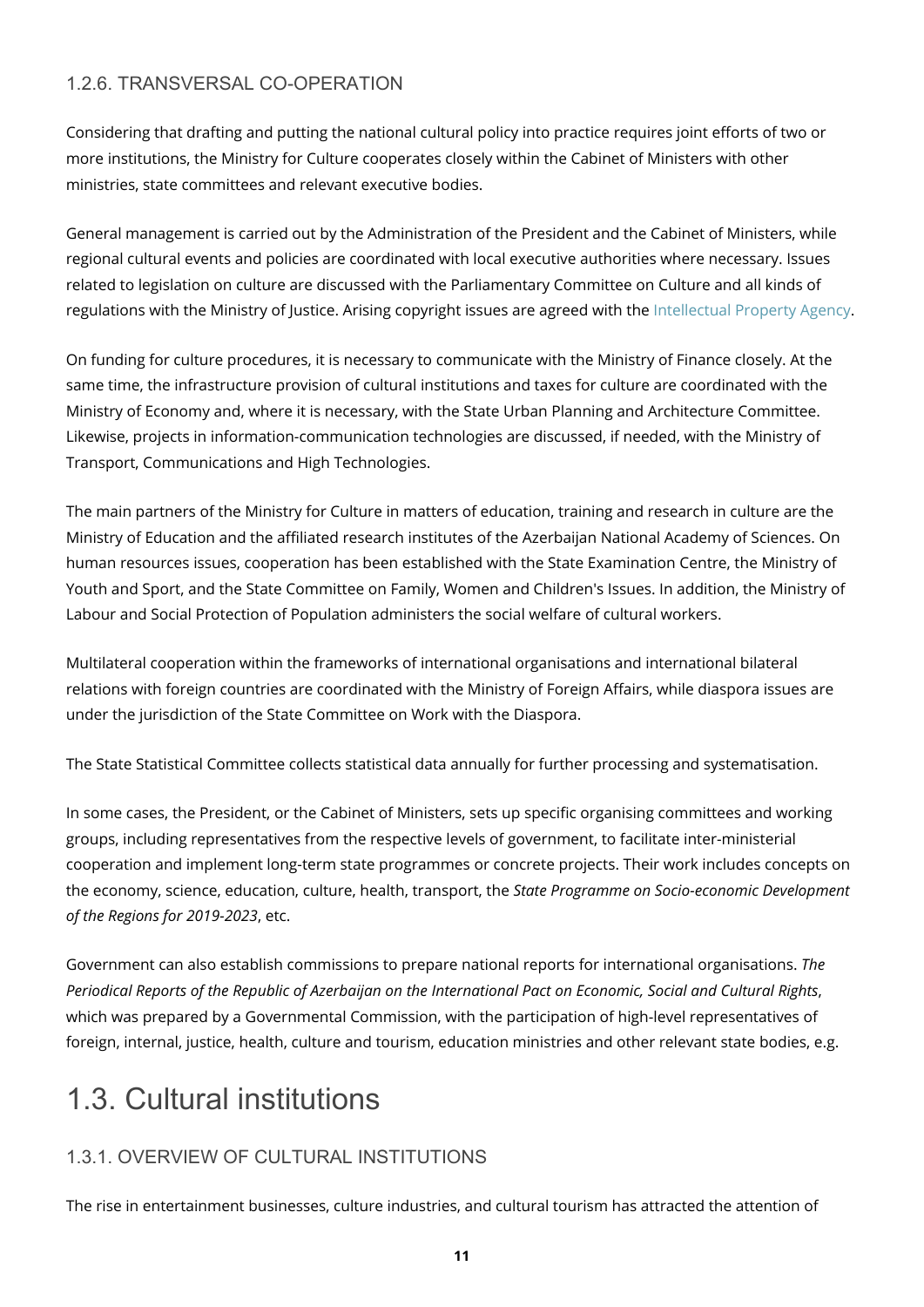private companies; the number of private galleries, museums, antique shops, and national souvenirs and crafts producers is growing. In addition, design agencies, the book market, and printing houses are developing. Furthermore, the culture industries such as book publishing, the press, audio-visual and phonogram production, entertainment industries and new technologies are undergoing rapid development.

The general picture is that if you look at the directions, it is striking that the institutions and organisations of cultural heritage (immovable, movable and intangible) are mainly under the management of state bodies. On the contrary, the cultural industries' various forms of organisation are more concentrated in the private and non-state spheres. Professional art (music, theatre, fine arts) is somewhere in the middle in this "public-private scale". That is, where it is about the preservation of traditions and personnel training, it is primarily concentrated in state institutions. Nevertheless, the performing arts and concert activities are already more eager to monetise and are more commercial. Moreover, many activities in arts and culture, namely festivals, concerts, fairs, etc., both international and local, attract a significant share of sponsorship from the private sector.

In total, state cultural policy in cultural infrastructure prescribes:

- Modernisation of the material and technical bases with the construction of specialised buildings and rehabilitation of cultural institutions;
- Equipping cultural enterprises with modern engineering and information communication technologies;
- Providing cultural institutions with stage costumes, musical instruments, etc.

### <span id="page-11-0"></span>1.3.2. DATA ON SELECTED PUBLIC AND PRIVATE CULTURAL INSTITUTIONS

| Domain             | Cultural institutions (subdomains)       | Public sector    | Public sector                | Private<br>sector | Private<br>sector            |
|--------------------|------------------------------------------|------------------|------------------------------|-------------------|------------------------------|
|                    |                                          | Number<br>(2020) | Trend last 5<br>years (In %) | Number<br>(2020)  | Trend last 5<br>years (In %) |
| Cultural heritage  | Cultural heritage sites (recognised)     | 6036             | $-4.3%$                      | $\sim$            | $\blacksquare$               |
|                    | Archaeological sites                     | 2550             | $+24.7%$                     | $\blacksquare$    | ۰                            |
| Museums            | Museum institutions                      | 239              | $+2.1%$                      | $\mathbf{1}$      | 0%                           |
| Archives           | Archive institutions                     | 78               | 0%                           | $\blacksquare$    | $\blacksquare$               |
| Visual arts        | Public art galleries / exhibition halls  | 33               | 0%                           | ÷,                |                              |
| Performing arts    | Scenic and stable spaces for theatre     | 29               | $+3.6%$                      | $\blacksquare$    | $\overline{\phantom{a}}$     |
|                    | Concert houses                           | 10               | $+11.1%$                     | 6                 | $+20%$                       |
|                    | Theatre companies                        | 29               | $+6%$                        | $\sim$            | $\blacksquare$               |
|                    | Dance and ballet companies               | 1                | 0%                           | $\sim$            |                              |
|                    | Symphonic orchestras                     | 1                | 0%                           | $\blacksquare$    | $\blacksquare$               |
| Libraries          | Libraries                                | 2922             | $-9%$                        | $\blacksquare$    | $\blacksquare$               |
| Audiovisual        | Cinemas                                  | 2                | $-60%$                       | 3                 | $+40%$                       |
|                    | Broadcasting organisations               | 4                | 0%                           | 36                | $+5.9%$                      |
| Inter-disciplinary | Socio-cultural centres / cultural houses | 2231             | $-15.8%$                     | $\blacksquare$    | $\blacksquare$               |

#### *Table 1: Cultural institutions, by sector and domain*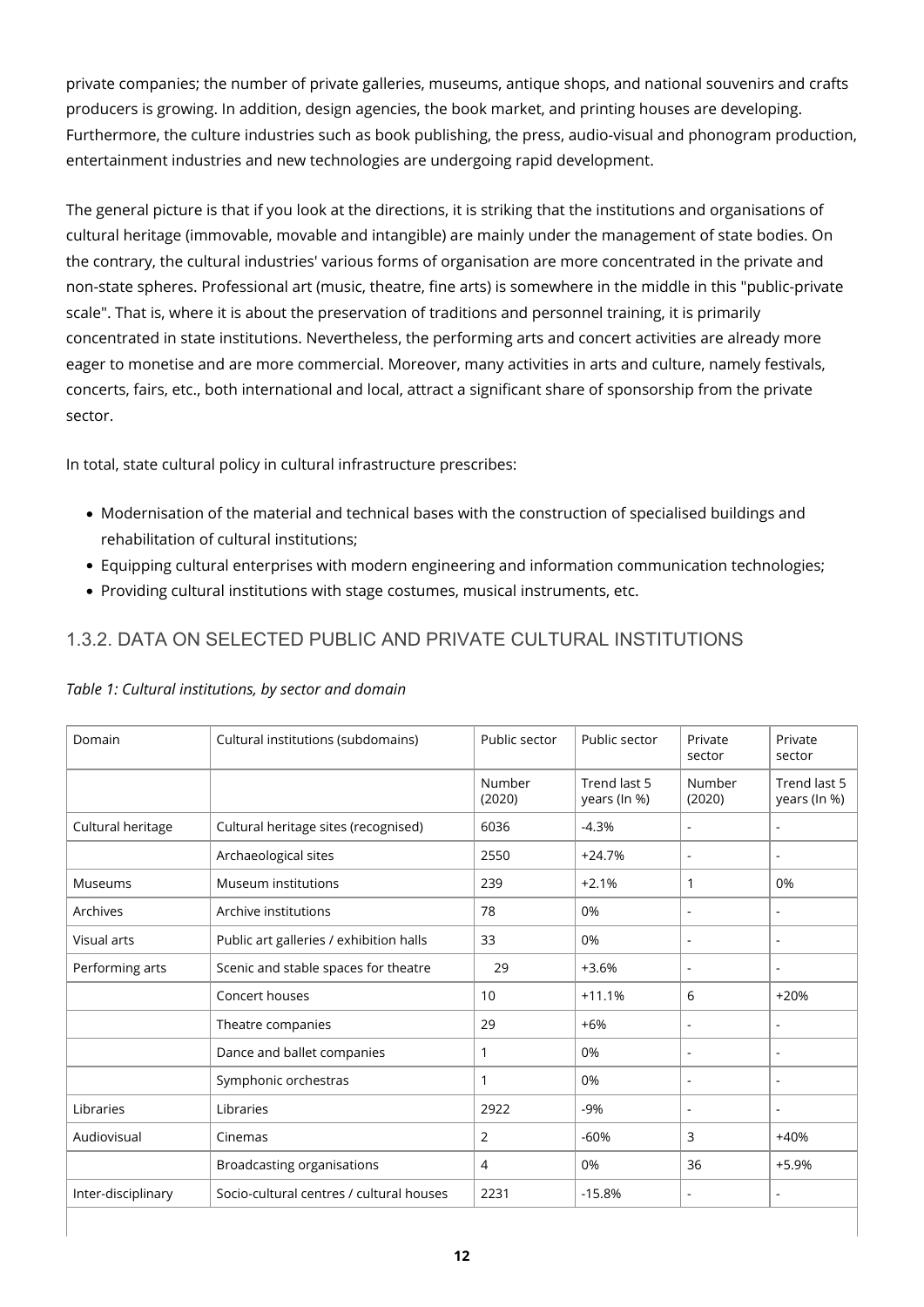| Other (please explain)   Historical, cultural, architectural, art and<br>ethnographic reserves | 28  | +7.7%   |  |
|------------------------------------------------------------------------------------------------|-----|---------|--|
| Child musical, art and painting schools                                                        | 238 | $+0.4%$ |  |

Source(s): the State Statistical Committee, 2021 and the Ministry for Culture, 2021

There is no data available on private cultural institutions, only incomplete information. For example, you can still cite private cinemas, which decreased from five in 2015 to three in 2020. There is also data for one private museum, also for concert and broadcasting organisations. However, statistics for the private sector of other domains indicated in the table are not kept yet.

The State Service for Protection, Development and Restoration of Cultural Heritage under the Ministry for Culture deals with cultural and historical monuments, archaeological sites, and a number of historical, cultural, architectural, art and ethnographic reserves.

The Ministry for Culture manages public museums, art galleries, concert halls, theatres, libraries, cinemas, children's music, arts and painting schools, cultural houses, et cetera. The National Archive Fund manages archive institutions.

Although a tiny fraction of these institutions is run by other government agencies, for example, out of 2 922 public library units, two belong to the State Oil Company, 3 to the Confederation of Trade Unions, and another 24 to other organisations. In addition, out of the total number of museums in 239 institutions, three museums are under the Cabinet of Ministers, 4 of which are in the National Academy of Sciences. The Ministry of Education, the Ministry of Health, the Ministry of Agriculture, the Ministry of Ecology and Natural Resources, the Ministry of Internal Affairs and the State Oil Company have one museum each. Out of 2 231 club establishments, the State Oil Company owns three, the Confederation of the Trade Unions owns seven, and 28 club institutions belong to other organisations.

### <span id="page-12-0"></span>1.3.3. PUBLIC CULTURAL INSTITUTIONS: TRENDS AND STRATEGIES

Institutions and organisations of culture are functioning practically in all areas of cultural activity. Accordingly, the *Concept of Culture* undertakes to classify cultural institutions in heritage, art and cultural industries.

Archaeological, architectural, garden-park, monumental, memorial, decorative, applied art monuments, culture, architecture, art, and ethnographic reserves, form immovable cultural heritage. Museums of history, memory, ethnography, art, and archives and libraries protect movable cultural heritage. The centres of culture, houses of culture, and clubs represent the infrastructure of intangible cultural heritage (folklore, local lore and crafts).

Concert halls and theatres, art galleries and exhibition halls are places where professional art is widespread. Music, dance and art schools are places where professional skills and professional audiences are nurtured. Finally, film studios and cinemas, publishing houses and book houses represent directions of the cultural industries.

The majority of cultural institutions have public status, being financed by centralised or local budgets. Libraries, museums and art galleries are funded by public budgets, and the state partially subsidises the theatreentertainment organisations. Salaries are guaranteed by the state, while expenditure on maintaining buildings or building new stages, etc., is carried out at the expense of the theatre-entertainment organisations. A high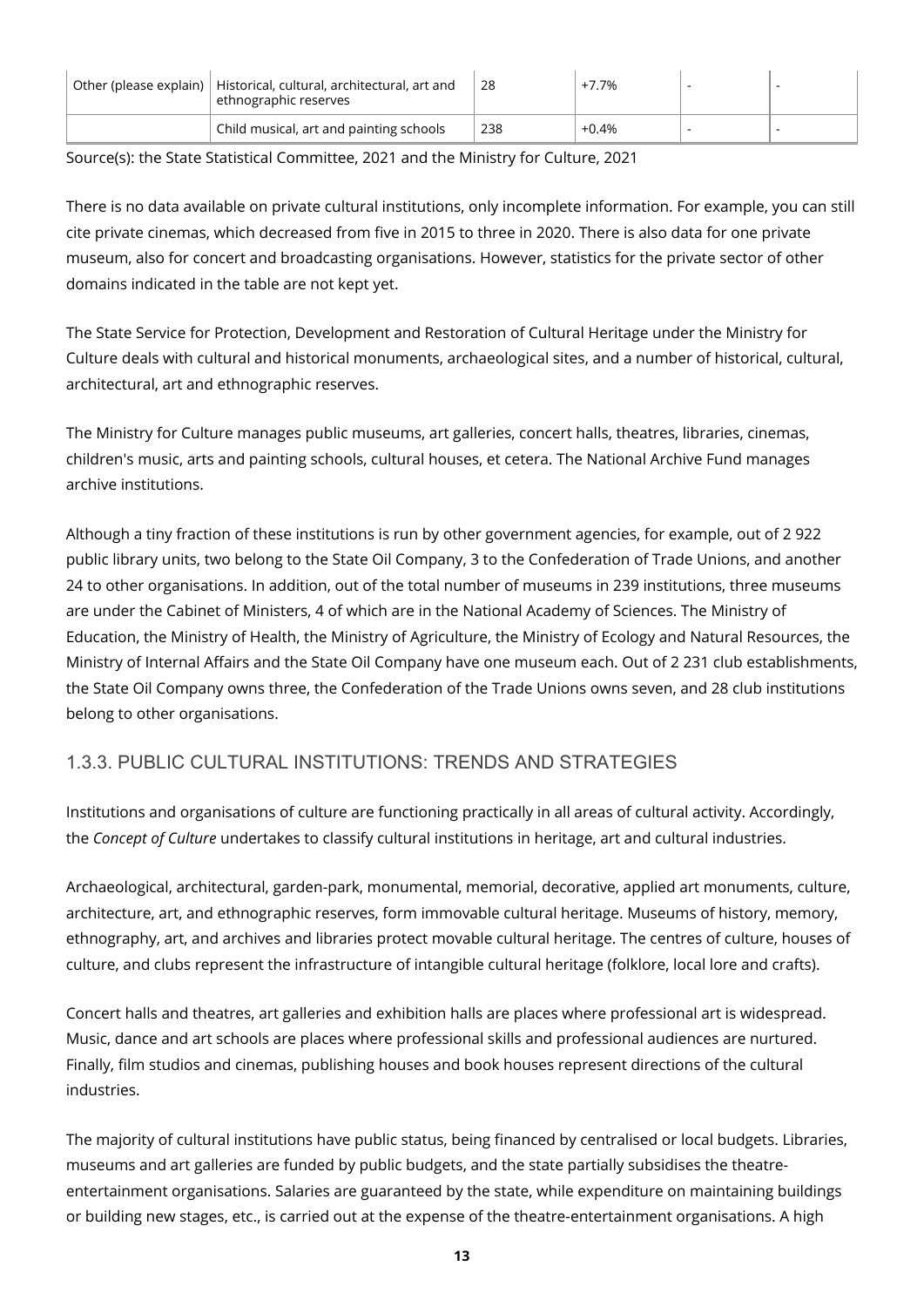percentage of centralised expenditure goes on libraries and museums of national importance, subsidies to state theatres, centralised events, theatrical and musical performances, the visual arts, restoration of cultural monuments, creation of new monuments, and conduction of events in foreign countries, etc.

Structural reforms in these spheres explain a significant decline in public libraries (11% in the last five years) and socio-cultural centres/cultural houses (18.8% in the previous five years). Small neighbouring rural branches of Regional Centralised Library Systems were merged and consolidated. In addition, the Ministry for Culture carried out fundamental reforms in the field of the club system under the "Project for the establishment of the city (district) cultural centres". The project envisaged the establishment of one centre in each city or region, with other club institutions to be branches of the centre. In the future, some of the branches may be dedicated to crafts, ethnography and folklore. In the reform, the Ministry for Culture established 55 cities (district) cultural centres throughout the country.

The *Presidential Decree On Measures to Improve the Structure and Management of the Ministry for Culture of the Republic of Azerbaijan (January 15, 2019)* envisages increasing the efficiency of cultural and educational institutions (libraries, cultural centres, clubs, music schools, art galleries, etc.) under the Ministry for Culture by:

- Reconstruction of the library system in the country, taking into account the opportunities of information and communication technologies, as well as the existing demand;
- Conducting an inventory of state-owned museums, optimising their activities and organising more advanced museum activities;
- More compact organisation of music schools by administrative-territorial units by conducting an inventory, to increase the efficiency of its activities;
- Improving the activities of cultural centres, cultural houses and clubs, art galleries by conducting an inventory, more compact organisation and raising the level of service in the administrative-territorial units of the country, taking into account the current needs.

### <span id="page-13-0"></span>1.4. International cooperation

### <span id="page-13-1"></span>1.4.1. PUBLIC ACTORS AND CULTURAL DIPLOMACY

After regaining its independence in 1991, the Republic of Azerbaijan has pursued a policy of cooperation with many important international and regional organisations, like the UN, UNESCO, Council of Europe, European Union, World Tourism Organisation, Organisation of the Islamic Conference, ISESCO, TURKSOY, CIS, GUAM, IKKROM, IRSICA, etc.

The Ministry for Culture drafts and implements bilateral and multilateral foreign cultural policy in coordination with the Ministry of Foreign Affairs because the Ministry of Foreign Affairs is the central executive body in Azerbaijan responsible for implementing all international relations and cooperation issues. The Republic regards the development and strengthening of global standard-setting activity as highly important and has acceded to many international conventions.

Active participation in the elected bodies of international organisations is also a priority for the dynamic and extensive cultural interchange with other countries. In this regard, the Republic of Azerbaijan was elected a member of the following structures: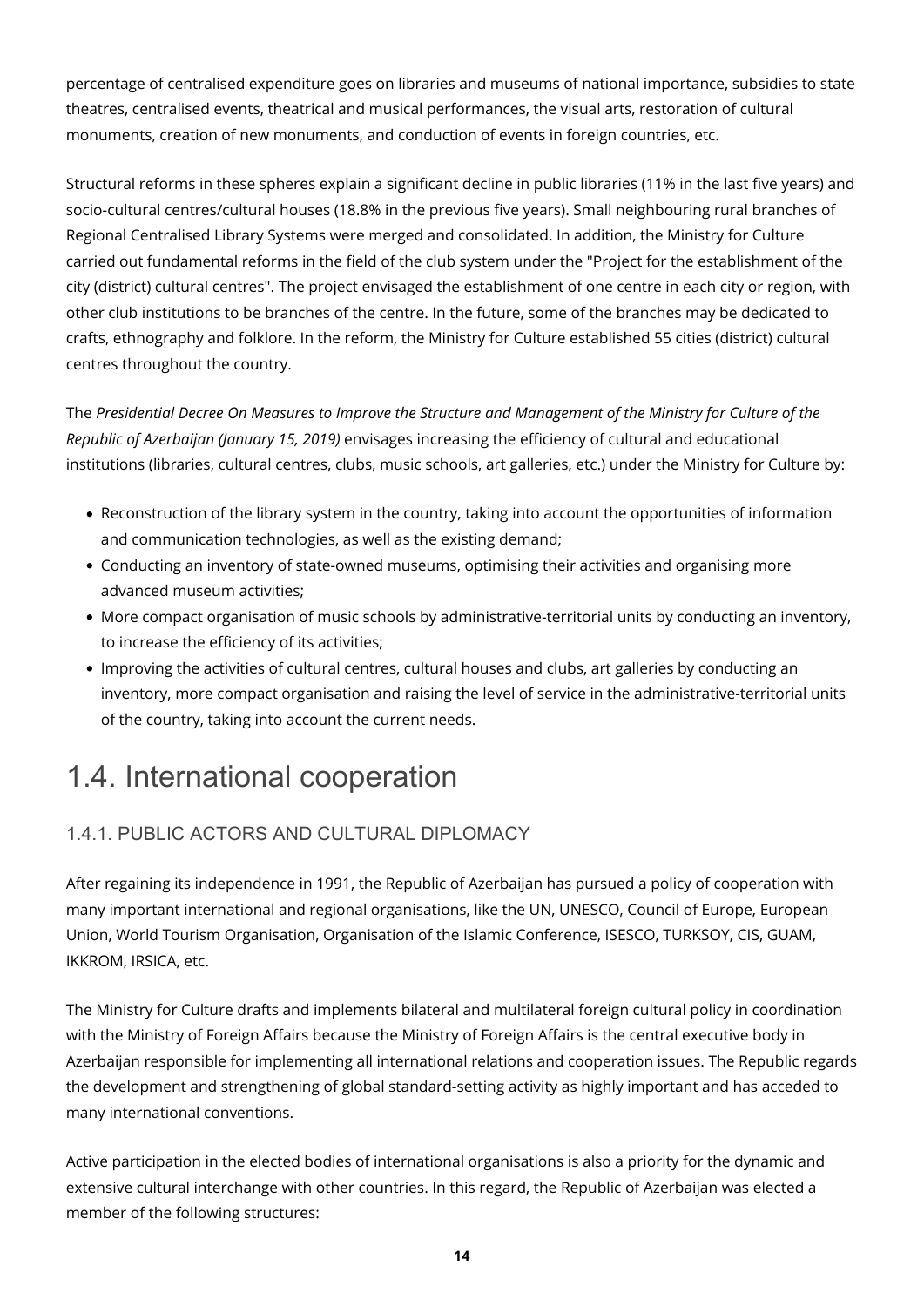- UNESCO Executive Board (2005-2009);
- Intergovernmental Committee for the Restoration and Promotion of the Return of Illegally Acquired Cultural Property (2011-2015);
- Deputy Chairman of the Committee for the Protection of Cultural Property in the Event of Armed Conflict (2011-2015 and 2015-2019);
- World Heritage Committee (2015-2019);
- Intergovernmental Committee for the Safeguarding of the Intangible Cultural Heritage (2018-2022); and
- Intergovernmental Committee of the Convention for the Protection and Promotion of the Diversity of Cultural Expressions (2019-2023).

The country is also interested in hosting major international cultural events, becoming one of the global players and policymakers. For example, the 7th Global Forum of the United Nations Alliance of Civilisations (UNAOC), held in Baku, Azerbaijan (25-27 April 2016) under the central theme on "Living Together in Inclusive Societies: A Challenge and A Goal", is a brilliant example of international and even global cultural activity of the country.

The Ministry for Culture develops bilateral international relations, implements intergovernmental and interdepartmental agreements, programmes, protocols and other documents to promote Azerbaijani culture and arts internationally. A developed legal framework for cooperation in culture with more than 40 countries exists and is planned to be updated and concretised. The diplomatic missions of the Republic of Azerbaijan in more than 70 countries and the embassies of more than 60 foreign countries in the Republic of Azerbaijan are constantly working on expanding cooperation.

Azerbaijan Cultural Centres operate under the diplomatic missions of the Republic of Azerbaijan in Uzbekistan, France, Austria and Germany. Currently, construction work is underway for a new Cultural Centre in Italy. The Ministry for Culture organises the activities of the Cultural Centres, carries out coordination work and promotes national culture through the Centres.

"The State Programme on Education of Azerbaijani Youth Abroad in 2007-2015" (№ 2090 of April 16, 2007 ) provided 5 000 Azerbaijani youth with education in various countries, the most prestigious universities in the USA, Great Britain, Germany, Japan, Turkey, Russian Federation, Lithuania, Latvia, Estonia and other countries, in various specialities, bachelors, masters and doctoral degrees. All of the expenses of those admitted to the programme during the period of study - airfares, visas, living expenses, and tuition fees - are paid by the state.

### <span id="page-14-0"></span>1.4.2. EUROPEAN / INTERNATIONAL ACTORS AND PROGRAMMES

Since 1999, Azerbaijan has participated in the CoE / ERICarts comparative research project "Cultural Policy in Europe: a Compendium of Key Facts and Trends." From 2001 to 2005, Azerbaijan participated in the Council of Europe "STAGE" Project, followed by the Kyiv Initiative Regional Programme (KI). Since 2011, Azerbaijan has joined the Council of Europe's Cultural Routes project. The Twinning Project was implemented in the framework of the European Neighbourhood Policy in 2016-2017.

"Icheri Sheher, Maiden Tower and Shirvanshahs Palace Complex" (2000), "Gobustan Rock Art Cultural Landscape" (2007), and the "Historical centre of Sheki together with Khan Palace" (2019) are included in the UNESCO World Heritage List". Gobustan National Historical and Artistic Reserve and Icheri Sheher State Historical and Architectural Reserve were granted enhanced protection status in 2013. Two cities are included in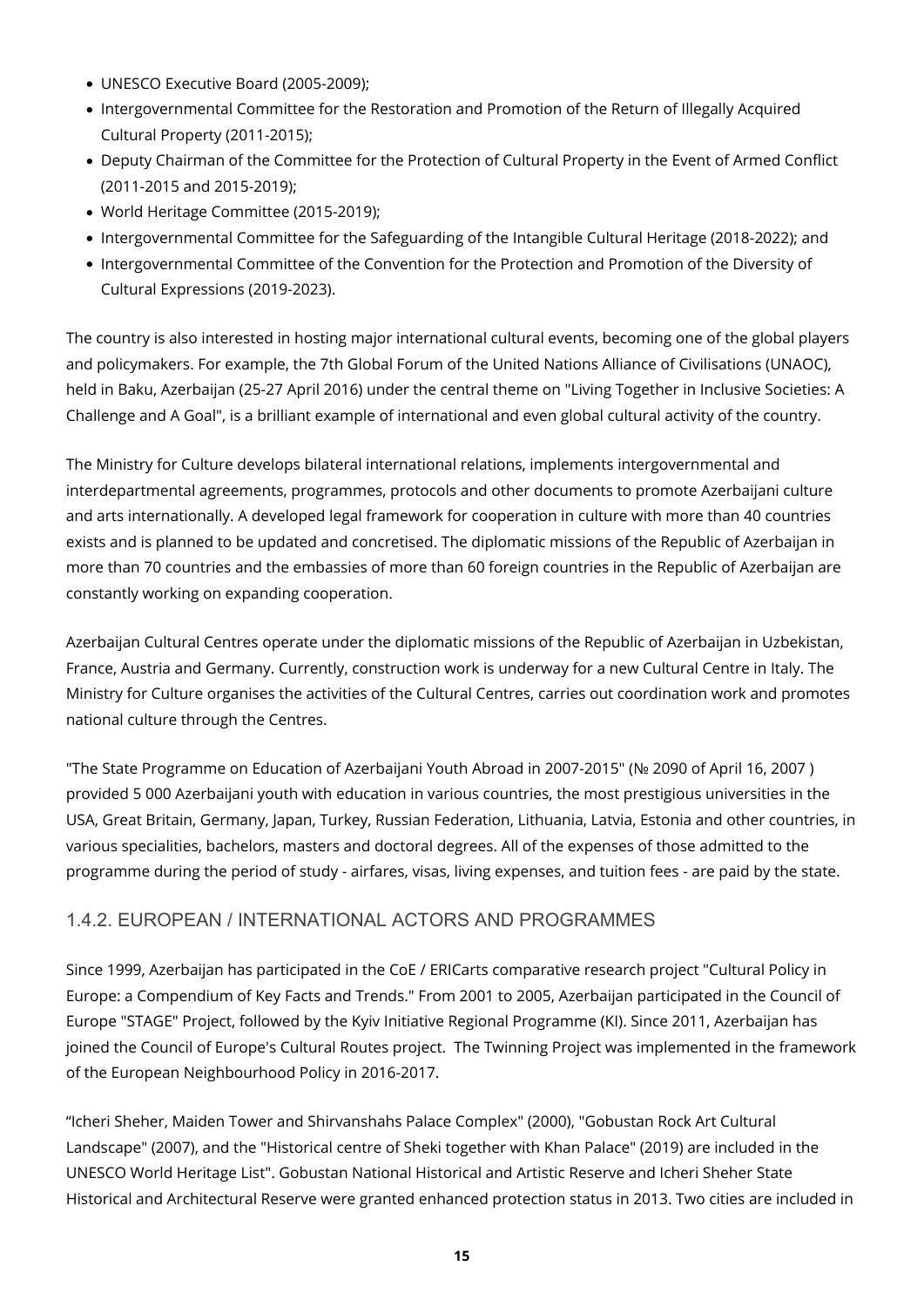the UNESCO Network of Creative Cities: Sheki on the theme of "art and crafts" (2017), and Baku on the theme of "design" (2019).

UNESCO included fifteen samples of Azerbaijan's intangible cultural heritage on the Lists of Intangible Cultural Heritage: "Azerbaijani Mugham", "Art of Azerbaijani Ashiq", "Novruz", "Azerbaijani carpet weaving art", "Chovqan, a traditional Karabakh horse-riding game", Yalli (Kochari, Tenzere), and the traditional group dances of Nakhchivan, et cetera.

ISESCO declared "Baku - the Capital of Islamic Culture for 2009, and Nakhchivan - the Capital of Islamic Culture for 2018. Likewise, TURKSOY declared Sheki the cultural capital of the Turkic world for 2016.

The Republic of Azerbaijan has ratified (№ 918-IIIQ of November 26, 2009) the *UNESCO Convention on the Protection and Promotion of the Diversity of Cultural Expressions*. The central ministries dealing with implementing this convention are the Ministry for Culture, the Ministry of Foreign Affairs, and the National Commission of the Republic of Azerbaijan for UNESCO.

### <span id="page-15-0"></span>1.4.3. NGO'S AND DIRECT PROFESSIONAL COOPERATION

The state encourages trans-national cooperation between arts and heritage institutions, professional associations, networks, and other NGO actors in cultural policy, heritage protection, theatre, dance, film, music, etc. At present, the Ministry for Culture funds yearly membership fees to several international organisations. In addition, it supports the participation of Azerbaijan specialists at conferences of the European Music Council, World Congresses of Dance Researchers, European Council of Artists conferences, etc.

Each higher education institution, the Baku Academy of Music, the Baku Choreography Academy, the State University of Culture and the Arts, Azerbaijan National Music Academy, Azerbaijan State Academy of Fine Arts, carries out various international activities. Moreover, they all have agreements with leading foreign higher educational institutions regarding training students, exchanging experience, and implementing joint projects.

The Union of Azerbaijan Theatrical Workers, Union of Azerbaijan Journalists, Union of Azerbaijan Ashıqs, Azerbaijan National Culinary Association, other creative unions and professional cultural networks have extensive ties around the world with their foreign colleagues and similar organisations. They organise joint events, exhibitions, concerts, hold international festivals and competitions, and implement mutually exciting projects in their areas of activity.

Large institutions in the field of culture and art, libraries, museums, cinematographic institutions, publishing houses, art galleries, reserves, research centres, et cetera, independently conduct active international activities with the support of government agencies, if necessary.

Backing for international festivals are one element of direct professional cooperation, and the Ministry for Culture supports national and international conferences and festivals organised by different professional communities. Among such events are the regular International Mugham Festivals, International Music Festivals in memory of Uzeyir Hajibeyli, International Qabala Music Festivals, International Mstislav Rostropovich Festivals, and so on.

The readers of this project may be interested in the fact that, for example, the 10th-anniversary meeting of the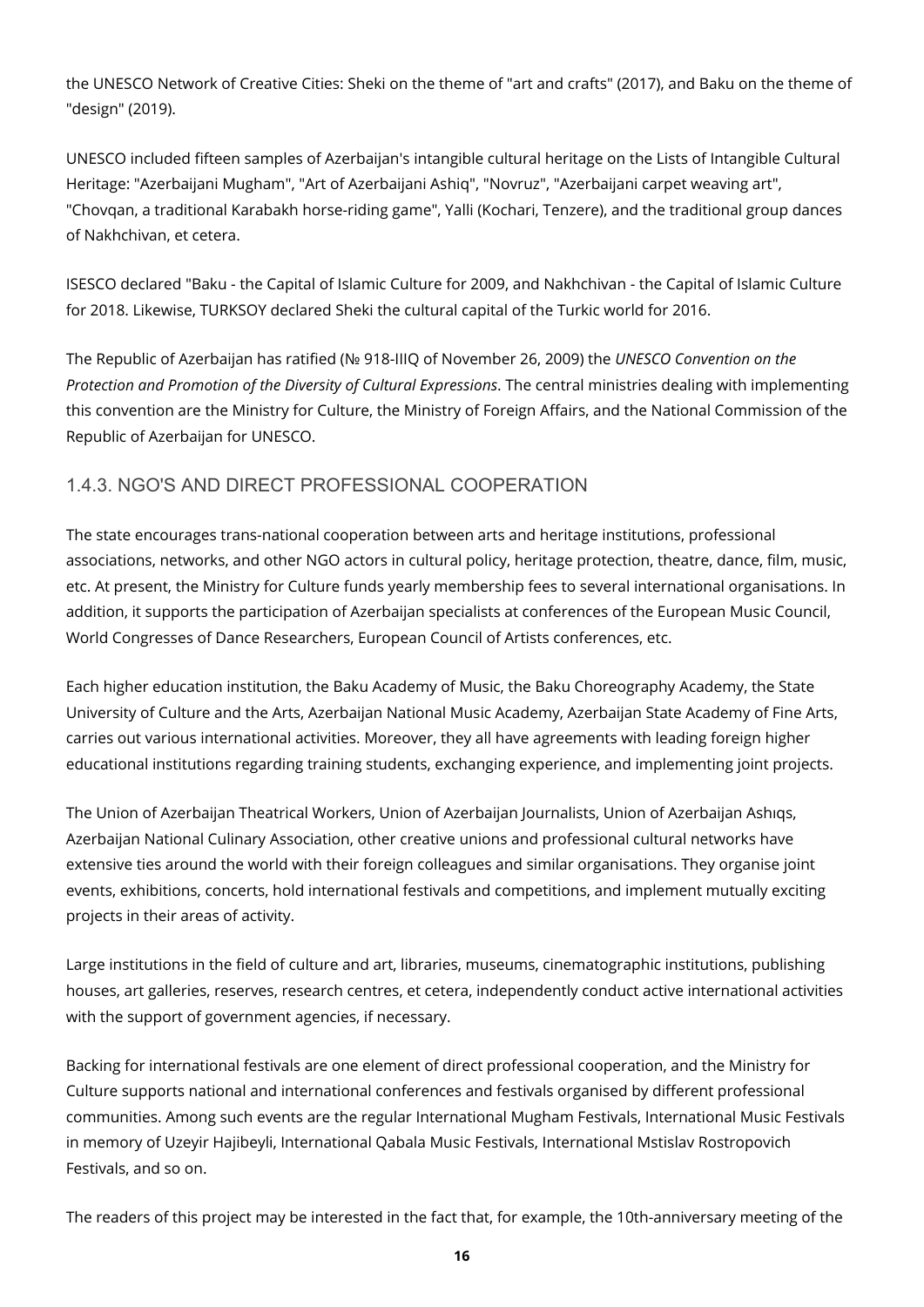project "Compendium of Cultural Policies and Trends in Europe" was held in Baku on 4-5 December 2008, with the participation of many eminent researchers from the Council of Europe and ISESCO member-states. It was a rather unusual and exciting meeting of cultural policy researchers to offer a significant opportunity to promote intercultural dialogue and examine new opportunities for future transnational cooperation.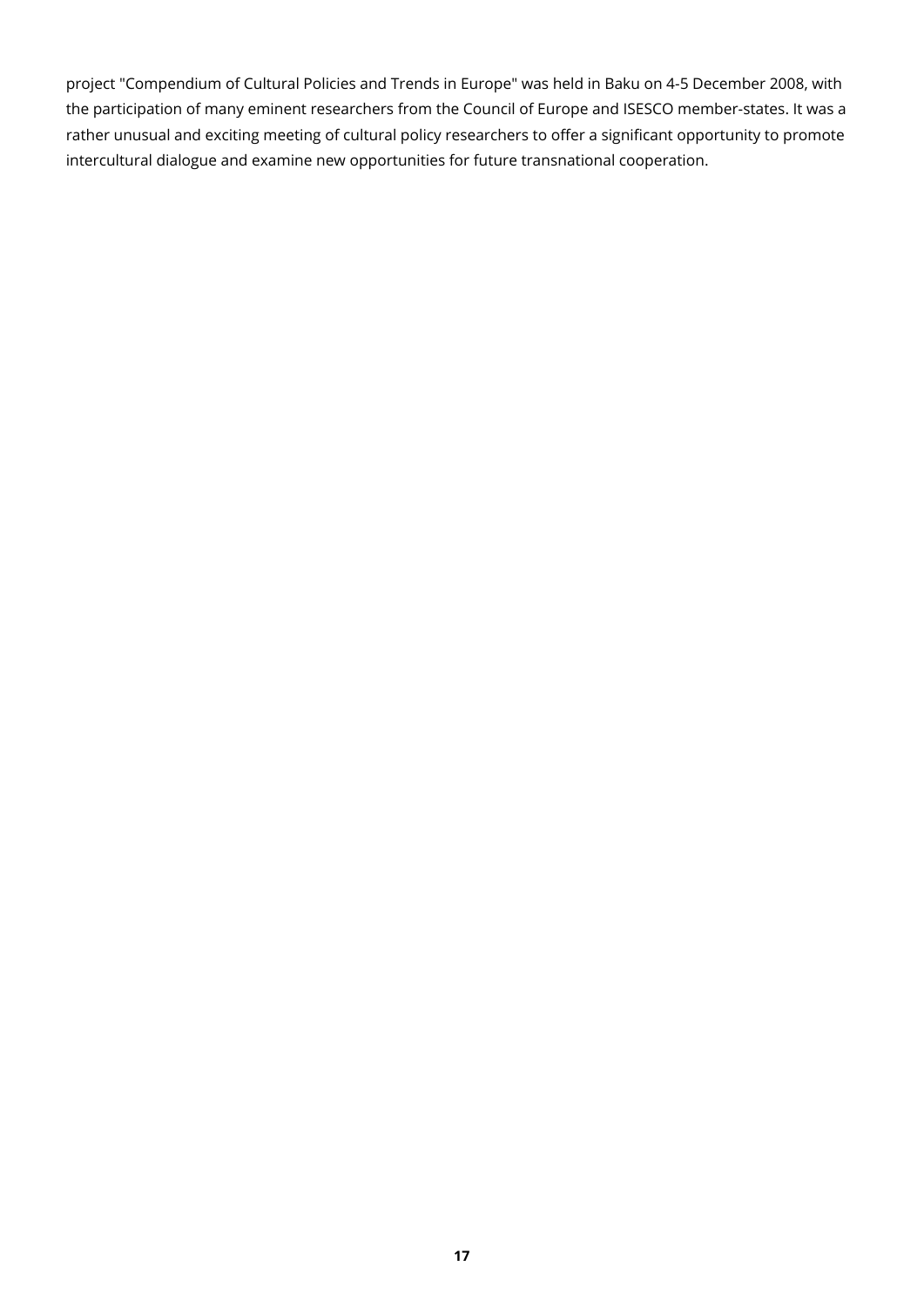### <span id="page-17-0"></span>2. Current cultural affairs

### <span id="page-17-1"></span>2.1. Key developments

At present, cultural-political reforms starting with developing the draft *Culture Strategy of the Republic of Azerbaijan for the period up to 2030* are planned and being carried out by the new leadership of the Ministry of Culture. This *Culture Strategy* was drafted to develop Azerbaijani culture, protecting it from internal and external threats, its worthy representation in world culture, ensuring cultural rights and freedoms. Proceeding from the *Azerbaijan 2030: National Priorities for Socio-Economic Development (2021)*, the *Culture Strategy* envisages implementing the *Concept of Culture of the Republic of Azerbaijan (2014)* at the current historical stage. The legal basis of the Culture Strategy is the *Constitution of the Republic of Azerbaijan (1995)*, the *Law on Culture (2012)*, international conventions, agreements and other relevant normative legal acts to which the Republic of Azerbaijan is a party.

The drafting of the *Culture Strategy* is based on:

- The *Constitutional Law of the Republic of Azerbaijan "On Normative Legal Acts"(2010)*,
- The Law of the Republic of Azerbaijan*"On Public Participation" (2013)*,
- The *"Regulations on the Procedure for Preparation and Adoption of Normative Legal Acts of Executive Authorities" (2002)*, and
- The *"Rules for the Preparation, Implementation, Monitoring and Evaluation of State Programmes" (2021)*.

The *Culture Strategy* launches reforms arising from the internal needs of culture, taking into account international experience and social order. The strategy defines modernisation of organisational tools applied in such sub-areas of cultural activity as immovable cultural heritage (including historical and cultural monuments and parks, movable cultural treasures (including museum exhibits), intangible cultural heritage (including folk creativity), professional art (theatre, music, fine arts, and choreography), book circulation, cinematography and creative industries as a strategic goal. Simultaneously, the strategy mandates improvements in the legal, administrative, financial, information, personnel, infrastructural and international support mechanisms of national cultural policy to resolve challenges cultural policymakers face in developing new priorities.

Based on a description of global and regional trends, challenges and threats, analysis of the current situation in the sub-sectors (structure, functions, organisations, employees and brief information on the work done), the *Culture Strategy for 2030* lists five priority areas:

- "Protection of cultural heritage and its transmission to future generations",
- "Development of man and society",
- "Support for cultural and creative industries",
- "International promotion of Azerbaijani culture", and
- "The return of сulture to Karabakh, the return of Karabakh to сulture".

In connection with the issues raised: the main reasons for prioritising the relevant areas are identified, existing problems and shortcomings are revealed, measures are proposed, expected results and outcome indicators are determined, and possible risks and steps to neutralise them are reviewed.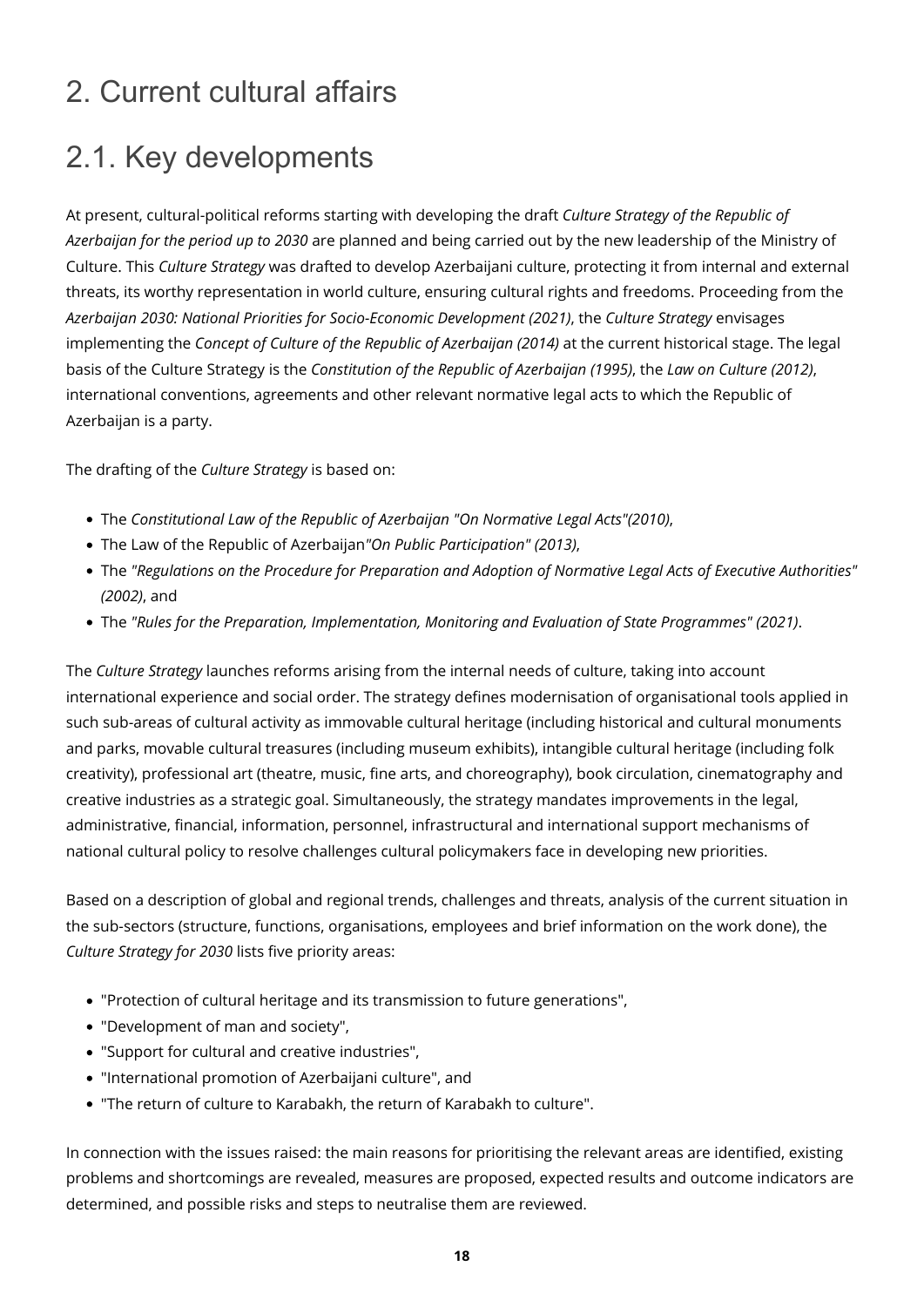The Strategy prescribes preparing and implementing strategic planning documents in priority areas, legislative, financing and institutional reforms, optimising human resources and infrastructure units, creating comprehensive databases, et cetera. Public debates are envisaged, and the opinion of professionals will be taken into account during all these procedures.

### <span id="page-18-0"></span>2.2. Cultural rights and ethics

Fundamental rights, including cultural rights, in the Republic of Azerbaijan, are defined within the legislative system, consisting of the following normative-legal acts: the *Constitution*; acts adopted by referendum; laws; decrees; decisions of the Cabinet of Ministers; and normative acts of central executive bodies. In addition, international agreements, to which the Republic of Azerbaijan is a party, are an integral part of the legislative system of the Republic of Azerbaijan. Individual professional or creative groups can also accept their internal ethical rules following their internal statutes.

The *Constitution* defines the fundamental rights and freedoms that underlie cultural rights and the very foundations of cultural rights. The *Constitution* indicates cultural rights and freedoms as the rights to intellectual property, to culture, to education, to national identity, to use native language, to protect honour and dignity, and freedoms of thought and speech, of conscience, of information, and of creative activity. At the same time, the *Constitution* also defines the fundamental duties of citizens. A noteworthy fact is Article 77 of the *Constitution*, according to which "Protection of historical and cultural monuments" is one of the fundamental duties of a citizen.

The *Law on Culture (2012)*, in more detail, dwells on cultural rights, the definition and regulation of which is devoted to an entire Chapter - 3. ("Main human and civil rights in the field of culture") and such articles as:

- The right to participate in cultural life;
- The right to cultural identity:
- Freedom of creativity;
- The right to cultural activities abroad;
- Property rights in the field of culture;
- Foreign trade in cultural resources;
- The right to entrepreneurship in the field of culture;
- The right to use cultural institutions and cultural property;
- The right to education in the field of culture;
- Non-governmental organisations in the field of culture; and
- Freedom of information in the field of culture.

The law provides that everyone's rights and freedoms in the field of culture in the Republic of Azerbaijan are guided by the principles and norms of international law. Therefore, the state guarantees everyone the right to exercise their rights and freedoms in the field of culture, regardless of gender, race, language, religion and political beliefs, nationality, social status, social origin, health opportunities, and membership of public associations. The state ensures the equality of cultures, rights and freedoms of peoples and national minorities living in the state's territory, equality of peoples and national minorities to preserve their culture, determine their cultural identity, and restore, strengthen, and develop their cultural heritage.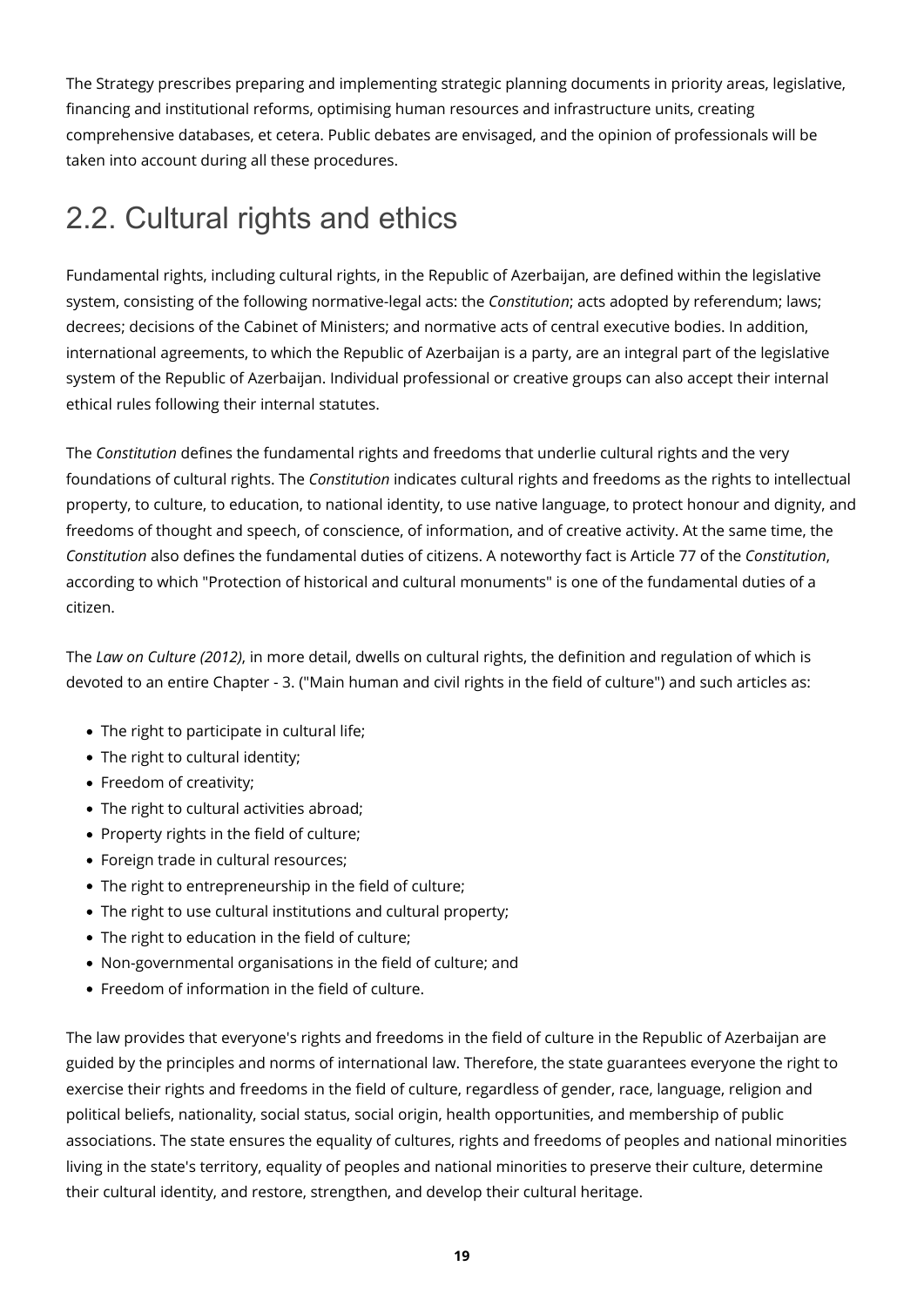Along with this, cultural rights should not go beyond the Prohibitions in the field of culture established by Articles 43 of the *Law on Culture (2012)*. Therefore, the following actions are not allowed in the area of culture:

- To conduct propaganda that may harm the independence, sovereignty, territorial integrity, constitutional order, economic, defence, scientific and technical potential and national interests of the Republic of Azerbaijan;
- To hold cultural events aimed at propagating and promoting war, social, racial, national, religious, class and generational superiority;
- To hold cultural events aimed at calling for the promotion and encouragement of violence, pornography and drugs;
- Illegal export of samples of national cultural heritage from the territory of the Azerbaijan Republic;
- Restriction of fundamental human and civil rights and freedoms in the field of culture, regardless of race, nationality, religion, language, social origin, the position of service, beliefs, or affiliation to public associations;
- The use of cultural and natural heritage, incompatible with its historical and artistic purpose;
- Copying of cultural values, their use for tourism, excursion and advertising purposes without the consent of the owner or user;
- Demolition, destruction, fragmentation, reorganisation, relocation and change of appearance of cultural values.

In the context of this paragraph, mention should also be made of the *Law on the Rules of Ethical Conduct of Civil Servants (№ 352-IIIQ of May 31, 2007)*, which explicitly obliges civil servants (including those in the field of culture) to adhere to professional, ethical and cultural behaviour. As an interesting initiative, developing a draft of the *Culture of Behaviour Concept* has begun by the Ministry for Culture. In the initial stage of this process, a survey is being conducted to study public opinion.

### <span id="page-19-0"></span>2.3. Role of artists and cultural professionals

The *Law on Culture (2012)* defines a creative person as an individual engaged in creating cultural resources, including pedagogical or research activities in the field of culture. Protection of the rights of creative persons operating in culture, state, private and municipal cultural institutions and ensuring the implementation of creative activities are among the main directions of state policy in culture. The organisation of incentives for cultural workers and creative people for services and contributions to the development of culture are among the duties of the state in the field of culture. Creative persons, legal entities, cultural institutions and nongovernmental organisations may be involved in cultural activities. According to Article 24 of the law, "Anyone can engage in professional or amateur creative activities. The state supports creative activity in the Republic of Azerbaijan. The state takes economic measures to develop professional creativity".

The rules of establishment, activity, reorganisation and liquidation of non-governmental organisations as legal entities, their relations with public authorities are determined by the *Law On Non-Governmental Organisations (Public Associations and Foundations) (№ 894-IQ of June 13, 2000)*. The *Rules for Preparation, Implementation, Monitoring and Evaluation of State Programmes (№ 1294 of March 6, 2021)* requires that public hearings and discussions must be provided during the preparation of the draft of any state programmes, strategies, national action plans, concepts and other similar documents, including in the field of culture. Furthermore, the *Law On Public Participation (№ 816-IVQ of November 22, 2013)* prescribes such public hearings and discussions.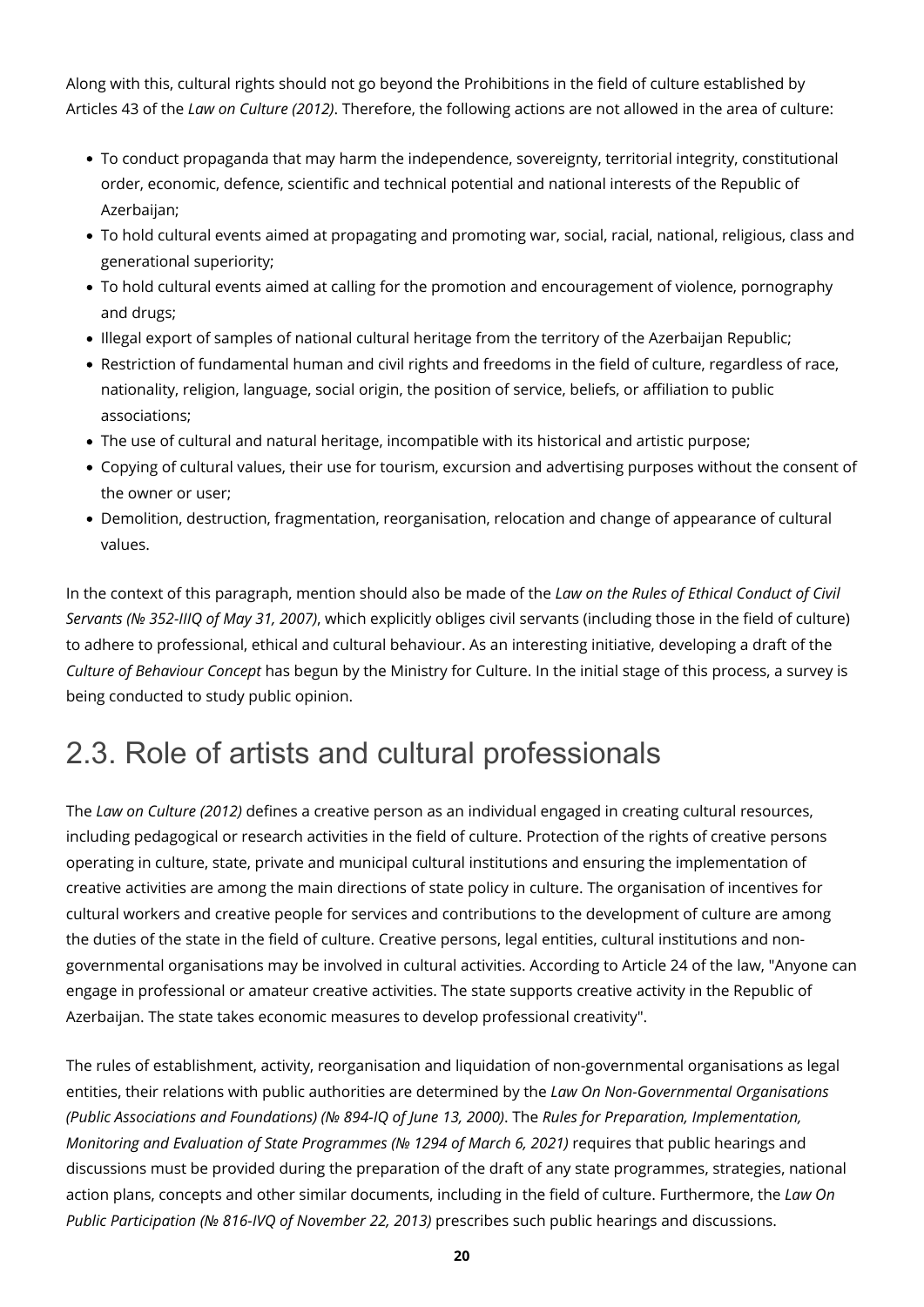According to the current regulatory legal acts, public councils under the central executive bodies, consisting of 5-15 members with experience or knowledge in the relevant field, must be elected by civil society institutions in connection with the involvement of citizens in the implementation of public administration. İn this regard, [the](http://ictimaishura.az/mct/home/en) [Public Council under the Ministry for Culture](http://ictimaishura.az/mct/home/en) consists of nine members who were elected recently (13-16 July, 2021), representing different cultural and social non-governmental organisations, such as:

- The Cultural Development Centre Public Union,
- Zirve Culture and Art Public Union,
- Khan Shushinsky Foundation,
- World Union of Young Turkish Writers,
- Social Assistance to Hearing and Speech Impaired Persons Public Union,
- Free Minds Youth Enlightenment Public Union,
- Looking to the Future European Integration Public Union,
- The Union of Disabled Organisations, and
- The Azerbaijan National Non-Governmental Organisations Forum.

A multi-branched system of creative unions continues to function and operate mainly as professional unions and play an essential role in cultural life as well as in strategies to stimulate employment, as well as promoting a better social situation for artists and cultural professionals:

- The [Union of Azerbaijan Writers](http://www.azyb.az/) (established on June 13, 1934) is the largest public organisation of Azerbaijani writers, poets and translators. It currently has more than 1 510 members;
- The [Union of Azerbaijan Composers](https://azcomposersunion.com.az/) (established on June 30, 1934) unites in its ranks about 200 highly qualified professional composers and musicologists;
- The [Union of Azerbaijan Architects](https://www.uaa.az/index.php/en/) (established in1934) focuses on improving the effectiveness of all types of architectural work, developing architectural and urban planning activities, strengthening international cooperation and developing national culture;
- The Union of Azerbaijan Artists (established in1940) public creative organisation of professional artists and art critics;
- The [Union of Azerbaijan Theatrical workers](http://teatrittifaqi.az/first.html) (established in1897) founded in 1897 as the "Union of Actors" is now the most extensive public organisation uniting theatrical figures and stage lovers in Azerbaijan;
- The [Union of Azerbaijan Journalists](http://www.ajb.az/site/?lang=1) (established in1955) unites about 3 000 journalists working in more than 1 000 newspapers and magazines, 25 TV and radio companies, 20 news agencies and about 40 publishing houses;
- [Union of Azerbaijan Ashıqs](http://www.aab.az/index_eng.php) (established in 1984) is an independent public organisation aimed at developing and promoting the art of Ashig; et cetera.

# <span id="page-20-0"></span>2.4. Digital policy and developments

Implementation of new information and communication technologies in the cultural field is one of the main priorities of the national cultural policy in Azerbaijan. Therefore, relevant programmes and projects affect the development of new technologies and digitalisation in Azerbaijan, affecting the arts and culture.

[The "E-Government"](https://www.e-gov.az/en) project was structured following the *National Strategy on Information-Communication Technologies for the Development of the Republic of Azerbaijan (2003-2012)*. With the aim of broader use of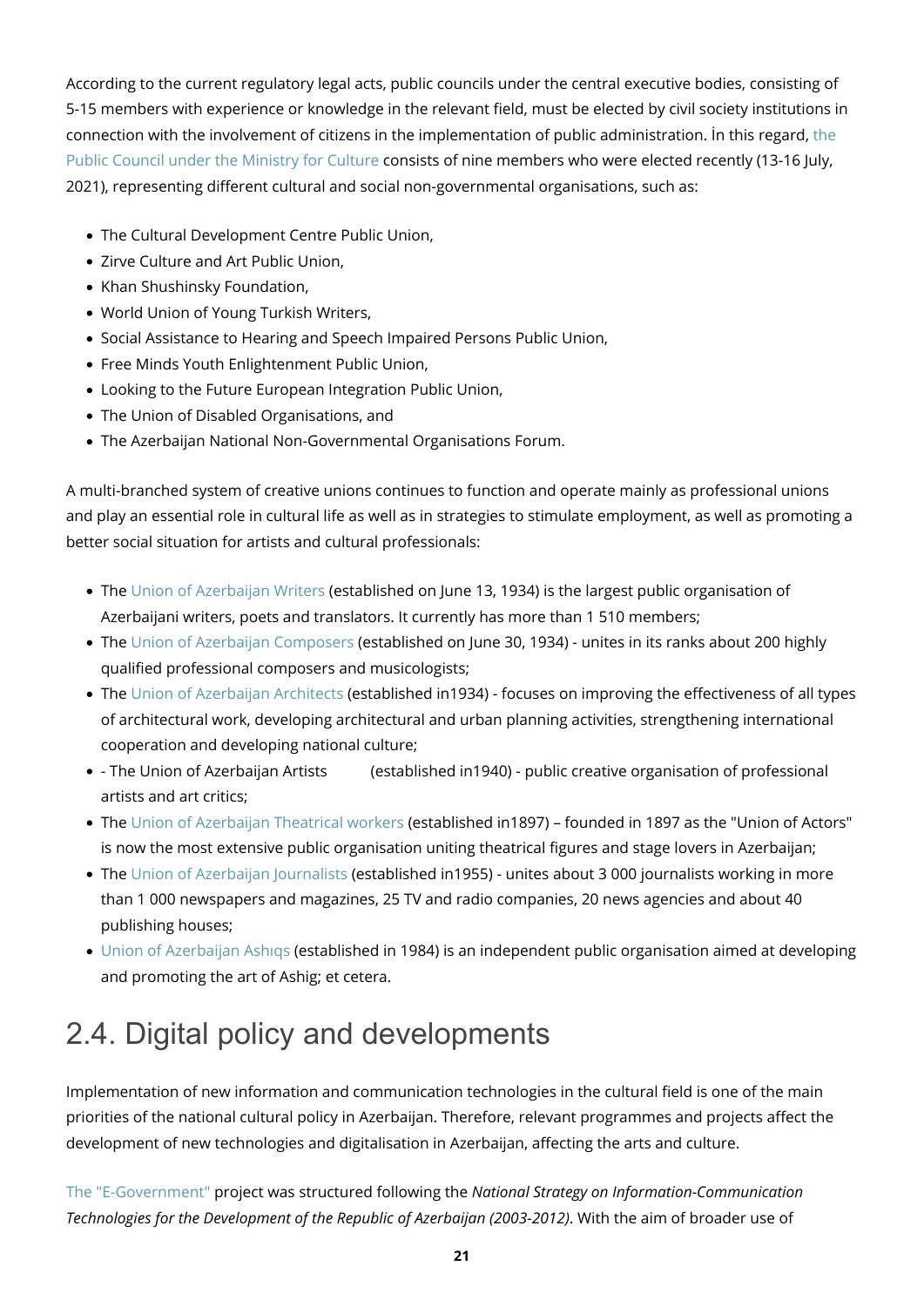information communications technologies (ICT), the project envisages increasing the rationality and optimality of the activity of state agencies, increasing communication among the population, business bodies, and between themselves. In addition, the project is contributing to better citizen-official relations, ensuring transparency and fully meeting the need for information.

The implementation of the Strategic Roadmap for the Development of Telecommunication and Information Technologies in the Republic of Azerbaijan (December 6, 2016), the effective organisation of the formation, storage, maintenance and integration of state information systems and reserves necessitates the creation of a centralised Government Cloud (G-Cloud). The National Data Centre of the Government Cloud is establishing under the concept of the creation of the Government Cloud (G-Cloud), and measures in the field of providing cloud services approved by the *Decree of the President (June 3, 2019)* and the Transition Plan developed based on the *Decision of the Cabinet of Ministers (October 29, 2020)*. Implementing the Government Cloud project will enable government agencies (including the Ministry for Culture) to reduce their IT infrastructure costs by 25-30%.

Different projects accelerate international IT integration and create new virtual opportunities like e-government, e-trade, etc. [The Project Trans-Eurasian Information Super Highway \(TASIM\)](https://mincom.gov.az/en/view/pages/83/tasim) is a project of regional importance, with the aim of laying a transnational fibre-optic line covering the countries of Eurasia from Western Europe to Eastern Asia. The project envisages the creation of a significant transit link from Frankfurt to Hong Kong. The transit line will stretch through China, Kazakhstan, Azerbaijan, Georgia and Turkey to Germany.

The strategy for digitisation of the arts and culture, implemented by the Ministry for Culture, is carried out at three levels:

- Static (content assistance in the creation of databases and registers),
- Dynamic (organisational assistance in the creation of portals and sites) and
- Interactive (representation of institutions and areas of culture and art in global social networks).

The "State Register of Intangible Cultural Heritage of Azerbaijan" [\(http://intangible.az](http://intangible.az)) includes:

- A list of more than 5 000 intangible cultural heritage samples.
- A database of more than 850 intangible cultural heritage samples.
- Information on 180 intangible cultural heritage carriers and 68 institutions and organisations.

It was created by the Ministry for Culture in close cooperation with the Institute of Folklore, the Institute of Archaeology and Ethnography, the Institute of Architecture and Art of the Azerbaijan National Academy of Sciences, related public associations and non-governmental organisations, and individual researchers.

The Ministry for Culture created the "Permanent protection portal of museum property" [\(https://museums.com.az/\)](https://museums.com.az/) to strengthen control over movable cultural values of the country preserved in the state museums. The portal is provided for official use only.

A database covering various fields of national art and creativity of prominent musicians has been created by the scientific-pedagogical, critical-publicist and cultural-educational [music magazine "Musiqi Dunyasi",](http://www.musigi-dunya.az/index.htm) with the support of the Union of Composers Azerbaijan and Baku Academy of Music.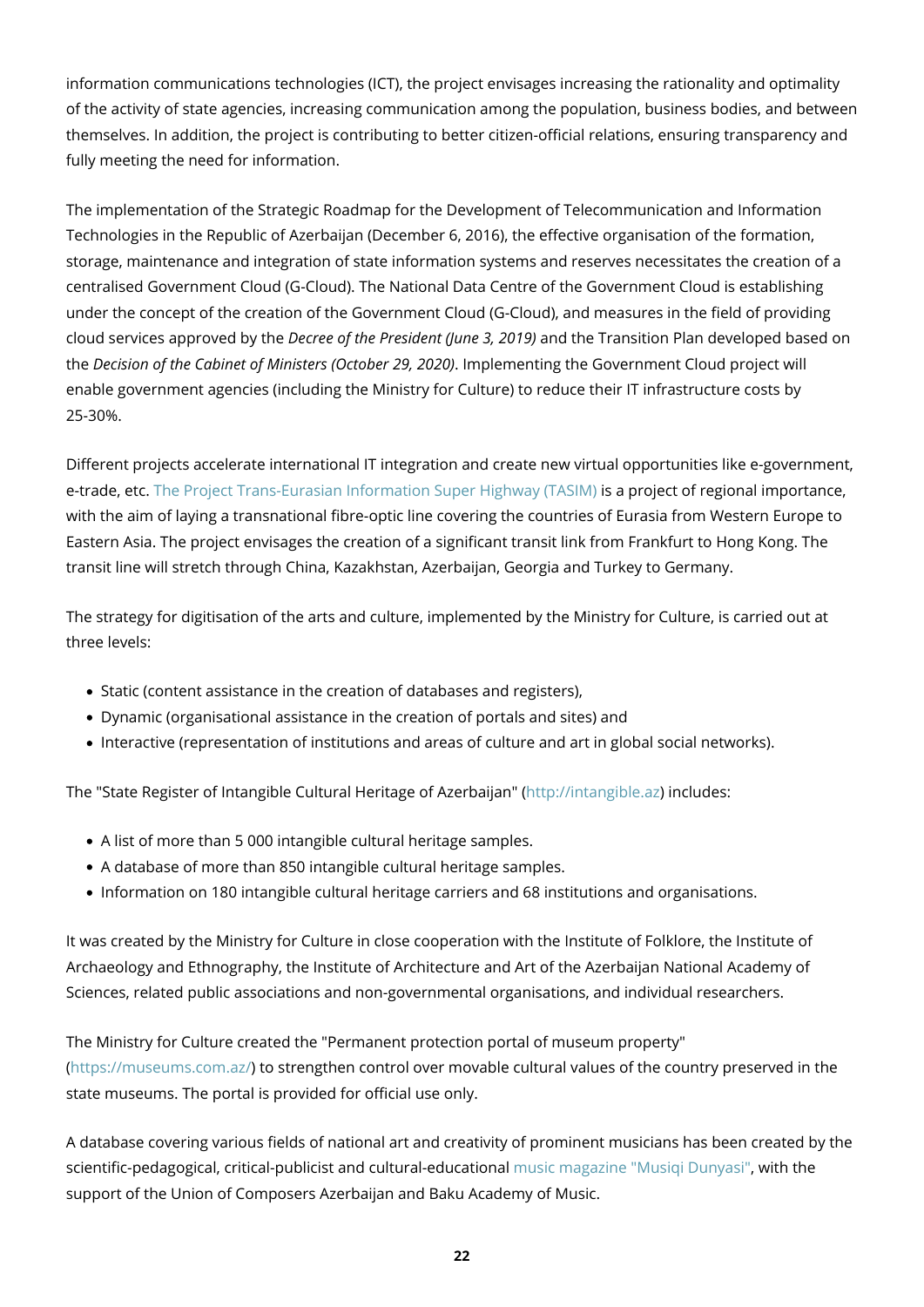The state agencies' virtual resources in the field of culture are mainly the portals of [the Ministry for Culture](http://mct.gov.az/en/), [the](http://heritage.gov.az/) [State Service for Protection, Development and Restoration of Cultural Heritage,](http://heritage.gov.az/) [the Scientific-Methodical and](https://memim.az/) [Professional Development Center](https://memim.az/) and [the Baku Main Department of Culture.](http://az.baku-art.com/en) The cultural sectors on which digitisation has the most impact in the country are museums, monuments, libraries, cinema, creative industries, and so on, selectively presented by portals of:

- [Gobustan National Historical-Artistic Preserve](http://www.gobustan-rockart.az/en/news);
- [Azerbaijan National Museum of Art](http://nationalartmuseum.az/?lang=en), Museum Centre, [Internet guide on Azerbaijani museums](https://museum.az/en);
- [Azerbaijan National Library](https://www.millikitabxana.az/en/);
- [Azerbaijan film studio named after Jafar Jabbarli](https://www.azerbaijanfilm.az/index.php?action_skin_change=yes&skin_name=en), [Azerbaijan State Film Fund](https://filmfond.az/);
- ["Creative Azerbaijan",](https://creative.az/en)
- [-Children's music and art schools;](http://music.mctgov.az/) etcetera.

### <span id="page-22-0"></span>2.5. Cultural and social diversity

#### <span id="page-22-1"></span>2.5.1. NATIONAL / INTERNATIONAL INTERCULTURAL DIALOGUE

The multinational and multi-confessional nature of the Azerbaijan population is an essential aspect of intercultural dialogue, one of the national cultural policy priorities. The fundamental spirit of the national policy derives from the *Constitution (1995)*, which ensures all citizens equality, regardless of ethnic or racial origin. The *Law on Joining the International Convention on Elimination of all Forms of Racial Discrimination (№ 95-IQ of May 31, 1996)* has found its reflex in the *Law on Culture (№ 506-IVQ of December 21, 2012)* and other relevant laws. On 16 June 2001, Azerbaijan joined the *Framework Convention of the Council of Europe for the Protection of National Minorities*. The leading public actor responsible for implementing the programmes and policies to promote intercultural dialogue in Azerbaijan, at national and local policy levels, is the Ministry for Culture, which closely cooperates with other state bodies, depending on the matter under consideration.

The Ministry for Culture has implemented the project "Cultural Diversity in Azerbaijan", which was designed to highlight the country's ethnic and cultural diversity. It involved the cultural associations of the various national minorities and helped realise one of its chief strategic aims – developing and supporting intercultural dialogue. Another significant event, traditional festivals - "Azerbaijan – my motherland", was organised by the Ministry for Culture in November 2006, October 2008, November 2011, June 2014, and June 2016. Scientific conferences, photo exhibitions and preliminary concert performances and gala concerts, held in the framework of the festivals, attracted thousands of participants from different regions representing practically all national minorities and ethnic groups living in Azerbaijan.

The Republic of Azerbaijan joined the *UNESCO Convention on the Protection and Promotion of the Diversity of Cultural Expressions on November 26, 2009*. Furthermore, the establishment of [the Baku International](http://multikulturalizm.gov.az/) [Multiculturalism Centre](http://multikulturalizm.gov.az/) (May 15, 2014) testifies to the country's commitment to principles of tolerance. 2016 was declared the Year of Multiculturalism to preserve, develop, and promote multiculturalism traditions, mutual understanding, and dialogue.

[The "Baku Process"](https://bakuprocess.az/) is based on the interregional specifics of Azerbaijan, resulting from its geographic situation, social-political aspirations, and historical-cultural traditions. With the modern Republic of Azerbaijan being at that time the only state member both of the Council of Europe and the Islamic Educational, Scientific and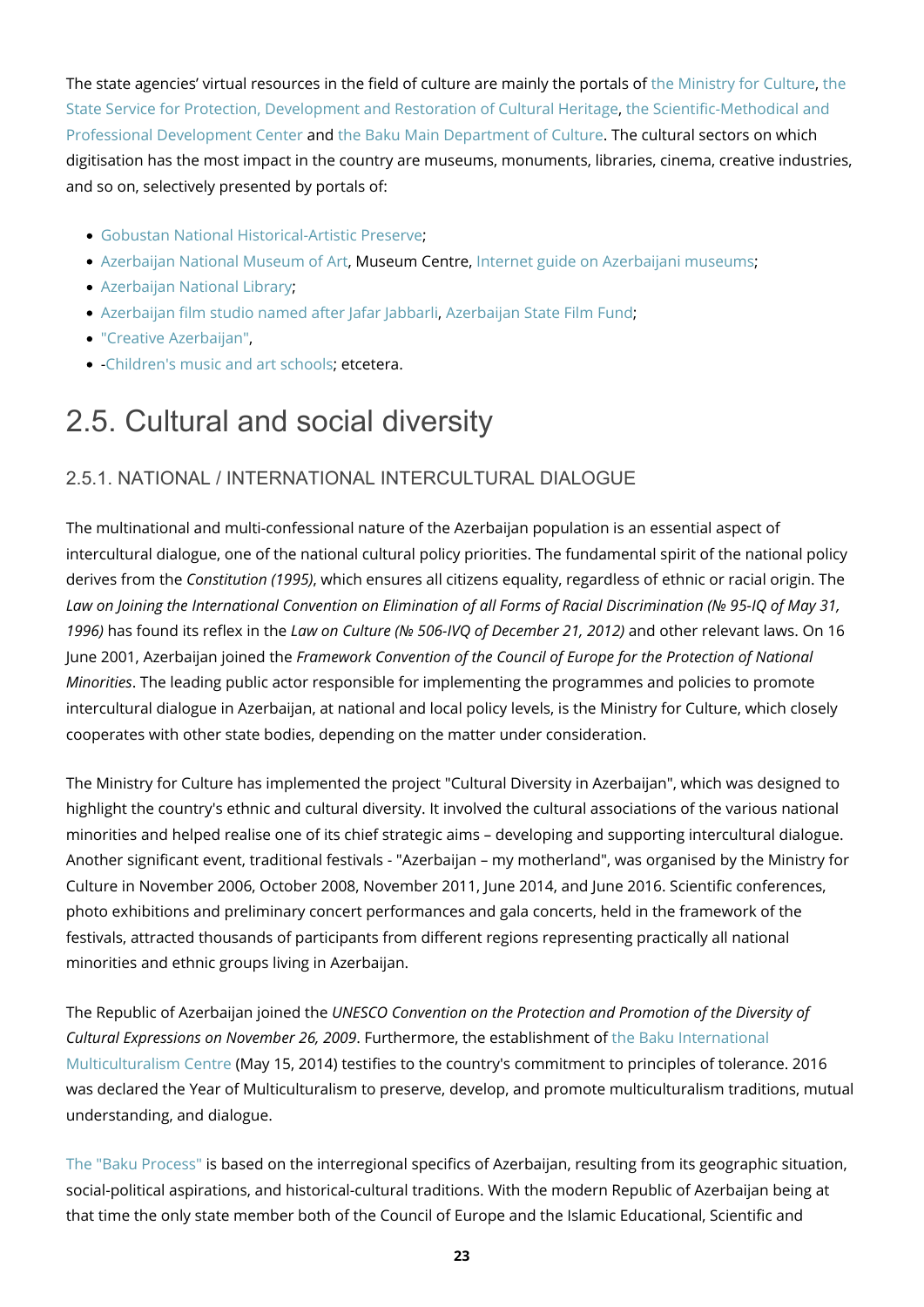Cultural Organisation (ISESCO), the Baku Process has been initiated by the Ministry for Culture to bring these regions closer.

Formalising the Baku Process involved three initial stages:

- Organising a Council of Europe Conference of Culture Ministers in Baku, to which ISESCO and some of its member states were invited (December 2-3, 2008), with the theme of "Intercultural dialogue as a basis for peace and sustainable development in Europe and its neighbouring regions".
- Holding an ISESCO Conference of Culture Ministers in Baku, to which the Council of Europe and some of its member states were invited (October 13-15, 2009), following the celebration of Baku as Islamic Culture Capital for 2009.
- Establishing a biennial Baku World Forum on Intercultural Dialogue with the participation of relevant intergovernmental organisations, culture ministers from all over the world.

The Baku World Forum on Intercultural Dialogue has taken responsibility for delivering:

- *The Global agenda on the Dialogue among Civilisations adopted by the United Nations General Assembly (2001),*
- *The UNESCO Convention on Protection and Promotion of the Diversity of Cultural Expressions (2005),*
- *ISESCO's 'Islamic Declaration on Cultural Diversity (2004),*
- *The Declaration and the Action Plan of the Third Summit of Heads of States and Governments of the Council of Europe (2005),*
- *The Council of Europe's White Paper on Intercultural Dialogue (2008),*
- *The Baku Declaration for the Promotion of Intercultural Dialogue (2008).*

In cooperation with UNESCO, the UN Alliance of Civilisations, the UN World Tourism Organisation, the Council of Europe, ISESCO, with the participation of culture ministers of numerous states, heads of leading international organisations, mayors of various world cities, diplomats, media organisations, international NGOs, scientists, scholars, distinguished cultural experts, practitioners, intellectuals and activists, the Republic of Azerbaijan has already hosted:

- The First Baku World Forum on Intercultural Dialogue under the motto "United Through Common Values, Enriched by Cultural Diversity" (April 7-9, 2011);
- The Second Baku World Forum on Intercultural Dialogue on the subject of "Living Together Peacefully in a Diverse World" (29 May - 1 June 2013);
- The Third Baku World Forum on Intercultural Dialogue dedicated to the theme "Sharing Culture for Shared Security" (May 18-19, 2015);
- The Fourth Baku World Forum on Intercultural Dialogue on the subject "Advancing Intercultural Dialogue: New Avenues for Human Security, Peace and Sustainable Development" (May 5–6, 2017);
- The Fifth World Forum on Intercultural Dialogue under the motto of "Building dialogue into action against discrimination, inequality, and violent conflict" (May 2–3, 2019).

### <span id="page-23-0"></span>2.5.2. DIVERSITY EDUCATION

Intercultural education is a part of the general school and university curricula. Mainly policymakers responsible for education, namely, the Ministry of Education, administer this field. The Ministry for Culture administers children's music, art and painting schools. There are different themes focused on shared national values and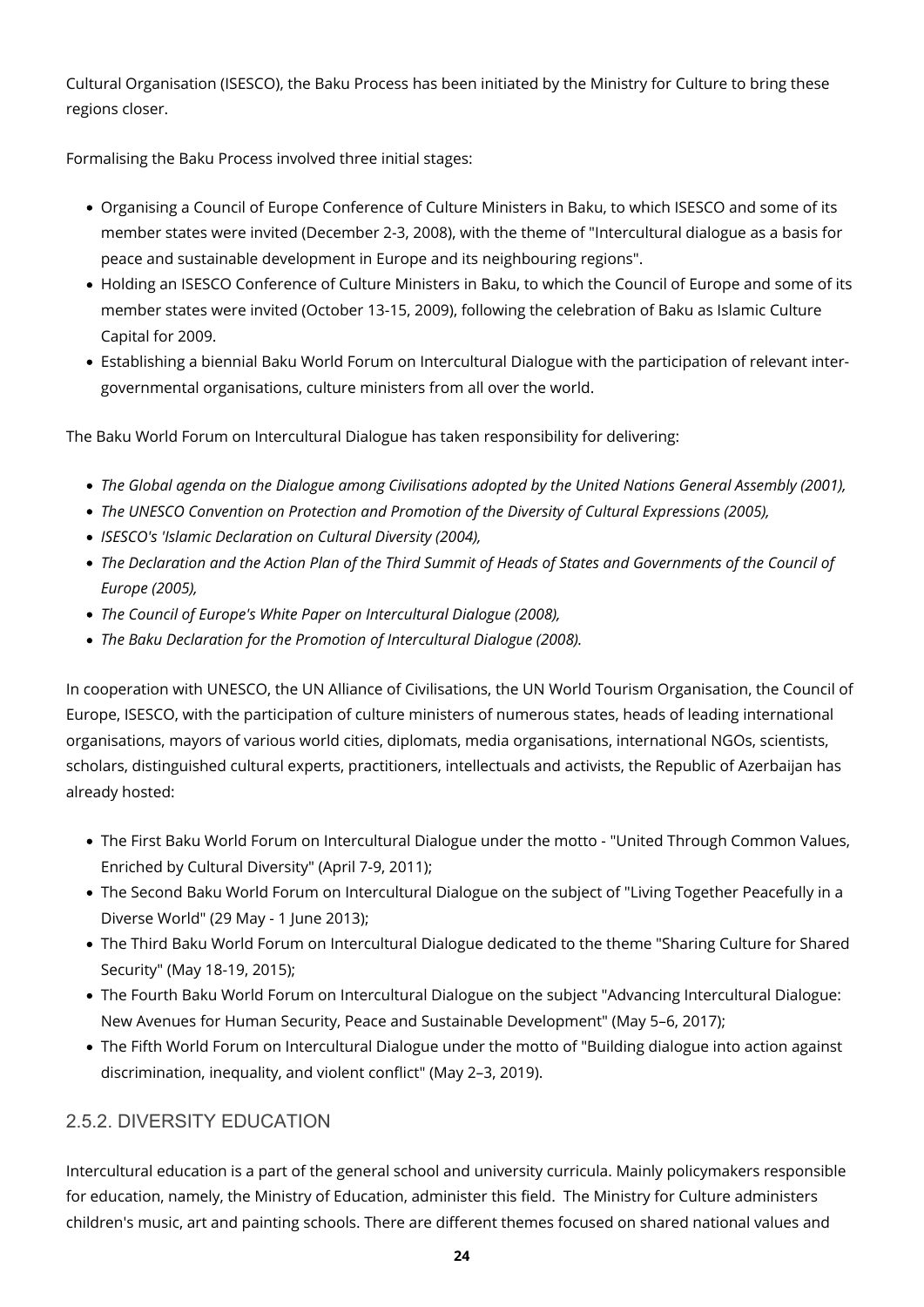identity; to promote tolerance, multilingualism, equality; to inform students about world cultures, religions, traditions, etc., within humanitarian disciplines, delivered at all levels of education. The subject "Azerbaijani Multiculturalism" is included in curricula 28 higher education institutions of Azerbaijan.

The Resolution of the Cabinet of Ministers of October 30, 2006, approved the *General Education Concept in the Republic of Azerbaijan (National Curriculum)*. The *Law on Education (2009)* defined the concept of curriculum and explained its essence for the first time in the national legislation. It states that the "educational programme" (curriculum) is a state document reflecting the learning outcomes and content standards for each level of education, teaching subjects, the number of weekly lessons and extracurricular activities, the organisation of the pedagogical process, the system of assessment and monitoring of learning outcomes".

Based on this, the Cabinet of Ministers updated the *General Education Concept* and approved it under the *State Standards of General Education and Programmes (Curricula)" on June 3, 2010*. According to the document, curricula have been developed and are being implemented in 21 subjects.

Pupils of I-IX grades in secondary schools study the subject "Knowledge of Life". According to the National Curricula, students on the subject "Knowledge of Life":

- interpret the essence of the provisions on human rights and freedoms established in the relevant normative-legal documents, with examples of specific historical events, facts, literary works, and demonstrating respect for the rights of oneself and others;
- learn, with the use of concrete examples, that harmful habits are dangerous to human life and have serious consequences, and will learn in their daily activities how to lead a healthy lifestyle;
- demonstrate a mastery of life safety rules in written and oral presentations, training events;
- express opinions on relevant problems via discussions, debates and other events on moral and ethical issues, expressing their position and attitudes by evaluating the events and facts on their merits;
- build, present and implement small projects on economic efficiency in daily life;
- gain an understanding of the nature of regularities related to natural and social phenomena, comparing the information obtained within this subject with the same content in other subjects, systematising them and makes generalisations.

Two more relevant curricula are implemented in general education schools: "Educational programme (curriculum) on music for I-IX grades of secondary schools" and "Curriculum on fine arts for I-IX grades of secondary schools". Teaching music includes information about the most important moments in the history of our national music and acquaintance with widespread examples of world music culture. The subject of fine arts expands children's knowledge. It enriches their inner world by giving students an idea of the classic representatives of Azerbaijani and world art and unique works of art.

Students are taught general music history and theory, and music literature in children's music and art schools. In addition, students are acquainted with the biographies of composers, musical genres and forms, symphony orchestra instruments, and musical terms.

### <span id="page-24-0"></span>2.5.3. MEDIA PLURALISM AND CONTENT DIVERSITY

More than 4 500 registered mass communication media, most of which are newspapers, and more than 80 are TV and radio broadcasting services. Government structures founded 15% of newspapers and magazines, and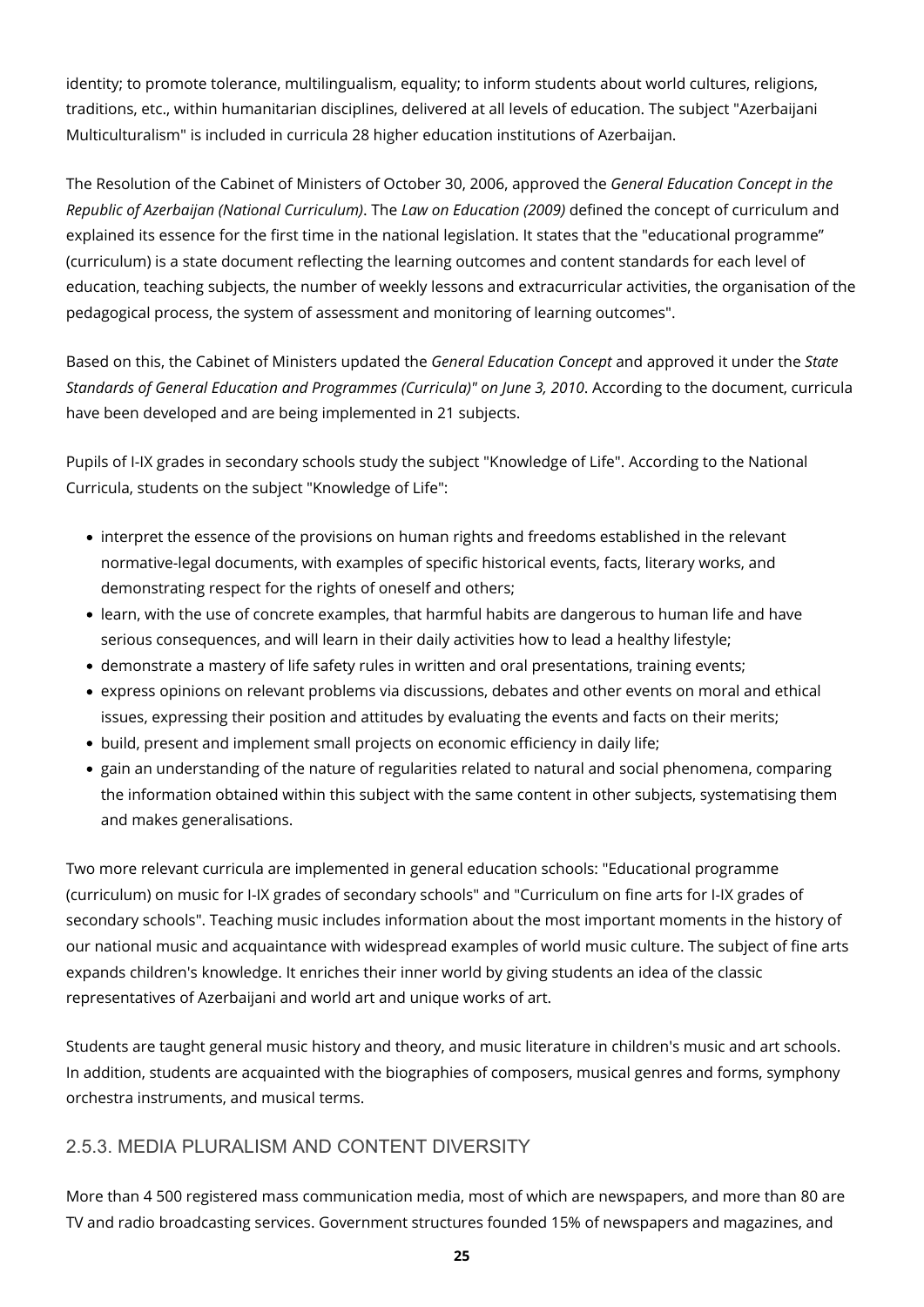more than 65% of newspapers belong to opposition political and social organisations, private networks and legal entities. The *Law on Anti-monopoly Activity (1993)* prevents media concentration. There is no limitation in obtaining official information from government structures; it is the responsibility of the relevant press services to supply the public with official news.

The Azerbaijan Television and Radio Broadcasting Closed Joint-Stock Company established [the Madaniyyat](http://www.medeniyyettv.az/az/) [channel](http://www.medeniyyettv.az/az/) on February 14, 2011. One of the main goals of this "Culture" channel is to convey the human values of the rich Azerbaijani culture to the world and promote the pearls of world culture in the country to enhance the artistic aesthetic taste of the young generation. Besides this special arts and culture TV channel, other operating channels, depending on their broadcasting policy, also offer a variety of regular programme series with cultural and artistic content, ranging from popular pop shows to programmes on classical heritage.

[The National Television and Radio Council of the Republic of Azerbaijan](https://ntrc.gov.az/en) was established by *Presidential Decree No. 794 of October 05, 2002*. The primary purpose of the Council is regulation of the activities of television and radio broadcasters, protection of the interests of the public during broadcasting, monitoring compliance with the legislation on television and radio broadcasting. The Council consists of 9 members. Three of the Council's members are appointed for two years, three for four years and three for six years. Members have the right to be re-appointed. The members of the Council elect the chairperson and deputy chairperson among themselves. The chairperson of the Council carries out the management of the Council. The council determines the technical and quality standards, grants special permission (license) for television broadcasting, conducts competitions for this purpose, and imposes administrative sanctions and other measures against television broadcasters in cases and the manner prescribed by the law.

The Press Council of Azerbaijan is a self-regulatory body. The Council was created during the First Conference of Azerbaijani journalists, in which 180 media organisations were present, on March 15, 2003. The Council is exercising public control to ensure that journalists act according to relevant legislation and professional principles requirements. In addition, it aims to improve government-media and public-media relations and contributes to the freedom of speech. To fulfil the objectives stated above, the Council considers the possibilities of pre-judicial solutions of conflicts arising from newspaper articles, examines complaints about the conduct of correspondents of various media outlets and makes decisions about complaints.

The *Law on Public Television and Radio Broadcasting* was adopted on September 28, 2004. The opening ceremony of the [Public Television and Radio Broadcasting Company](https://itv.az/) took place on 29 August 2005. When preparing programmes, the public broadcaster considers the political beliefs of society, religious views, various currents of public opinion, and the equality of citizens of the country. In addition, programmes of Public Television aim to reflect national and spiritual values, national customs and traditions, as well as all the diversity of culture and art. Public Television adheres to the laws of Azerbaijan and the basic principles of classical public broadcasting.

On 31 July 2008, The President of the Republic of Azerbaijan signed the *Decree on Adopting the Conception on State Support to the Development of Mass Communication Media in the Republic of Azerbaijan* and the *Decree on Rendering One-time Financial Assistance to the Mass Communication Media of the Republic of Azerbaijan.*

The Ministry for Culture conducts enhancement of information provision of cultural policies by conducting methodological research and public opinion polls, holding specialised conferences, seminars, etc. In addition, it generates databases, drafts and implements relevant conceptions, programmes and projects presenting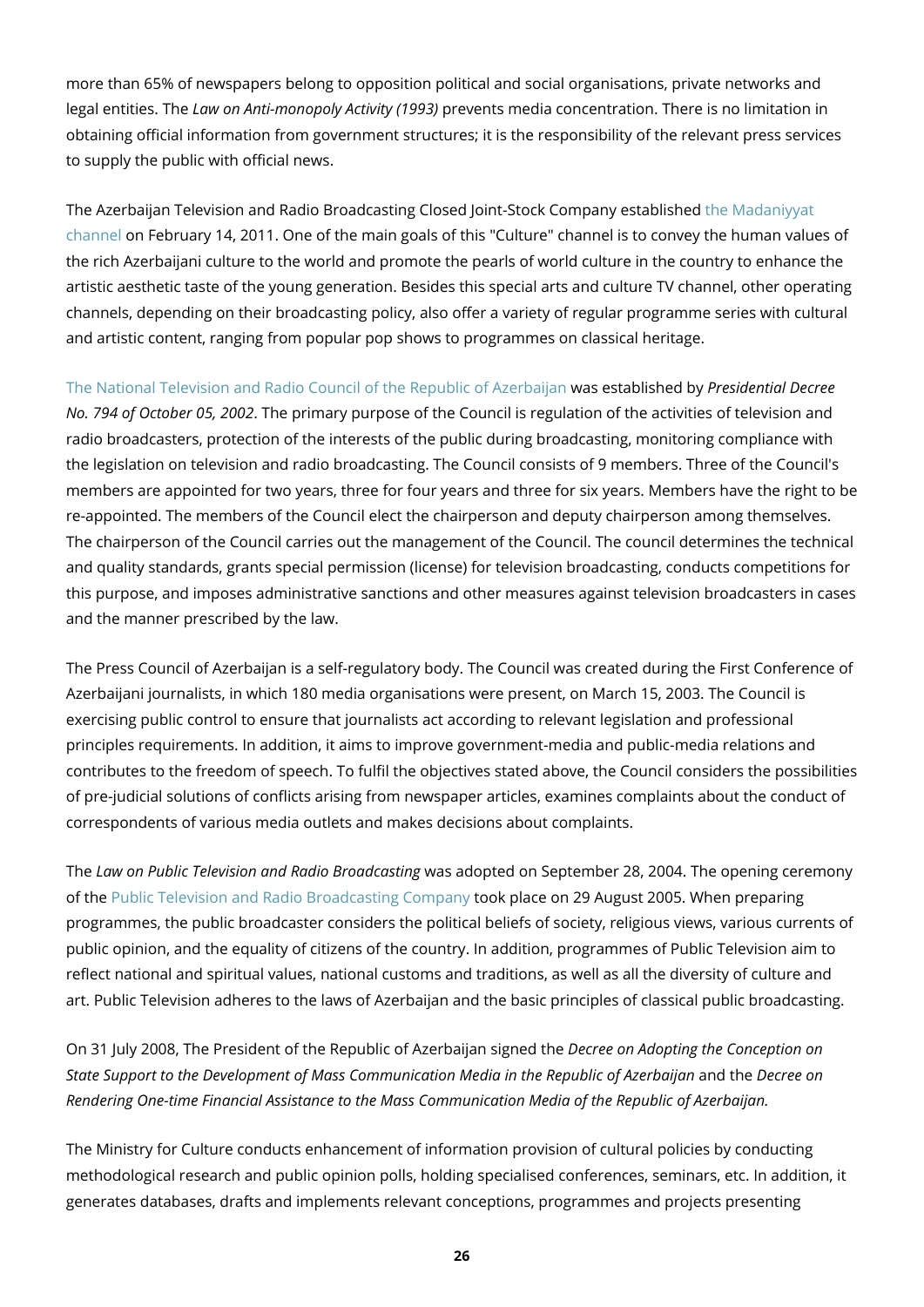information about national arts and culture in national and international mass media and the Internet.

### <span id="page-26-0"></span>2.5.4. LANGUAGE

In relation to the protection of the rights and freedoms of national minorities, minority peoples and ethnic groups living in the Republic of Azerbaijan, state support for the development of language and culture laid the foundation for independent state policy concerning national minorities. It took shape in various laws, strategies, and projects dedicated to preserving and developing the cultural, linguistic and religious identity of national minorities and ethnic groups. At the centre of national policy in this field are: observance of national traditions and customs; freedom to perform religious ceremonies and rites; preservation and use of places of worship; free development of national artisanship, professionalism and amateur creativity and folk arts of ethnic minorities; and protection of historical and cultural monuments of all nations.

According to the *Constitution (1995)*, "The Azerbaijani language is the state language of the Republic of Azerbaijan and the state provides development of the Azerbaijani language. The Republic of Azerbaijan ensures free use and development of other languages spoken by the population (Article 21)."

The Republic of Azerbaijan is a state party of *the Framework Convention for the Protection of National Minorities since June 16, 2000*.

On June 18, 2001, the President signed the*Law on the Improvement of the Use of the State Language*. It points out the need for the comprehensive use of the state language and the general use of Latin script. The *Law on the State Language of the Republic of Azerbaijan*, which came into force in January 2003, prescribes using protection and development measures for the state language. There are no official language quotas in the mass media. Russian is considered to be the second most important language and is widely used in most large cities.

1 503 754 students study in the state language - Azerbaijani. Education is conducted in Azerbaijani in 4 073 (91.96%) schools; in Russian in 17 (0.38%) schools; and Georgian in 6 (0.14%) schools. 0.2% of students study in other languages (English, Turkish, French). Education in 305 (7%) schools is carried out in Azerbaijani-Russian; in 12 (0.7%) schools is carried out in Azerbaijani-Russian-English; in three (0.07%) schools is carried out in Azerbaijani-Georgian; and in one (0.02%) school is carried out in Azerbaijani-Russian-Georgian.

The study of minority languages is envisaged in the Republic of Azerbaijan. Therefore, minority languages such as Lezgi, Talysh, Hebrew, Avar, Sahur, Udin, Kurdish, and Khinalig are taught in secondary schools in some country regions. For example, the Lezgi language is taught in 95 schools, the Talysh language in 254 schools, the Avar language in 19 schools, the Sahur language in 3 schools, the Udin language in 3 schools, and the Kurdish, Khinalig, and Hebrew languages in 1 school each. In total, 29 942 students belonging to national minorities learn their native language in schools.

The Department of National Minorities was established in 2012 in the Institute of Folklore of the Academy of Sciences. The department's primary purpose is to collect, systematize, and conduct research on the folklore of minorities.

#### <span id="page-26-1"></span>2.5.5. GENDER

The Republic of Azerbaijan ratified the *Convention on the Elimination of All Forms of Discrimination against Women*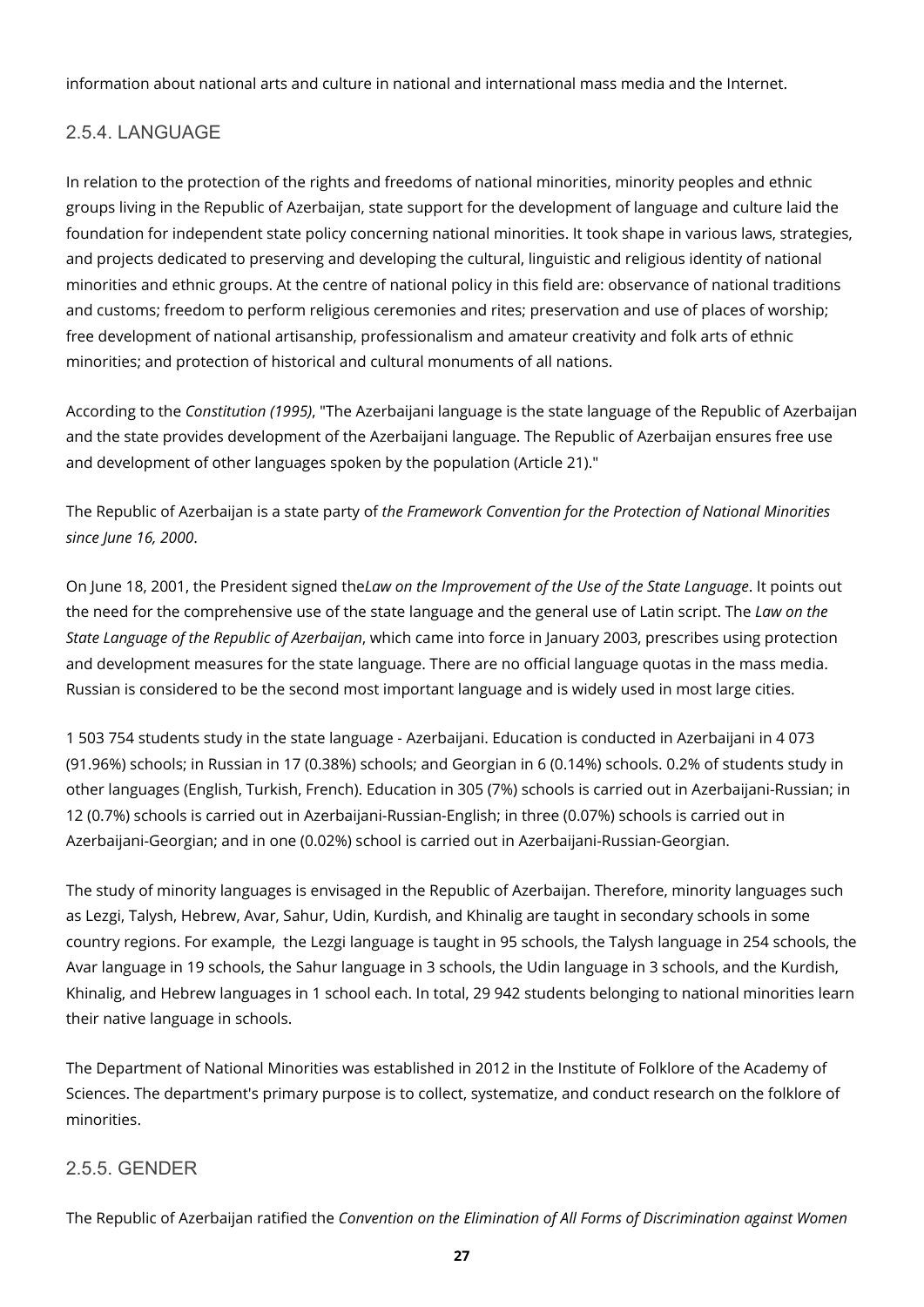in 1995 and signed its optional protocol in 2000. The Family Code of the Republic of Azerbaijan (779-IQ of December 28, 1999) defines the principles of establishing and strengthening family relations, their termination, rights and responsibilities of participants in family relations, responsibilities of state bodies in this field. The purpose of the *Law On Ensuring Gender Equality (№ 150-IIIQ of October 10, 2006)* is to ensure gender equality by eliminating all forms of discrimination based on gender, creating equal opportunities for men and women in the political, economic, social, cultural and other spheres of public life. The *Law On the Prevention of Domestic Violence (№ 1058-IIIQ of June 22, 2010)* focuses on domestic violence between close relatives to mitigate its adverse legal, medical and social outcomes and provide legal and social assistance for victims.

There are no legal restrictions on the participation of women in politics. As of 2020, there were 22 women in the 125-seat parliament, including the Speaker of the National Assembly. The percentage of female members of parliament increased from 11 to 17.6 per cent between 2005 and 2020. The Azerbaijan Democratic Republic introduced universal suffrage in Azerbaijan in 1919, thus making Azerbaijan the first Muslim-majority country ever to enfranchise women.

The State Committee on Family, Women and Children's Issues, a ministerial-level body responsible for implementing state policy on family, women and children's affairs, was established based on the State Committee of the Republic of Azerbaijan on Women's Issues, by *the Presidential Decree of 6 February 2006*. In addition, there is also a Parliamentary Committee on Family, Women and Children's Issues.

Concerning the gender aspect of equality in Azerbaijan, culture and education are traditionally mostly a "female" sphere. The vast majority of employees of libraries, museums, archives, music schools, theatres are women who also participate actively in managing culture.

The representation of women in key decision-making positions in cultural institutions and important cultural policymaking positions is also very high. For example, the Deputy Minister of Culture, seven heads of departments in the Ministry Administration, and the directors of many cultural institutions and arts organisations are women.

In the last decades, there has been a women's movement growing throughout the Republic. Several specialised organisations have been set up in the cultural sphere and a whole series of magazines for women and about women are being published. [The Association of Creative Women](http://cwa-az.com/index_e.html) was established in July 1999 by professional creative women involved in culture, art and science. The Association's goal is to develop national culture, art and science, raise the socio-cultural level of the low-income population, and carry out psychological rehabilitation activities with orphans, refugees, and disabled people. ["Azerbaijan Gender Information Centre" AGIC](https://www.gender-az.org/index_en.shtml) is the first informational-analytical, bibliographical-documental centre of the women's movement on the territory of the South Caucasus.

### <span id="page-27-0"></span>2.5.6. DISABILITY

The Republic of Azerbaijan is a state member of the *United Nations Convention on the Rights of Persons with Disabilities* and the *Option Protocol of this Convention* since October 2, 2008. Article 16 ("Ensuring access to cultural and sports facilities for persons with disabilities") of the *Law On the Rights of Persons with Disabilities (№ 1153-VQ of May 31, 2018)* obliges that relevant executive authorities shall ensure that cultural institutions and sports facilities are accessible to persons with disabilities. By Article 14. (The right of access to cultural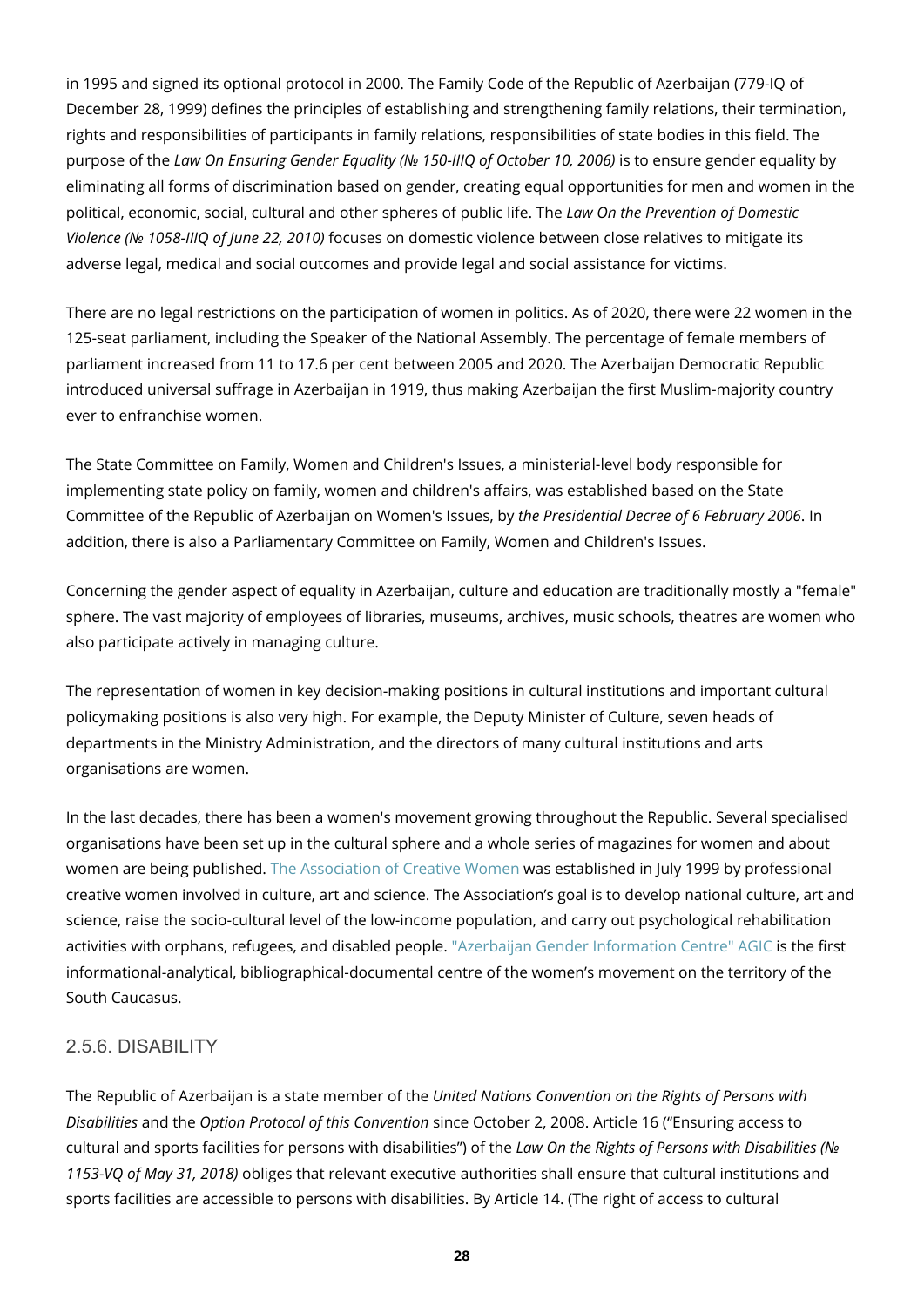institutions and cultural resources") of the *Law on Culture (2012)*, preferential use of cultural resources is provided to persons with disabilities, including children under 18 years of age with disabilities.

According to the information of the [State Statistics Committee,](https://www.stat.gov.az/source/healthcare/?lang=en) by the beginning of 2020, the number of persons with disabilities who receive a pension and allocation is 633 469, and 62 951 of them are children under 18 with limited health capacities.

The *Decision of the Cabinet of Ministers On the Implementation of a Comprehensive Programme on the Problems of Disabled People in the Republic of Azerbaijan (№ 185 of May 10, 1994)* assigned the following tasks to the Ministry of Culture:

- To provide relevant jobs in various clubs and cultural centres for those who are visually impaired or children with disabilities of groups I and II in the area of special music education;
- To organise departments for readers who are blind at the central libraries in the cities;
- To strengthen the offices of the Azerbaijan Deaf Society in the relevant houses of culture;
- To hold regular holidays, concerts and performances, and other actions for children with disabilities;
- To provide free access to all museums for members of disabilities communities, et cetera.

Wheelchairs and lifts have been installed in the Heydar Aliyev Palace, the Azerbaijan State Academic National Drama Theatre, the Azerbaijan State Puppet Theatre, the Azerbaijan State Russian Drama Theatre and the Azerbaijan State Theatre for Young Spectators and many other major cultural institutions to ensure the cultural rights of persons with disabilities.

Public organisations representing people with disabilities are exempt from paying rent for buildings with cultural clubs, houses of culture, libraries.

To ensure equal access to cultural life for people with disabilities, in 2016, the National Library developed a methodological manual titled "Organisation of library services for people with disabilities".

[The Republican Library for People who are Visually Impaired](https://gerk.az/en/) annually records copies of new books that are included in the library's fund and makes them available to visually impaired readers living in the republic's regions. In addition, the library has been equipped with modern technical equipment; all computers have been loaded with a particular programme, "Jaws", for the visually impaired. At the same time, the library organises training courses for the middle and older generation of readers in the new Latin script Braille.

# <span id="page-28-0"></span>2.6. Culture and social inclusion

Social integration/cohesion is one of the issues of current cultural policy in the Republic of Azerbaijan. There is a generally accepted approach that when developing policies or programmes by national, regional or local authorities, as a rule, culture and art are considered as tools to enhance social integration and cohesion of certain groups of the population. Government bodies must engage closely with civil society institutions and private actors when implementing such programmes and action plans. In particular, in the action plans of state programmes aimed at supporting specific groups (refugees, disadvantaged groups, the elderly and the unemployed, etc.), there is always a place for many measures to involve them in a full-fledged cultural life. For this reason, at present, the Ministry for Culture, or its subordinate organisations and institutions, are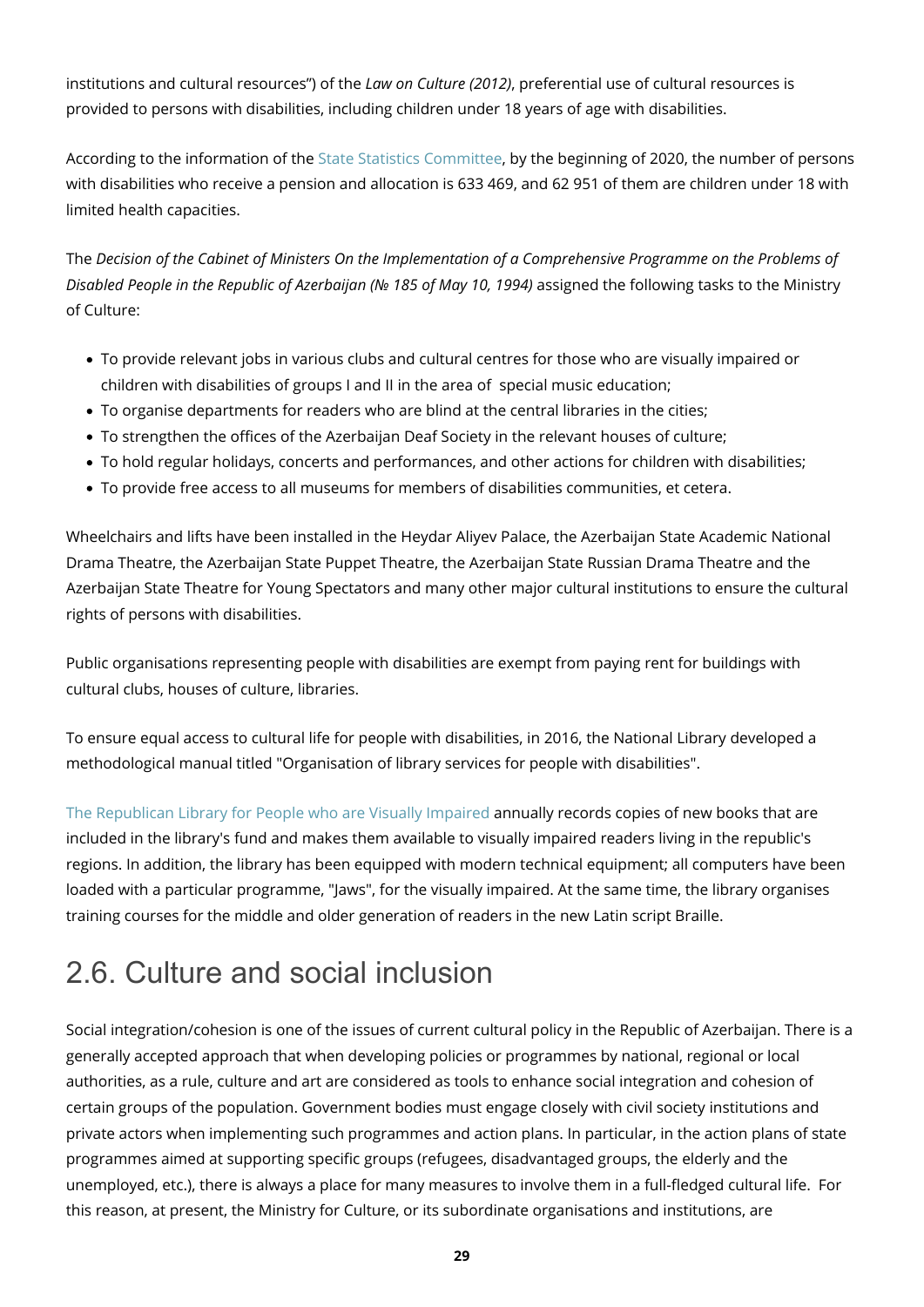implementing several national programmes that are not directly under its supervision. Further, there are specific examples of such programmes and activities implemented for social integration and cohesion in this section.

For instance, the State Programme on Solving the Problems of Refugees and Internally Displaced Persons (№ 895 of September 17, 1998) also prescribes regular cultural activities among refugees and IDPs. Furthermore, the "State Programme on Improving Living Conditions and Increasing Employment of Refugees and Internally Displaced Persons" (№ 298 of July 1, 2004) instructs the Ministry for Culture to carry out work on restoration and reconstruction of unfinished history, cultural institutions and monuments in the settlements liberated from occupation and damaged during the war.

*The State Programme on Strengthening Social Protection of Elderly Citizens (№ 1413 of April 17, 2006)* envisages ensuring the rights of senior citizens in social protection; protecting the health of the older generation; and strengthening the scientific basis of social security of senior citizens. In addition, however, ensuring the participation of senior citizens in the socio-economic and political life and implementing measures to meet their socio-cultural needs are also among crucial goals and objectives of the Programme. An example under this type of programme is the establishment of clubs for the elderly, amateur and interest groups in the cultural centres of the Republic.

Activities in the field of culture are also reflected in state programmes dedicated to preventing negative factors and dangerous phenomena. The "State Programme on Combating Illicit Trafficking in Narcotic Drugs, Psychotropic Substances and Their Precursors and Drug Addiction for 2019-2024" (№ 1334 of July 22, 2019 ). Among the activities prescribed by the programme are the:

- Organisation of intellectual competitions to address illicit trafficking in drugs, psychotropic substances and their precursors to form an anti-drug worldview of pupils and students;
- Theatrical performances, feature, documentary and animated films on the promotion of a healthy lifestyle and the harm caused by drug addiction;
- Activities organising the leisure time of teenagers and youth in cities and regions.

The "National Action Plan on Combating Human Trafficking in the Republic of Azerbaijan for 2020-2024" (№ 2173 of July 22, 2020) envisages:

- Taking appropriate measures in administrative, educational, social, cultural and other spheres to create an environment of public intolerance in society in connection with the cases of human trafficking and forced labour crimes and to involve civil society institutions and mass media in this work
- Strengthening advocacy and awareness-raising in the fight against human trafficking, making various social advertisements, videos, short films, preparing and showing programmes, preparing multiple educational materials, posting Internet information resources and promoting their use;
- Applying the practice of evaluating the results of all awareness-raising activities and training on human trafficking by organizers and participants.

*The National Action Plan for the Protection of Human Rights in the Republic of Azerbaijan (№ 1880 of December 28, 2006)* and *the National Action Programme to increase the effectiveness of the protection of human rights and freedoms in the Republic of Azerbaijan (№ 1938 of December 27, 2011)* pay special attention to such cultural issues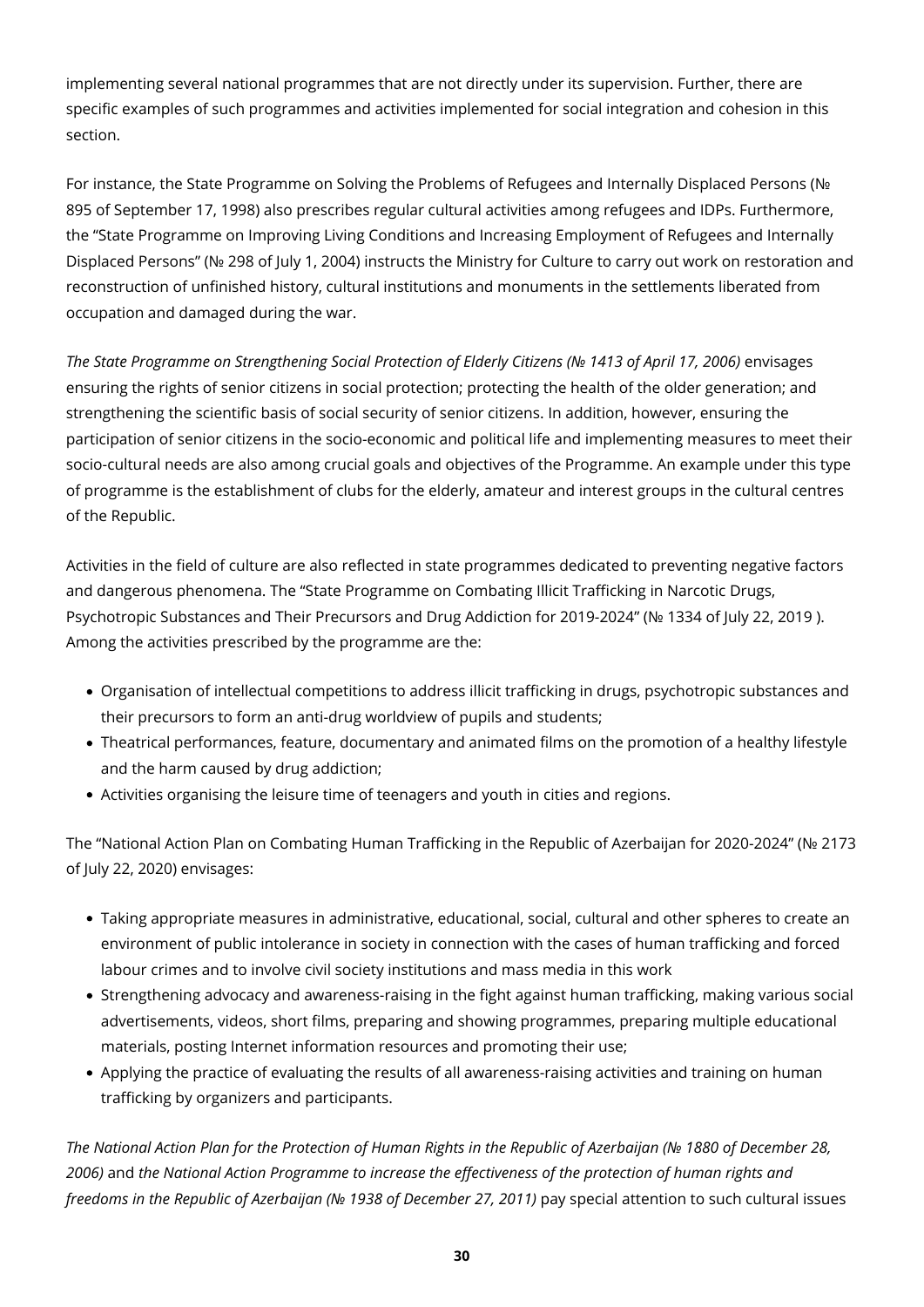- Preservation and further development of the cultural heritage of ethnic minorities;
- Holding human rights olympiads, competitions, art exhibitions, festivals and other events on the application of human rights for school children and students;
- Carrying out enlightenment actions for the development of thinking and culture of the population, and the inadmissibility of discrimination, the promotion of peace and tolerance and national and spiritual values of our people;
- Development of human rights sections in libraries;
- Round tables, seminars, conferences, etc., on the prevention of crimes that pose a significant threat to human rights and freedoms.

# <span id="page-30-0"></span>2.7. Societal impact of arts

Culture and art traditionally have a significant social impact in Azerbaijani society, influencing policymakers in developing new policies, which ultimately finds its expression in decisions taken by the state. Therefore, the participation of the Ministry for Culture is provided for in the preparation and implementation of various kinds of relevant state programmes and action plans. In addition, the legislation ensures the active participation of the public in these processes. So, according to the *Law on Public Participation (№ 816-IVQ of November 22, 2013)*, state bodies must ensure the participation of citizens and civil society institutions in the preparation and implementation of state policy in various spheres of state and public life and consider public opinion. These procedures also apply in decision-making at the national and local levels, in the organisation of public control over the activities of relevant government agencies. Furthermore, private or civil society actors, individual figures, and researchers in culture and art actively use this right. All this is reflected in various state programmes, including activities and projects in culture and art.

The essential strategic document *Development Concept for Azerbaijan 2020: the Vision for the Future (№ 800 of December 29, 2012)* included preservation and effective management of cultural heritage along with the main directions for the country's development.

The *State Programme for socio-economic development of the regions of the Republic of Azerbaijan in 2019-2023* prescribes continuation of work in the field of overhaul and construction of cultural facilities, restoration and conservation of historical and cultural monuments, including buildings of the National History Museum of Azerbaijan, the Yerevan State Azerbaijan Drama Theatre, and so on.

*The Azerbaijani Youth State Programme for 2017-2021* (№ 3236 of September 15, 2017), among other areas of youth support, involves numerous cultural events to support the creative activity of young people and the organization of leisure time such as:

- Supporting the participation of young talents in international festivals, competitions, contests and summer schools;
- Organisation of festivals, competitions, summer schools, master-classes, creative evenings, concert programmes and other events for young talents in the field of culture and art (painting, music, dance, cinema, literature, photography, architecture, theatre, etc.);
- Issuance of state orders to creative and talented youth for the production of theatrical performances, as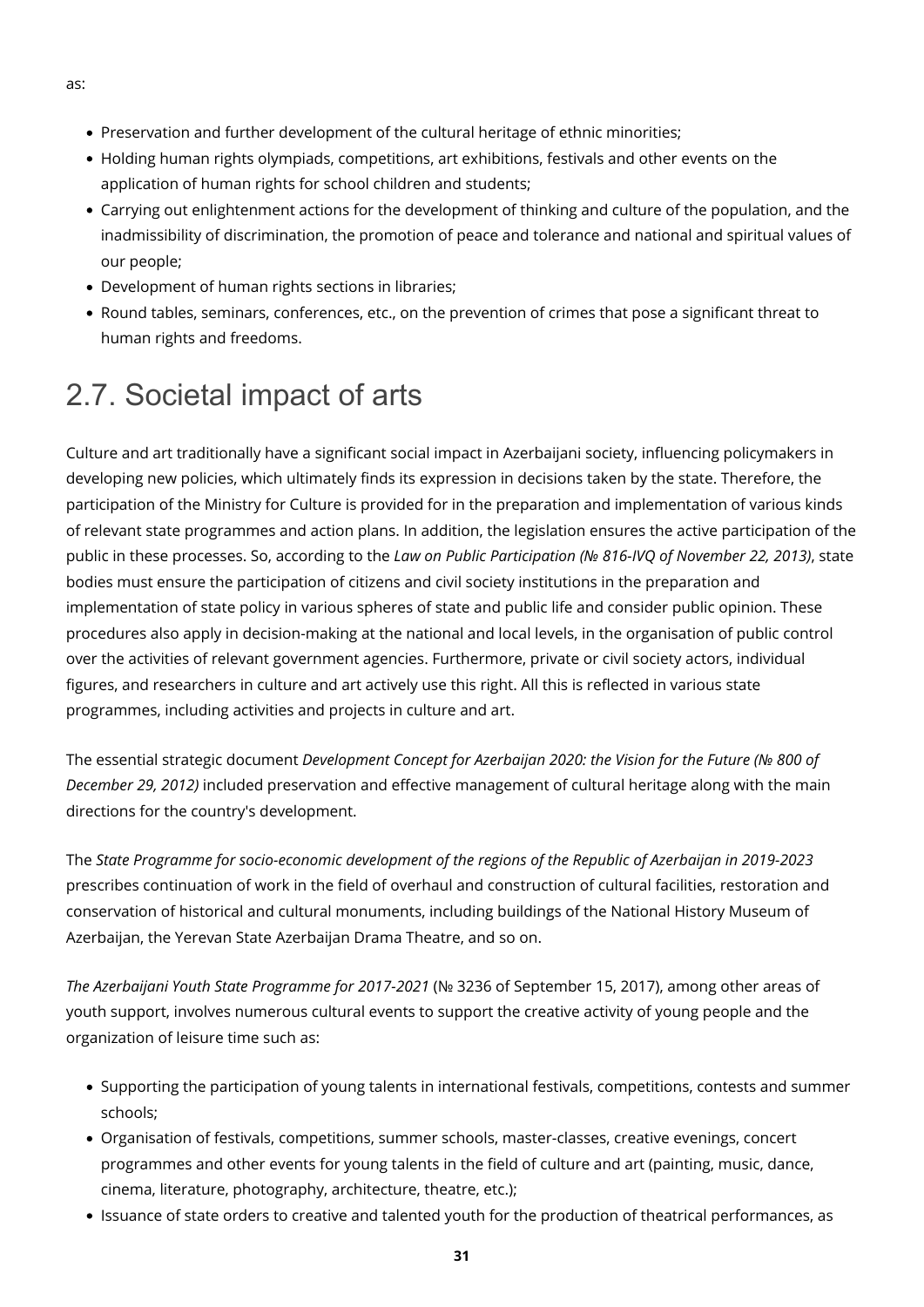well as feature, documentary and animated films;

- Organisation of local and international exhibitions and film screenings of works by young directors, artists, sculptors and photographers;
- Promoting the achievements of talented and creative youth in the country and abroad; and so on.

Furthermore, the *Action Plan of the Strategy for Children for 2020-2025 (№ 2306 of November 27, 2020)* ensures cultural and aesthetic education of children and their right to development. Furthermore, it involves creating a system for early detection, development and support of talent in the interests of the individual, society and the state provided by the *State Strategy for the Development of Education in the Republic of Azerbaijan (January 19, 2015, № 995)*, et cetera.

### <span id="page-31-0"></span>2.8. Cultural sustainability

Supporting the competitiveness of various forms of culture, which can also be interpreted as their sustainability, is among the main directions of state policy in the field of culture, according to the *Law on Culture (2012)*. Approved with the Presidential Decree, the *Concept of Culture of the Republic of Azerbaijan (№ 273 of February 14, 2014)* reflects the understanding formed in the national cultural policy that cultural creativity and heritage need supporting mechanisms from outside culture to ensure sustainability and full-fledged development. Furthermore, there is a clear understanding that culture does not exist by itself, in isolation, but as a social phenomenon. Therefore, culture actively interacts with other spheres of social life, such as politics, law, economics and finance, science and education, and international relations, etc. Therefore, the direct approach of the *Concept of Culture* is to establish a harmonious and mutually beneficial interaction of culture with all these spheres of social life to ensure its sustainable development, which in turn will provide the cultural sustainability of society.

The *Concept of Culture* considers not only issues of the development of culture itself, namely, issues directly related to the preservation of immovable monuments of history and culture, movable cultural values, intangible cultural heritage, support for theatres, musical creativity and visual arts, the development of cinematography and publishing, museums, libraries, cultural centres and so on. Along with all of the above, the *Concept of Culture* pays great attention to the mechanisms of ensuring cultural policy, such as legislative support, administrative support, financial support, information support, staffing, logistics and international cooperation. All these areas of cultural policy are analysed, appropriate recommendations are given, and different development paths are indicated.

Thus, the *Concept of Culture*, the principal executive document of the state in the field of culture, laid the foundations for a systematic and sustainable approach to solving practical issues of national cultural policy. All subsequent state programmes, action plans, strategies and roadmaps in the field of culture, legislative initiatives, financial policy, personnel approach, and so on, have to proceed from the *Concept of Culture*, according to its status in the hierarchy of state executive documents. Such a synergistic approach to cultural issues is already reflected in understanding the main actors involved (e.g. public, private or civil society actors).

Cultural sustainability issues are included in the agendas of some events organised in the country. Thus, a thematic discussion on the topic ["Protect our heritage: Social, cultural and environmental sustainability"](https://www.e-unwto.org/doi/epdf/10.18111/unwtoecd.2019.1.g51w645001604509) was managed during the 110th session of UNWTO Executive Council (Baku, Azerbaijan, June 16-18, 2019), with relevant recommendations to national, regional and local governments and tourism administrations in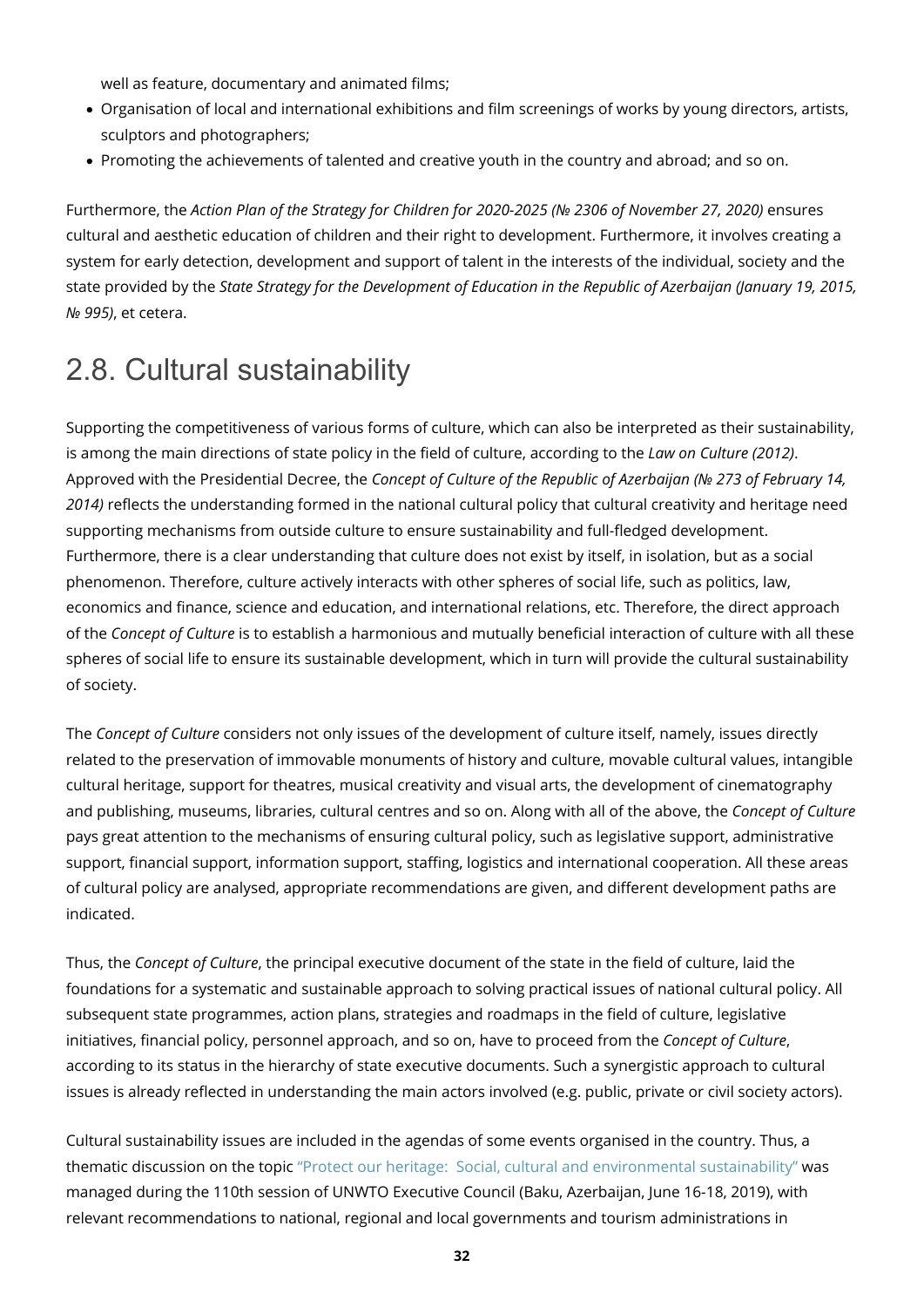connection with cultural sustainability.

The [Third World Forum on Intercultural Dialogue](#page--1-0) (Baku, May 18–19, 2015) had significant concern for culture and sustainable development. The Fourth World Forum on Intercultural Dialogue (Baku, May 5–6, 2017) discussed "Advancing Intercultural Dialogue: New Avenues for Human Security, Peace and Sustainable Development".

### <span id="page-32-0"></span>2.9. Other main cultural policy issues

The long-awaited fact that the territorial integrity of the Republic of Azerbaijan has been restored, in accordance with [resolutions, declarations and other documents of the United Nations, OSCE, OIC, Council of Europe,](https://en.president.az/azerbaijan/karabakh) [European Union, NATO, CIS, ECO, Turkic Council, GUAM, and the Non-Aligned Movement](https://en.president.az/azerbaijan/karabakh), has created new tasks, opportunities and horizons in the field of culture, as in all areas.

The new reality produced conditions for the restoration of cultural life in the liberated territories, the active participation of cultural figures in the process of returning the population, the creation of modern, progressive new types of enterprises, employment of talented people through frozen staffs and supplements.

In this regard, Shusha city was declared the Cultural Capital of Azerbaijan by *Order (№ 2632 of May 7, 2021) of the President of the Republic of Azerbaijan*, Ilham Aliyev. This status will contribute to restoring the historical appearance and glory of the liberated Shusha city, rejuvenating its cultural life, and promoting Azerbaijan's culture, architecture and urban planning in the international arena.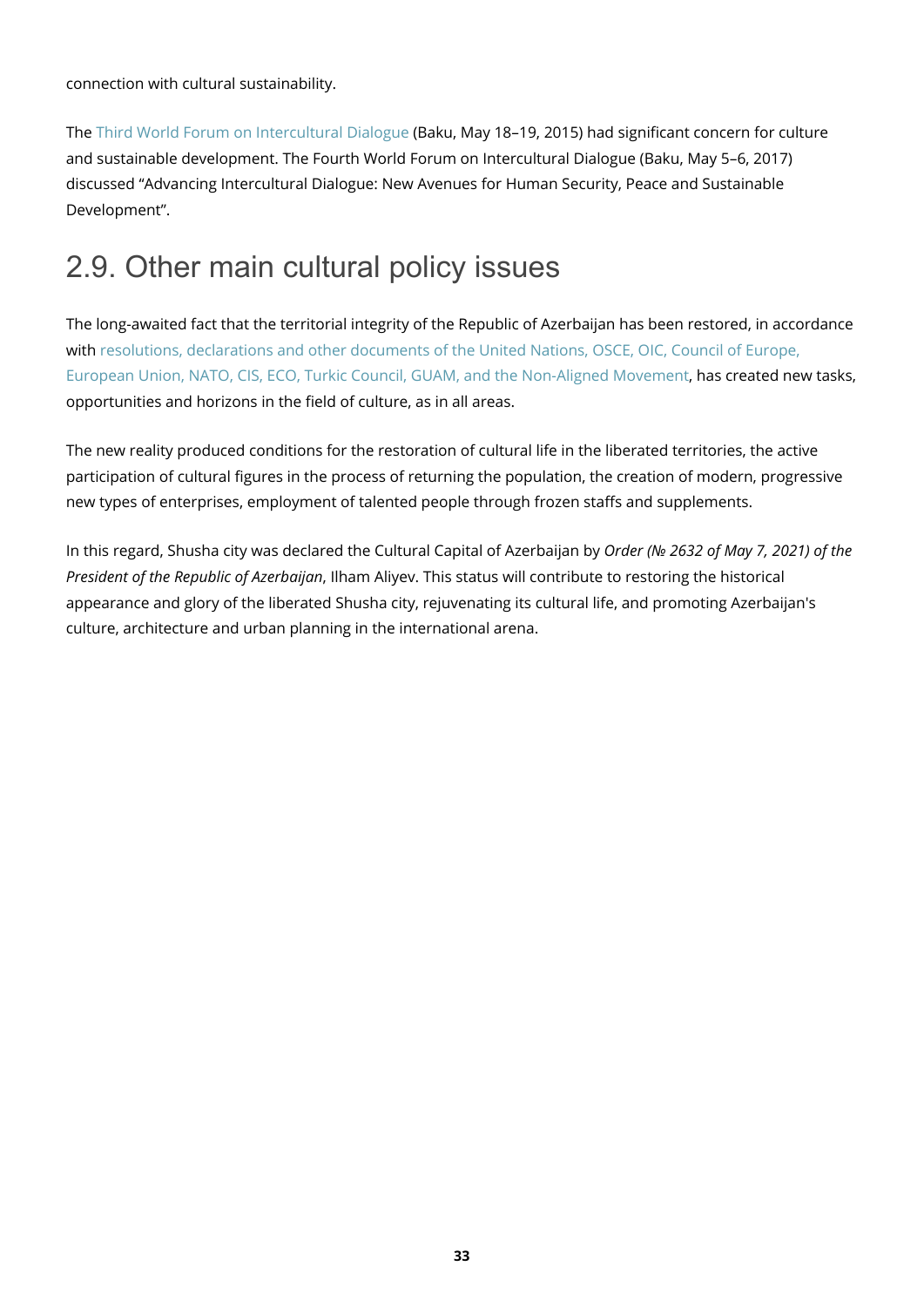### <span id="page-33-0"></span>3. Cultural and creative sectors

# <span id="page-33-1"></span>3.1. Heritage

Protection and support of tangible and intangible cultural heritage are among the main priorities of the Government. There are 6 036 archaeological, 3 086 architectural, 223 garden-park, monumental and memorial, and 177 decorative-applied art monuments under state protection. Due to the importance of immovable historical and cultural monuments under state protection, 101 are of world importance, 2 145 are of national importance, and 3 790 are of local significance. There are also 26 historical, cultural, architectural, artistic and ethnographic reserves in the country, 18 of them in the system of the Ministry for Culture, 7 in the State Tourism Agency, and one in the Icheri Sheher State Historical-Architectural Reserve under the Cabinet of Ministers.

The executive body exercising state control over the use, restoration, reconstruction, conservation and reconstruction of immovable historical and cultural monuments and reserves within the system of the Ministry for Culture is the State Service for Protection, Development and Restoration of Cultural Heritage, established by the President on December 18, 2014. The regional offices of the State Service in Baku, Shabran, Gabala, Ganja and Salyan were set up on February 17, 2020, by the decision of the Cabinet of Ministers. The implementation of "The state programme on restoration, protection of physical historical and cultural monuments, and the improvement and development of historical and cultural reserves activities for 2014-2020" was completed last year. As a result, 3 824 monuments were monitored, and national passports containing GPS coordinates, history, description and other information were issued for 368 monuments, borders of 244 monuments were determined, and protection zones were prepared.

Special attention is paid to preserving, restoring and supporting Azerbaijan's intangible cultural heritage. It includes the country's local lore (customs and traditions, ceremonies and festivities, symbols and mysteries), national folklore (music and dances, verbal literature traditions, games and performances), and artisanship (traditional applied, visual and decorative arts). The Ministry for Culture has created "The State Register of Azerbaijan Intangible Cultural Heritage Samples" in cooperation with the Azerbaijan National Academy of Sciences, related public associations and non-governmental organisations.

Club enterprises organise the local infrastructure of Azerbaijan's intangible cultural heritage and folk art. There are 2 244 club establishments (Cultural Centres, Palaces of Culture, Houses of Culture, clubs), with 320 679 seats in auditoriums and lecture halls in urban and rural areas of the country. Reforms in the field were carried under the "Project for establishing the city (district) cultural centres". In 2010-2016, the Ministry for Culture implemented the "Peoples' Creativity Capitals of Azerbaijan" Programme. Within the framework of the programme, "Capital of Legends", "Capital of Folklore", and "Capital of Crafts" were announced every year. Besides numerous actions, festivals, fairs, concerts, projects, etc., implemented during the realisation of this programme, some local initiatives retained special popularity, namely the biennial International Ashigs Festival, the annual International Masally Folklore Festival, the annual Balaken International Folklore and Tourism Festival, the annual Guba Apple Festivity, the annual Gabala Jam Festivity, etc.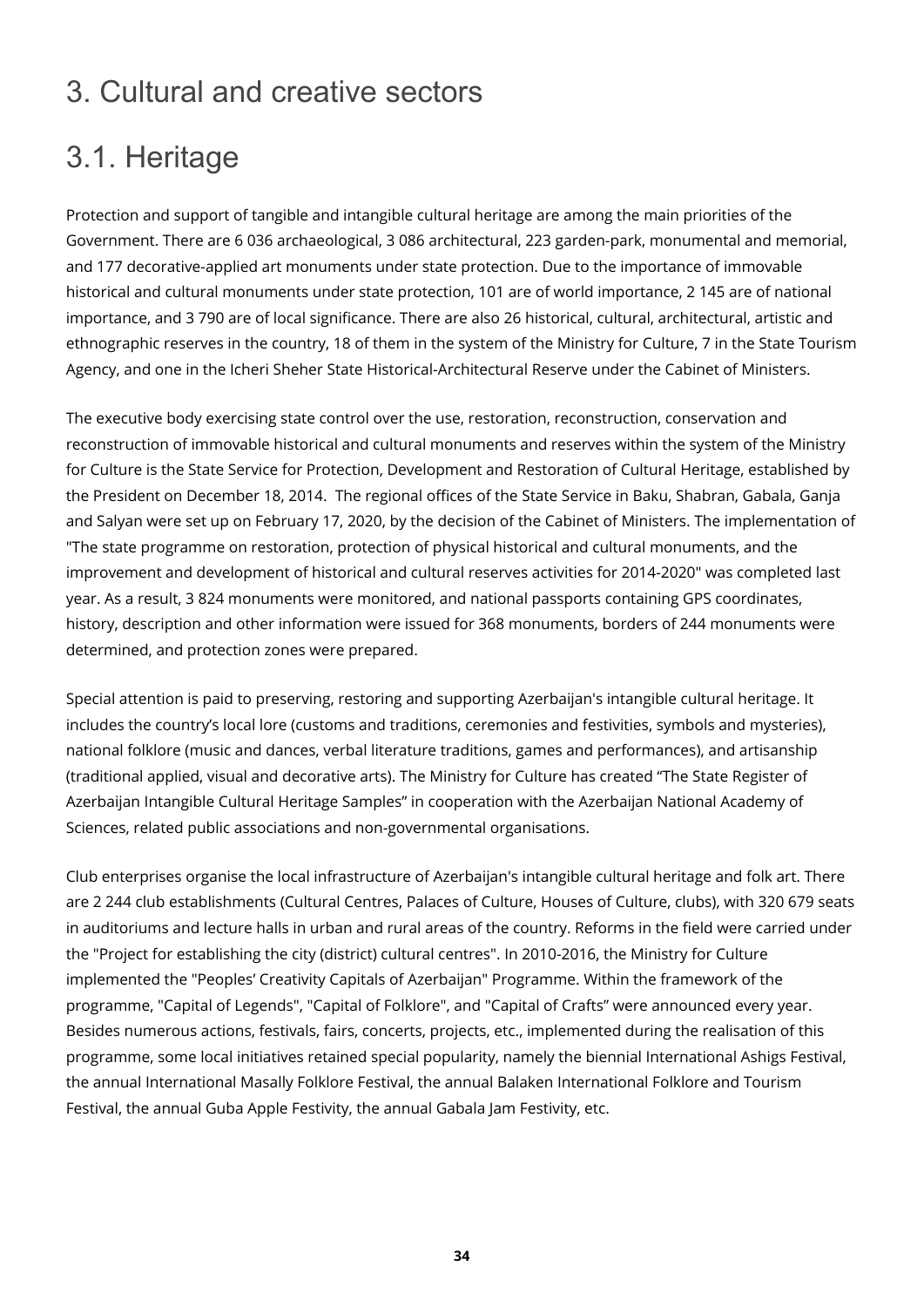### 3.2. Archives and libraries

The *Law on the National Archive Fund (June 22, 1999)* regulates the formation, protection, use, and activity of the National Archive Fund archives in the Republic of Azerbaijan. Today, the archive system of the Republic of Azerbaijan includes six state archives of national importance, 15 branches of the State Archive, the State Archive of the Nakhchivan Autonomous Republic, as well as 57 districts and city archives, which are directly subordinated to [the National Archives Department.](http://www.milliarxiv.gov.az/)

State archives of national importance include:

- The State Archive (1 581 funds and 589 378 works are protected in the archive. The chronological period of the documents covers the years 1917-2011),
- The State Historical Archive (757 funds, 244 419 works are protected in the archive. The chronological period of the documents covers 1805-1922),
- The State Archive of Literature and Art (764 funds and 108 390 works are protected in the archive. The chronological period of the documents covers the XIX century – 2011),
- The Archive of State Scientific and Technical Documents (The archive preserves 170 funds and 188 361 works. The chronological period of the documents covers the years 1873-2011),
- The State Cinema-Photo Documents' Archive (The archive preserves 20 632 film documents and 342 346 photo documents), and
- The State Sound Recordings' Archive (The archive preserves 32 983 background documents and 1 677 video documents. The chronological period of the documents covers the years 1903-2011).

The *State Programme On the Development of Archival Work in the Republic of Azerbaijan for 2020-2025 approved with the Presidential Order (February 12, 2020)*, aimed to ensure reliable protection and widespread use of archival documents, to modernise archival service organisations, to implement modern information and communication technologies, etc.

The *Law of the Republic of Azerbaijan On Libraries (December 29, 1998)* formulates the principles of state policy on libraries, provides an everyday basis for the library system, regulates the founding and running of libraries, and covers funding, the public's rights regarding the use of libraries, and the principles of international co-operation in this area. The mass library network of the Ministry for Culture and Tourism of the Republic of Azerbaijan consists of the National Library of Azerbaijan, republic, mass and children's libraries, and centralised library systems. In addition, the State Oil Company (2), Confederation of Trade Unions (5), and other organisations (35) also own some of the libraries.

Under the Ministry for Culture, the Centralised Library System has 75 Central Libraries, 213 city library branches, 137 settlement library branches, and 2 087 rural library branches – 2 512 libraries a total. At present, 2 281 403 readers use the library fund of Centralised Library Systems (22 493 426 copies in total). The "State Programme on development of library and information sphere in the Republic of Azerbaijan for 2008-2013", dedicated to the modernisation of the library-information network, was executed in the previous decade. ALISA (Automated Library Information System of Azerbaijan), the first national system in this field to automate library and bibliographic processes, has been implemented in 45 Centralised Library Systems.

<span id="page-34-0"></span>The *Presidential Decree "On measures to improve the structure and management of the Ministry for Culture of the*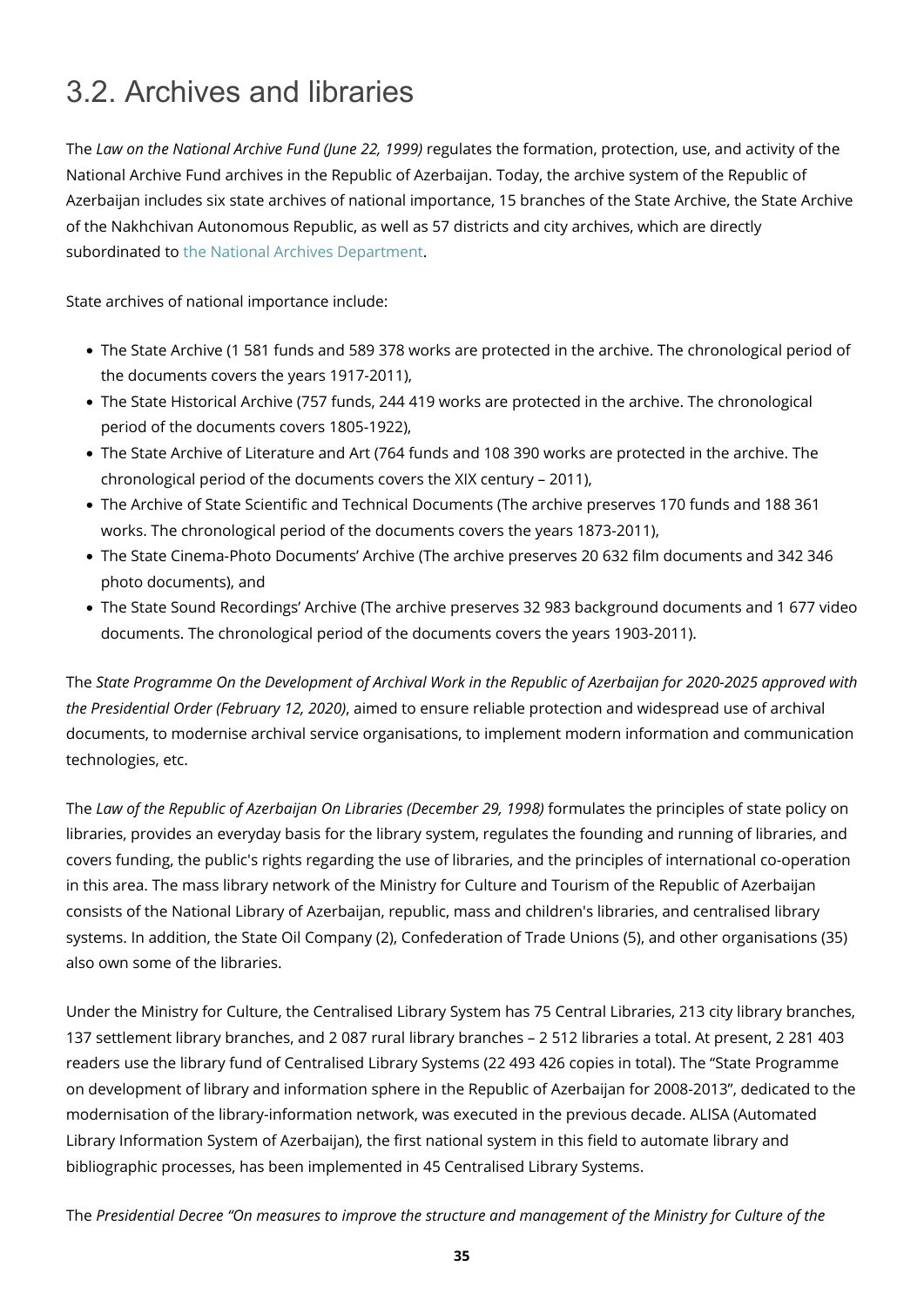*Republic of Azerbaijan" (January 15, 2019)* implies reconstruction of the library system in the country, taking into account the opportunities of information and communication technologies, as well as the existing demand and international experience.

# <span id="page-35-0"></span>3.3. Performing arts

The performing arts such as theatre, dance, and music are traditionally in the centre of attention of both audiences and government in Azerbaijan. Therefore, it naturally finds its reflection in the state cultural policy. In particular, the *Concept of the Culture of the Republic of Azerbaijan* (February 14, 2014), which is the framework document of the executive branch in the field of culture, pays considerable attention to the support of professional performing arts. For instance, main state strategies for the development of professional theatrical art presuppose:

- supporting creation of new works of high artistic value in various genres of theatrical art and broader and more effective use of state orders to ensure their stage embodiment, implementation of related programmes;
- to stimulate the preparation of performances in theatres, holding national and international level theatre festivals, competitions, ensuring the participation of theatre groups in these events, and so on.

There are 29 professional theatres in the country, including one opera and ballet theatre, 19 drama, musical comedy, and musical drama theatre, nine children's and youth theatres. These professional theatres include the Azerbaijan State Academic Opera and Ballet Theatre, Azerbaijan State Academic National Drama Theatre, Azerbaijan State Academic Musical Theatre, Azerbaijan State Academic Russian Drama Theatre, Azerbaijan State Theatre of Young Spectators, Azerbaijan State Puppet Theatre, Azerbaijan State Pantomime Theatre, etc.

The *State Programme "Azerbaijan Theatre in 2009-2019* envisaged the formation of a new theatre policy and optimisation of management in the theatre process, support of young talents in all genres and professions of theatre; improving the system of personnel training and additional education, repair of theatre buildings, application of modern information and communication technologies, and so on.

The history of Azerbaijan dance traces its roots from the Stone Age. Drawings chiselled into the rocks at [Gobustan Rock Art Cultural Landscape](https://whc.unesco.org/en/list/1076/) up to 40 000 years ago represent old Azerbaijani folk dances, which initially were ceremonial and based around hunting.

The Baku Choreography Academy is the country's only training school for ballet and folk dancers. The Academy provides general secondary special and higher education for choreographers, ballet education, ballet artist, ballet history and other specialisations.

Based on this, there are two areas of dance skills in the country now: ballet and folklore. Today's leading choreographic collective of Azerbaijan is the Azerbaijan Song and Dance Ensemble, named after Fikret Amirov, which operates in the Azerbaijan State Philharmonic Hall. The repertoire of the ballet troupe of the Azerbaijan State Academic Opera and Ballet Theatre includes such ballet masterpieces of the Azerbaijani composers as:

- "Maiden Tower" by Afrasiyab Badalbeyli.
- "Seven Beauties" by Gara Garayev.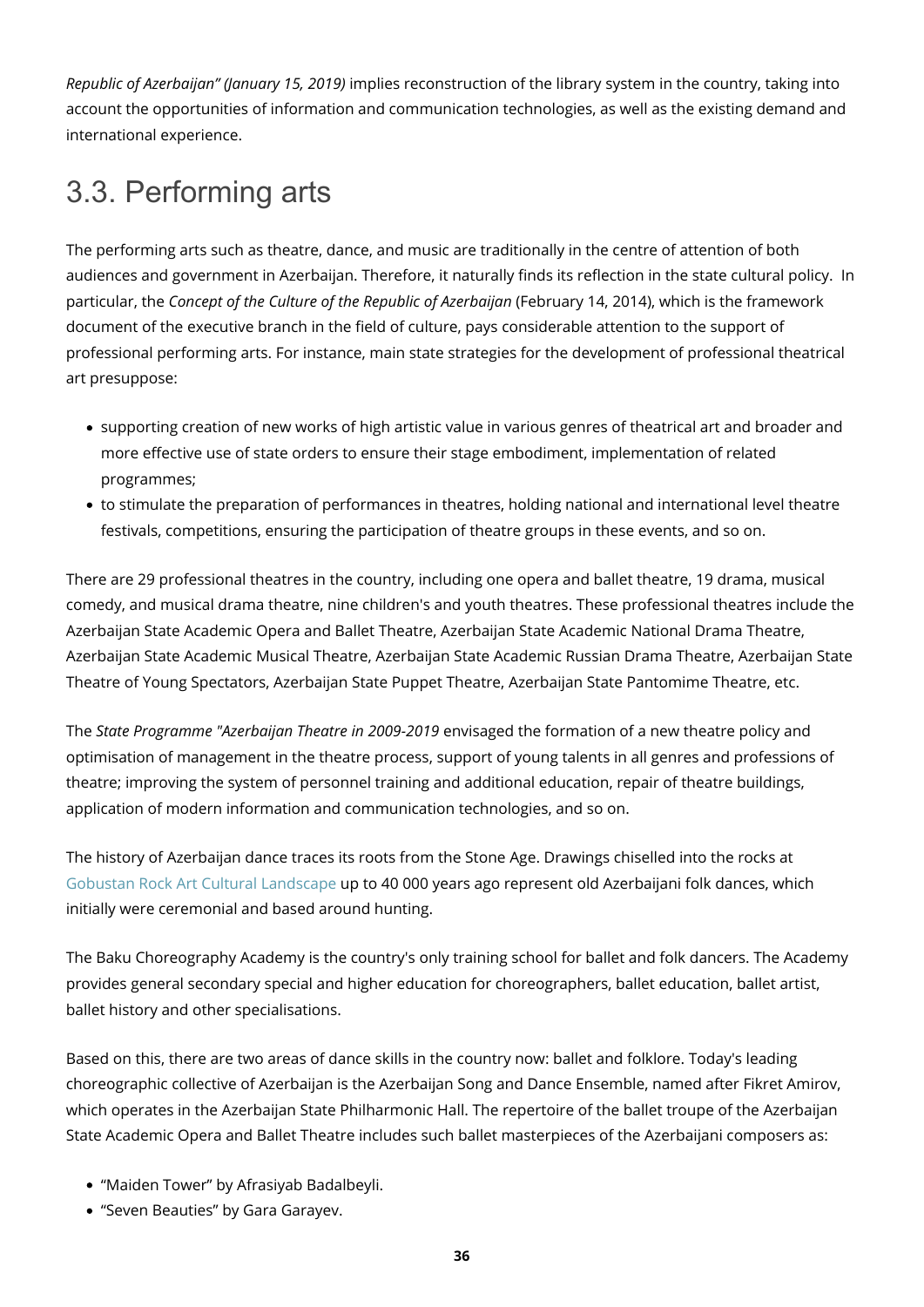- "The Legend of Love" by Arif Malikov.
- "Babek" by Agshin Alizadeh.
- "Whites and Blacks" by Khayyam Mirzezadeh.
- "Love and Death" by Polad Bulbuloglu, et cetera.

The stages for rehearsals and performances, social security and salaries of the members of these groups, costumes, sets, tours around the country and abroad are provided by the state.

## 3.4. Visual arts and crafts

The fine and decorative art of Azerbaijan has an ancient history and rooted traditions. The development of modern fine and decorative-applied art is related to supporting artistic creativity and promoting creative works both nationally and internationally.

Support is provided to the visual arts in the following ways:

- publication of books, discs, booklets, catalogues, etc. dedicated to modern fine and decorative-applied art of Azerbaijan, and creation of related internet sites;
- Support for exciting projects in the different categories of fine and decorative-applied art;
- Holding national and international symposia, festivals, contests, and support for the participation of professionals in international projects and contests;
- Support and stimulation of the activities of talented young people;
- Offering all necessary facilities for transforming picture galleries into art centres;
- Formation of respective art collections, support for the exhibition and educational activity of galleries;
- Enriching the collections of local galleries with artworks, application of new information technologies.

The Azerbaijan State Art Gallery, as well as 32 state regional art galleries, are operating within the system of the Ministry for Culture in the sphere of fine arts (graphics, sculpture, painting, and partly architecture) and decorative-applied arts (carpet weaving, jewellery, copper-smithing, armaments, pottery, etc.) at present. Private galleries also operate in this field including the Union of Artists of Azerbaijan and its regional branches in Ganja, Nakhchivan, Sheki, and Lankaran, "YARAT!" Contemporary Art Space and other public associations. The creation of cultural heritage samples and national fine and decorative-applied arts in the Republic is possible mainly due to artists. Numerous events and exhibitions are held to support the development of digital art and contemporary art.

There is an extensive museum network in the Republic of Azerbaijan of historical, historical-regional ethnography, scientific, political, art and literature, patriotic museums, and house-museums of culture and artworks, promoting the visual arts and crafts sector in the country. In general, there are 239 museums in the country under the ministries and departments. 225 museums belong to the Ministry for Culture and 4 museums to the National Academy of Sciences. In addition, there is one museum in each of the Ministries of Education, Health, Agriculture, Ecology and Natural Resources, and the Interior. Furthermore, the State Oil Company has one museum, and one museum is private. Of the total number of museums, 76 are history museums, 42 are memorial museums, 68 are ethnographic museums, 41 are art museums, and 12 are other museums. The fund of museums in the Republic consists of 1 330 000 exhibits in total.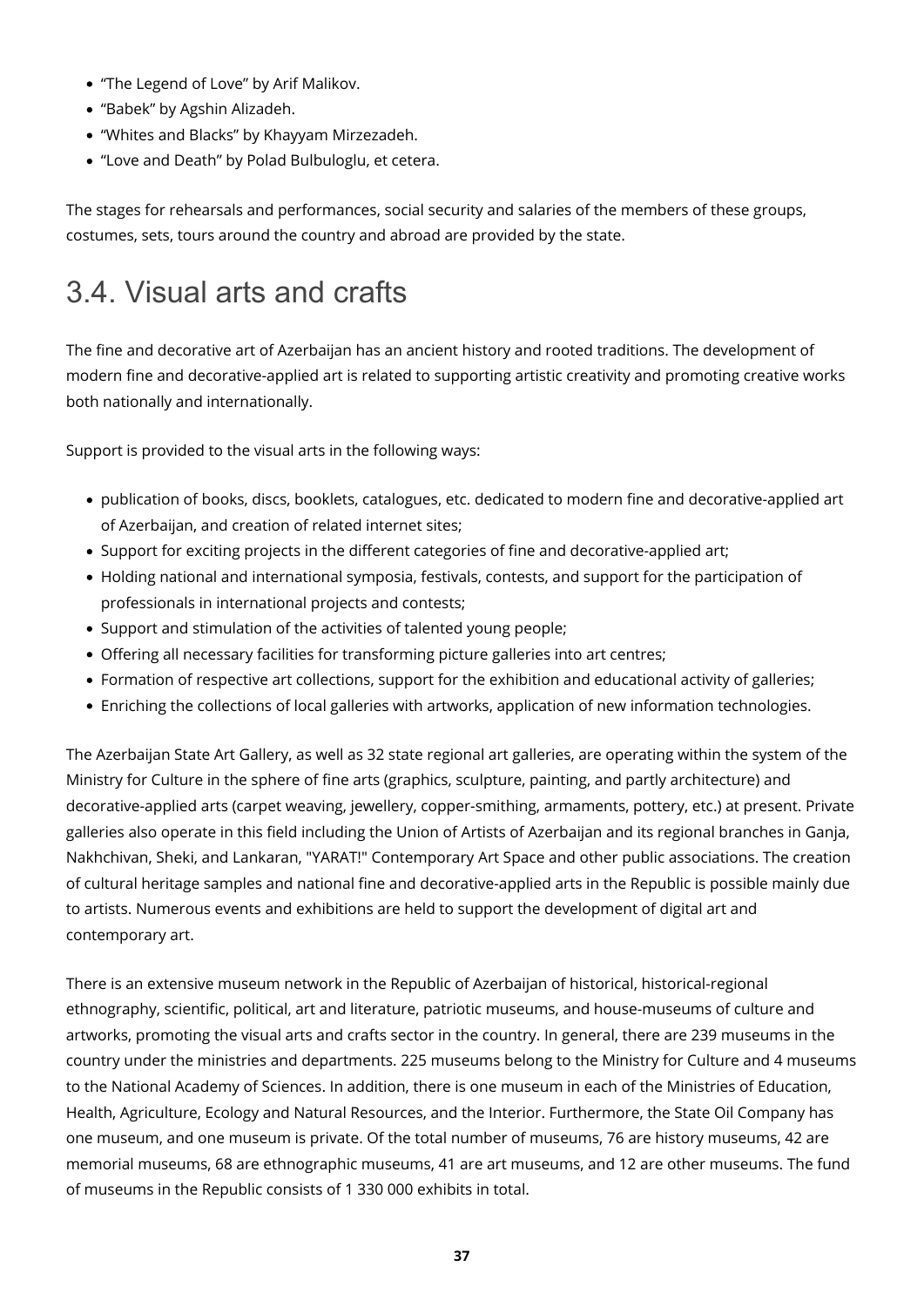The main leading museums are [Azerbaijan National Museum of Art](https://museum.az/en/museum/4), [Azerbaijan National Carpet Museum](https://museum.az/en/museum/7), [Azerbaijan State Theatre Museum named after Jafar Jabbarli](https://museum.az/en/museum/9), [The State Museum of Musical Culture of](https://museum.az/en/museum/10) [Azerbaijan](https://museum.az/en/museum/10), [National Museum of History of Azerbaijan](https://museum.az/en/museum/175), and [Azerbaijan Independence Museum.](https://museum.az/en/museum/8)

# 3.5. Cultural arts and creative industries

### 3.5.1. GENERAL DEVELOPMENTS

According to UNESCO's definition of the cultural and creative industries, "the creative and cultural industries are those whose primary purpose is the production or reproduction, promotion, dissemination or commercialisation of products, services, and activities of a cultural, artistic or heritage nature." The culture and creative industries are not defined statistically in the country yet, but in the working documents of state bodies, they are called Cultural and Creative Industries. There is an understanding that this cross-border sphere is situated at the intersection of culture and the economy. That is, any cultural product at the stage of creativity is in the field of culture. However, with the release of this cultural product into circulation, that is, when the economic laws of mass production, exchange, trade, and consumption come into force, this is already an area of economics.

The development of cultural and creative industries as a field of activity providing the production of cultural products and implementing cultural services is envisaged as one of the main directions of state cultural policy. However, despite some progress in some sub-sectors of the cultural and creative industries, this area is forming yet.

Private companies, studios, workshops, centres, and individual entrepreneurs are the top part of the creative industries. Private organisations operating mainly in Baku and other major cities cover design, advertising, crafts, fashion, fine arts, music, and other creative fields. However, the lack of regular publication of comprehensive statistics on cultural and creative industries (CSIs) at the national level does not fully allow the measurement, monitoring, and evaluation of development processes in this sector.

At the same time, according to the UNCTAD report, in 2014, Azerbaijan's imports of CCIs' products amounted to 138.04 million US dollars, while exports amounted to 3.95 million US dollars, resulting in a negative trade balance of CCIs of 134.09 million US dollars. In the 2017 EU Report on Cultural Development Indicators for Azerbaijan to determine the share of CCIs in the Azerbaijani economy, the share of CCIs in GDP was officially set at 1% (\$ 374 million for 2016). Furthermore, a study based on the International Intellectual Property Organisation's Guidelines for 2019 shows that the growth of the creative industries from 2003 to 2015 increased by 13 times, from 220.5 million to 2 815.9 million AZN.

Since 2018, the Ministry for Culture has taken various measures and drafted several plans to develop CCIs. In addition, the research on the role of the CCIs sector in the world economy, the local situation in the Azerbaijani context, the contribution of CCIs to the Azerbaijani economy, shortcomings in this area, public-private investigations into partnerships and partnership gaps were conducted.

According to the "Action Plan for 2019 on implementing the necessary activities for developing creative and cultural industries", a strategic document on CCIs is being prepared.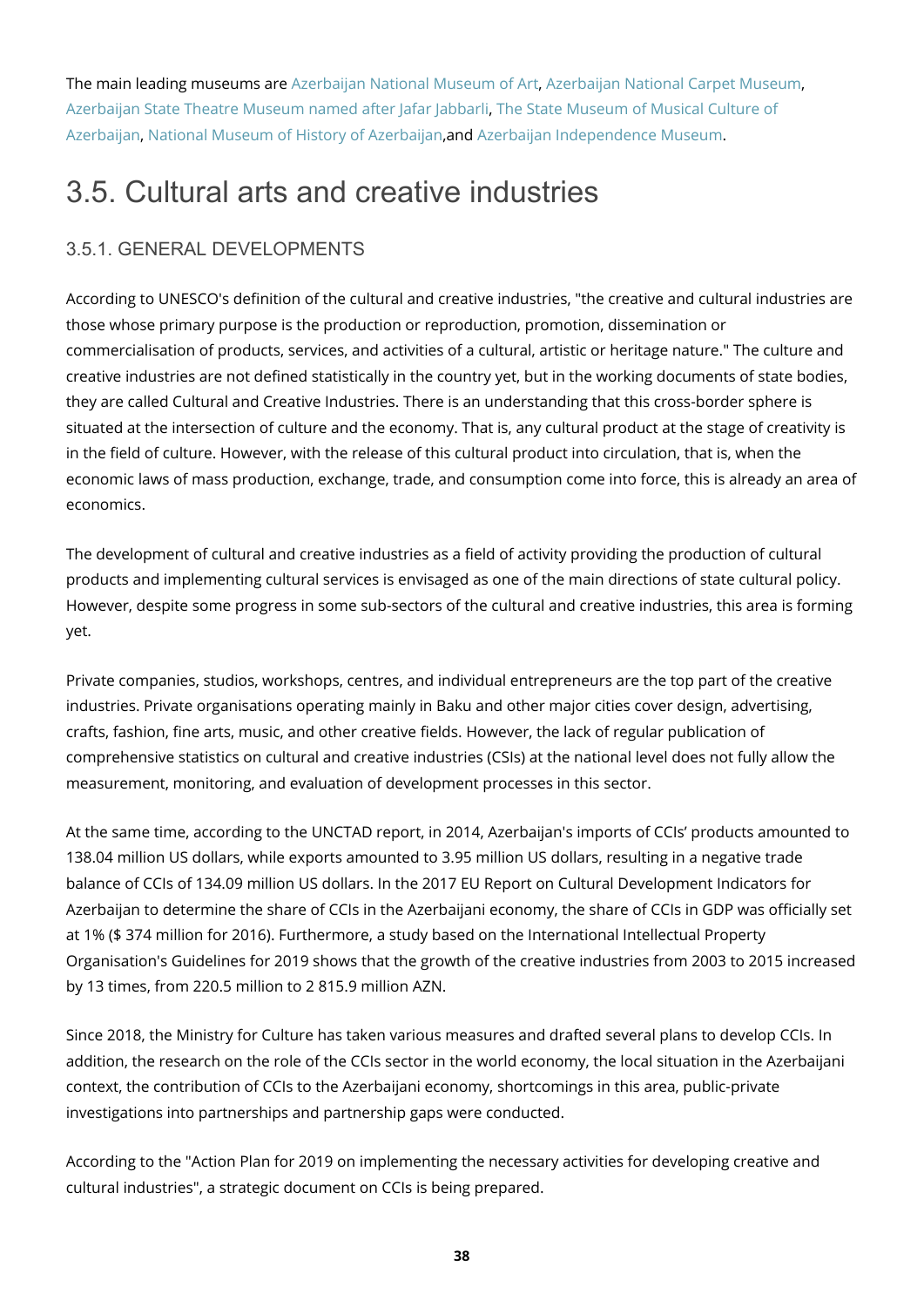The main areas of activity, such as the Start-up Competition and Forum on MYS, sectoral organisations (councils), and the brand "Creative Azerbaijan", have already been identified. Furthermore, on October 31, 2019, Baku was included in the UNESCO "Creative Cities Network" on the theme of "design". In addition, the Ministry for Culture has acted as a partner in several events to support and develop the industry ("Azerbaijan Design Forum 2019", "Azerbaijan Design Award").

The Ministry for Culture has been a partner in several competitions to coordinate independent creative industries with state-funded and managed culture, support and development initiatives that combine creativity and business, increase the interest of business organisations and youth in this field, and support startups in the country, such as "Creative Business Cup", Venture Battle Hackathon, "Big Idea Challenge", Republican Innovation Competition, etc. The Boomerang project was presented as part of the Creative Spark programme implemented by the British Council.

On February 27, 2020, with the support of the "Creative Azerbaijan" portal, organised by the Ministry for Culture and the Public Council under the Small and Medium Business Development Agency (SMBDA), a public discussion on "Cultural Business Forum: Current Situation and Prospects" at the YARAT Contemporary Art Centre was organised. In addition, the Ministry for Culture regularly holds meetings with representatives of the culture and creative industries, exchanging views on the challenges and opportunities in the field.

The understanding is emerging that Azerbaijani culture has excellent internal potential and driving force to promote the cultural and creative industries. That is why many necessary activities for the period up to 2030 have been identifying within the current *Cultural Strategy*:

- Improving the legislation on cultural and creative industries, tax policy, and other financial and legal issues in this field, the application of comprehensive protection of copyright, brands, patents, and trademarks;
- Improving the existing legal framework in cinematography and book circulation to regulate modern trends and new opportunities.
- Regulation of production, exchange, sale and consumption of cultural products, the establishment of art management and production institutes, increasing the knowledge of key actors in logistics, marketing, fundraising, crowdfunding, advertising and promotion, expansion of monetisation and paid cultural services, application of international experience in the field development of cultural and creative industries; et cetera.

#### 3.5.2. BOOKS AND PRESS

State and private publishing houses carry out book publishing in the republic. These publishing houses are acting under the *Law on Publishing* and other respective legislative acts. There are about 70 publishing and printing companies in Azerbaijan, mainly in the capital Baku, and include: "Azerbaijan State Publishing House", "Sharg-Garb", "Qanun", "TEAS Press", "Tahsil", "Hadaf Naşhrlari", "Elm", "Altun Kitab", "Qelem", "Aspoliqraf", "Alatoran Yayınları", "Parlaq imzalar", "Xan", "Renessans", "3 Alma", "Aghıllı bala", "Qedim Qala", "Çashıoglu", "Chinar-chap", "Mujru", "Elm ve tehsil", "Letterpress", "Libra Kitab", "Shirvannaşr", "Mutarjim", "Uchbujaq" and others. In addition, Azerneshr, a self-supporting publishing house, operates under the Ministry for Culture.

In 2019, 3 697 titles and 3 435 800 copies of books were published across the country. Included are 1 355 titles of scientific literature, 833 titles of educational literature, 1 266 titles of fiction, 243 titles of children's literature,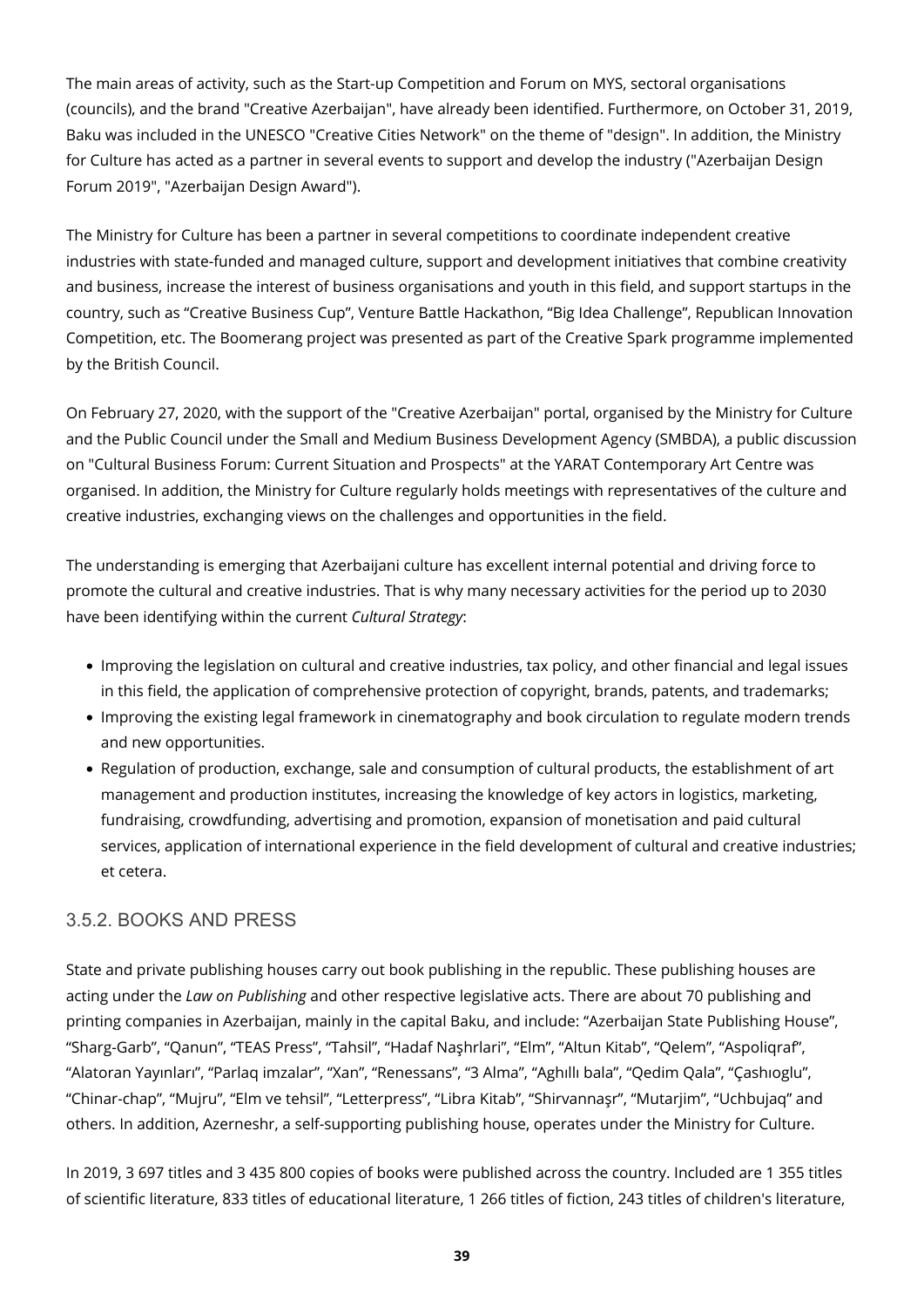and other publications. In the field of the book trade, there are large book trade enterprises and other enterprises such as "Ali and Nino", "Libraff", "Baku Book Center", "Azerkitab", and "Ovod Book House". These companies also organise the e-book trade. According to the *Law on Publishing*, publishing houses are free in their activities and are personally responsible for their publications.

Regarding the current problems and shortcomings in the field of publishing, the following can also be mentioned. Legislative discounts on book publishing, including tax breaks, are not provided (although currently, the publication of textbooks and children's books is exempt from VAT; the fact that VAT remains on paper does not affect the prices of these books).

A low level of reading leads to low book circulation, which, in turn, negatively influences the financial situation of publishing houses and reduces the range and quality of books. Many publishers do not have the opportunity to communicate directly with readers, identify readers' needs and adapt publishing policies (their bookstore). In addition, bookstores in the regions are almost non-existent, making it difficult for readers to obtain books for their private libraries.

Publishers are reluctant to publish the works of young writers because introducing a new name (author) to the reader requires certain marketing costs and copyright infringement (piracy and plagiarism) in the book market. Thus, all of it seriously undermines the financial support of authors and weakens official publishers.

According to the *Culture Concept of the Republic of Azerbaijan*, the following strategy is necessary for the improvement of national publishing work:

- Provision of book publishing on scientific, social-political, artistic, publicist themes (encyclopaedias, dictionaries, multi-volumes, collections, anthology, musical publications, etc.) to a high standard;
- Promotion of the translation of Azerbaijan literature samples into foreign languages and world literature samples into the Azerbaijani language as well as the creation of new works;
- Improvement of the enrichment of library funds through the Republic Library Collection system; and
- Providing access for book publishers in Azerbaijan to the international arena, participation in international book exhibition fairs, holding international book exhibitions in the country.
- Introduction of modern publishing, including "print-on-demand" technology to Azerbaijan, application, and promotion of e-book and audiobook formats along with traditional book publishing, researching ways to promote national literature to the world audience, including e-book markets, are among the recent books debates.

### 3.5.3. AUDIOVISUAL AND INTERACTIVE MEDIA

Currently, the state policy in audio-visual and interactive media is carried out through the Ministry for Culture (film and video) and the National Television and Radio Council (TV and radio). In each of these supervisions, appropriate state programmes and specific policies are adopted to promote the country's audio-visual and interactive media industry.

Within the framework of the *State Programme for the Development of Azerbaijani Cinema for 2008-2018 (№ 2961 of August 4, 2008)*:

the material and technical base of cinemas has been significantly strengthened, including the construction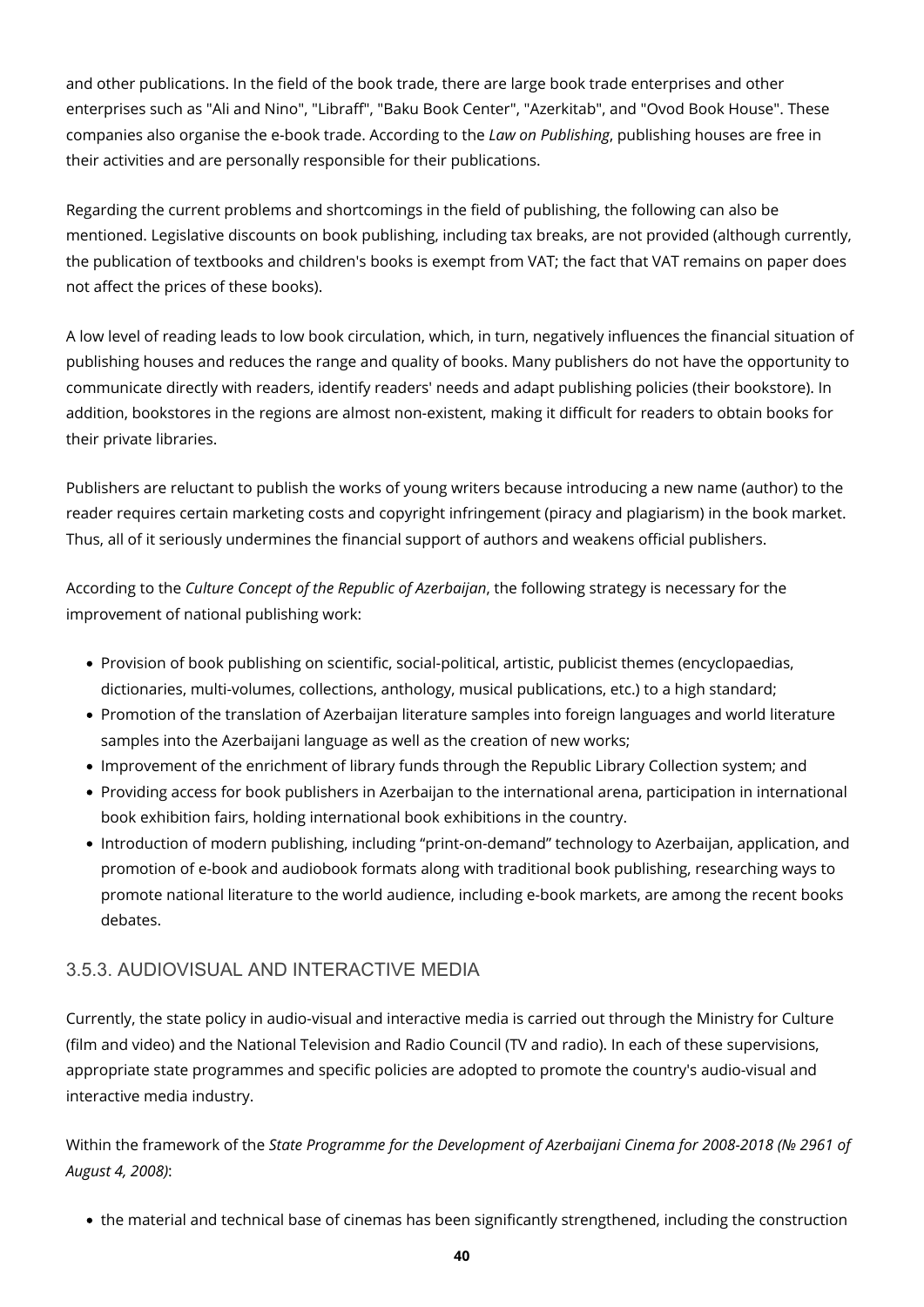of a new building with the latest technological equipment for the State Film Fund and the reconstruction of the Nizami Cinema Centre to world standards.

- Film production has been improved by the state order, and various projects aimed at strengthening the human resources potential of national cinema have been implemented.
- More than 300 films have been made in public and private studios with the state order and financial support. In addition, many screen works have been awarded various prizes at international film festivals.

To ensure the implementation of the *Order of the President On Some Measures Related to the Development of Azerbaijani Cinema (№ 1007 of March 1, 2019)* a technical base for the Azerbaijan-film studio named after Jabbarli was reconstructed to the latest standards and modern cinematographic equipment was purchased.

The draft *Concept for the Development of Azerbaijani Cinematography*, prepared by the Ministry for Culture, taking into account the proposals of the Union of Cinematographers and other specialised departments, is being agreed upon with the relevant state structures.

Preparatory work is underway to create the Film Agency of the Republic of Azerbaijan (ARKA), to attract investment to the national film industry, attract foreign partners, and thus achieve convergence of the private and public sectors.

To implement the *Presidential Order On Providing One-time Financial Assistance to Private National TV and Radio Broadcasters in the Republic of Azerbaijan (№896 of January 17, 2019)*, 3 million AZN was allocated to private national TV and radio broadcasters.

In 2020, The National Television and Radio Council conducted a study titled the "Current state of the audiovisual industry in Azerbaijan; forecasts and objectives". The study shows that educational programmes and projects dominate the programme basket of AZTV, MADANIYYET TV, IDMAN TV, and ITV, funded from the state budget. Moreover, during the pandemic, such TV lessons were of exceptional importance to the country's schoolchildren as they continued their distance (or online) education.

The TV and Radio Academy, established on June 14, 2010, is located in the building of Azerbaijan Radio. The material and technical base of the academy has been formed, filming, and editing equipment has been installed, filming pavilions and a recording studio have been established. The purpose of establishing the academy is to train professional TV and radio specialists to higher education standard, to improve employees' skills. Along with local scientists and specialists, TV specialists from Turkey, Russia, European countries, and the United States are invited to teach at the academy.

### 3.5.4. MUSIC

The musical traditions of Azerbaijan are accepted as a vital part of the country's uniqueness and future development. They are an essential part of Azerbaijani culture and its people. Therefore, specific policies to promote the music industry in Azerbaijan are directed to the development of infrastructure, musical collectives, and concert activities.

There are 16 concert halls in the country, including five philharmonic halls, five concert halls, and six independent groups. Among the leading concert venues is the Azerbaijan State Academy Philharmonic, named after Muslim Magomayev, the Azerbaijan State Academic Opera and Ballet Theatre, the Heydar Aliyev Palace,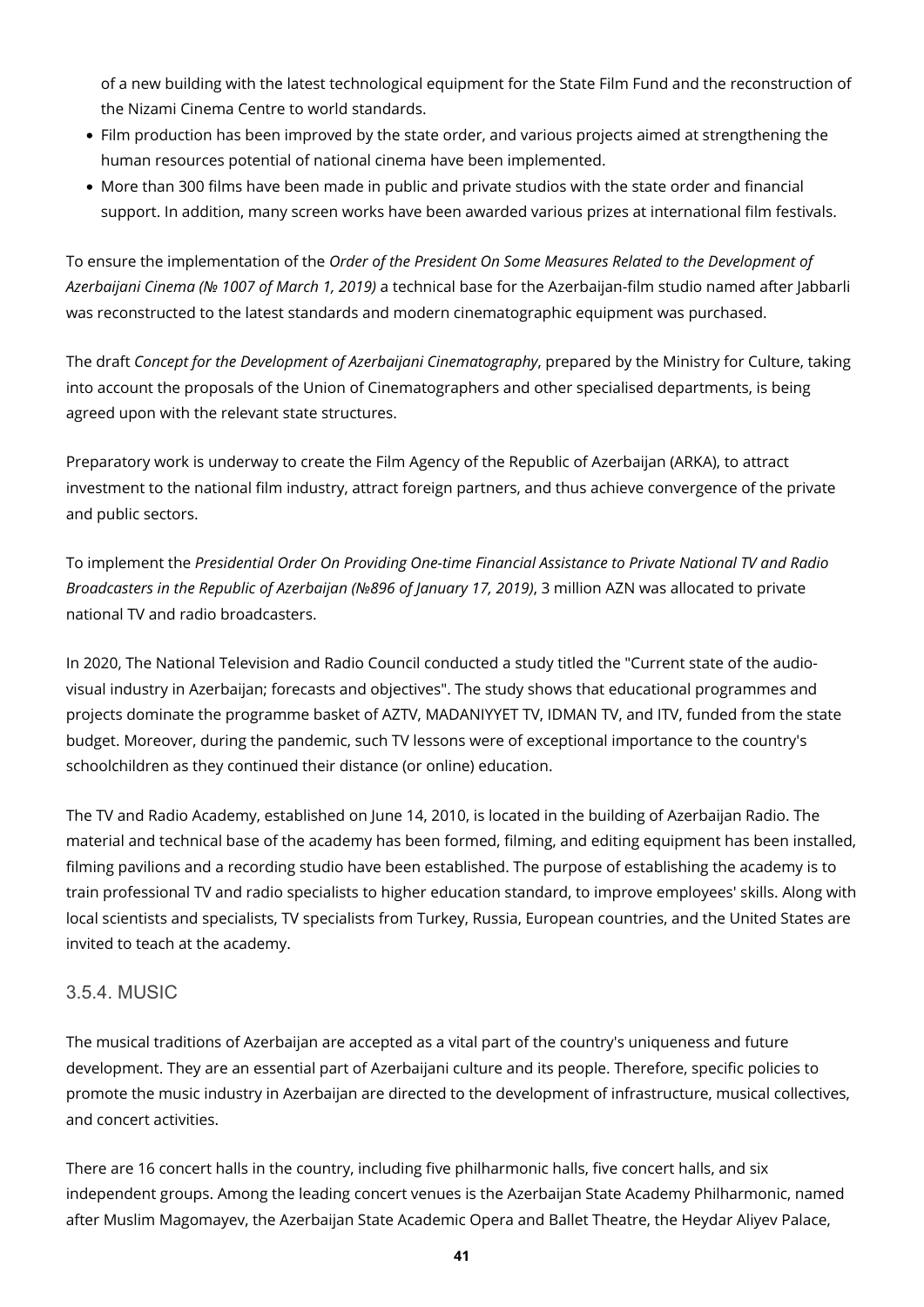the International Mugham Centre, the Azerbaijan State Song Theatre, the Azerbaijan State Children's Philharmonic, and the Ganja State Philharmonic. The state provides support for this infrastructure, repairs, and maintanence of the buildings of these organisations, equipping them with modern technologies, concert and stage equipment. Thus, for example, the building of the Azerbaijan State Academic Philharmonic built back in 1912, based on an organic combination of Italian architectural style and the traditions of oriental architecture, was restored, reconstructed, and provided with the necessary equipment at the level of modern requirements entirely at the expense of the state budget.

The most famous musical groups of the country are the Azerbaijan State Symphony Orchestra named after Uzeyir Hajibayli, the Azerbaijan State Choir Capella, The Azerbaijan State Chamber Orchestra named after G.Garayev, The Azerbaijan State Piano Trio, The Azerbaijan State String Quartet, The Azerbaijan State Folk Song and Dance Ensemble named after F.Amirov, and The Azerbaijan State Orchestra of Folk Instruments. In addition, enterprises and groups such as the Azerbaijan State Wind Orchestra, Gaya State Ensemble, and Zeynab Khanlarova's State Ensemble can be mentioned. The state partially finances these musical groups by purchasing professional instruments and stage costumes, fixed wages, providing social support to participants, and so on. An example is the *Presidential Order On Strengthening the Social Protection of the Artistic Staff of the Azerbaijan State Symphony Orchestra, named after Uzeyir Hajibayli (№3340 of November 3, 2017)*.

Various festivals, concerts, anniversary evenings, etc., are regularly held with the participation of music groups and soloists. At the same time, the ensemble and soloists represent Azerbaijani culture at a high level, performing at events and tours abroad. Furthermore, the Ministry for Culture provides serious support to concert-touring and festival-competitive activities of state musical institutions, bands, and outstanding performers both in the country and abroad. It happens mainly within culture days, official events and includes touring concerts, under related programmes and projects, and multilateral and bilateral international treaties.

The number of concerts in 2019 was 1 224, including 573 in philharmonic halls, 347 in concert halls, and 304 by independent groups. Eighty-four thousand people attended the concerts of independent groups. According to statistics, the number of visitors to concert venues was 50 per 1 000 people. The statistic is given for 2019 because the activities of concert halls have been restricted in the quarantine regime.

### 3.5.5. DESIGN AND CREATIVE SERVICES

[The State Committee for Urban Planning and Architecture](#page--1-0) is the central executive body implementing state policy and regulation in urban planning, spatial planning, architecture, and related design in the Republic of Azerbaijan. Together with relevant executive authorities and self-government bodies, the Committee must:

- take measures for preservation, protection, and enrichment of national and historical heritage, urban planning, architectural monuments, natural and cultural landscape, and other protected areas;
- together with the relevant executive authorities and local self-government bodies in newly constructed facilities, the national architectural style must be considered in the landscaping works carried out in cities and regions to ensure aesthetic beauty, modernity.

[Baku State Design Institute](https://bdli.az/en-main/) was established in 1937. Since its inception, it has been involved in design activities and addresses the urban planning issues in Baku, as well as developing schemes and projects for engineering and transport infrastructure. In addition, it created the Master Plan of Baku that was effective until 2005. The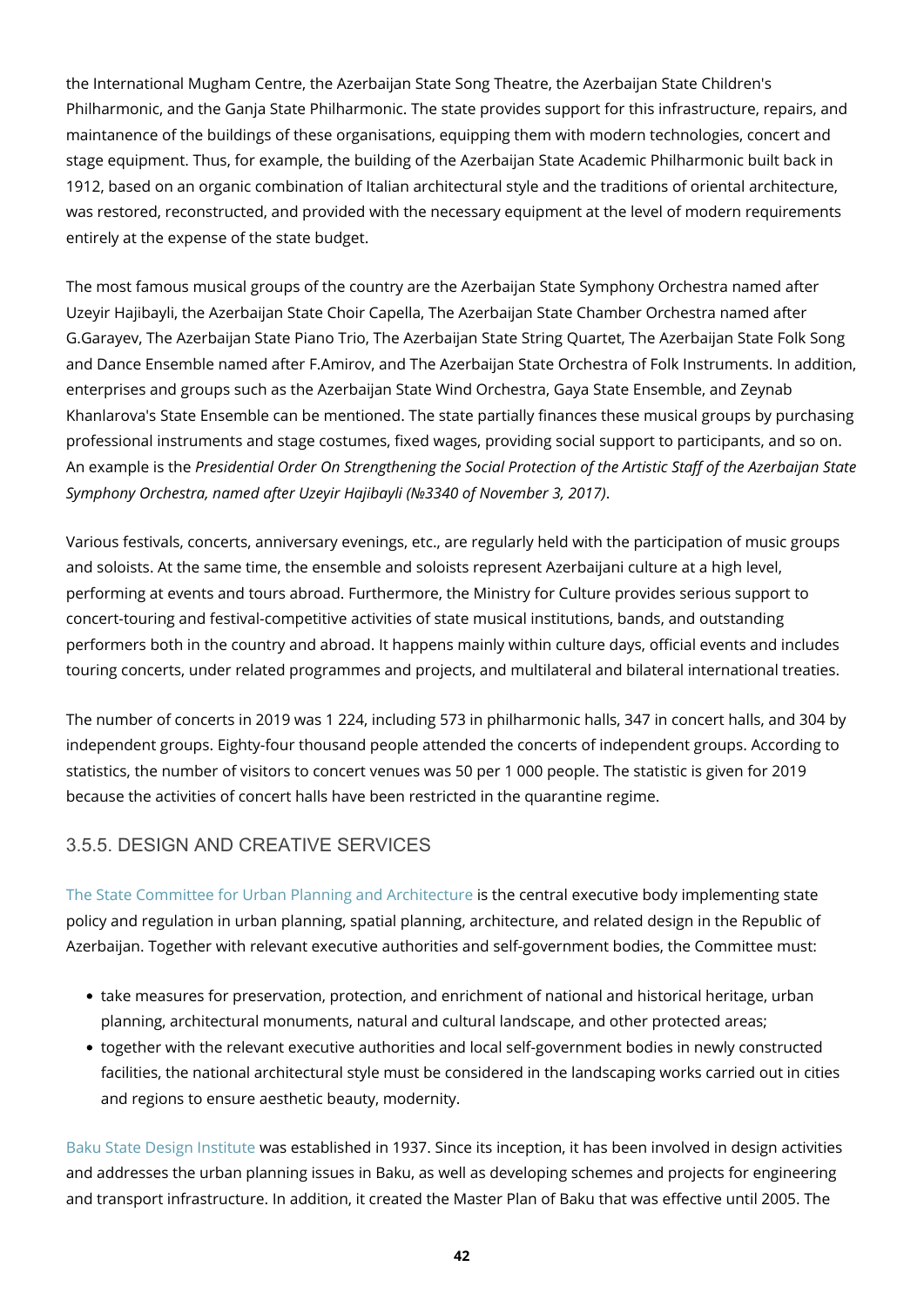activities of the Institute include regional planning projects, master plans, complex planning projects, residential construction projects, residential and commercial construction projects, engineering communications and transport infrastructure projects, environmental protection, ecology, dendrology, drainage, geodesy and geological and feasibility studies, project management, and architectural supervision.

[Union of Architects of Azerbaijan \(UAA\)](https://www.uaa.az/index.php/en/) is a voluntary professional creative association of architects of the country that aims:

- To develop creative concepts and implement the development strategy of Azerbaijan architecture together with the governmental bodies;
- To promote the protection of the historical architectural and natural environment, and pay careful attention to architectural monuments,
- To promote improvements in architectural education and continued improvement in professional skills of architects in the country, to encourage and nurture the young generation in the profession
- To propagate achievements in Azerbaijan architecture, promote the development of printing and architectural critics; organise shows, exhibitions, and sale of the works of architecture, painting and applied arts, et cetera.

["Azerbaijan Design Forum 2019"](https://creative.az/en/post/3) was organised at the International Mugham Center on November 23, 2019, with the support of the Ministry for Culture. The forum's primary purpose was to bring together Azerbaijani designers, exchange experiences, discuss, and share the most innovative approaches to these issues. The event also discussed the importance of Baku's recent inclusion in the UNESCO Network of Creative Cities and the establishment of the Azerbaijan Design Council.

The "Azerbaijan Design Forum 2019" competition winners' ceremony was held at the Azerbaijan State Academic Opera and Ballet Theatre on March 2, 2020. The competition, supported by the Ministry for Culture and free of charge for creative people, was held to raise the level of design in the country and identify talented people. A jury of world-renowned professionals (18 judges from 6 countries) evaluated all projects online anonymously. In total, 611 works by more than 400 designers were submitted to the competition in 10 categories on the official website: branding, packaging design, illustration, web design, industrial design, application design, interior design, exterior design, print design and outdoor design.

### 3.5.6. CULTURAL AND CREATIVE TOURISM

The *Law on Tourism (№ 674-IQ of June 4, 1999)* determines the state policy's principles to establish the tourism market's legal basis, the foundation of tourism activity. It regulates the relations arising in the field of tourism, determines the order of effective use of tourism resources as one of the means of socio-economic development. According to the law, cultural facilities are classified as tourism resources, and effective use of historical and cultural heritage is a part of state regulation of tourism activities.

From 2006 to 2018, the tourism sector was under the Ministry for Culture and Tourism jurisdiction. The main goal was to bring the tourism sector, being potentially self-sufficient from an economic point of view, closer to culture and cultural heritage, and help the two sectors develop together in a framework of joint cultural tourism programmes and projects. At the next stage, tourism began to stand out as an independent branch due to the vital flow of tourists to the country in 2010-2016. As of 2017, the tourism sector provides about 4% of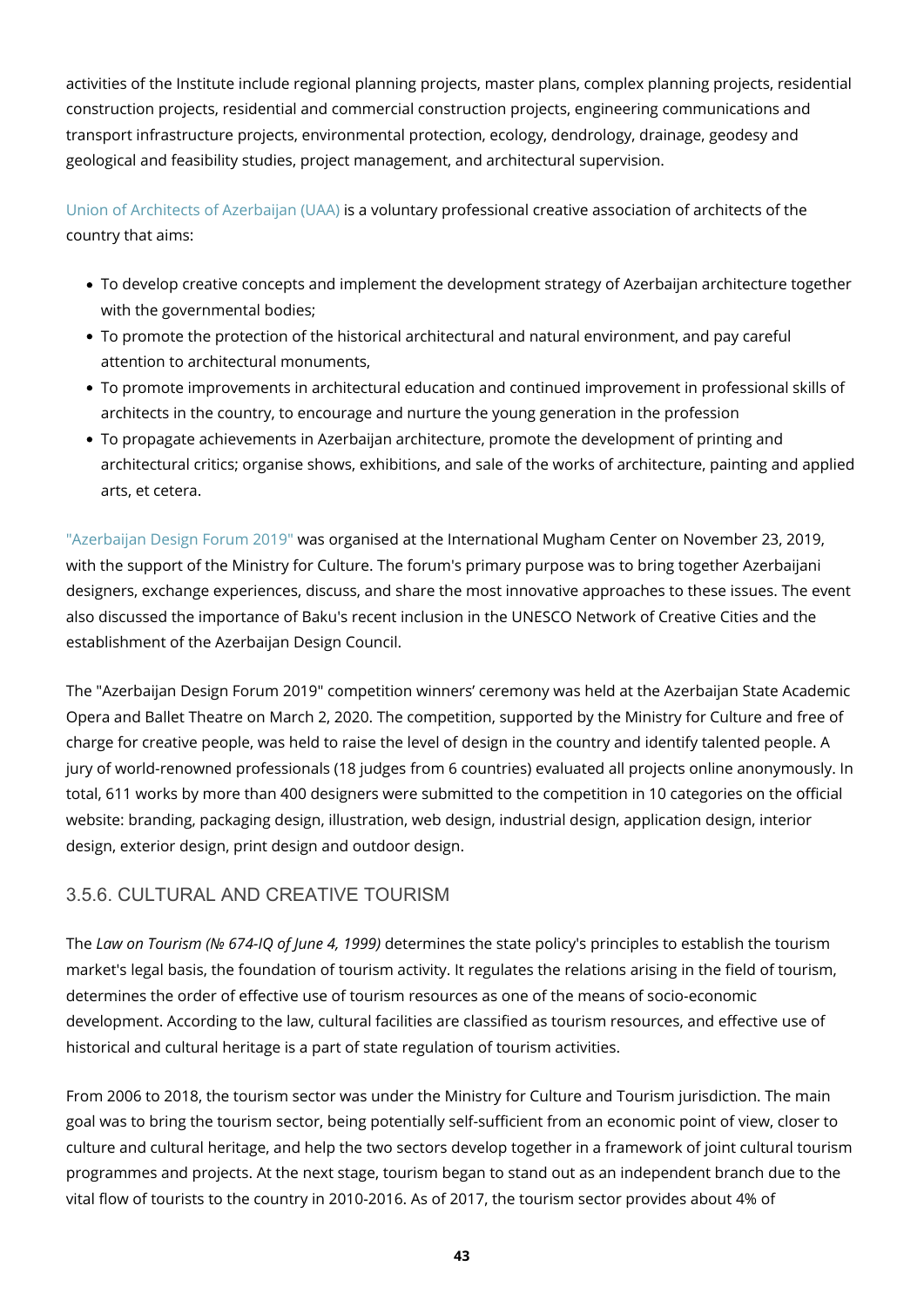Azerbaijan's GDP while being a relatively fast-growing industry. Based on this trend, the Government decided to separate the Ministry for Culture and Tourism and establish two separate bodies: the Ministry for Culture and the State Tourism Agency (№4 of April 20, 2018).

[The State Tourism Agency of the Republic of Azerbaijan](https://tourism.gov.az/) is the central executive body implementing state policy and regulation in tourism and protecting historical and cultural monuments located in the territories of state reserves. Ensuring the development of cultural tourism was assigned to the State Agency alongside health, sports, mountain and winter tourism, extreme, business, ecological tourism, beach, hunting tourism, and other types of tourism. For this purpose, the agency was strengthened by the following organisations under its subordination:

- [Azerbaijan Tourism Bureau \(ATB\)](https://www.tourismboard.az/)  a public legal entity, has the main goal to strengthen the country's competitiveness in the global tourism market and increase the level of recognition of Azerbaijan as a tourist destination by forming and promoting Azerbaijan's tourism brand locally and internationally.
- [The Azerbaijan Convention Bureau \(AzCB\)](https://www.tourismboard.az/page/70-mice-about) is a lead entity for promoting and implementing Azerbaijan's business events development strategy.
- [The Reserves Management Centre](https://www.heritage.org.az/en) aims to implement conservation measures to protect its reserves' tangible and intangible heritage assets, develop their tourism potential, and revitalise the economy by integrating the local population into the tourism and heritage value chains.
- ["Shahdag Tourism Centre"](https://www.shahdag.az/en), Closed Joint-Stock Company;
- [Azerbaijan National Culinary Centre \(ANCC\),](https://kulina.az/) engaged in collecting, studying, and promoting national culinary culture, uniting the country's leading chefs, scientists, and specialists.

Tourism Information Centres function in Baku (including Baku City Tour tourist buses) and districts like Shamakhi, Khachmaz, Guba, Lankaran, Ganja, Sheki, Zagatala, Gabala, Ismayilli, Barda.

Various aspects of tourism in general and of cultural and creative tourism, in particular, are taught in such educational institutions as Azerbaijan Tourism and Management University, Baku Tourism Vocational School, and Mingachevir Tourism College.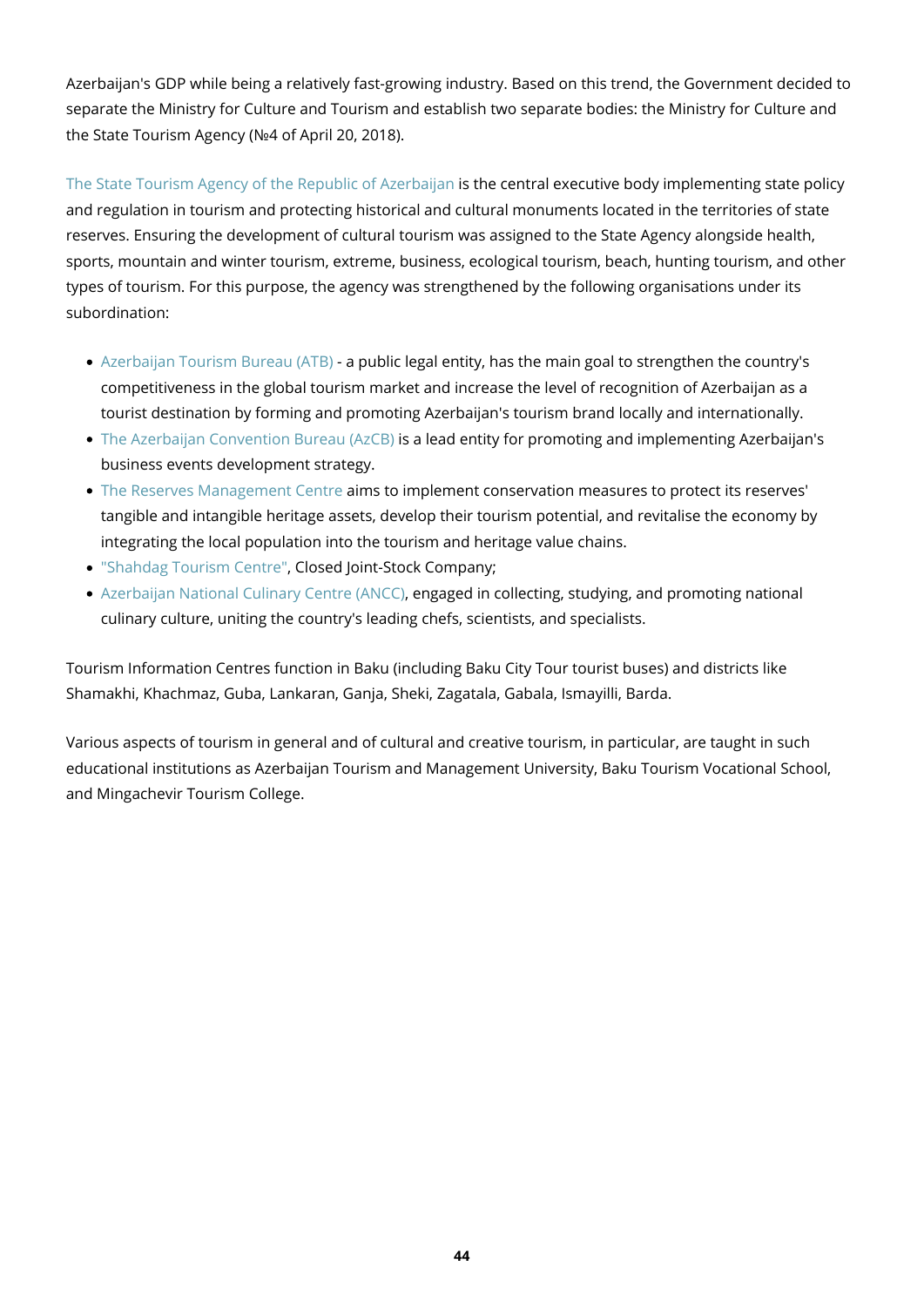# 4. Law and legislation

# 4.1. General legislation

### 4.1.1. CONSTITUTION

Following the Constitutional Referendum of 12 November 1995, the new *Constitution of the Republic of Azerbaijan* entered into force on 5 December 1995. The country's basic law was developed in line with the fundamental principles and norms of international law.

Besides general guarantees, fundamental rights, freedoms, and responsibilities, the *Constitution* has several provisions related to culture and, more specifically, cultural rights, freedom of expression and creativity, copyright protection, heritage protection, etc.

Article 40 of the *Constitution* ("Right to culture") provides that "I. Everyone has the right to take part in cultural life, to use cultural institutions and cultural values. II. Everyone must respect and care for historical, cultural and spiritual heritage, protect historical and cultural monuments."

Article 51 of the *Constitution* ("Freedom of creative activity") ensures that "I. Everyone is free to carry out creative activities. II. The state guarantees freedom in literary-artistic, scientific-technical and other kinds of creative activity."

Article 30 of the *Constitution* ("Right to intellectual property") declares, "I. Everyone has the right to intellectual property. II. Copyright, patent rights and other rights to intellectual property are protected by law."

The interests of artists and cultural workers are also reflected in such articles of the *Constitution* as "Official language" (Article 21), "Freedom of thought and speech" (Article 47), "Freedom of information" (Article 50) and "Protection of historical and cultural monuments" (Article 77).

### 4.1.2. ALLOCATION OF PUBLIC FUNDS

Legislative procedures for the allocation of public funds for culture in the Republic of Azerbaijan is defined by the *Constitution*, the *Law on the Budget System*, annual laws and Presidential decrees on the state budget, and annual laws and Presidential decrees on the execution of the state budget. In addition, the Cabinet of Ministers' *Rules of Preparation and Execution of the State Budget* and *The Unified Budget Classification of the Republic of Azerbaijan* are instruments of these procedures for state bodies.

The competence of the Milli Majlis (parliament) includes approval of the state budget upon the submission of the President and supervision over its implementation. An annual law on the state budget approves the amount of revenues and expenditures for the following year, including centralised and local. Tax revenues of the state budget are directed towards the corresponding purposes at the level of sections and subsections of the functional classification, including activities in culture, arts, and related fields.

After adopting the annual law on the state budget, the President signs a special decree on several issues related to applying this law, which approves the order of financing of organisations and events from the state budget.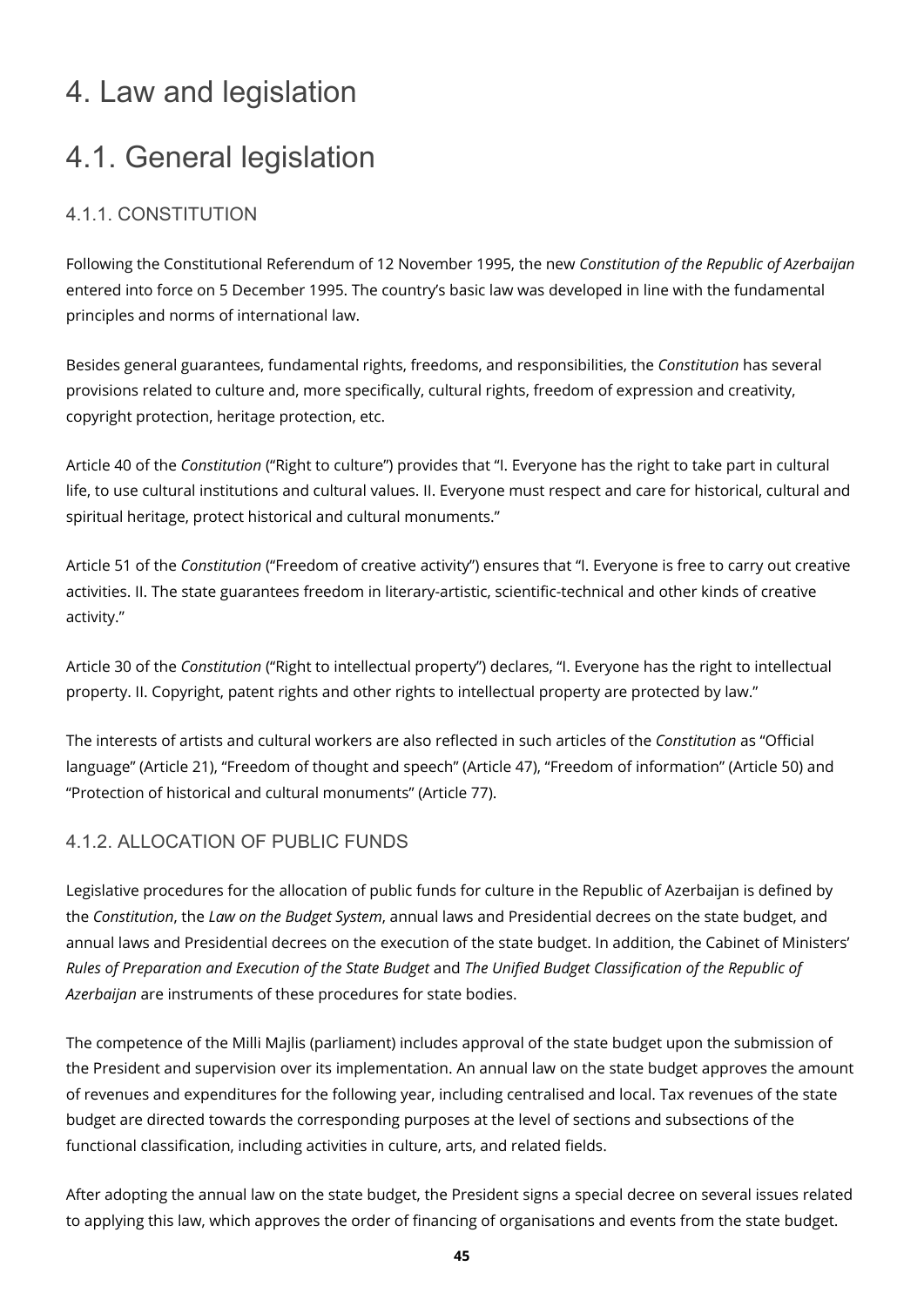The decree defines the distribution of the budgetary funds for culture between the central and local institutions, activities and events. The costs of education in culture and art, regulation of wages and other social measures, charges for improving the technical base, and extra-budgetary expenditures of budgetary organisations are also specified in this legal act. Finally, the Ministry of Finance specifies incomes and expenditures of sources based on approved indicators of the state budget of the next budget year and delivers it to the Ministry for Culture.

In general, the proposals for the allocation of public funds for culture are based on the estimation of forecasts of the country's economic and social development for the next and following three years. Targeted programmes and evaluation of the results of the cultural activity are collected during the preparation process of the draft state budget, which starts 11 months before the next budget year. All budgetary cultural institutions participate in this process, submitting their budget requests and forecasts to the Ministry for Culture through the administrative hierarchy, integrating them into a single application.

In case a necessity arises for review of the state budget in the execution process, and it was impossible to consider the need during the preparation and approval of the state budget of the current year, a question can be raised before the Milli Majlis (parliament) in the manner of legislative initiative. Also, the Ministry for Culture may apply to the Ministry of Finance in the second half of the year if required to transfer already allocated funds between paragraphs of the approved indicators of the current state budget year.

The procurement of goods, works and services by budgetary institutions and organisations is based on the *Law on Public Procurement*. The procurement of goods, works and services by budgetary institutions and organisations is based on the *Law on Public Procurement*. However, if the amount of the specified public procurement is equal to or exceeds AZN 50 thousand, a compulsory public tendering for funds is announced based on the *Law on Tenders*.

All budget proposals are prepared under the new *Unified Budget Classification*, which was approved on October 11, 2018.

### 4.1.3. SOCIAL SECURITY FRAMEWORKS

According to Article 38 of the *Constitution*, "everyone has the right to social security". Social welfare payments are described by laws *On Social Benefits (2006)*, *On Social Insurance (1997)*, *On Protection of Public Health (1997)*, *On Medical Insurance (1999)*, *On Labour Pensions (2006)*, *On Social Services (2011)*, *On Unemployment Insurance (2017)*, *On the Rights of Persons with Disabilities* (2018), *On Employment* (2018), et cetera.

In practice, The Ministry of Labour and Social Protection of the Population is in charge of regulating the labour markets and ensuring social protection of the population. Regulation of activities in social insurance and provision of pensions to citizens falls under the State Social Protection Fund.

The following public legal entities under the Ministry of Labour and Social Protection of Population were established according to the *Presidential Decree "On Additional Measures to Improve Governance in the Field of Social Protection" (2019)*:

The State Employment Agency (based on the State Employment Service) conducts activities related to the organisation of active employment measures, management of unemployment insurance funds, standards for social protection of job seekers and the unemployed, as well as labour market analysis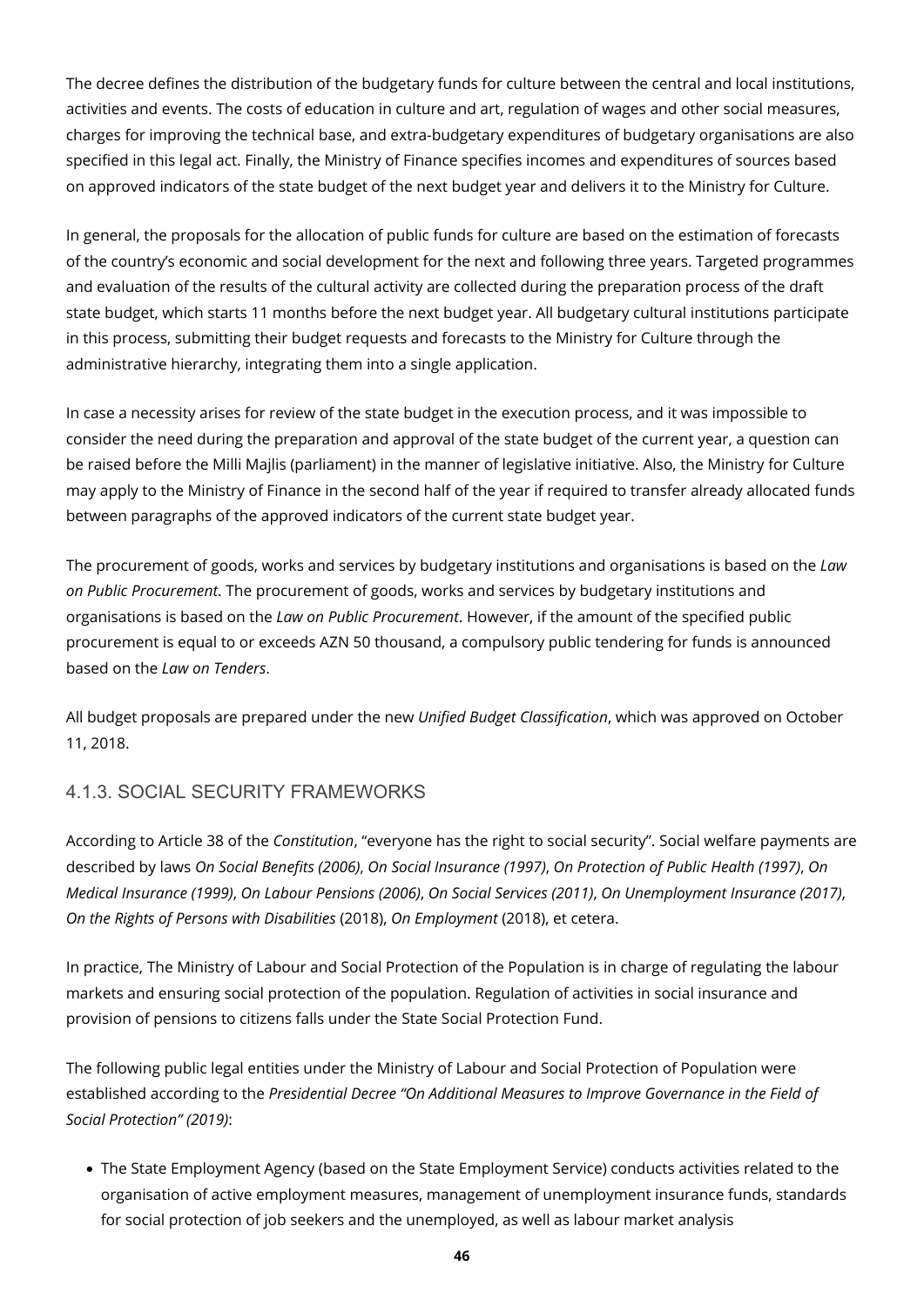- The State Social Protection Fund (based on the State Social Protection Fund) regulates activities in the sector of social insurance and provision of pensions to citizens;
- The State Agency for Medical-Social Expertise and Rehabilitation (based on the State Medical-Social Expertise and Rehabilitation Service); operates in disability identification and rehabilitation of persons with disabilities.
- The Social Services Agency provides social services to persons (families) in need of social services, improving their social protection and welfare, and implementing state policy and regulation on adoption.

According to the *Presidential Decree On Additional Measures to Ensure the Self-employment of the Population (2016)*, a self-employment programme is implemented. Within the framework of this programme, low-income families are provided with the state's support to establish or develop the individual households by providing families directly with cattle, material and other property (not cash). In addition, the family is provided with production or service equipment under the business plan provided.

These general social security measures are relevant for culture, and the mentioned schemes would apply to those working in the cultural sector, including self-employed artists. The *Law on Culture (2012)* also provides social security measures for cultural workers. Social protection of the subjects of cultural activity included in the main directions of state policy and organisation of incentives for cultural workers and creative people for services and contributions to the development of culture are among the duties of the state. It applies to creative workers and includes provisions to improve the working conditions of artists and scientists, e.g. artists and sculptors receive working spaces under favourable conditions (e.g. low rents). Salaries for cultural institutions with national status are well above those that do not enjoy this status. Workers who were actively involved in the country's cultural development, and have long service, may receive special pensions after retirement. Creative persons who win festivals and competitions are awarded honorary titles, scholarships, orders and medals.

#### 4.1.4. TAX LAWS

The Tax Code of the Republic of Azerbaijan (2001) determines the system of taxes, the general principles of taxation, the rules of the establishment, payment and taxation, et cetera. Presently, there is a unified legislative and regulatory framework for taxation:

- The number of regulations and compliance with laws and regulations governing tax relations has decreased;
- The number of taxes has decreased, which simplifies settlements for taxpayers;
- The tax burden is reduced, which allows the tax system to play a regulatory (stimulating) role.

The most progressive element of the Tax Code is the application of simplified tax rates. So, under Article 218.1.1 of the Tax Code, persons who are not registered for VAT purposes and whose taxable transactions amount to AZN 200 000 or less in any month (months) of a consecutive 12-month period have the right to pay the simplified tax rate. According to Article 219.5 of the Tax Code, a legal entity that pays simplified tax is not a payer of VAT, profit tax, and an individual (including an individual engaged in entrepreneurial activity without establishing a legal entity) is not a payer of income tax and VAT. According to article 220.10 of the Tax Code, the monthly fixed amount of the simplified tax for individuals engaged individually (without employees) in weddings, celebrations and other cultural events individually (without hiring employees) is AZN 20. Since January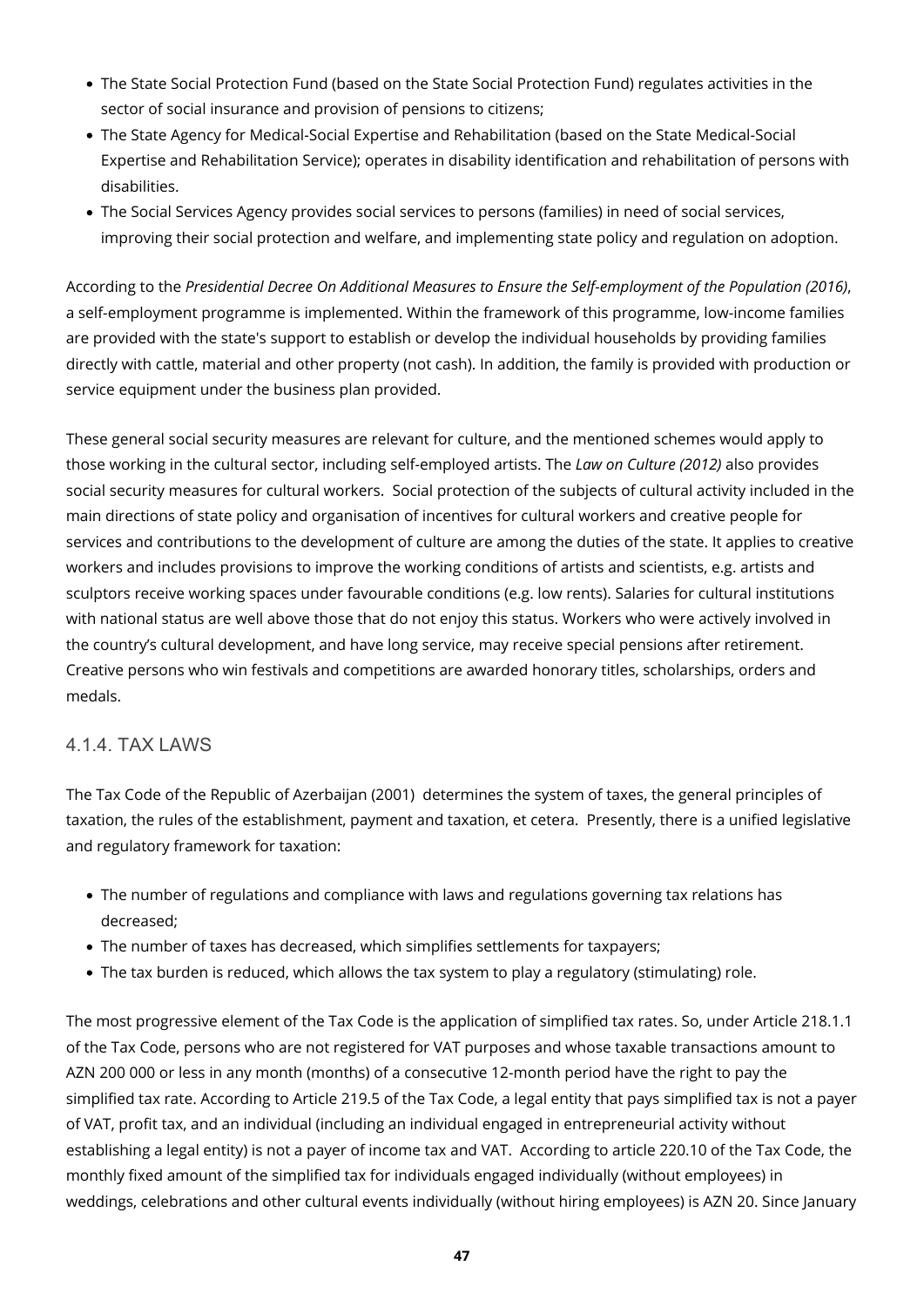2006, enterprises outside Baku pay tax at 2% and those registered in the capital pay tax at 4% of total turnovers. Registration of enterprises is submitted to the tax department and is usually implemented within three days.

The Ministry of Taxes is also constantly expanding its coverage of electronic services provided to taxpayers. So, in 2006, the Automated Tax Information System (AVIS) was established. In 2007, the Internet Tax Administration (www.e-taxes.gov.az) began to exchange electronic documents with banks, and a system of electronic submission of tax returns by legal entities and individuals has been established. Furthermore, since January 1, 2010, the use of electronic invoices began.

Given that tax policy is one of the essential tools for attracting finance and investment in culture and crucial to improving culture and art workers' social status and welfare, there is a need to develop a package of cultural legislation, and this process is undergoing. So, there is good news for enterprises, departments and organisations operating in the field of culture. Tax exemption criteria for enterprises, departments and organisations working in science, education, health, sports and culture were approved by the *Decision No. 88 of the Cabinet of Ministers dated March 12, 2020*. Legal organisations (except for commercial legal entities) that organise artistic and cultural events, prepare and distribute publications, and produce films for promotion and development of national culture and cultural heritage are exempt from tax. The same applies for legal organisations that function as a theatre, library or museum.

#### 4.1.5. LABOUR LAWS

The *Constitution of the Republic of Azerbaijan (1995)*, the *Labour Code (1999)* and laws *On Employment (2018)*, *On Trade Unions (1994)*, and *On Culture (2012)* regulate employment in the cultural field. A unified system of salaries is in place for those working in the different spheres of the public sector. Relationships between employers and workers are based on a contract system (usually concluded on a permanent or short-term basis). The collective contract is signed between the employer on the one side and the trade union on the other. In the event of the trade union's absence, the working collective signs the contract. The trade union, working collective, employer, corresponding executive and representative body of employers can initiate signing the contract. The trade union can promote the negotiating related to the contract signing. In the event of its absence, the working collective can establish a commission for that purpose. The *Law on State Service (2001)* regulates the employment of state employees at all levels.

"ASAN service" centres were established by the *Presidential Decree On Measures to Establish the State Agency for Citizen Services and Social Innovations under the President of the Republic of Azerbaijan and to Improve the Services Provided to Citizens by Government Agencies" (2012)*. It should be noted that ASAN centres, which increase transparency and speed up the transition to e-services, have quickly gained immense popularity among the population and have practically eliminated potential corruption in relations between officials and citizens.

The public legal entity "ABAD" under the State Agency for Citizen Services and Social Innovations, created in 2016 by the corresponding decree of the President, plays a significant role in increasing employment and forming competitive family farms. For instance, ABAD centres implement projects to support family businesses operating in decorative and applied arts and food production. In addition, ABAD centres provide business planning, marketing, training, branding and design, financial accounting, legal assistance and, most importantly, sales organisation and equipment. Furthermore, certification of manufactured products on the principle of "one-stop-shop", organisation of logistics and sales are also carried out by ABAD.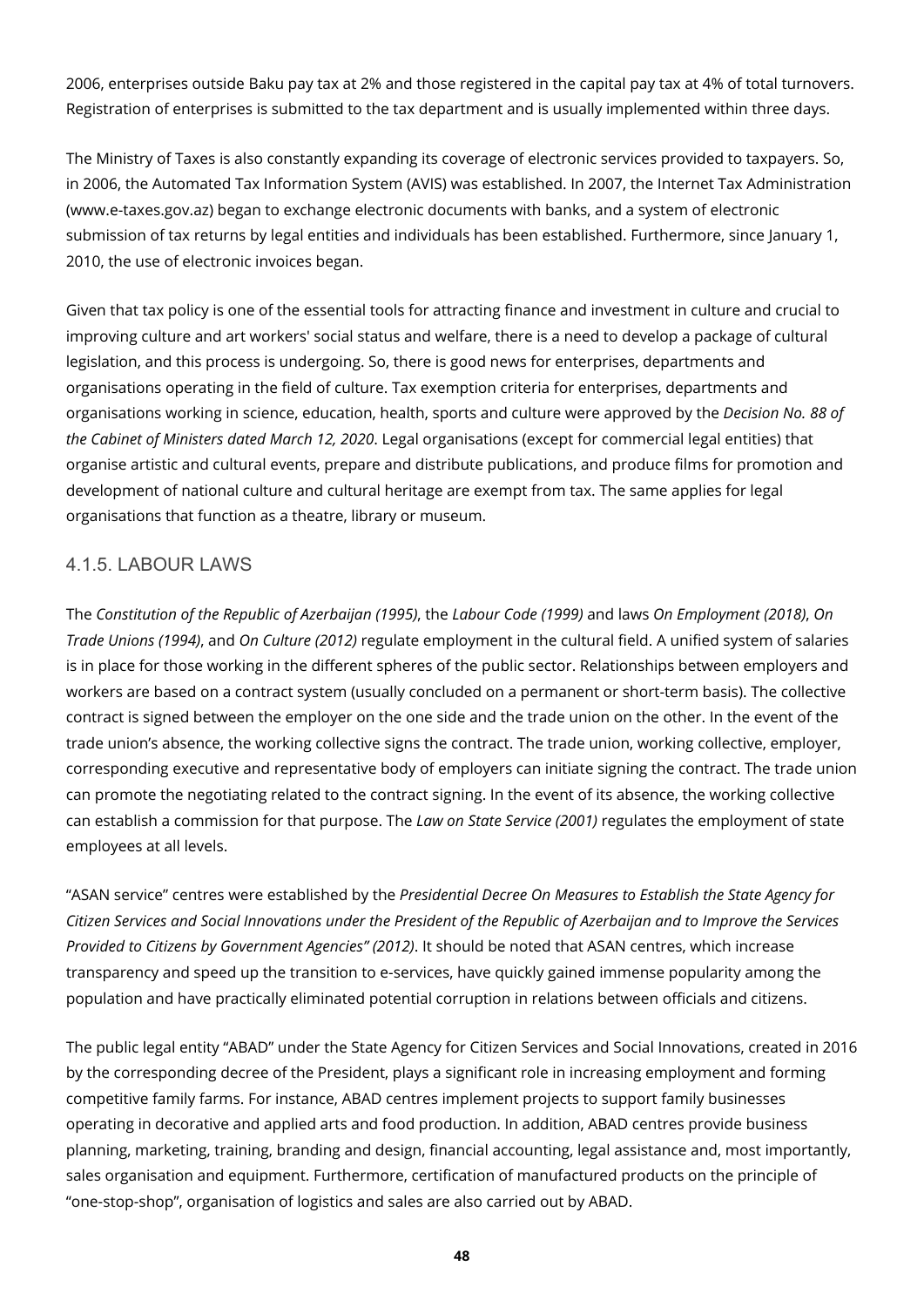The Small and Medium Business (SMB) Development Agency under the Ministry of the Economy was established following the *Presidential Decree On Further Improvement of Management in the Field of Small and Medium Business" (2017)*. The goals are to improve the system of business regulation and effective coordination, to increase the role and competitiveness of small and medium enterprises in the country's economy. In addition, they aimed to adapt the management system to modern requirements, strengthening the legal support of entrepreneurship and creating favourable conditions for developing entrepreneurship in the regions.

The "Sustainable and Operational Social Security Agency" (DOST Agency), a public legal entity under the Ministry of Labour and Social Protection of Population, was established according to the *Presidential Decree On Additional Measures to Improve Governance in the Areas of Employment, Labour, Social Protection and security" (August 2018)*. The DOST centres, managed by the Agency, provide services for the appointment of pensions, benefits, employment, and solve other relevant issues.

### 4.1.6. COPYRIGHT PROVISIONS

The Republic of Azerbaijan is a state member of the following international copyright agreements:

- *The Berne Convention for the Protection of Literary and Artistic Works (June 4, 1999),*
- *The WIPO Copyright Treaty (April 11, 2006),*
- *The Convention Establishing the World Intellectual Property Organisation (December 25, 1995),*
- *The WIPO Performances and Phonograms Treaty (April 11, 2006),*
- *The Convention for the Protection of Producers of Phonograms Against Unauthorised Duplication of Their Phonograms (September 1, 2001),*
- *The Rome Convention for the Protection of Performers, Producers of Phonograms and Broadcasting Organisations (October 8, 2005), - the Marrakesh Treaty to Facilitate Access to Published Works for Persons Who Are Blind, Visually Impaired or Otherwise Print Disabled (December 24, 2018);*
- The Agreement on Cooperation in the Field of the Protection of Copyright and Neighbouring Rights (April 5, 1996);
- *The European Convention on Cinematographic Co-Production (05-02-2002)*, etc.

The *Law on Copyright and Related Rights (1996)* regulates the terms arising from the creation and use of scientific, literary and artistic works (copyright), as well as performances, phonograms, programmes broadcasted or cable broadcasting organisations (related rights) on the territory of the Republic of Azerbaijan. The main principles of this *Copyright and Related Rights Act* are those current in European countries. First, it follows the "continental" conception of copyright as a personal right, preferring this to the Anglo-Saxon vision, which stresses the commercial side of copyright. Secondly, the term "author" is interpreted broadly, as it is in other countries with high standards of copyright protection. Finally, authorship is not restricted to directors, scriptwriters and composers in the audio-visual field but extends to camera operators and set designers.

The Act also recognises related rights, performers' rights, and the rights of phonogram producers and broadcasting bodies (TV and radio). Inherited rights are also acknowledged for 50 years after an author's death. Proportional payment is more profitable for authors and other rights-holders. However, the state fixes only the minimum payment rate, and payment methods are negotiated between rights-holders and the users of their works.

The *Law on Enforcement of Intellectual Property Rights and the Fight Against Piracy (2012)* regulates the relations for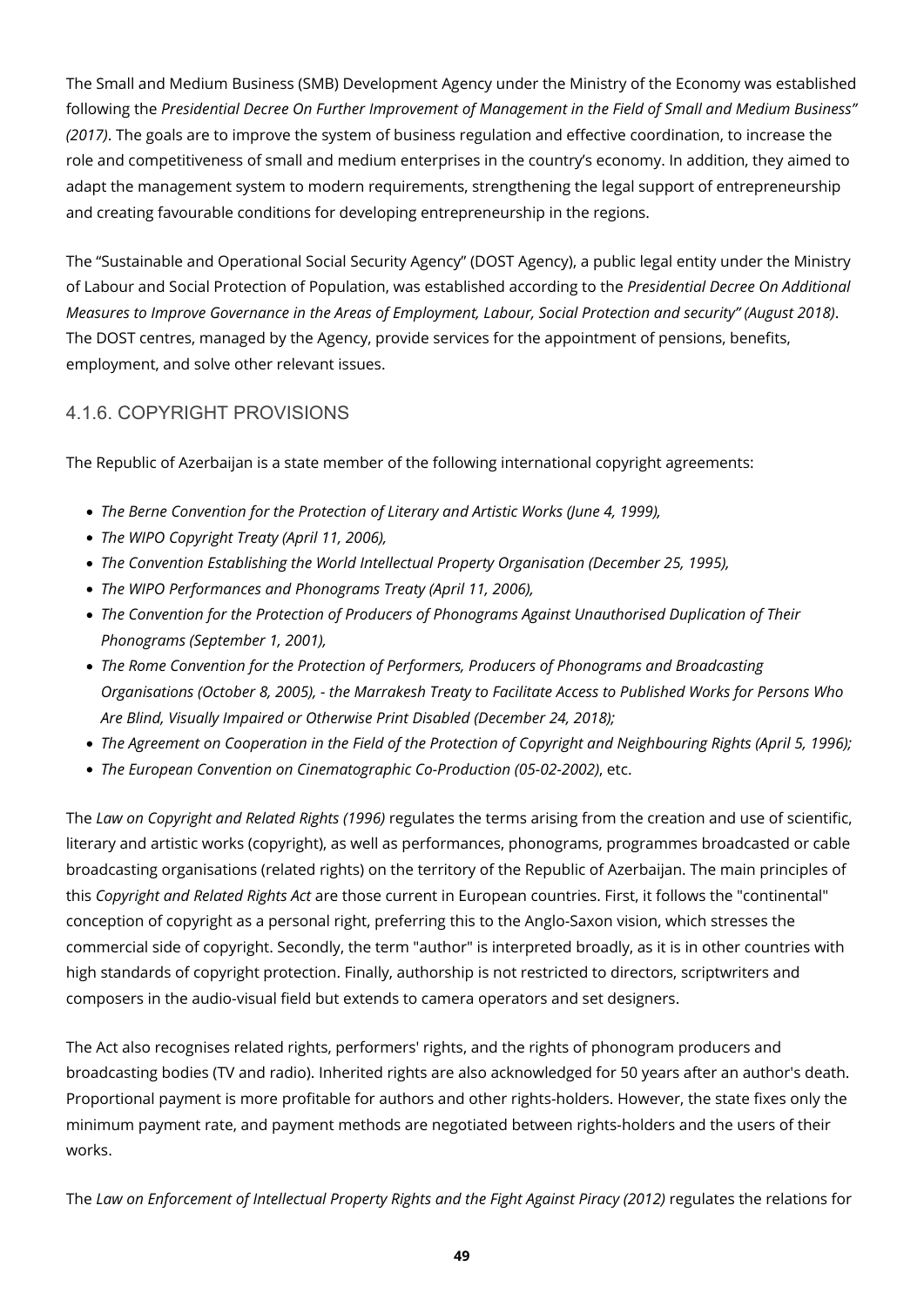ensuring the enforcement of rights of those who are holders of intellectual property rights, protection of their interests, and preventing infringements, including illegal production and distribution of the copies of intellectual property objects.

The Intellectual Property Agency of the Republic of Azerbaijan was established as a result of a merger of the Copyright Agency and Patents and Intellectual Property Agency according to the *Order of the President On Measures to Improve Management in the Field of Consumer Market Control, Standardisation, Metrology and Protection of Intellectual Property Rights" (2018)*. The Intellectual Property Agency is the public legal entity that ensures:

- The development of the field of intellectual property rights,
- Copyright and related rights,
- Rights to data sets and integrated circuit topologies,
- Rights to inventions, utility models, industrial designs, trademarks and geographical indications,
- Rights to samples of Azerbaijani folklore (traditional cultural samples), traditional knowledge and other intangible cultural heritage.

### 4.1.7. DATA PROTECTION LAWS

The *Law on Information, Informatisation and Information Protection (1998)* regulatesthe relations arising at the formation of information resources based on creation, collection, processing, accumulation, keeping, searching, and dissemination of information. It also applies with the establishment and use of information systems, technology and means for their insurance and at the protection of data. The most important advantage of this law for the cultural sphere is the legal formulation of state policy regarding information resources - documents and arrays of documents in information systems (libraries, archives, funds, data banks, etc.) and separately existing documents in their collections.

The *Law on Copyright and Related Rights (1996)* protects all translations, anthologies and collective works, including computer programmes and databases.

The *Law on the National Archive Fund (1999)* protects a set of documents reflecting the material and spiritual life of the people, regardless of the type, place of creation and storage and form of ownership, having historical, scientific, economic, political, social and cultural value, considered an integral part of the cultural heritage of the Azerbaijani people.

The *Law on the Legal Protection of Data Sets (2004)* regulates legal relations arising from creating and using data compilations irrespective of their forms.

The *Law on Personal Data (2010)* forms personal data in the national information space. It governs the questions connected with cross-border transfer of personal data and establishes the rights and obligations of the state and local government bodies, physical persons and legal entities operating in this sphere.

### 4.1.8. LANGUAGE LAWS

The foundations of the state language policy and legal provisions on multilingualism are laid down in the relevant articles of the *Constitution (1995)*. The official language is the Azerbaijani language; the state guarantees the development of the Azerbaijani Language and ensures free use and development of other languages spoken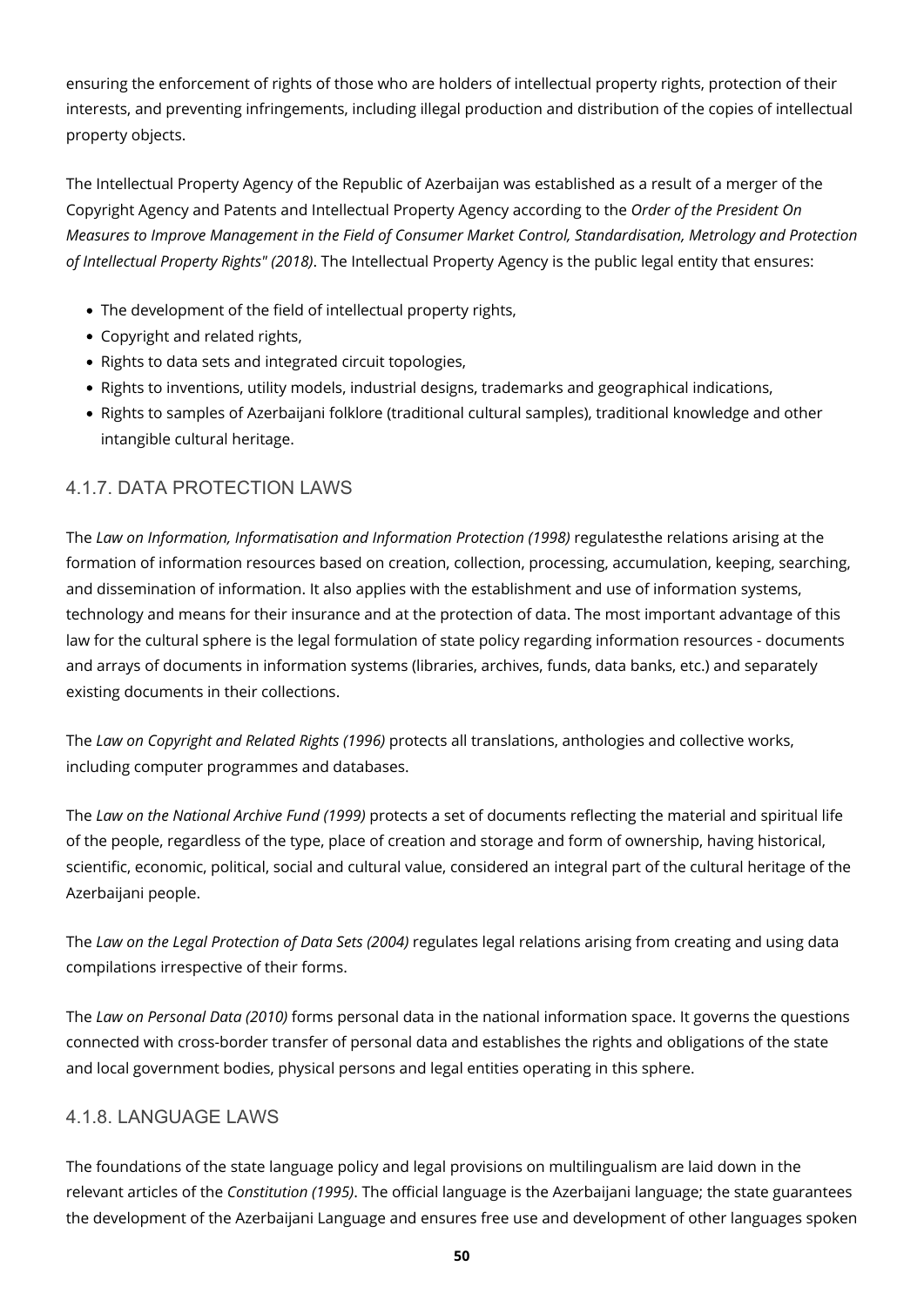by the population. Everyone has the right to use their native language. In addition, everyone has the right to an upbringing, education, and engage in any creative activity in any language, as desired. No person may be deprived of the right to use their native language. The *Law on the State Language in the Republic of Azerbaijan* was passed and came into force on 30 September 2002.

The *Law on Media (1999)* states that "The mass media use the state language in the territory of the Azerbaijan Republic. Therefore, mass media must observe the norms of the state language. Citizens of the Republic of Azerbaijan have the right to use other languages spoken by the population of the Republic of Azerbaijan, as well as other languages widely spoken in the world, and the production and dissemination of mass information."

The *Law on Advertising (2015)* determines that "…in addition to the state language of the Republic of Azerbaijan, other languages may be used in the advertisement".

### 4.1.9. OTHER AREAS OF GENERAL LEGISLATION

The *Law on Getting Information (2005)* provides that access to information in the Republic of Azerbaijan is free. Everyone has the right to contact the owner of the information directly or through his representative and to choose the type and form of access to information. Everyone who applies to the owner of the data has the right: to find out whether the requested information belongs to the owner of the information and to receive additional details to obtain it in the absence of this information. If the data owner has the requested information, then it must be provided freely, without obstacles and on equal terms for all.

At the same time, access to information is allowed on the condition that this access does not contradict protecting the interests of the Republic of Azerbaijan in the political, economic, military, financial-credit and monetary policy. Furthermore, it must not contradict the protection of public order, health, and morality, protection of rights and freedoms of others, commercial and other economic interests, the purposes of ensuring the reputation and impartiality of the court, the ordinary course of the criminal investigation.

# 4.2. Legislation on culture

### 4.2.1. GENERAL LEGISLATION ON CULTURE

Azerbaijani society is typified by cultural diversity, so all laws on culture are geared to satisfy a broad range of cultural requirements. Some laws are general (e.g. the *Law on Culture* of 2012), others more specific (e.g. the laws on cinematography, town planning, museums and publishing). The Law on Culture spells out the state policy's principles and aims and lays down the duties of government and local authorities in this area. It guarantees the right of individuals to engage in creative activity, promotes international contacts and cooperation, prevents the state from monopolising culture, and covers preservation and development of the cultural identity and heritage of Azerbaijan and ethnic minorities, historically resident in its territory. It also provides measures to promote creativity and public agencies and organisations working in the cultural sphere.

The *Law on Culture (2012)* is intended tp legalise all trends and expertise of current cultural policies and practices, such as arts management, cultural marketing, fundraising, producing, etc. State interference is limited to prohibiting any material that is pornographic or which encourages violence, racial, national or religious intolerance or drug addiction. Effective legal sanctions back these prohibitions.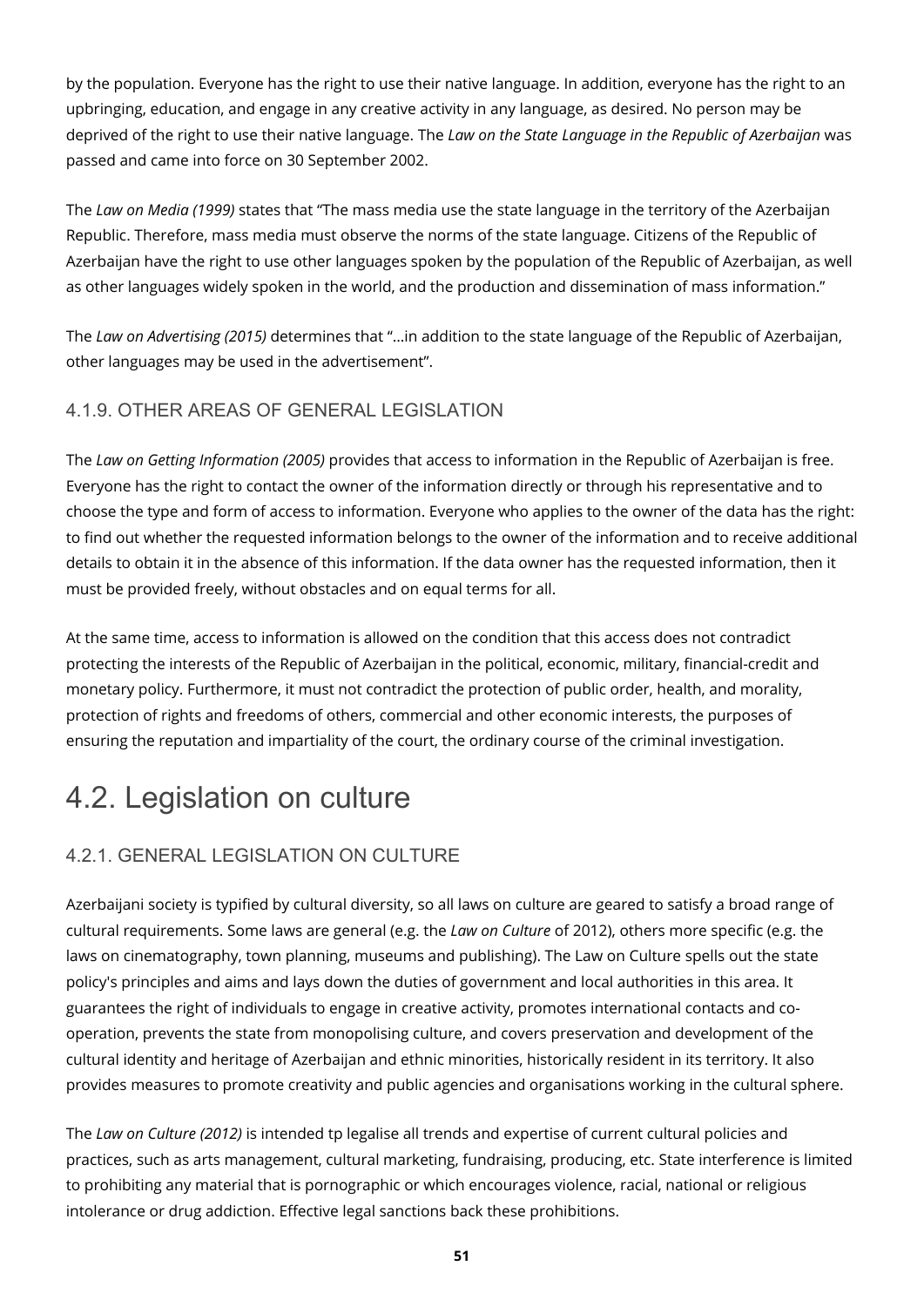The development of legal guarantees for the arts and culture in the Republic of Azerbaijan includes:

- Complex improvement of national cultural policy legislation;
- Enhancement of international conventions and bilateral agreement implementation mechanisms; and
- Perfection of existing practice on cultural and authors' rights protection.

| Title of the law                                        |                                 |  |  |
|---------------------------------------------------------|---------------------------------|--|--|
|                                                         | Year of adoption                |  |  |
| On Culture                                              | 21 December 2012 Nº 506-IVO     |  |  |
| On Copyright and Related Rights                         | 5 June 1996 Nº 115-IQ           |  |  |
| On Protection of Historical and Cultural Monuments      | 10 April 1998 Nº 470-IO         |  |  |
| On Cinematography                                       | 3 July 1998 № 515-IQ            |  |  |
| On Library work                                         | 29 December 1998 № 611-IQ       |  |  |
| On Museums                                              | 24 March 2000 № 839-IQ          |  |  |
| On Publishing                                           | 30 may 2000-ci il No 887-IQ     |  |  |
| On Legal Protection of Azerbaijani Folklore Samples     | 16 May 2003 № 460-IIO           |  |  |
| On Protection and Development of Azerbaijani Carpet Art | 7 December 2004 Nº 799-IIOD     |  |  |
| On Theatre and Theatre Activities                       | 29 December 2006<br>Nº 222-IIIO |  |  |

#### *Table 2: List of existing cultural legislation*

Source: Milli Majlis (Parliament), 2021.

#### *Table 3: International legal instruments implemented by the Republic of Azerbaijan in the cultural field*

| Year of adoption                     |  |  |
|--------------------------------------|--|--|
| 1992 13 Aug 1992 a                   |  |  |
| 1993 (Protocols on 1993 and<br>2000) |  |  |
| 1993 16/12/1993<br>R                 |  |  |
|                                      |  |  |
|                                      |  |  |
|                                      |  |  |
|                                      |  |  |
|                                      |  |  |
|                                      |  |  |
|                                      |  |  |
|                                      |  |  |
|                                      |  |  |
|                                      |  |  |
|                                      |  |  |
|                                      |  |  |
|                                      |  |  |

Source: Milli Majlis (Parliament), 2021.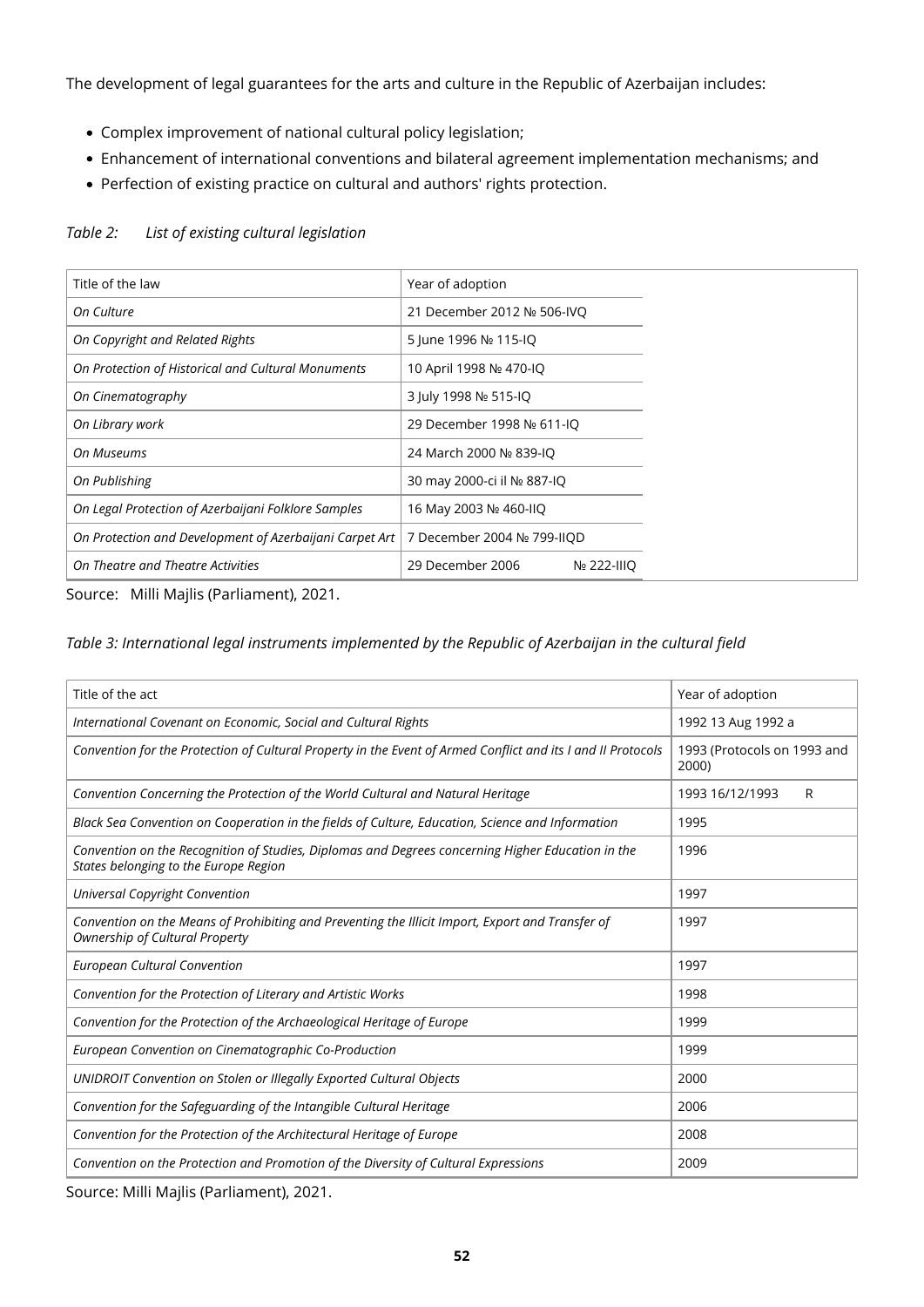### 4.2.2. LEGISLATION ON CULTURE AND NATURAL HERITAGE

The *Law on Culture (2012)* pays a lot of attention to cultural heritage in general and its areas that are outlined in relevant chapters: immovable, movable, intangible cultural heritage, including historical and cultural monuments, cultural property, national cultural archives, examples and objects of national cultural heritage, underwater cultural heritage, national culinary examples, commitments to the protection of national cultural heritage and of cultural values, mode of use of cultural objects, list of protected cultural treasures, export of cultural resources, etcetera.

The *Law on the Protection of Historical and Cultural Monuments (April 1998)* defines the issues, specifies the responsibilities of state and local authorities, and lays down principles for the use, study, conservation, restoration, reconstruction, renovation and safety of historical and cultural monuments. The scope of the law extends to archaeological and architectural objects, ethnographic, numismatic, epigraphic, anthropological materials, buildings, monuments, things related to historical events and personalities, and values related to religious beliefs. Furthermore, the law declares that privatisation of state-owned monuments included in the list of world natural and cultural heritage and national cultural and natural heritage is not allowed.

New requirements concerning the keep and use of national archives, the need to determine the ownership status of state and non-state archives and documents, and the absence of any legal basis for management and use of this immense intellectual resource, were the main inspiration for the *Law on National Archives Fund (June 1999)*.

The *Law on Museums (March 2000)* regulates relations between museums and the state, defines the duties, functions, privileges and powers of both sides, lays down detailed rules on museum activity, promotes the protection, conservation, development and enrichment of museum collections, and improves the social security position of museum workers.

The *Law on Specially Protected Natural Areas and Objects (March 24, 2000)* declares that specially protected natural areas and objects are the national wealth of the Republic of Azerbaijan and have exceptional ecological, scientific, cultural and aesthetic value. It refers to state nature reserves (including the biosphere), national, nature, ecological, zoological, geological and dendrological parks, natural monuments, botanical gardens, health resorts, et cetera. This Law determines the legal bases of the organisation and protection of specially protected natural areas in the territory of the Azerbaijan Republic, and protection of specially protected natural objects.

The Cabinet of Ministers also approved necessary rules and guidelines in this domain:

- The *Rules of Import, Export and Transit of Cultural Values Through the Territory of the Republic of Azerbaijan (2014)*,
- The *Rules of Temporary Export of Cultural Values in Connection with Exhibitions, Tours, Restoration Works, Presentations, Carrying out of International Cultural Actions (2014)*,
- The *Rules for the Protection, Restoration and Use of Cultural Heritage in the Republic of Azerbaijan (2015)* and
- The *Guarantees Given to Owners of Objects of National Cultural Heritage to Ensure the Protection of These Objects (2016)*, et cetera.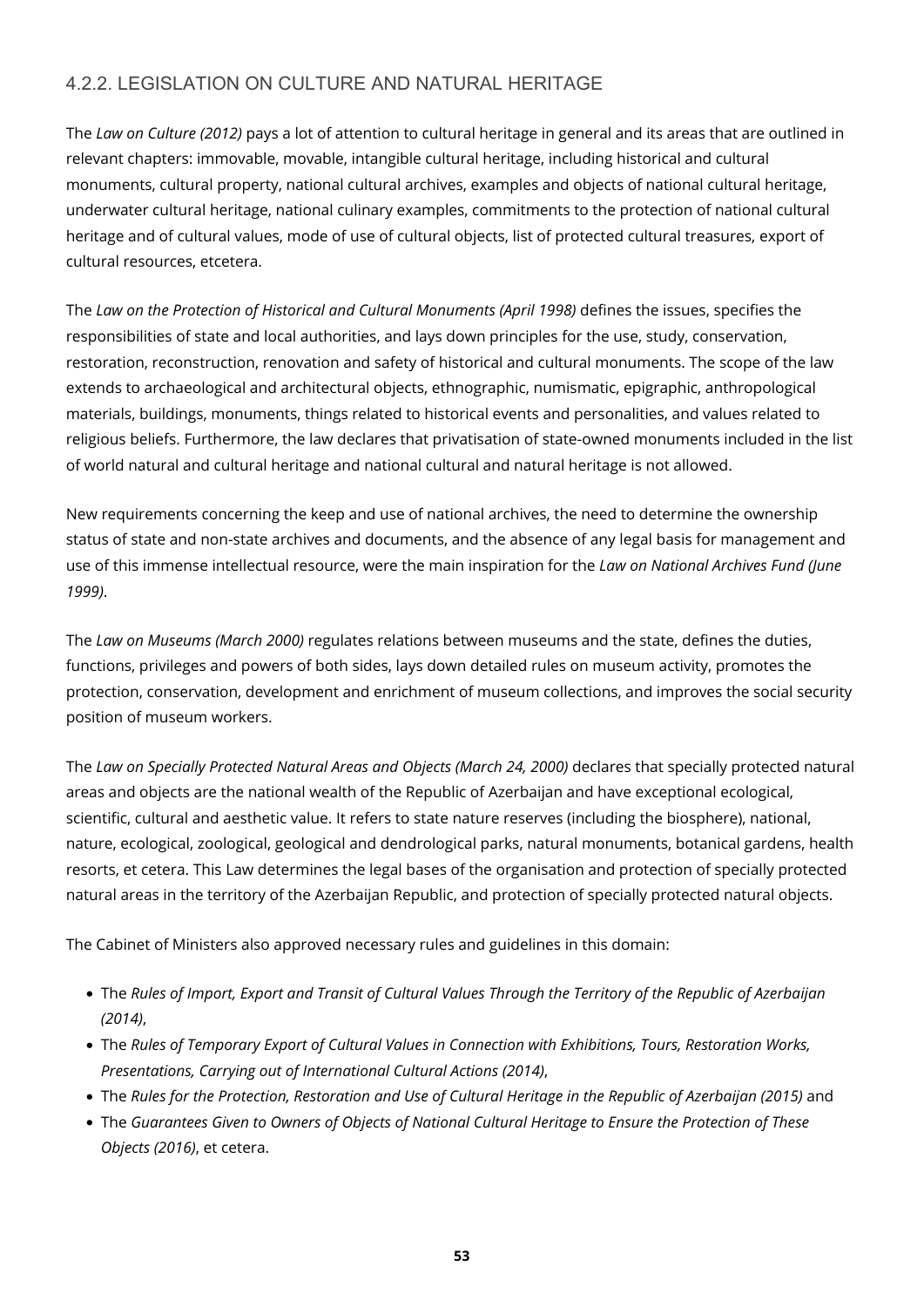### 4.2.3. LEGISLATION ON PERFORMANCE AND CELEBRATION

Article 21 of the *Law on Culture (2012)* recognises the organisation of art and artistic events, creative competitions, exhibitions, creative evenings, cultural and art presentations, festivals for promotion, encouragement and development of Azerbaijani culture as a part of organisational activities in the field of culture. Furthermore, article 25 provides that creative persons, winners of festivals and competitions who have made notable contributions to the development and promotion of culture shall be awarded honorary titles, scholarships, etcetera. In addition, article 45 of this law approves that public funding of cultural events and development projects in music, choreography, theatre and circus, et cetera, organised by non-governmental organisations, is expedient.

The *Law on Legal Protection of the Samples of Azerbaijani Folklore (2003)* regulates relationships arising from legal protection, use and maintenance of national folklore expressions, which are a component of cultural heritage as a particular type of intellectual property. The law refers to artworks, folk music, games and dances, folk handicraft and applied arts, and other products of folk work created and protected by the Azerbaijani people. Article six of this law ("Requirements for the use of folklore samples") states that the forms of traditional, standard and commercial use of folklore expressions in the territory of the Republic of Azerbaijan shall be free. Legal and natural persons of other states shall be entitled to use folklore expression outside the territory of the Republic of Azerbaijan for commercial purposes only with the authorisation by the relevant executive body and with payment of the fee for use. That fee shall be used for the promotion of intellectual creativity and the safeguarding and enriching of folklore expressions. Article 8 of the law provides that in cases of mass performance and notification of folklore samples, their source, as well as the geographical name of the place of origin of the folklore sample used and (or) the name of the people (society) to which they belong must be clearly indicated.

The *Law on Theatres and Theatre Activities*, initiated by the Ministry for Culture, entering into force in 2006, governs the relations arising in the preparation and mass demonstration of theatrical performances, and determines the legal basis of theatrical activities and state support of theatres. The law establishes an institution of theatre producers. It brings new impetus to the infrastructural reforms and development of professional Azerbaijani theatre, which has a rich history dating back a century and a half. Chapter IV of this law ("Exclusive right to live performance of theatrical productions") defines the subjects of the exclusive right in connection with the live performance of a theatrical performance, rights of authors, producers and performers, duties of the producer in connection with the protection of the creative solution of the theatrical performance and protection of the right to theatrical performance.

#### 4.2.4. LEGISLATION ON VISUAL ARTS AND CRAFTS

The *Law on Culture (2012)* defines artisanship (applied arts, traditional decorative arts, national fine arts) as a kind of intangible cultural heritage. Works of fine arts (including plaques, pictures, drawings, engravings, stamps, lithographs, patterns, sculptures, original art collections and montage) and works of applied art (carpets and carpet products, gold, platinum, silver, precious stones, copper and clay items, ceramics) are classified as cultural values.

The *Law on Legal Protection of Azerbaijani Folklore Samples (2003)* regulates the relations arising in connection with the provision of legal protection, use and protection of national folklore, which is an integral part of the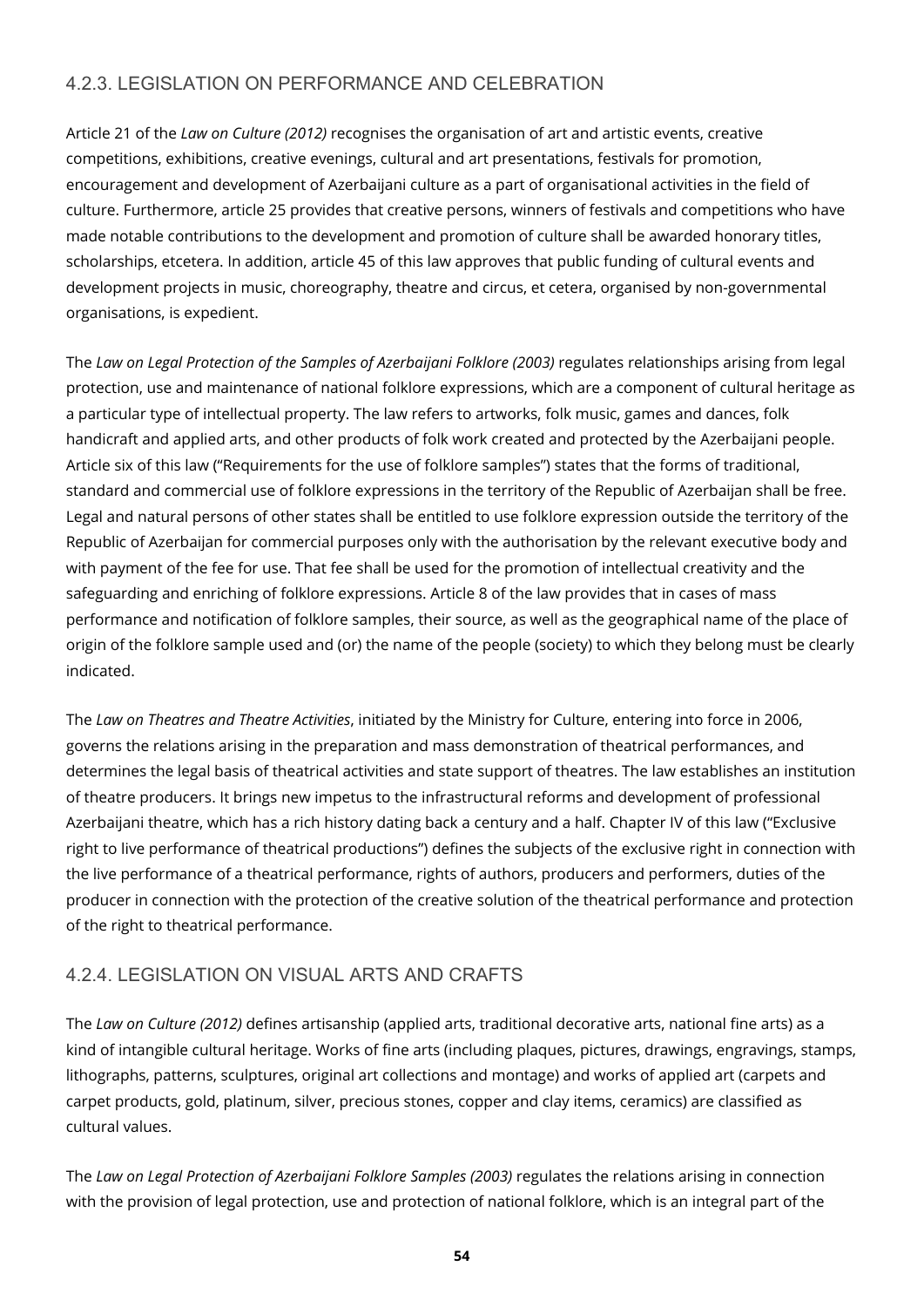cultural heritage of Azerbaijan, as a particular type of intellectual property. It also applies to examples of applied arts and folk crafts, including graphic arts, paintings, series drawings, shadow paintings, forging and carving, sculpture, ceramics, clay, mosaics, metalwork, copper and bronse castings, silkworm breeding, carpet weaving, coppersmithing, jewellery, tanning, embroidery, basket-making, clothes, ornaments, patterns, musical instruments, carpentry, architectural works and other such examples.

The *Law On Protection and Development of Azerbaijani Carpet Art (2004)* regulates the relations arising with the preservation, study, promotion and development of Azerbaijani carpets woven in the historical territory of Azerbaijan and now hand-woven by folk artists, masters and painters. It is helpful to note that this law is an exciting and original example of concrete and practical legislation in visual arts and crafts.

First, it underlines that the Azerbaijani carpet is a material and spiritual wealth of the Azerbaijani people, the result of intellectual activity, reflecting the aesthetic outlook, artistic talent, originality and cultural identity of the people, and provides the main indicators of the Azerbaijani carpet as follows:

- Type of carpet (pileless and piled carpet);
- Carpet art schools (Guba, Shirvan, Derbent, Baku, Ganja, Gazakh, Borchali, Goycha, Karabakh, Nakhchivan, Tabriz, Ardabil, Zanjan, Khalkhal, Urmia, Garadagh, Marand, Maragha);
- Carpet names (names determined by the place of weaving, taste, composition, the pattern of the carpet);
- Sample (a technical project of the composition and pattern of the rug to be woven, prepared by the artist);
- Artistic features composition of the carpet (pattern and colour arrangement), ornament (national pattern and its elements), colour (colour shades or colour solution).

Second, the register of the Azerbaijani carpet must be compiled and maintained by the relevant executive authority to create a database on the type, school, names, weaving techniques, dye composition, and artistic features of the carpets.

Third, the law provides for the certification of Azerbaijani carpets, i.e.:

- The word "Azerbaijan" and the name of the school of carpet weaving are woven with loops on the massproduced and individually woven Azerbaijani carpets.
- To determine Azerbaijani carpets' conformity and artistic significance to the samples of folk art, the carpets are certified following the procedure established by the relevant executive authority.

### 4.2.5. LEGISLATION ON BOOKS AND PRESS

The *Law on Libraries (1998)* aims to improve the organisation of libraries, make libraries more effective and valuable, and extend library and information services to people living in rural areas. It provides the legal basis that libraries require to do their job effectively, improve, and update their working methods. The Act formulates the principles of state policy on libraries, provides an everyday basis for the library system, regulates the founding and running of libraries, and covers funding, the public's rights regarding the use of libraries, and the principles of international cooperation in this area.

The *Law on Publishing (2000)* is designed to remedy shortcomings in the publishing and printing industry and supply the lack of comprehensive legislation in this sector. The Act lays down the main principles of state policy,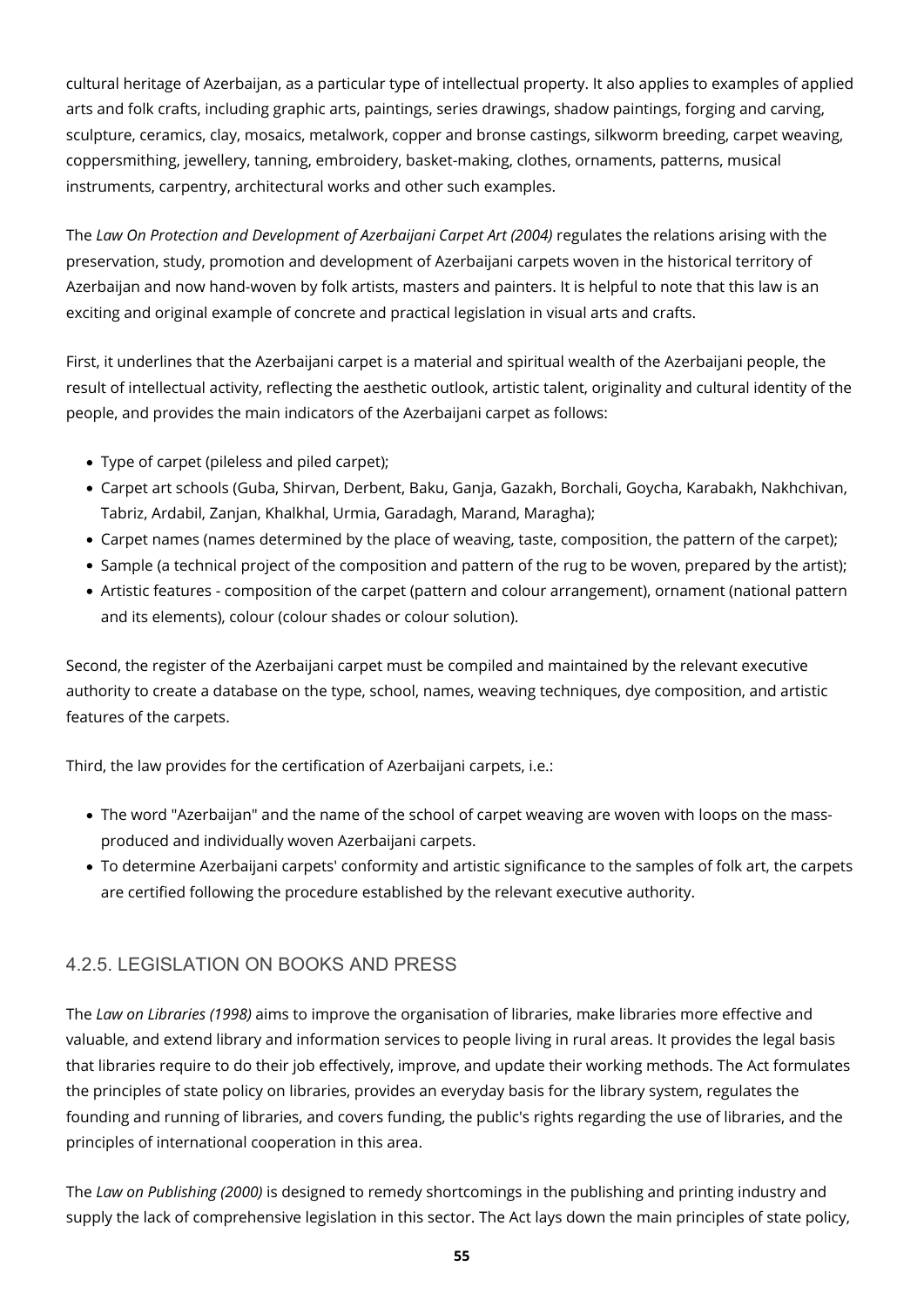specifies the state's duties, defines optimum approaches to the organisation and running of publishing and printing activities, and formulates principles to govern relations between operatives in this area.

Publishers, printing companies, distributors are entirely free in preparing thematic plans and programmes, selecting topics and authors, determining the circulation, price and trade supplements (discounts) of publications (except for publications financed based on state programmes), forms of communication with each other and other legal entities and individuals.

The *Law on Mass Media (1999)* regulates the general rules of search, acquisition, preparation, transmission, production and dissemination of mass information. It determines the basis of organisational, legal and economic activities of the press, news agencies, and television and radio organisations.

Article 29 ("Mandatory copies") of the *Law on Mass Media*, Article 15 of the *Law on Libraries* ('Provision of libraries with free compulsory copies") and article 22 of the *Law on Publishing* ("Mandatory copies") regulate legal deposit (compulsory library copies) matters. Obligatory copies of printed materials issued by state and non-state publishing houses, polygraphic enterprises engaged in publishing activities and other legal entities must be sent to the library designated by the Ministry for Culture (3 free obligatory copies) and to the libraries determined by the Milli Majlis (2 free mandatory copies). In addition, all newspapers and magazines published in the Republic of Azerbaijan must send two free copies of their newspapers and magazines to the libraries specified above. Electronic versions of the obligatory copies shall also be submitted to libraries if stipulated in the contract concluded between the customer and the publishing house (publisher). The use of objects included in the Library Fund is carried out following the *Law on Copyright and Related Rights* requiremen*ts*.

There is no special translation legislation. However, the Azerbaijan State Translation Centre (AzSTC) under the Cabinet of Ministers was founded in 2012 to oversee the accuracy of the language and translation in the country; and promote Azerbaijani literature worldwide at the international level and world literature in the country through translations into Azerbaijani.

### 4.2.6. LEGISLATION ON AUDIOVISUAL AND INTERACTIVE MEDIA

The *Law on Cinematography (1998)* provides a legal basis for cinematography as a particular form of art, regulates state funding, and covers measures to promote Azerbaijani films. Furthermore, the *Law On accession to the European Convention on Joint Film Production (1999)* provides vast opportunities for cooperation within Europe.

There are two primary laws on TV and radio: the *Law on Television and Radio Broadcasting (2002) and the Law on Public Television and Radio Broadcasting (2004)*.

The *Law on Television and Radio Broadcasting (2002)* determines legal, economic, and organisational bases for these spheres and inputs restrictions on television and radio broadcasting monopolies. It defines that state, municipal, private, and public broadcasters form the basis of the national television and radio system.

The law provides that:

A private broadcaster may be established by citizens permanently residing in the territory of the Republic of Azerbaijan and (or) legal entities whose authorised capital belongs to citizens permanently residing in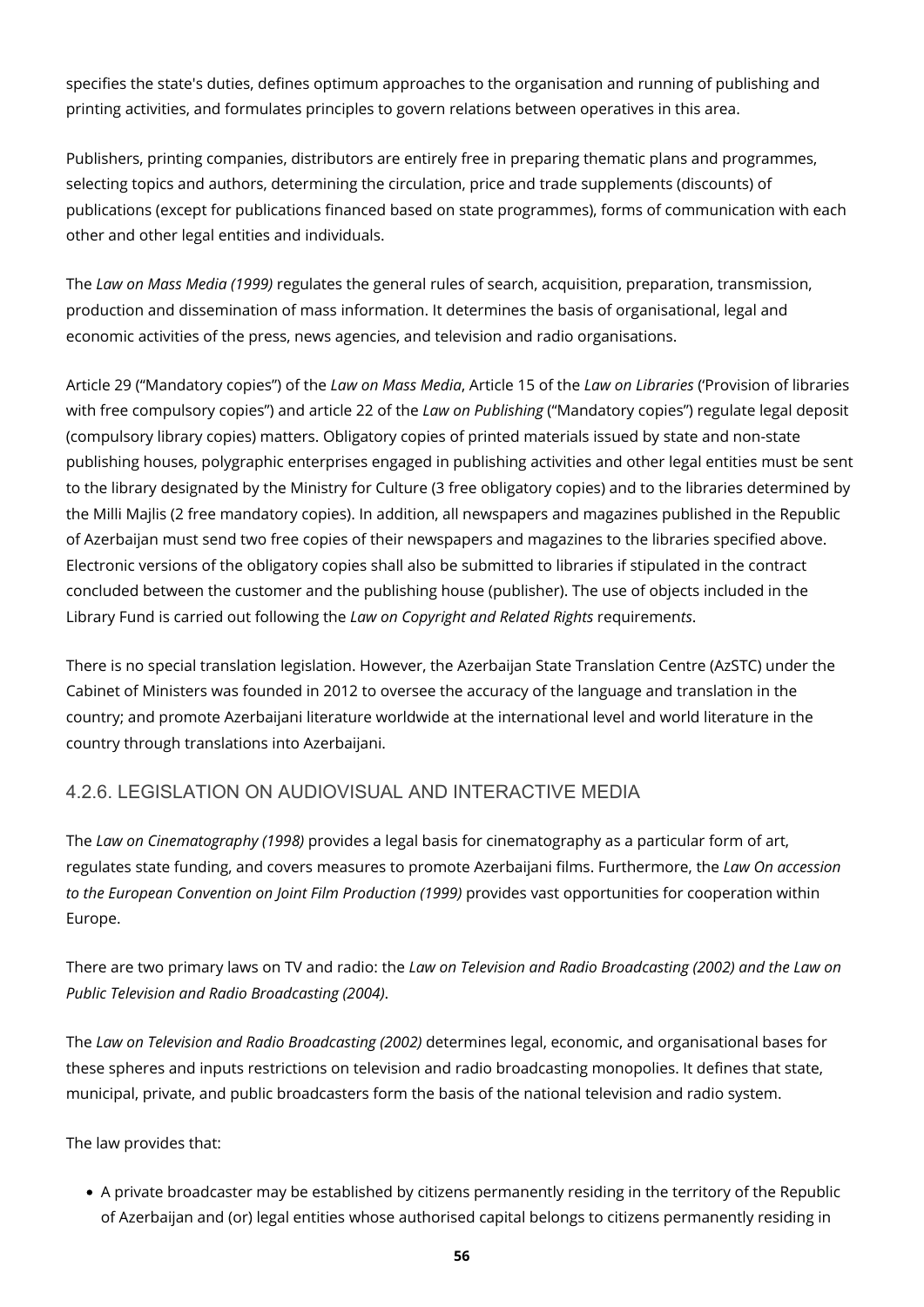the Republic of Azerbaijan.

Persons previously convicted of severe crimes and crimes against public morality, political parties and religious institutions, and so on may not be the founders of private television and radio broadcasting services.

Recent amendments urge:

- not to promote tobacco products and the process of tobacco use, as well as not to broadcast works, performances, programmes in which tobacco products and the process of tobacco use are demonstrated;
- not to disseminate information products in the country without ensuring the classification of information products by age following the *Law on Protection of Children from Harmful Information* and marking information products per the relevant age category.

The *Law on Public Television and Radio Broadcasting (2004)* outlines specific cultural obligations that public broadcasters must follow:

- recording of performances, feature, documentary and cartoon films, serials, works of art, important historical and cultural events on the works of Azerbaijani and world authors and keeping them in the golden fund of the public broadcaster for future generations;
- programmes should reflect national and spiritual values, national customs and traditions, all the diversity of culture and art.

The law states that:

- Public broadcasting programmes, as a rule, are broadcast in the state language;
- Programmes prepared in a foreign language must be accompanied by subtitles in the Azerbaijani language, except programmes taught and retransmitted in this language;
- Feature films, documentaries, speeches, et cetera must be translated into Azerbaijani;
- Public broadcasting programmes must include programmes in the languages of national minorities living on the territory of the Republic of Azerbaijan.

According to the article about "Requirements for public broadcasting programmes" of this law, "the programmes should prioritise the broadcasting of film, TV, video and radio products produced in Azerbaijan."

The Law *On Mass Media (1999)* recognises the Internet as a type of media. In addition, the Internet is included on the list of telecommunications services regulated by the Law on Telecommunications (2005).

#### 4.2.7. LEGISLATION ON DESIGN AND CREATIVE SERVICES

The responsibilities of the state in the field of culture cover architecture, design, advertising, and other areas of activity, according to the *Law on Culture (2012)*. Moreover, design works and architectural projects, parks and natural landscape objects, architectural monuments are classified as cultural property. Architectural, archaeological, cultural and historical, religious and secular monuments important for the national cultural heritage, and archaeological, natural areas and architectural complexes of historical and artistic interest and works of art are considered immovable cultural heritage. Copying of cultural values and their use for advertising purposes must comply with the Law of the Republic of Azerbaijan *On Copyright and Related Rights* requirements.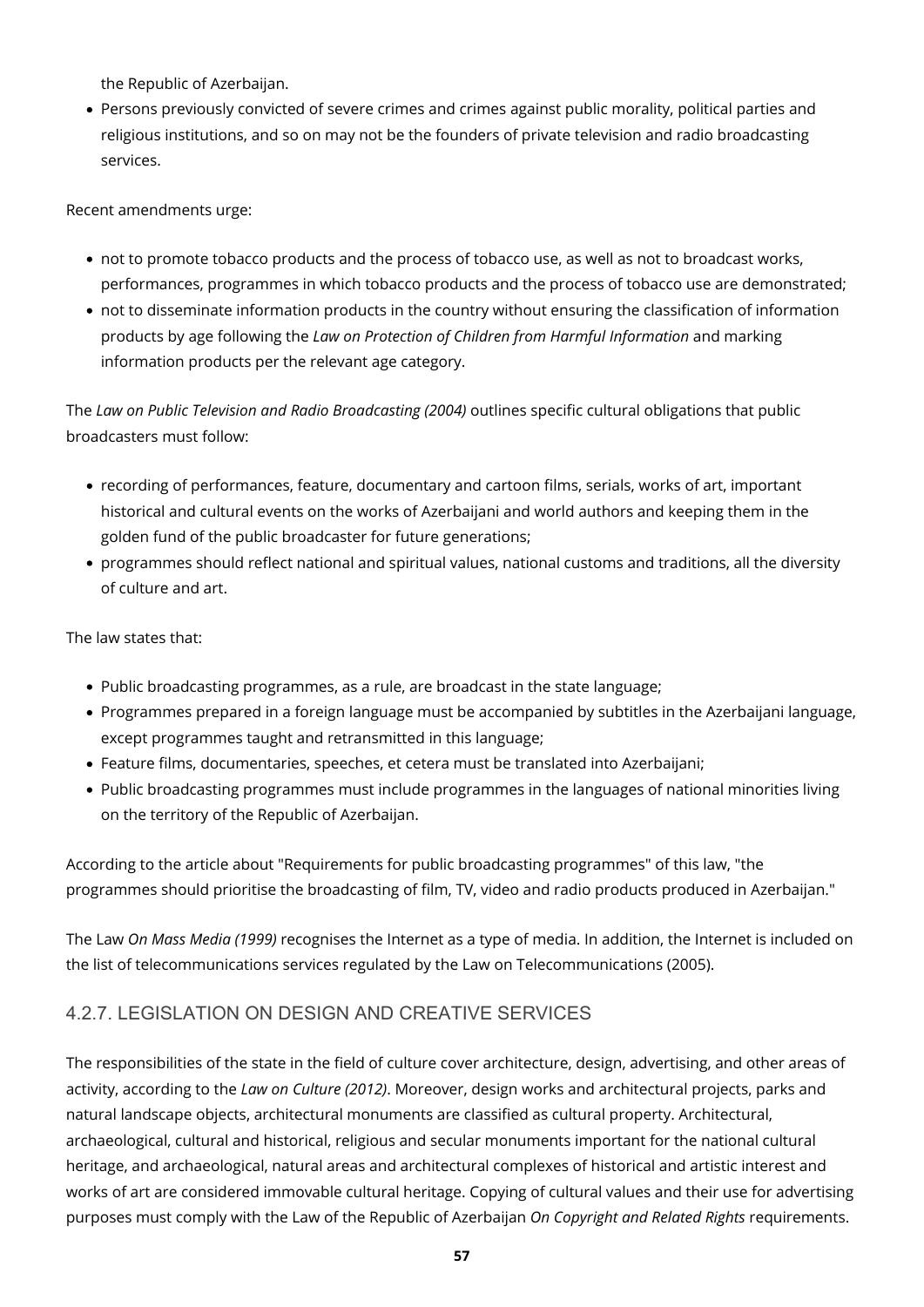Negative building trends in the early 1990s had severe effects on the architectural and aesthetic quality of cities, towns, and settlements. It was the background to the *Law on Architectural Activity (1998)*. The law set out to stop the downward slide caused by a lack of proper control, restore architectural harmony, and preserve the architectural heritage that, over the centuries, has given Azerbaijani cities their unique character.

The *Urban Planning and Construction Code (2012)* pays significant attention to landscape issues and provides that the protection of historical landscapes and cultural heritage sites, specially protected natural areas or facilities, must be ensured as part of urban planning and construction activities.

The *Law on Advertising (2015)* determines the legal basis of relations, control and regulation in order, production (preparation) and advertising distribution, and self-regulation in this field.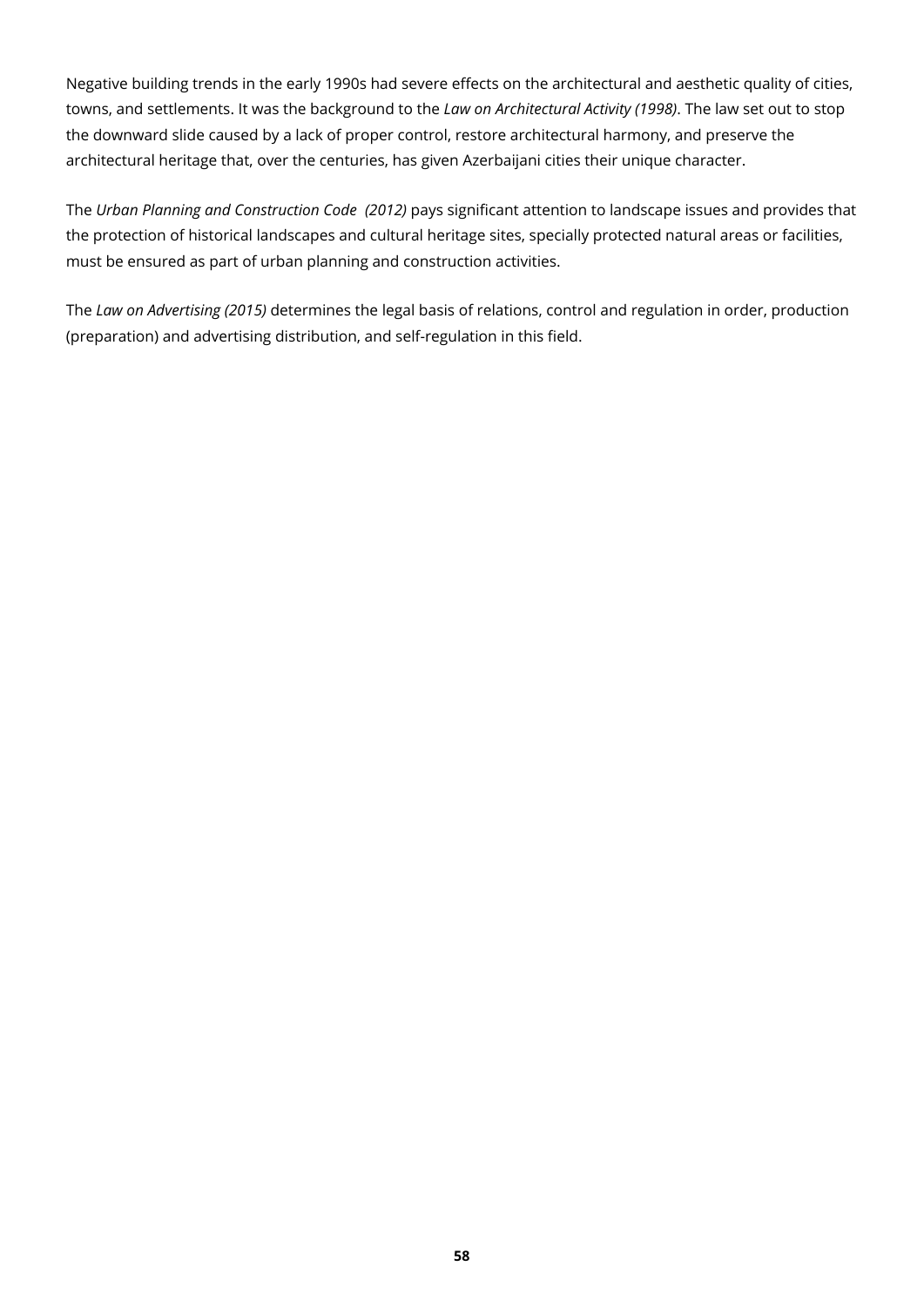### 5. Arts and cultural education

# 5.1. Policy and institutional overview

The Ministry for Culture and the Ministry of Education are the central government bodies responsible for arts and cultural education and training in the Republic of Azerbaijan. That is to say, cultural education and training institutions are divided between the Ministry for Culture and the Ministry of Education. Thus, the Ministry for Culture implements the state cultural policy for the out-of-school arts and cultural education sphere and supervises children's music, art and painting schools, which offer primary and secondary out-of-school education to children, adolescents, and young people. The total number of children's musical, art and painting schools in the system of the Ministry for Culture is 238. In addition, the Baku Choreography Academy, a higher education institution established on 30 April 2014, based on the Baku Choreographic School, is also in the system of the Ministry for Culture and implements general, secondary and higher education programmes in the field of choreography.

The Ministry of Education oversees artistic education in secondary schools (4433, total) by implementing music and fine arts curricula for I-IX grades. Schools providing education in culture and the arts at the special secondary level are also mainly in the system of the Ministry of Education. Education is free and compulsory for children between the ages of six and fifteen – they are entitled to 9 years of mandatory general education. Basic schooling is divided into three: primary education, general secondary and complete secondary education.

The Ministry of Education supervises most of the higher arts and cultural education institutions, such as:

- The Baku Academy of Music, named after Uzeyir Hajibeyli,
- The State University of Culture and the Arts,
- The Azerbaijan State Academy of Fine Arts,
- The Azerbaijan National Conservatory.

Higher education institutions with partial teaching of individual specialisations in the field of culture, such as the Azerbaijan Architecture and Construction University and the Baku State University, are also in the curation of the Ministry of Education.

Higher education provides the three cycled training based on complete secondary education or secondary vocational education: baccalaureate, the magistrate, and doctorate. Admission to bachelor's and master's degrees programs in higher educational institutions in the field of culture is two-stage. At the first stage, applicants take centralised exams conducted by [the State Examination Centre of the Republic of Azerbaijan.](http://dim.gov.az/en/center/index.php) At the second stage, the aptitude exam is organised with the participation of the educational institution itself.

# 5.2. Arts in schools

To describe artistic education in schools, we must consider general education schools in which specific hours a week are devoted to cultural education and specialised schools in which some areas of the arts are the priority. The field is regulated by the *Law on General Education (№ 1532-VQ of March 29, 2019)*, the *State Standards of General Education in the Republic of Azerbaijan (№ 103 of June 3, 2010)* and the *Model Charter of a Secondary School*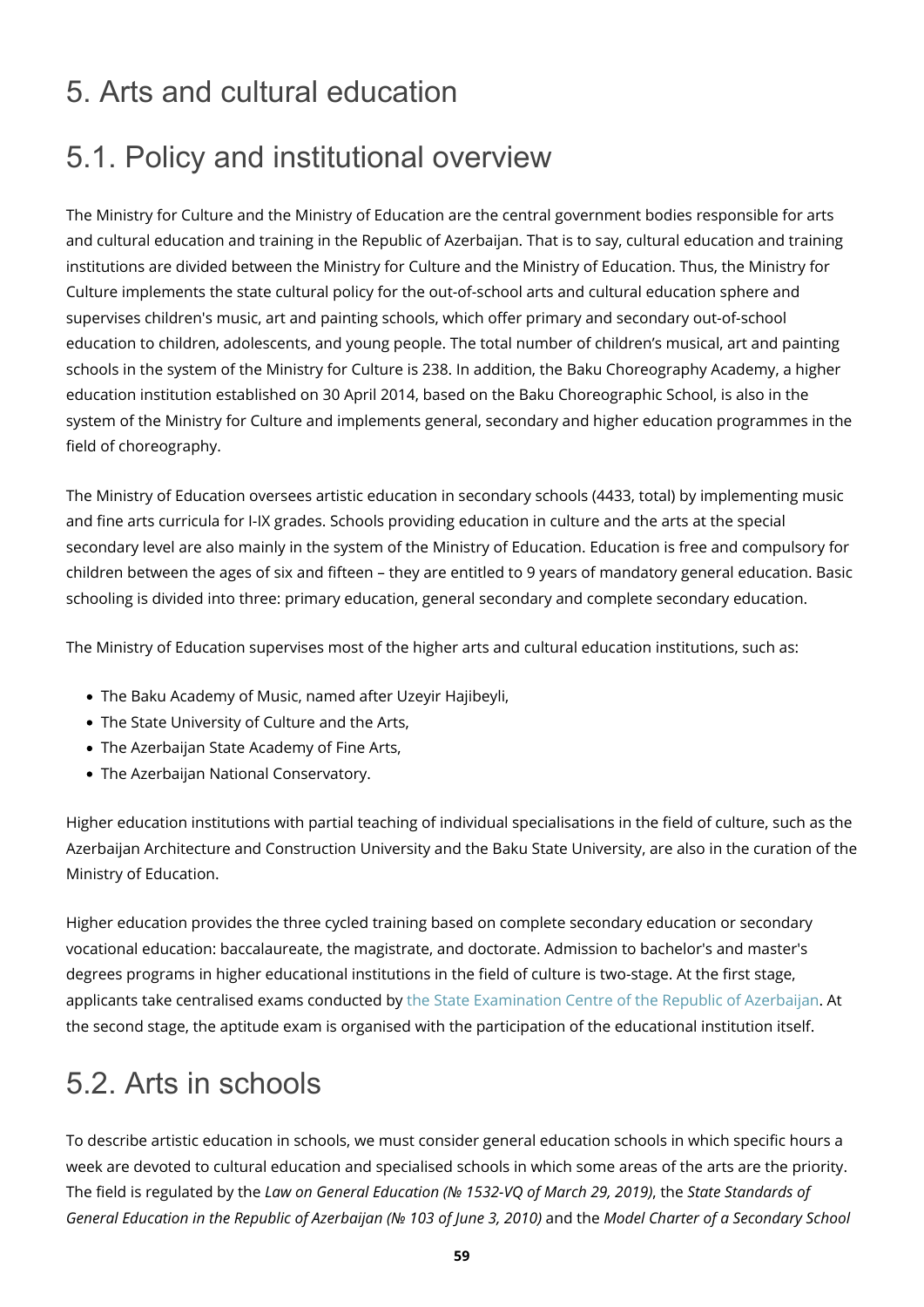*(№ 5 of January 13, 2011)*. Furthermore, one of the goals of the *State Strategy for the Development of Education in the Republic of Azerbaijan (№ 995 of January 19, 2015)* is to develop competency-based general education standards and curricula.

Currently, curricula for relevant subjects are being developed. At present, two curricula prepared by the Institute of Educational Issues, under the Ministry of Education, are devoted to arts education: the *Educational Programme (Curriculum) on Music for I-IX Grades of Secondary Schools* in general education and the *Curriculum on Fine Arts for I-IX Grades of Secondary Schools of the Republic of Azerbaijan*. These educational programmes provide the teaching of these disciplines for pupils of grades 1-9 of secondary schools in weekly lessons of a standard duration of 45 minutes. The primary purpose of music and fine arts in secondary schools is to ensure that students develop an understanding of arts and culture based on national and human values.

At present, there are 16 specialised schools providing education in culture and the arts at the special secondary level (11 music schools, three culture special secondary schools, a college of art and a dance school) in the Republic of Azerbaijan.

Special secondary schools specialising in music (there are eight, including the Music College of Azerbaijan National Conservatoire) train performers in classical and folk instruments and teachers for children's music schools. The College of the Azerbaijan State Academy of Fine Arts teaches painting, sculpture, carpet making, ceramics, model making, theatre design and the decorative and applied arts. Technical schools specialising in culture provide training in the following fields: culture and arts management, museum management, monument conservation, decorative and applied arts, and librarianship. They also have music departments that train music teachers for pre-school institutions and music schools. The second-level course runs for three years, while the first-level course runs for four. Some specialised schools offer both as a continuum; for example, the Secondary Special Music School, named after Byulbyul of the Baku Academy of Music. Training in these institutions lasts 11-12 years. Students who excel are provided with free tuition in the form of receive scholarships.

## 5.3. Higher arts and cultural education

Since the introduction of three-levels of education in Azerbaijani universities, courses last between 4-6 years, depending on the level (bachelors, masters and PhD), per the Bologna process. Some of the courses are feepaying, others not. Students who achieve good results qualify for scholarships.

The Baku Academy of Music, named after Uzeyir Hajibeyli, is accepting students for bachelor's degrees in instrumental performance (piano, organ, harpsichord, orchestral instruments, solo singing (academic vocals), Conducting (choir conducting, opera-symphonic conducting, and conducting wind orchestras), Composing, as well as Musicology. Master's degrees are available in two areas: 1) theoretical master's degree (Musicology) and 2) speciality master's degree (Instrumental performance, solo singing, conducting and composing). In addition, doctoral education in the assistant intern, postgraduate, and dissertation forms are also available at the Academy.

The State University of Culture and the Arts runs courses for bachelor's and master's degrees in relevant specialities in culturology, music, cinema and television, theatre, and painting. Additionally, special Registration, Evaluation and Monitoring divisions operate under the Department of Teaching Organisation and Quality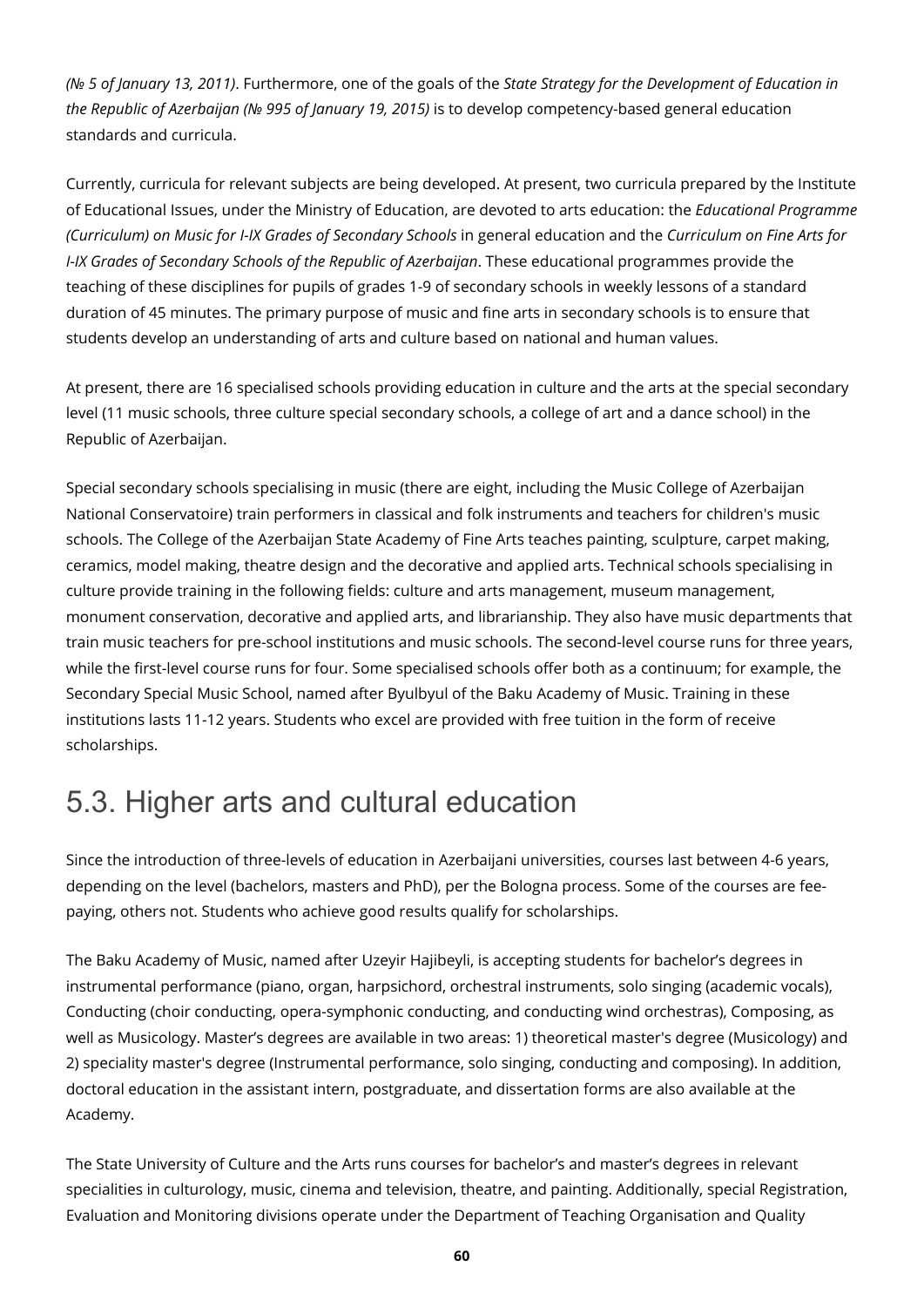Assurance of the University.

The Azerbaijan State Academy of Fine Arts offers courses on painting, graphics, sculpture, architecture, decorative and applied arts, theatre design, the history and theory of the performing arts, interior design, carpet design, advertising and model making. The Academy has a 4-year bachelor's degree, a 2-year master's degree, and postgraduate research programmes.

The Azerbaijan National Conservatory offers higher education in National vocal, Mugham (khanende-singer), Instrumental mugham, Folk musical instruments, and General piano; the faculty of History offers courses in the History and theory of music, History and theory of national music, Orchestration and conducting of folk musical instruments, as well as, Social sciences.

The Faculty of Architecture of the Azerbaijan Architecture and Construction University trains bachelors and masters in Architecture, Design and Urban Planning for various fields of the construction and design sector of the country. In addition, doctorates are offered for such research directions as architectural theory and history, restoration and reconstruction of monuments, architecture of buildings and structures, urban planning, settlement planning and landscape architecture.

The Baku Choreography Academy is the countries only training school for ballet and folk dancers. The Academy provides general education, secondary specialisation and higher education programmes in the Art of choreography, Ballet pedagogy, Ballet artist, Ballet history and other specialisations. Bachelor's and master's degrees are offered in specialities of Choreography (classical dance, choreography, national dance, modern dance, ballet director), Dance teaching, Art history, Management (producer), Music teaching, Folk instruments, Theatre studies, Design, and Directing. In addition, research in choreography, theatre art, music art, art theory, analysis and criticism are conducted at the doctoral/dissertation level.

The Faculty of Librarianship and Information of the Baku State University is the only higher education centre that offers graduate courses for librarians and bibliographers. Bachelor specialists of higher education are trained in the direction of Librarian-bibliographer and Publishing and editing. Training of specialists to Master's level is carried out in four specialisations, such as Library science, Bibliography science, Formation and use of the library fund, Publishing and editing.

# 5.4. Out-of-school arts and cultural education

Children's music, art and painting schools are state institutions that form the artistic and aesthetic taste of children, adolescents, and youth and provide culture and art education. Schools offer primary and secondary education in music, painting, and choreography, forming their aesthetic taste based on the best examples of Azerbaijani folk, classical and world culture, and art. They create conditions for discovering the abilities of children, adolescents and youth and the development of their talents. The period of study at the schools is 4, 5, 7 and 11 years. Thus, the most talented and capable students are admitted to secondary and higher education institutions in relevant specialities to continue their education.

Music is taught in children's music schools, painting in painting schools, music, painting, and choreography in art schools. The following departments operate in schools accordingly: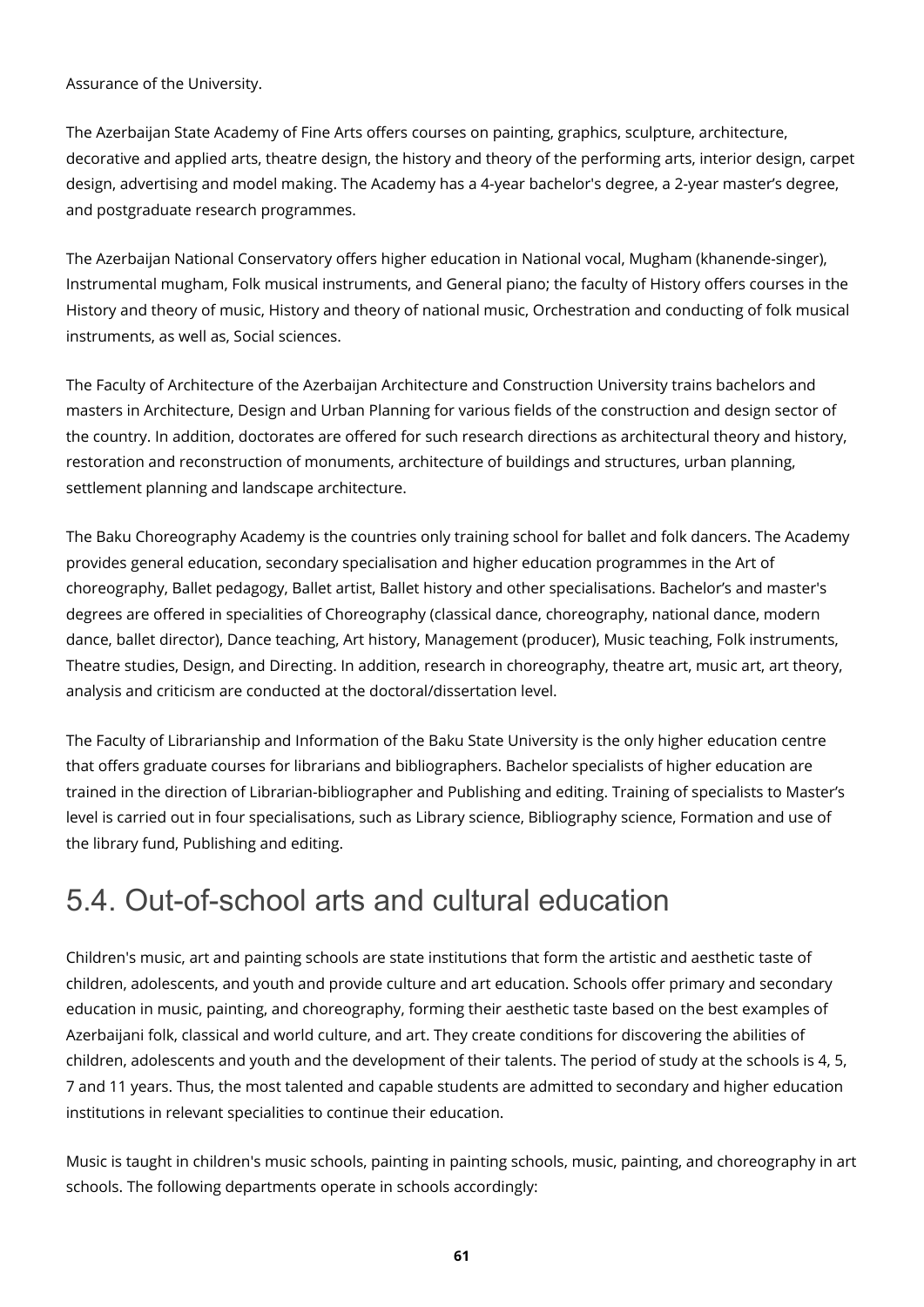- music: piano (piano-jazz, synthesizer), string instruments, wind and percussion instruments, folk instruments, singing, vocals, pop singing, choir, as well as theory, composition and jazz-improvisation as a speciality class in 11 years of education, choir conducting, et cetera;
- painting: painting department;
- choreography: choreography department.

The schools have a theory department for solfeggio and music literature. This department may include music literacy and music listening, choir, harmony and other related subjects.

Music and art schools are state-funded. However, in addition to the state plan, the school can provide paid education in various specialities.

The *Development Programme for Improving the Activities of Children's Music, Art and Painting Schools in the Republic of Azerbaijan for 2009-2013*, approved by *the Cabinet of Ministers Decision (August 27, 2008*), aims to improve organisational and infrastructural provisions in this field. As a result, schools are provided with musical instruments, hard and soft equipment, books, CDs with performances by well-known composers and musicians, and other necessary equipment for each new school year.

The Ministry for Culture of the Republic of Azerbaijan launched the Educational portal of children's music and art schools in 2017. The portal contains information about the country and world composers, notes of their works, the activities of the education system in the field of music in our country, teaching in music and art schools, and the rules of admission to schools. In addition, video materials about master classes, methodical aids, and information about musical instruments are also available on the portal.

The new *Children's Schools of Music, Arts and Painting Model Regulations* was approved by the *Decision of the Board of the Ministry for Culture on November 8, 2018*.

Table 4: Children's musical, art and painting schools in the system of Ministry for Culture at the beginning of the 2019/ 2020 school year

|                                                                                           | 2019/2020 |
|-------------------------------------------------------------------------------------------|-----------|
| Number of children's music, art and painting schools                                      | 238       |
| including by types of schools:                                                            |           |
| Children's music schools                                                                  | 184       |
| of which number of pupils, person                                                         | 44 907    |
| Total number of children's musical schools in rural places                                | 68        |
| of which number of pupils, person                                                         | 10 392    |
| Art and painting schools                                                                  | 54        |
| of which number of pupils, person                                                         | 17386     |
| Number of pupils in children's music, art and painting schools                            | 62 293    |
| including by divisions:                                                                   |           |
| Piano                                                                                     | 29 2 38   |
| National music instruments (tar, kemancha, lute, voice-mugham, canon, accordion, balaban) | 22738     |
| Wind- and brass-instruments (flute, clarinet, trumpet, tambourine, drum etc.)             | 1 1 4 6   |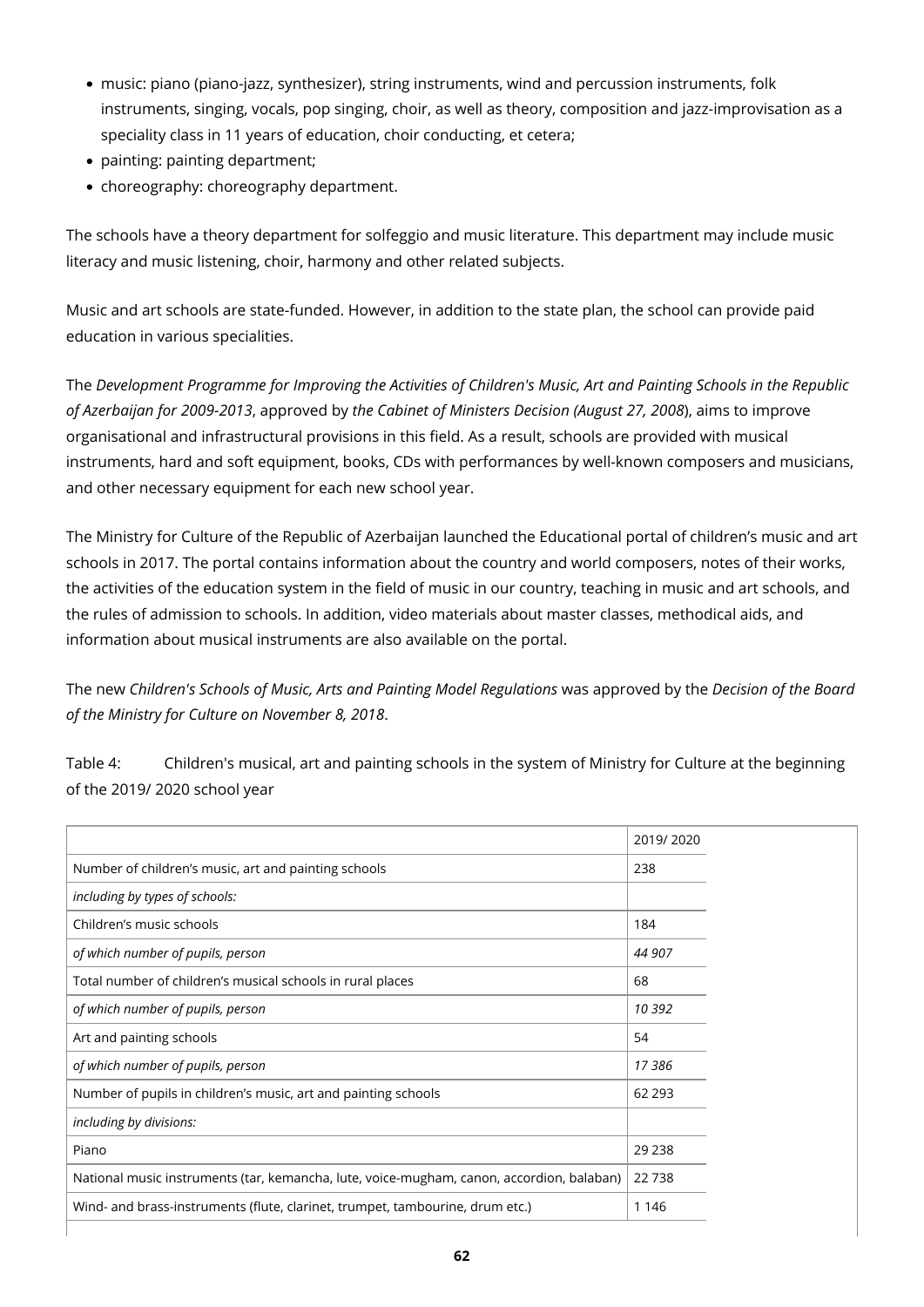| String instruments (violin, violoncello)                         | 3 0 3 7 |
|------------------------------------------------------------------|---------|
| Mugham                                                           | 2884    |
| Vocal                                                            | 335     |
| Accordion                                                        | 12      |
| Guitar                                                           | 70      |
| Fine arts                                                        | 1 5 4 4 |
| Choreography                                                     | 1 1 3 6 |
| Theatre                                                          | 153     |
| Number of teachers in children's music, art and painting schools | 16 051  |
| of which in children's music schools                             | 11 752  |
| of which art and painting schools                                | 4 2 9 9 |

Source: The Ministry for Culture, 2021; The State Statistical Committee, 2021.

# 5.5. Vocational and professional training

Article 24 ("Additional education") of the *Law on Education (2009)* states that additional education is an integral part of continuing education and vocational training. It provides access to continuing education for every citizen who has a state certificate of completing higher, secondary, or vocational education stages. The additional education system aims at developing human potential and raising and improving academic and vocational training. In addition, it supports adaptation to constantly changing and updated working conditions, ensuring the active and effective participation of older citizens in the country's social, economic, political, and cultural life.

Additional education is carried out in professional development and retraining institutions, relevant structures established in educational institutions, internships, vocational training courses, and other institutions licensed to operate in this field. *"The Model Regulations of training and retraining institutions" (1997)* and *"Rules for the content, organisation of additional education and the issuance of relevant documents to persons trained in any area of additional education" (2010)* were approved by the Cabinet of Ministers.

In this regard, several educational institutions provide all or some kinds of additional education, vocational and professional training such as professional development, retraining, internships and staff development, repeated higher, secondary specialisation and higher technical vocational education, upgrading and adult education. For instance, The Baku Academy of Music, The Baku Choreography Academy, The State University of Culture and the Arts offers vocational education and training on the arts with introductory and main educational courses in relevant specialities.

According to the *Law on Culture (2012)*, training qualified personnel in culture and raising their professional level are among the main directions of state policy. Generally, the Scientific-Methodical and Professional Development Centre for Culture under the Ministry for Culture provides vocational education and training on culture, cultural policy and arts. This Centre was established based on the merger of the Scientific-Methodological Centre for Cultural Studies and the Republican Centre for Training and Retraining of Employees of Cultural Institutions with the *Decision of the Cabinet of Ministers on November 16, 2018*. The Centre, which has 94 staff members, is a scientific institution that serves the implementation of state cultural policy, protection, development, promotion of cultural heritage, support for scientific development, the study of international experience, and the development of culture in general.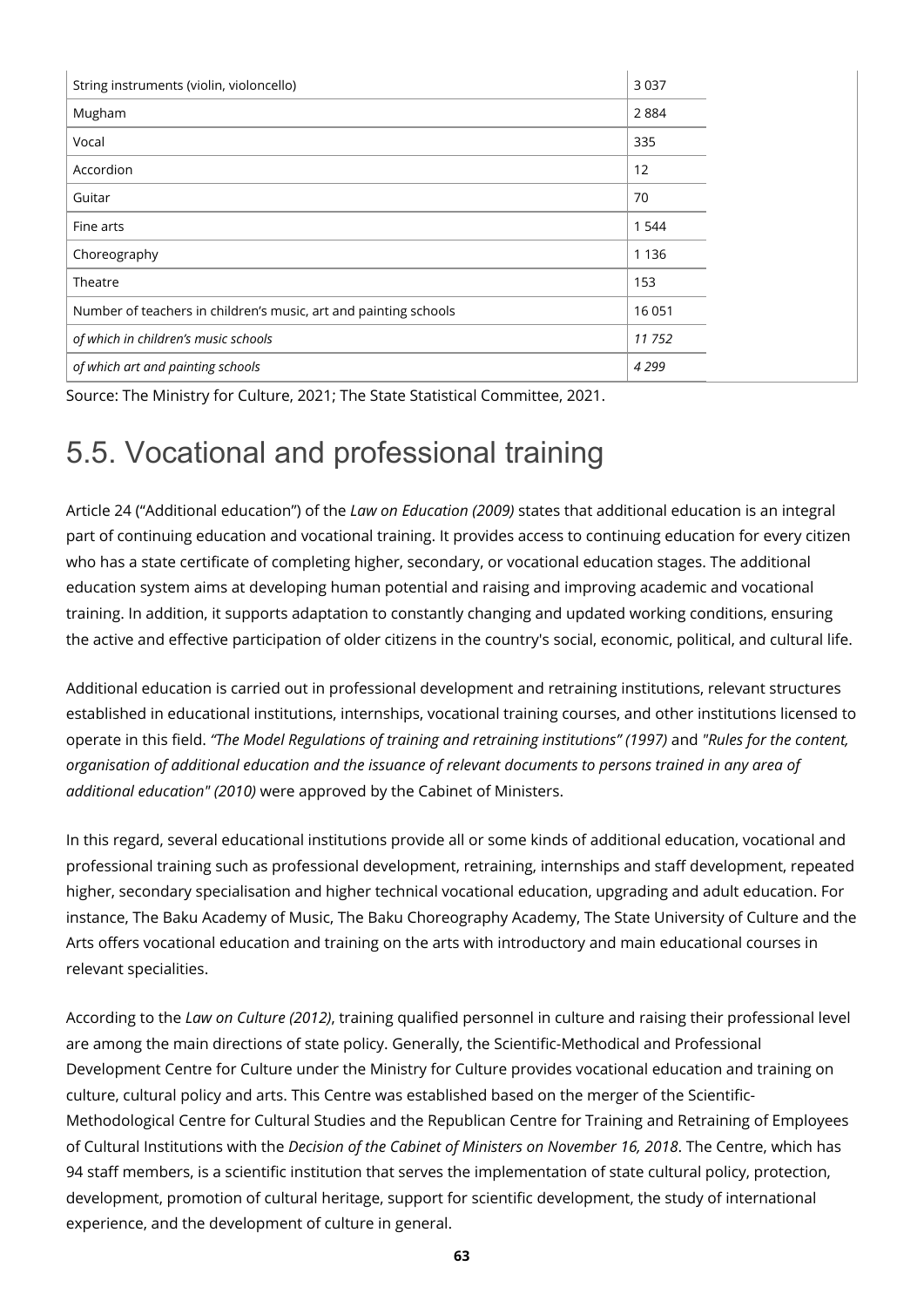The Centre also organises professional development courses for employees of cultural institutions within the system of the Ministry for Culture. These courses improve the professional skills of directors of cultural centres, theatre and concert hall managers and staff, librarians, and staff of museums, children's music and art schools, cultural associations and centres, art galleries, etc. Professional development courses are organised based on new training modules to increase human resources in culture. The curricula are based on knowledge and skills of specialities, creativity, innovation of cultural workers, laws and concepts in culture, state programmes, new approaches to cultural institutions, international experience and teaching new practical principles. In carrying out its activities, the Centre closely cooperates with all cultural institutions of the Republic, provides scientificmethodical and practical assistance to city (district) cultural institutions, and regularly organises training, seminars and master classes.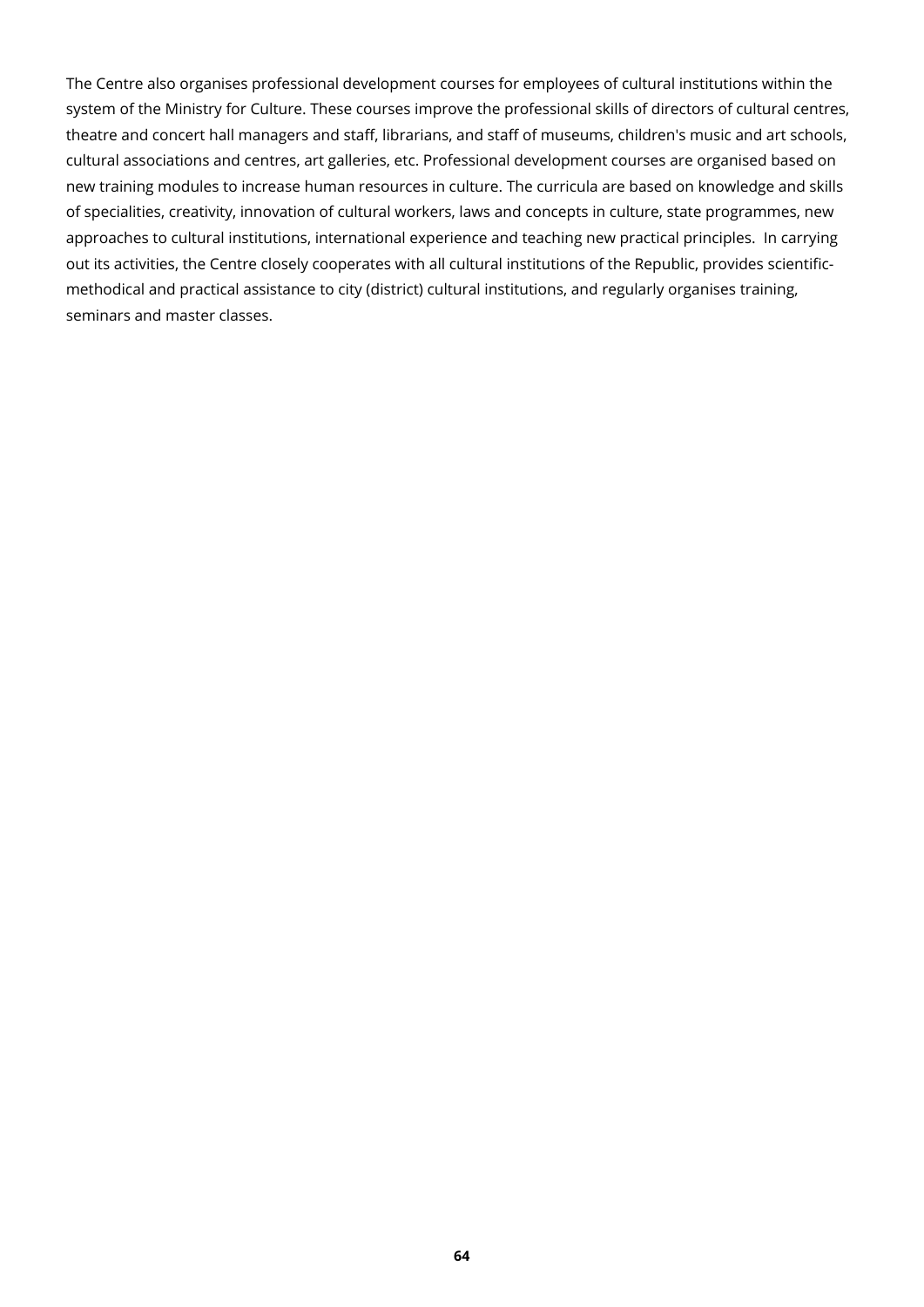## 6. Cultural participation and consumption

## 6.1. Policies and programmes

The *Constitution (1995)* guaranteed the right to participate in cultural life and use cultural institutions and values ensured by the *Law on Culture (2012)*. The *Law on Culture* provides preferential use of cultural resources to lowincome earners, people with disabilities, including children under 18 with disabilities, and war veterans according to the procedure established by the relevant executive authority (Article 14. "The right to use cultural institutions and cultural resources"). In this regard, the *Procedure for Preferential Use of Cultural Resources by the Low-income Population, People with Disabilities, Including Children Under 18 with Disabilities, War Veterans* were approved by the *Cabinet of Ministers Decision No. 287 of August 20, 2015*.

At present, preferential use of cultural resources for non-commercial purposes is carried out in state and municipal property and the territories of state reserves under the Ministry for Culture, the State Tourism Agency, Icheri Sheher State Historical-Architectural and Gala State Historical-Ethnographic Reserves. Access is provided for low-income families, people with disabilities, and children with disabilities under 18, and war veterans free of charge. Preferential use by these populations of cultural values protected or displayed in privately owned cultural institutions is foreseen by mutual agreement. The list of people covered by the privileged use and the relevant documents are placed on display at state- and municipal-owned cultural institution that protect or displays cultural property.

At the same time, the use of cultural resources in the state and municipal-owned cultural institutions must be carried out in accordance with their historical and artistic purpose. Therefore, the use of cultural property incompatible with its historical and artistic purpose, copying cultural property and their use for tourism, excursion, and advertising purposes without the owner or user's consent is not allowed.

Since 2007, The Ministry for Culture has also initiated special programmes to broaden and promote participation in cultural life for different social strata. Targeted projects are implemented to simplify the population's access to cultural institutions and cultural spaces, the enjoyment of cultural resources by children and youth, and by informing the people about the cultural sphere. Free and favourable access to museums, reserves and monuments are allowed for all visitors on state official holidays, international museum and tourism days.

For instance, an "open day" is announcing on April 18th on the Day of Preservation of Historical Monuments, May 18th on the International Museum Day, September 27th on World Tourism Day, September 18th on Music Day, February 2nd on Youth Day and other historical days in museums across the country. At the same time, museums themselves also hold "open doors" initiatives. In addition, cultural institutions sometimes celebrate "open days" for sponsored charity projects. There are "open days" for children on certain days, and many schools are invited to these projects. These measures are intended to raise the social consciousness and cohesion of citizens by activating participation in the cultural life of society.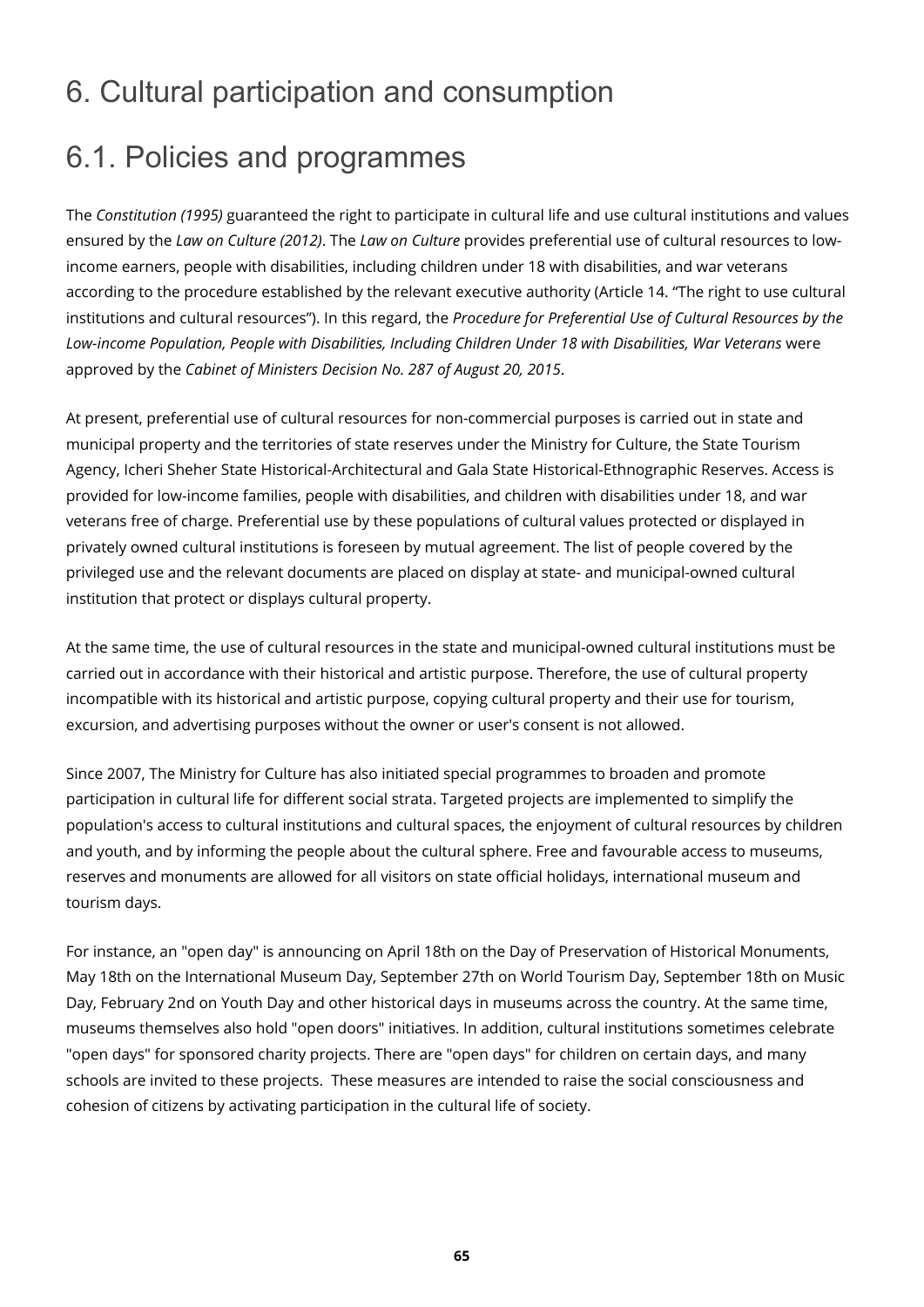# 6.2. Trends and figures in cultural participation

The primary developmental trends over the last ten years, namely 2010, 2015 and 2019 (pre-pandemic year), show an approximately stable percentage of people who attended such cultural activities as theatres and **libraries** 

At the same time, there was a sharp increase in visits to cinemas in the indicated years. It is associated with an increase in cinema halls in all kinds of malls and other shopping centres.

There was a steady growth in the number of museum and concert visits, associated with the increased quality of services provided and the introduction of modern technologies.

However, the number of participants in cultural centres (clubs, houses of culture, etc.) and pupils in children's music, art and painting schools is decreasing. In the case of club institutions this can be explained by a significant decrease in their number in recent years, while in the case of pupils in children's music, art and painting schools, the decrease can be explained by an increase in the share of paid education.

*Table 5: People who participated in or attended a certain cultural activity during the last 12 months in the Republic of Azerbaijan (in % of the population, over 3 available years)*

| Field / Domain / Sub-domain                     | 2010  | 2015  | 2019        |
|-------------------------------------------------|-------|-------|-------------|
| Theatre                                         | 6%    | 7%    | 6.4%        |
| Concerts                                        | 3.1%  | 4.2%  | 4.9%        |
| Libraries                                       | 27.4% |       | 27.2% 25.9% |
| Museums                                         | 20%   | 26.9% | 33.2%       |
| Cultural centres                                | 0.9%  | 0.7%  | 0.4%        |
| Pupils in child music, art and painting schools | 0.8%  | 0.7%  | 0.6%        |
| Cinema                                          | 0.9%  | 6.2%  | 16.3%       |

Source(s): State Statistical Committee, 2021

# 6.3. Trends and figures in household expenditure

*Table 6: Household cultural expenditure by expenditure purpose, 2010 and 2020*

| Items (Field/Domain)                  | Average per capita expenditure (EUR) $\vert$ Average per capita expenditure (EUR) |      |
|---------------------------------------|-----------------------------------------------------------------------------------|------|
| Year                                  | 2010                                                                              | 2020 |
| Recreation and cultural services 2.35 |                                                                                   | 5.25 |
| Education                             | 1.1                                                                               | 2.45 |
| Communication services                | 1.95                                                                              | 4.95 |
| <b>TOTAL</b>                          |                                                                                   |      |

Source(s): State Statistical Committee, 2021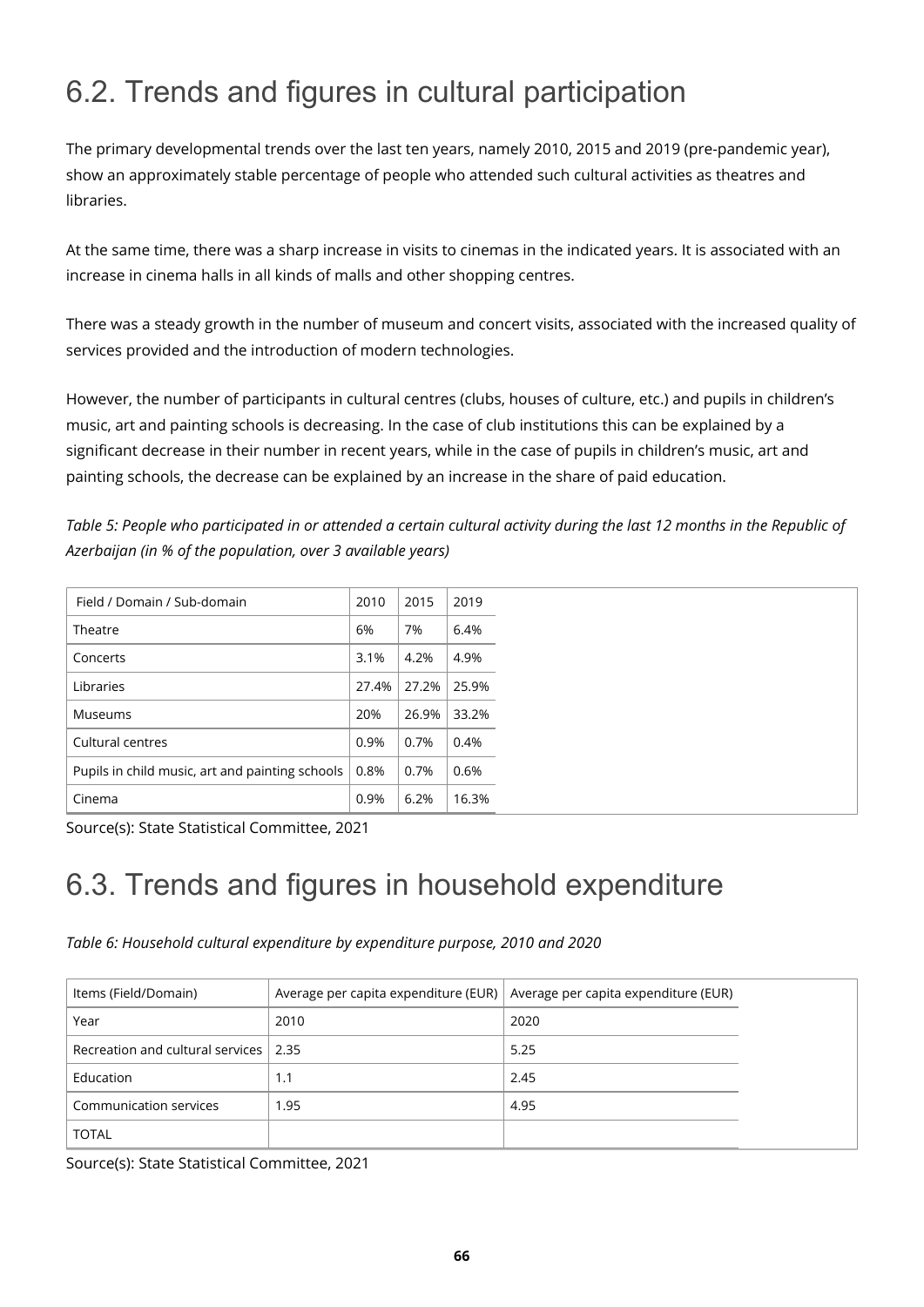# 6.4. Culture and civil society

The Ministry for Culture supports the amateur arts and people's creativity via a network of cultural houses, clubs, and relevant centres financed by the state or large enterprises. According to statistics for 2020, the total number of clubs funded by the state is 2 231, including 335 in urban places and 1 896 in rural locations. To a small extent, clubs belong to the State Oil Company (3), the Confederation of Trade Unions (7) and other organisations (28). The total number of seats in the clubs' auditoria and lecture halls is 307 370, or 31 per 1 000 population.

Cultural clubs and houses of culture provide a good background and conditions for club circles, amateur art groups and unions, clubs of interests and amateur associations, amateur art circles and collectives, technical creativity courses and classes, children's circles and collectives.

The activities of club-type cultural institutions have been restricted due to the introduction of a special quarantine regime in the country, starting from March 2020. Nevertheless, according to activity statistics at the end of the pre-pandemic year 2019, clubs under the system of the Ministry for Culture offered 4 398 different types of cultural leisure (hobby and amateur groups, creative circles and collectives, etc.) in which 45 000 active participants were involved. From the total number of these types of activity:

- 1 075 were clubs of interest and amateur unions (involving 10.3 thousand people),
- 2 488 were clubs of amateurs art activities (26.6 thousand people),
- 835 were technical creation courses and classes (8.1 thousand people),
- 1 894 were child hobby groups and collectives (29.5 thousand people).

The number of events organised in creative and intangible cultural heritage club-type cultural institutions was 40 097 at the end of the pre-pandemic year 2019, including 22 147 concerts/performances, 5 216 spectacles/games, 1 760 festivals/competitions, 3 271 fairs/exhibitions, 1273 excursions/tours and 6 430 conferences/seminars. The total number of participants at these events was 3 811.7 thousand.

There has been a decrease in the number of cultural clubs over the last decade. This decrease was due to insufficient funding and the internal changes occurring within society, with a rethinking of the social role of such institutions.The primary debate regarding this system of houses and cultural centres revolves around their material and technical base and the state of buildings and infrastructure, which are often unsatisfactory and justifiably criticised by the population. The technical condition of club buildings under the system of the Ministry for Culture (at the end of 2020) is as follows: 811 club buildings, or 36.9% of the total number, need capital repairs; 80 of club buildings, or 3.6%, are in an emergency situation. The educational attainment of cultural and educational employees in clubs is also not satisfactory. Out of the 5 794 cultural and educational employees of clubs under the system of the Ministry for Culture in 2020, only 8.0% have attained higher education in culture and the arts, 8.1% have higher education outside of culture and the arts, and 11.0% have specialised secondary education in culture and the arts.

In the decade, the Ministry for Culture had initiated the reorganisation of the cultural houses' and community cultural clubs' system, aiming to broaden social participation in cultural life in the current economic circumstances. However, there are emerging ideas to reconfigure this overall system, set aside non-working functions and develop new forms, serving as infrastructural units of intangible cultural heritage. City (town)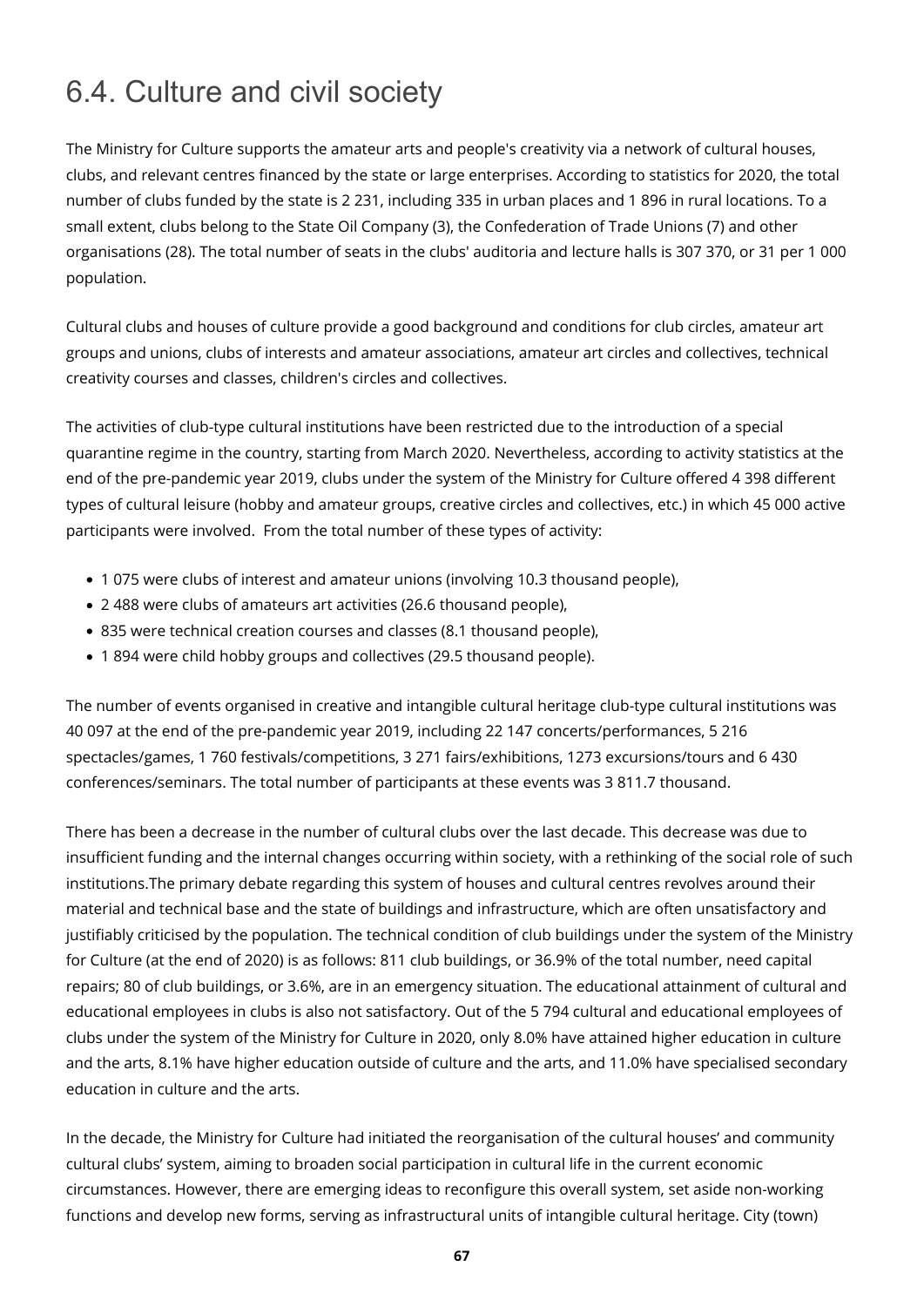centres of culture and their local-lore, folklore and artisanship branches serve this idea via attracting relevant experts, performers, collectives, research, NGOs and private structures.

The Ministry for Culture also has one circus, with 81 performances, which has audiences of 92 thousand (9 per 1 000 population) in 2019. The number of culture and recreation parks on the balance sheet of local executive authorities totalled 349 at the end of 2019. The number of cultural-recreational and health-sport activities in these parks numbered 1 336, of which 495 were for children.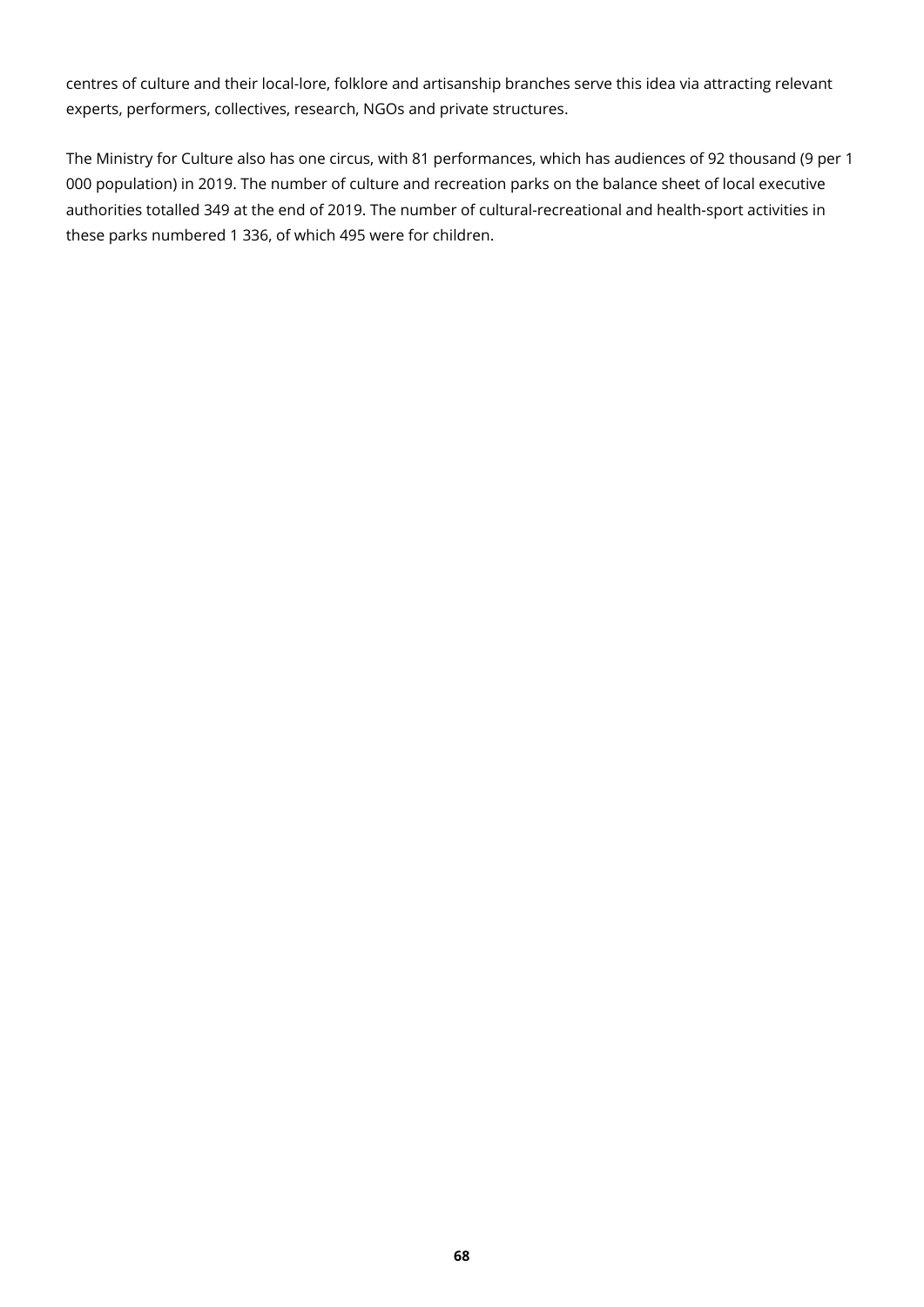# 7. Financing and support

# 7.1. Public funding

### 7.1.1. INDICATORS

Expenditures allocated by the state in the field of culture shall be determined within the state budget of the Azerbaijan Republic approved under paragraph 5 of part I of Article 95 and paragraph 32 of Article 109 of the *Constitution*.

Thus, Article 7 of the *Law on the State Budget of the Republic of Azerbaijan for 2021* allocates financial resources from the state budget in this area for culture, art, information, physical education, youth policy and other similar activities (including television, radio and publishing).

Of the state budget for 2021, AZN 379 326 086 is allocated for the use of the Ministry for Culture. The general dynamics of the funds allocated to the Ministry for Culture from the budget for 2020 (AZN 368 3 million) and 2021 (379 million) has increased. However, this dynamic was mainly due to a salary increase for staff.

The total public expenditure in 2021 is AZN 28 543 000. Public culture expenditure as a percentage of the total public expenditure in 2021 is 1.33%

GDP for 2021 is calculated as AZN 75 800 000. Public culture expenditure as a percentage of the GDP, in 2021 is 0.50%

Public culture expenditure at all levels of government per capita in 2021 is 37.5 AZN or EUR 18.8.

### 7.1.2. EXPENDITURE ON GOVERNMENT LEVEL

*Table 7: Public cultural expenditure by the level of government, in AZN and EUR, 2021*

|              |             | Level of government   Total expenditure in AZN   Total expenditure in EUR* | % share of total |
|--------------|-------------|----------------------------------------------------------------------------|------------------|
| Central      | 126 504 173 | 63 252 086.5                                                               | 33.3%            |
| Regional     | 252 821 913 | 126 410 956.5                                                              | 66.7%            |
| <b>TOTAL</b> | 379 326 086 | 189 663 043                                                                | 100%             |

Source: The Ministry for Culture, 2021

#### *Table 8: Public cultural expenditure by the level of government, in AZN, 2015 and 2021*

|              |             | Level of government   Total expenditure in 2015 in AZN   Total expenditure in 2021 in AZN   Trend in % |          |
|--------------|-------------|--------------------------------------------------------------------------------------------------------|----------|
| Central      | 127 473 009 | 126 504 173                                                                                            | $-0.8\%$ |
| Regional     | 138 559 143 | 252 821 913                                                                                            | +82.4%   |
| <b>TOTAL</b> | 266 032 152 | 379 326 086                                                                                            | +42.3%   |

Source: The Ministry for Culture, 2015 and 2021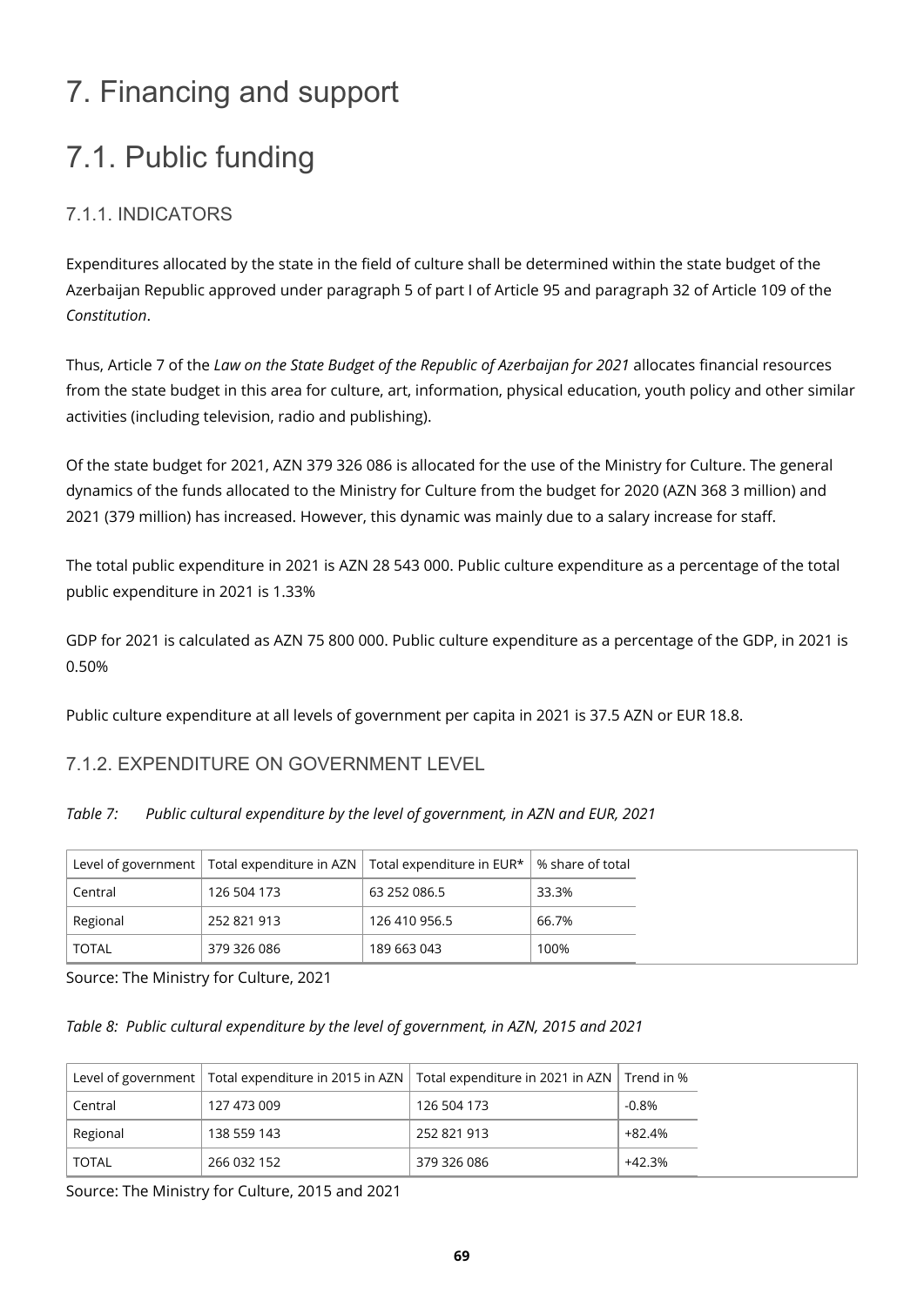It should be noted that, as a result of the decentralisation of budgetary expenditure on culture, most of the public funds are now distributed locally. Moreover, the general trend is that the percentage changes over the years are in favour of the regions. For example, in 2015, this ratio was 52.1% versus 47.9% in favour of the local budget. However, in 2021, this ratio was already 66.7% against 33.3% in favour of the regional budget.This trend occurred because expenditures at the central level remained practically at the same level and even decreased by 0.8% over the same period. In contrast, spending at the regional level increased sharply by 82.4% in 2021 compared to the local budget in 2015.

Nevertheless, the overall dynamics of the budget for culture is positive and has increased by 42.3% over the 6 year period. Spending on culture in 2015 was AZN 266 032 152, and increased by more than AZN 120 million in 2021 to AZN 379 326 086.

Centralised expenditure on culture is primarily focused on the capital, Baku. However, with culture permanently short of funding, preference also goes to organisations of national importance, most of which operate from Baku.

### 7.1.3. EXPENDITURE PER SECTOR

| Field / Domain / Sub-domain                                    | <b>Direct expenditure</b> | <b>Transfers</b><br>(to local<br>government) | <b>Total</b> |
|----------------------------------------------------------------|---------------------------|----------------------------------------------|--------------|
| Museums and reserves                                           | 6 907 412                 | $\blacksquare$                               | 6 907 412    |
| Central libraries (excluding National Library)                 | 1 188 093                 | $\blacksquare$                               | 1 188 093    |
| National Library                                               | 5 215 440                 |                                              | 5 215 440    |
| Theatre-concert enterprises, Cinema, Film Foundation           | 27 949 830                | ÷                                            | 27 949 830   |
| Awards of the President to cultural personalities              | 782 496                   |                                              | 782 496      |
| Centralised cultural events and other enterprises expenditures | 23 852 920                | ٠                                            | 23 852 920   |
| Transfers to local cultural enterprises                        |                           | 70 302 845*                                  | 70 302 845   |
| <b>UNESCO activities</b>                                       | 1 400 000                 | $\qquad \qquad \blacksquare$                 | 1 400 000    |
| Other international activities                                 | 6 000 000                 | $\overline{a}$                               | 6 000 000    |
| Cultural tourism                                               | 7 546 285                 | ٠                                            | 7 546 285    |
| Centre of national culinary                                    | 180 576                   | $\blacksquare$                               | 180 576      |
| International Mugham Centre                                    | 1 003 200                 | $\blacksquare$                               | 1 003 200    |
| Education                                                      | 5 992 718                 | 68 256 298*                                  | 74 249 016   |
| Administration                                                 | 2783739                   | $\overline{\phantom{0}}$                     | 2 783 739    |
| Capital investment                                             | 38 070 300                | $\blacksquare$                               | 38 070 300   |
| <b>TOTAL</b><br>(excluding other expenditures)                 | 127 473 009               | 138 559 143                                  | 266 032 152  |

Table 31: Overall state cultural expenditure: by main sectors, in AZN, 2015

*Table 9: Direct state cultural expenditure and transfers (central level)\*: by sector, 2021, in 1000 of national currency (AZN)*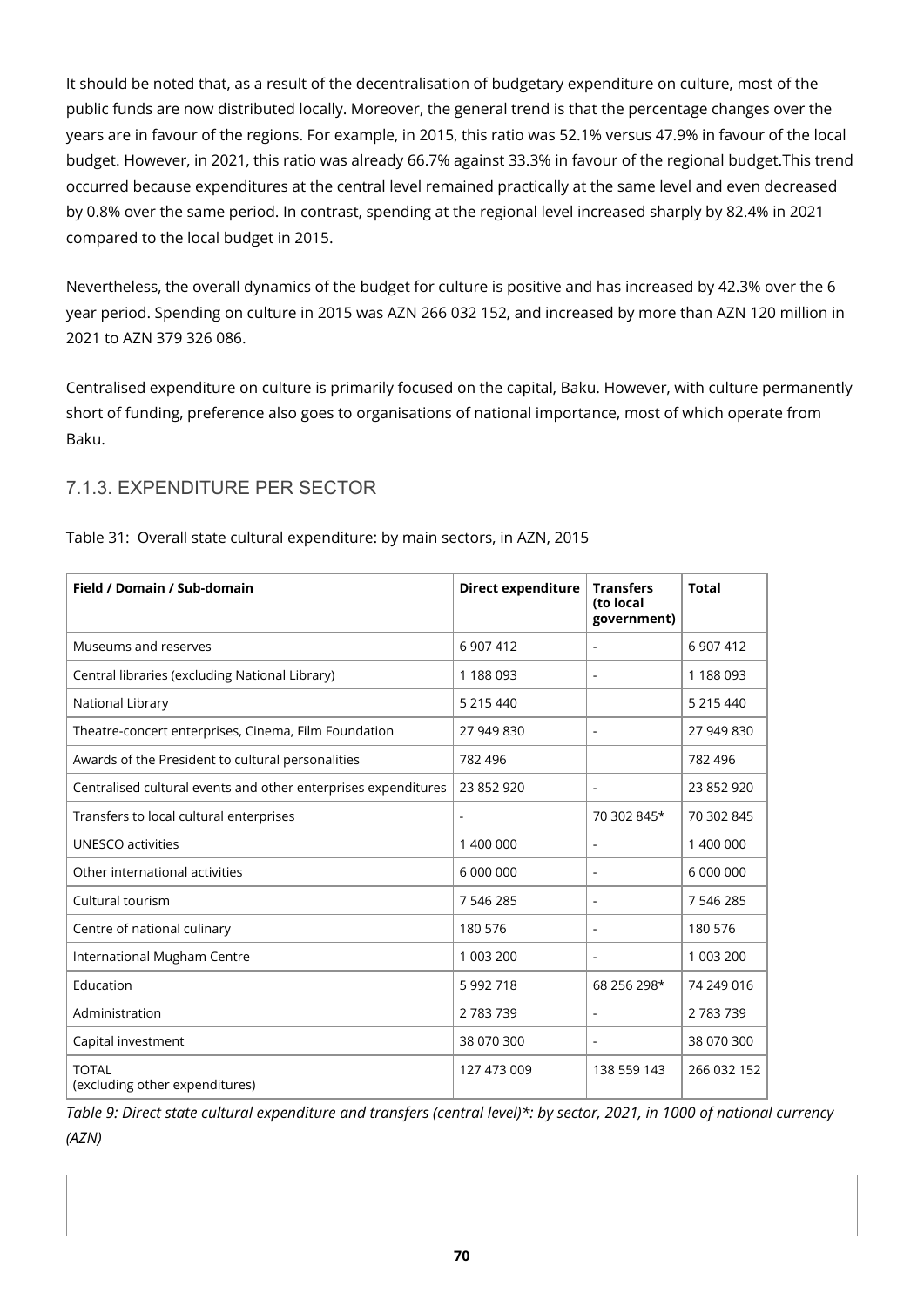| Field / Domain / Sub-domain                 | Total in 1000 AZN   Total in % |       | of which: Direct<br>expenditure**<br>(of government or its<br>agencies) | of which: Transfers** to<br>other levels of<br>government |
|---------------------------------------------|--------------------------------|-------|-------------------------------------------------------------------------|-----------------------------------------------------------|
| I. Cultural Heritage                        |                                |       |                                                                         |                                                           |
| <b>Historical Monuments</b>                 | 3 3 8 0.3                      | 0.9%  | 3 3 8 0 . 3                                                             |                                                           |
| Museums and reserves                        | 29 388.0                       | 7.7%  | 12 3 8 6.9                                                              | 17 001.1                                                  |
| Libraries                                   | 53 159.0                       | 14.0% | 10 323.8                                                                | 42 835.2                                                  |
| Intangible Heritage / Folk Culture          | 38 962.2                       | 10.3% | $\overline{\phantom{a}}$                                                | 38 962.2                                                  |
| II. Visual Arts                             |                                |       |                                                                         |                                                           |
| III. Performing Arts                        |                                |       |                                                                         |                                                           |
| Theatre and concert facilities              | 40 050.7                       | 10.6% | 38 288.1                                                                | 1762.6                                                    |
| V. Audio-visual and Multimedia              |                                |       |                                                                         |                                                           |
| Cinema                                      | 6528.0                         | 1.7%  | 6 5 28.0                                                                | ÷,                                                        |
| Broadcasting of cultural programmes         | 2 0 0 6.4                      | 0.5%  | 2 0 0 6.4                                                               | L,                                                        |
| VI. Interdisciplinary                       |                                |       |                                                                         |                                                           |
| Assistance to public associations           | 5 6 5 2.0                      | 1.5%  | 5 6 5 2.0                                                               | $\blacksquare$                                            |
| Awarding scholarships and awards to artists | 1 4 9 2.8                      | 0.4%  | 1492.8                                                                  |                                                           |
| <b>Cultural Relations Abroad</b>            | 5 5 6 8 .0                     | 1.5%  | 5 5 6 8.0                                                               | $\overline{\phantom{a}}$                                  |
| Cultural centres in foreign countries       | 6 3 5 8.1                      | 1.7%  | 6 3 5 8.1                                                               |                                                           |
| Administration****                          | 7840.8                         | 2.1%  | 4 104.7                                                                 | 3736.1                                                    |
| Cultural Education****                      | 150 320.3                      | 39.6% | 4 606.6                                                                 | 145 713.6                                                 |
| VII. Not covered by<br>domain I-VI          |                                |       |                                                                         |                                                           |
| Centralised costs                           | 16 196.6                       | 4.3%  | 16 196.6                                                                | ÷,                                                        |
| Investment costs                            | 5 277.0                        | 1.4%  | 5 277.0                                                                 |                                                           |
| Other expenses                              | 7 146.0                        | 1.9%  | 4 3 3 5 . 0                                                             | 2811.0                                                    |
| <b>TOTAL</b>                                | 379 326.1                      | 100%  | 126 504.2                                                               | 252 821.9                                                 |

Source(s): The Ministry for Culture, 2021.

# 7.2. Support programmes

### 7.2.1. STRATEGIES, PROGRAMMES AND OTHER FORMS OF SUPPORT

Centralised and local state budgets support cultural creativity and artists in Azerbaijan, mainly by providing relevant conditions for maintaining cultural institutions, salaries, honoraria, and retirement and health contributions. The *Law on Targeted State Social Assistance (№ 1039-IIQ of October 21, 2005)*, the *Law on Social Benefits (№ 55-IIIQ of February 7, 2006)* and other such regulatory documents are some examples of building economic and social frameworks to support cultural and creative workers indirectly.

There are also other ways the state supports creativity by involving artists in implementing state development programmes and projects and supporting private projects and initiatives. For example, holding festivals and competitions in different spheres of culture for professionals (theatre, music, visual arts, etc.), sending delegations to international events, providing free primary, secondary and higher specialised education etc.,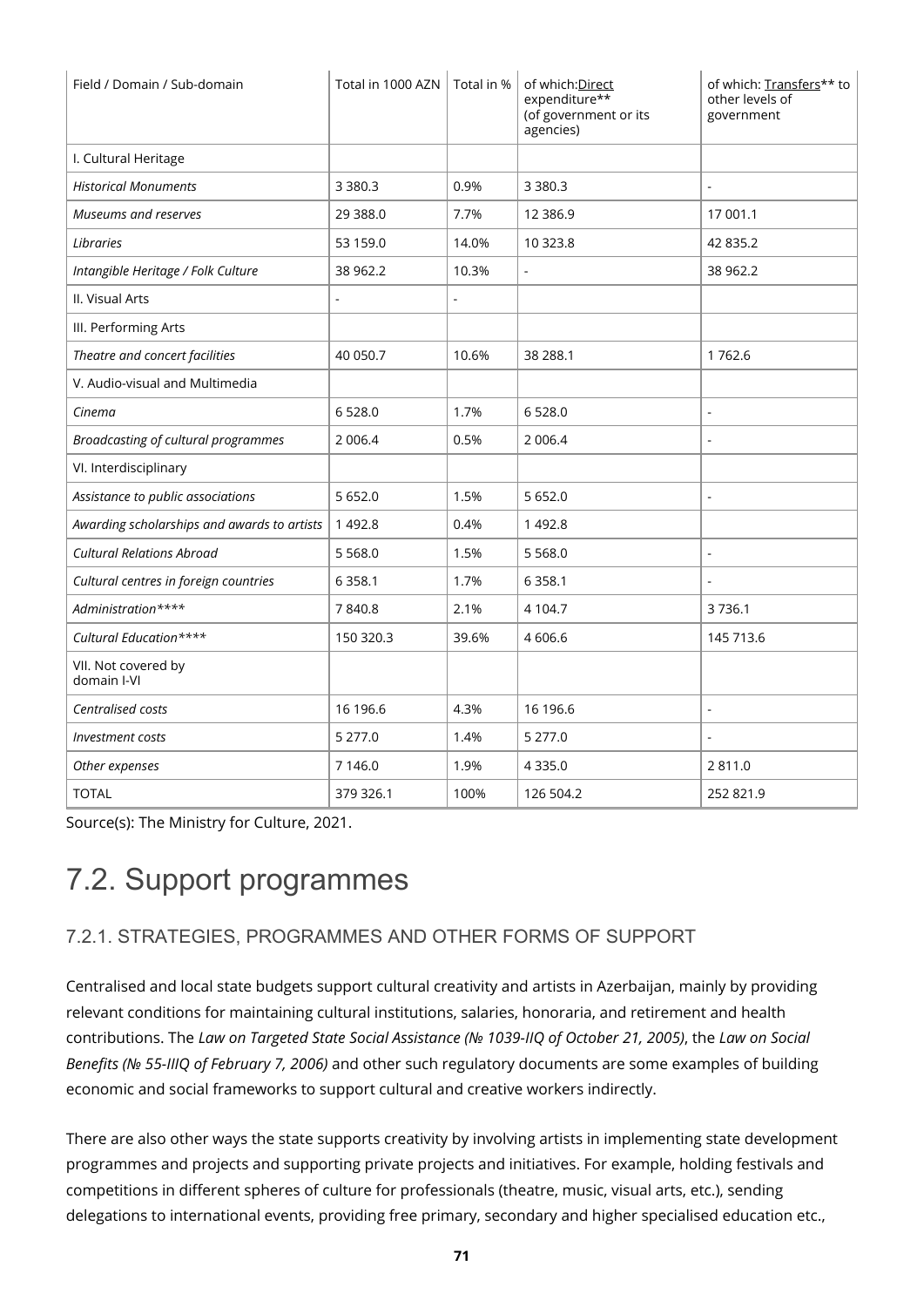may be taken into account.

Targeted support for the particular culture and art forms is an approved approach to cultural financing; examples are the orders of the President and decisions of the Cabinet of Ministers that provide direct support to particular artists or groups. Thus, for example, the *Presidential Order on Measures to Improve the Activities of the Azerbaijan State Symphony Orchestra named after Uzeyir Hajibayli (№ 701 of December 2, 1997)* intended to increase the monthly salaries of employees from January 1, 1998, by four times.

The average monthly salaries of the ballet troupe of the Azerbaijan State Academic Opera and Ballet Theatre were increased from January 1, 2000, on average by five times, by the *Order On Improving the Social Security of the Ballet Troupe of the Azerbaijan State Academic Opera and Ballet Theatre (№ 281 of December 6, 1999)*.

The *Order On improving the Social Security of the Azerbaijan State Choir Capella (№ 432 of June 2, 2000)* increased the monthly salaries of the Azerbaijan State Choir Chapel employees by four times on average from July 1, 2000.

The *Order On Increasing the Salaries of Employees of Some Music Groups Financed from the State Budget (№ 565 of 29 December 2004)* provided increases from January 1, 2005, by on average twice the average monthly wages of orchestra employees of:

- The Azerbaijan State Symphony Orchestra named after Uzeyir Hajibayli,
- The Azerbaijan State Choir Capella,
- The Ballet Troupe of Azerbaijan State Academic Opera and Ballet Theatre,
- The Azerbaijan State Dance Ensemble,
- The Azerbaijan State Chamber Orchestra named after Gara Garayev,
- The Azerbaijan State Academic Opera and Ballet Theatre, and
- The Azerbaijan State Musical Comedy Theatre.

The recent *Order on strengthening the social protection of the artistic staff of the Azerbaijan State Symphony Orchestra named after Uzeyir Hajibayli (№ 3340 of November 3, 2017)* determined the supplement of 500 AZN to the monthly salaries of the employees of the artistic staff of the Azerbaijan State Symphony Orchestra named after Uzeyir Hajibayli from November 1, 2017.

### 7.2.2. ARTIST'S FUNDS

The Special Scholarship Foundation was established according to *the Presidential Decree On Special Scholarship Fund to Support the Creative Activities of Writers, Artists and Composers of the Older and Younger Generations (№ 612 of August 6, 2007)*. The Special Scholarship Foundation funds are directed to finance special scholarships for writers, artists and composers of the older and younger generations to increase the state care for artists of the Republic of Azerbaijan and to create more favourable conditions for the development of art in the country. The Special Scholarship Foundation was formed at the expense of the state budget and envisaged in the centralised expenditures of the Ministry for Culture.

The Union of Azerbaijan Writers, the Union of Azerbaijan Composers, and the Union of Azerbaijan Artists select special scholarship holders from the older and younger generation of writers, artists, and composers. The Union of Azerbaijan Writers, the Union of Azerbaijan Composers and the Union of Azerbaijan Artists submit the list of chosen fellows approved by their general meetings to the Ministry for Culture by March 1 of each year. The List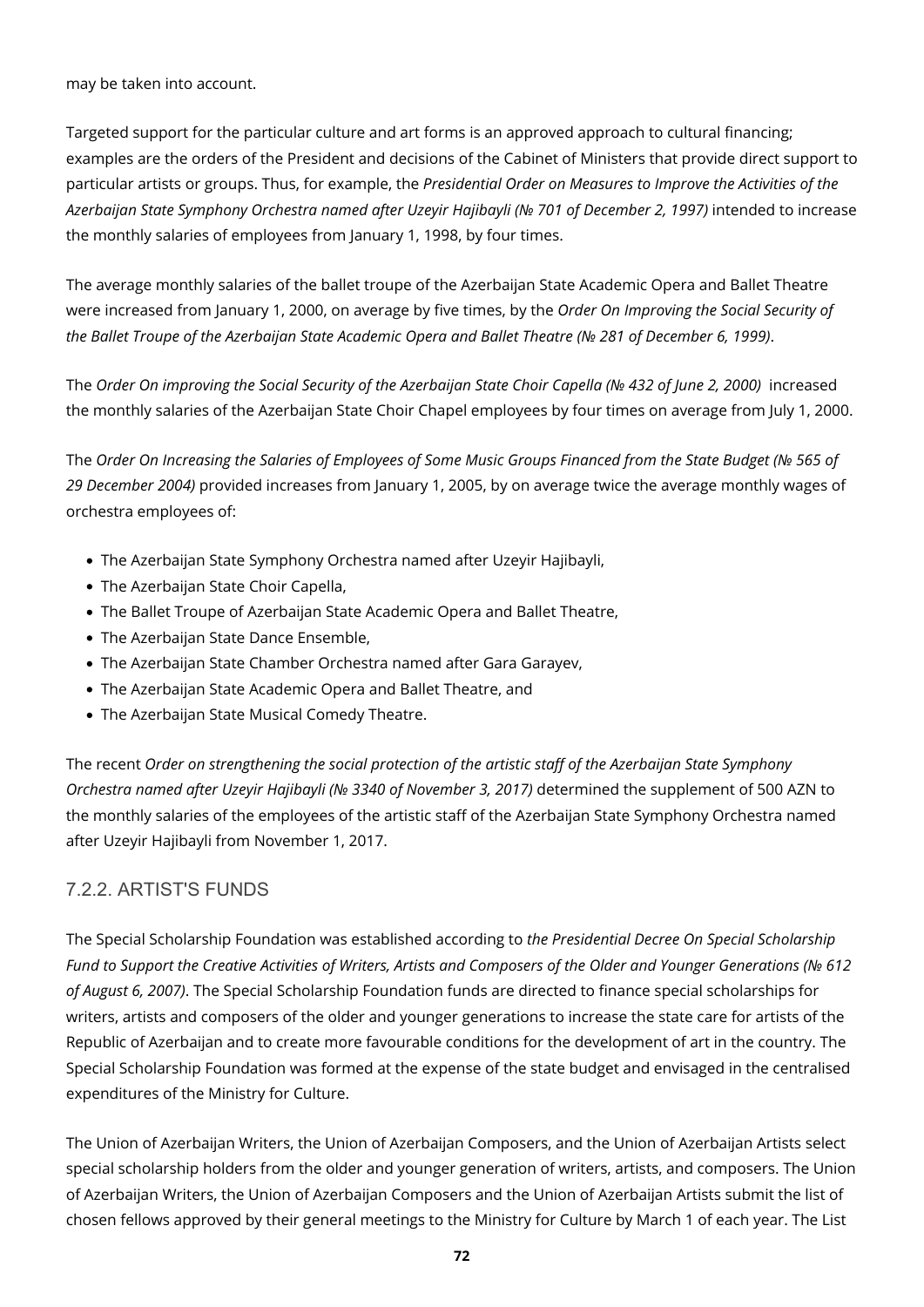for the following years is formed based on the results of the activities of these selected artists.

The approved *"Rules for the use of a special scholarship fund to ensure the creative activities of writers, artists and composers of the older and younger generation"* determines the number, amount and duration of special scholarships as follows:

- AZN 300 (three hundred) per month for the older generation for one year (fifty for writers, fifty for artists and thirty special scholarships for composers);
- AZN 200 (two hundred) per month for the younger generation for one year (twenty for writers, twenty for artists and ten special scholarships for composers).

In this case, the choice of the unions of writers, artists and composers are not accidental because the government established this format of scholarship to ensure the implementation of the following orders:

- *On Measures to Improve the Creative Conditions of the Members of the Writers' Union of Azerbaijan (No. 2023 of March 12, 2007),*
- *On Measures to Improve the Creative Conditions of the Members of the Union of Artists of Azerbaijan (No. 2024 of March 12, 2007) and*
- *On Measures to Improve the Creative Conditions of Members of the Union of Composers of Azerbaijan (No. 2025 of March 12, 2007).*

#### 7.2.3. GRANTS, AWARDS, SCHOLARSHIPS

The legislative basis of the state grant support system, including in the field of culture, represents the *Law on Grants (№ 483-IQ of April 17, 1998)*, which regulates economic and legal relations connected to the issue, receipt and use of grants. The law defines grants as assistance rendered to develop and implement humanitarian, social and ecological projects in education, health, culture, legal advice, information, publishing, sport, scientific research and design. Other programmes deemed essential for the state and public also may receive grants.

The grants are given only for a specific purpose (s). Religious organisations, non-governmental organisations, and branches and representative offices of foreign non-governmental organisations operating in the Republic of Azerbaijan may not receive assistance of financial resources and (or) another material forms without a grant agreement (decision). The exceptions are donations and assistance from public authorities provided in the laws of the Republic of Azerbaijan *On Freedom of Religion* and *On Non-Governmental Organisations (Public Associations and Foundations)*.

Along with the legislative basis, several organisational documents are devoted to awards, scholarships for artists and cultural workers in the Republic of Azerbaijan. The *Presidential Decree "On honorary titles of the Republic of Azerbaijan" (№ 706 of May 22, 1998)* established the honorary titles of the Republic of Azerbaijan in the fields of culture, literature, science, education, health, physical education and sports, journalism, engineering, as well as the civil service, law, agriculture and civil aviation. The sphere of culture and literature includes such honorary titles as "People's Writer", "People's Poet", "People's Actor", "People's Artist", "Honoured Art Worker", "Honoured Actor", "Honoured Artist", "Honoured Cultural Worker" and "Honoured Architect". According to the "Regulations on Honorary Titles of the Republic of Azerbaijan" (№ 130 of May 14, 1999), honorary titles are awarded for special services in culture, literature, high professionalism, and active participation in public life. Individuals awarded the honorary title of the Republic of Azerbaijan enjoy the privileges established by the legislation.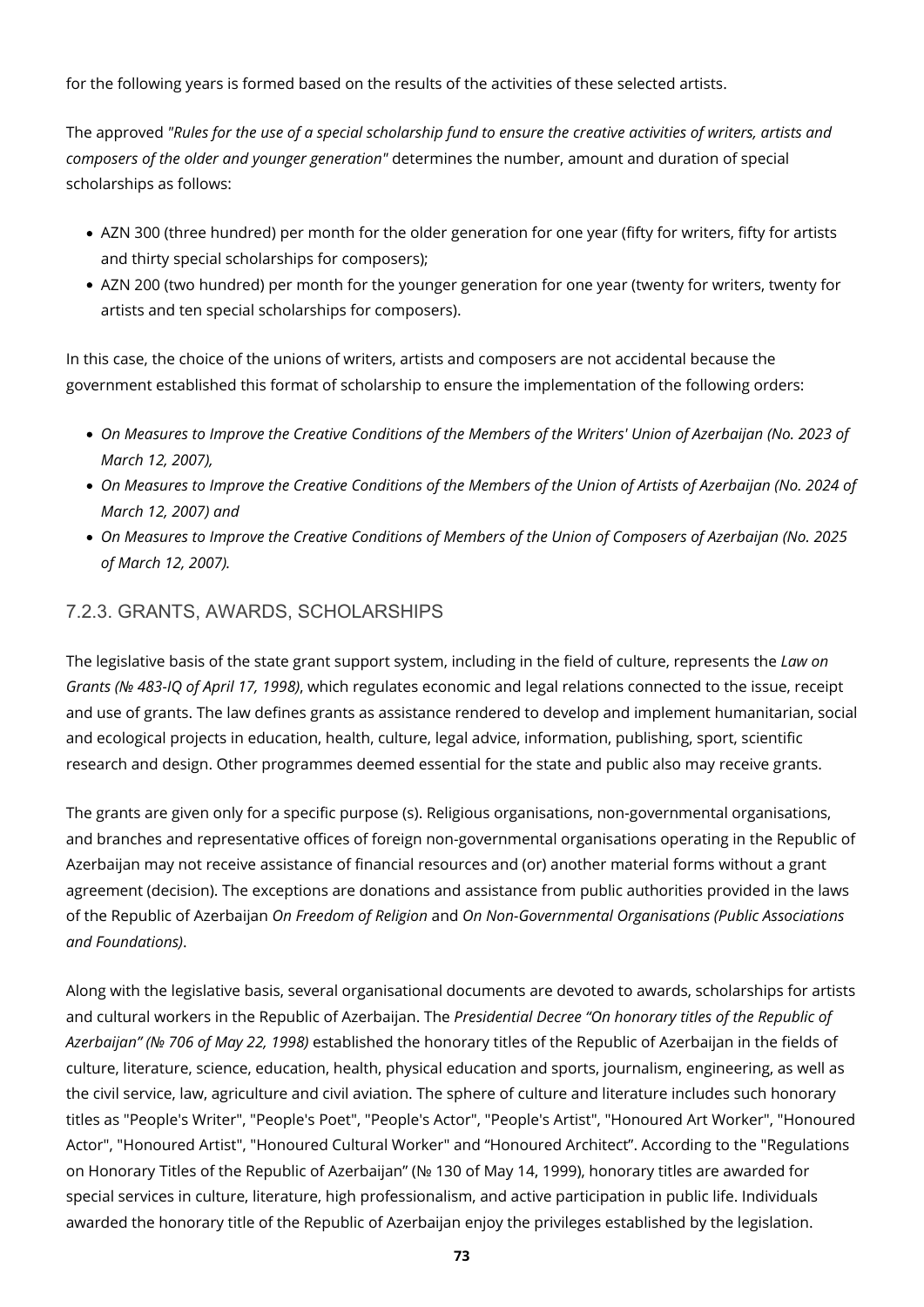Following the *Presidential Decree On the establishment of a personal pension awarded by the President of the Republic of Azerbaijan (№ 715 of June 11, 2002)* to evaluate the services of Azerbaijani literary and artistic personalities and improve their social status, they are awarded individual scholarships of the President of the Republic of Azerbaijan. Five hundred personal pensions of AZN 1450 (one thousand four hundred and fifty) each are granted from the state budget.

The "Golden Book" of young talents of Azerbaijan and the "Young Talents' Foundation" was established by the *Presidential Decree On the State Care for Young Talents in Azerbaijan" (№ 464 of June 22, 1996)*. In this regard, the state established a special monthly pension of AZN 400 from the reserve fund of the President of the Republic of Azerbaijan for each of the young talents whose names are written in the "Golden Book" until they reach 25 years of age.

### 7.2.4. SUPPORT TO PROFESSIONAL ARTISTS' ASSOCIATIONS OR UNIONS

Professional creative unions currently obtain their main funds and material-technical bases, including buildings, from the state system, but administer material, social and professional matters themselves, without state interference. Central and local authorities provide different organisational and financial support to creative unions, involving their members in national and international events and purchasing products of their art and creativity at regular intervals. In particular, special funds from the state budget are intended to support professional creative unions and other non-governmental organisations through the Ministry for Culture.

For example, AZN 3 580 096 was allocated from the state budget for 2019 to support such organisations as:

- The Union of Azerbaijan Writers,
- The Union of Azerbaijan Composers,
- The Union of Azerbaijan Artists,
- The "Azerbaijan Dunyasi" International Relations Centre,
- The Organisation of War, Labour and Armed Forces Veterans,
- The Azerbaijan Red Crescent Society,
- The Union of Azerbaijan Architects,
- The Union of Azerbaijan Theatrical Workers,
- The Union of Azerbaijan Ashıqs.
- The Azerbaijan Council of Elders, and
- The Union of Cinematographers of the Republic of Azerbaijan.

In 2020, similar support was inceased to 5 523 650 AZN, and in 2021 – 5 652 029 AZN. Firstly, the sharp jump is explained by the fact that organisations such as the Azerbaijani Community of the Nagorno-Karabakh Region, Azerbaijan Children's Fund, and an alternative Union of Cinematographers of Azerbaijan started to receive funding through the Ministry for Culture. Another reason for the increase in financial support is the government's intention to support creative unions and professional cultural organisations in the difficult years of the global pandemic and in the face of reduced opportunities for them to function in the labour market fully. As a result, the cultural spaces and premises were closed. In addition, the activities of cultural and art institutions have been restricted due to the introduction of a special quarantine regime in the country to prevent the spread of a new type of coronavirus (Covid 19) infection starting from March 2020.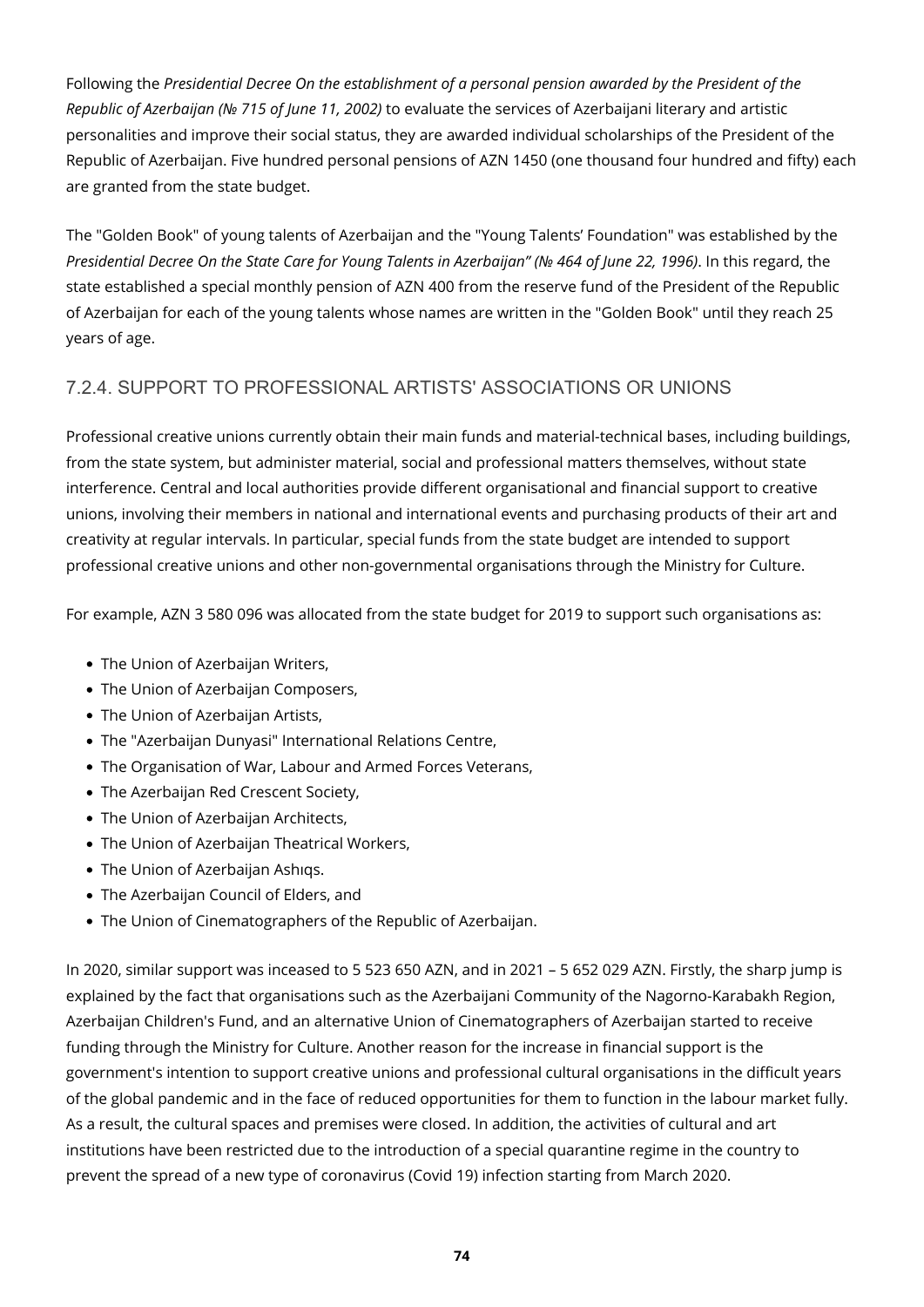# 7.3. Private funding

The state's strategy for diversification of financing sources for cultural activities and policies aimed at:

- Assessment of optimal scopes of the state budget for arts and culture;
- Attracting alternative financing sources (sponsors, Maecenas, supporters etc.);
- Implementing up-to-date marketing to improve the system of paid cultural services.

Many activities in arts and culture, namely festivals, concerts, fairs, etc., both international and local, attract a significant share of sponsorship by the private sector. Furthermore, funds, banks and other financial institutions operating in the country give considerable subsidies to assist and promote the mobility of artists and artworks.

At the same time, it should be noted that there are currently no private funding statistics. For this reason, it is not possible to provide data and trends of financial contributions/donations made to cultural activities, artists or institutions by independent foundations, commercial sponsors, and individual donors and so on. Furthermore, such information on non-public funding bodies for culture and creativity is not available because studies, surveys, et cetera regarding private funding for culture are not carried out.

Paid cultural services, namely the sum earned by cultural organisations, e.g. fees charged for paid cultural services provided by museums, exhibition halls and libraries, are another way of self-financing for public cultural institutions. This method is increasing in importance. However, these sums are still insignificant for now, accounting for less than 1% of total expenditure on culture, the arts and conservation of monuments.

The state cultural institutions subordinated to the Ministry for Culture provided paid cultural services amounting to AZN 404.0 thousand in 2020. Museums and museum-type institutions provided 42% of these paid cultural services, 37% were provided by educational institutions, 20% - by culture houses and clubs and 1% - by libraries. Most of the amount received from the paid cultural services provided in the club facilities was raised by three big regional departments: Baku City Head Department of Culture, Sumgayit and Sabirabad regional cultural departments. Many institutions, or more precisely, 1 825 institutions for 2020, do not yet operate in this way. A significant portion of the revenue raised in this way came from non-core services.

Privatisation is another answer to the problem of funding, and the periodic press, publishing, TV and radio, records, film production and distribution, concert organisation, etc., are the areas most affected. At the same time, privatisation has slightly affected the cinema production and distribution industry, which requires significant capital contributions. There are also restrictions on privatisation; for example, the following may not be privatised: state museums, libraries, galleries, historical monuments and cultural assets of international importance.

## Expert Authors

Yashar Huseynli